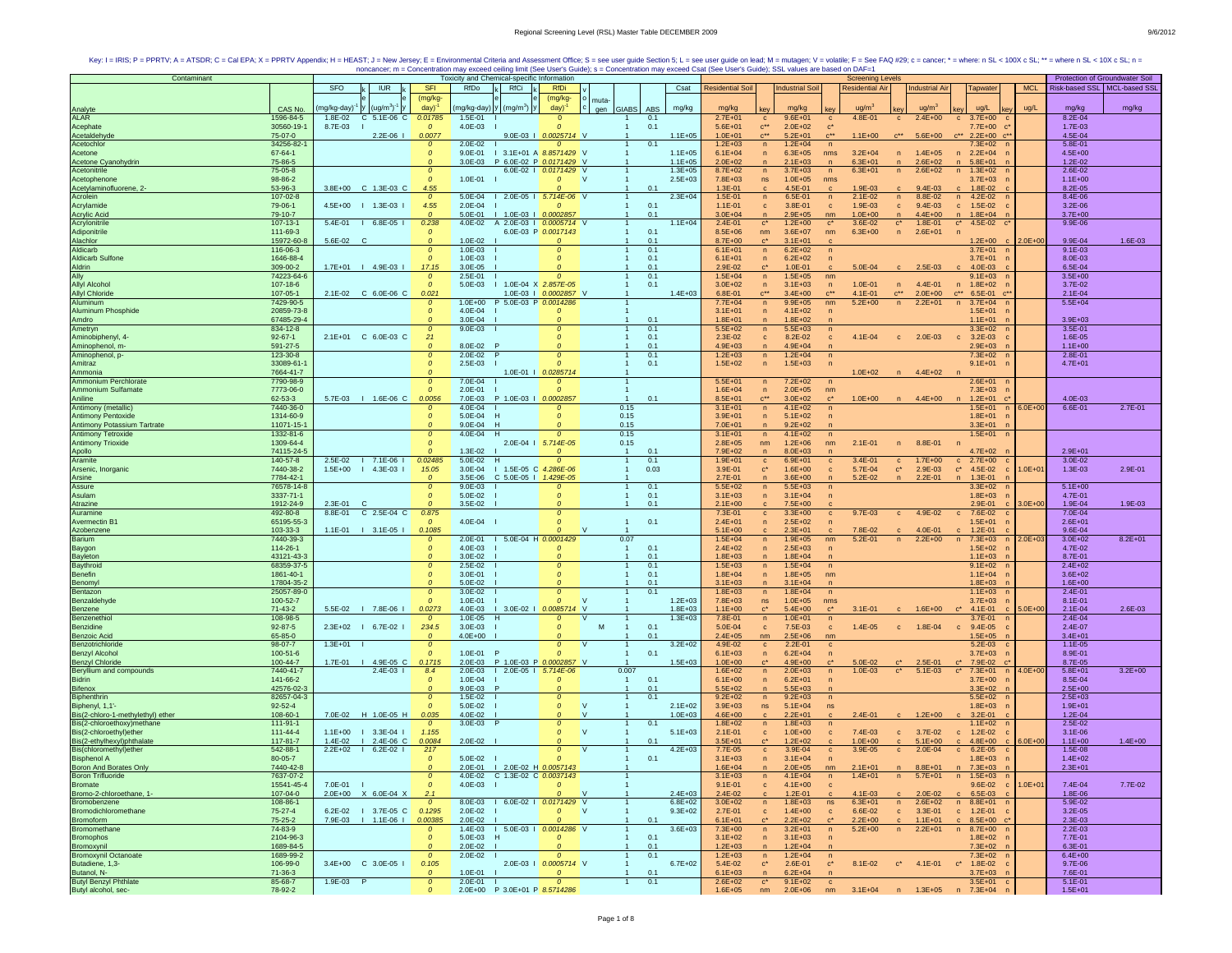| Contaminant                                                  |                        |                    |                       |                                 | Toxicity and Chemical-specific Information |                                     |                            |              |                        |             |                            |                                |                            | <b>Screening Levels</b>       |                                |                       |                                    |             | Protection of Groundwater Soil |             |
|--------------------------------------------------------------|------------------------|--------------------|-----------------------|---------------------------------|--------------------------------------------|-------------------------------------|----------------------------|--------------|------------------------|-------------|----------------------------|--------------------------------|----------------------------|-------------------------------|--------------------------------|-----------------------|------------------------------------|-------------|--------------------------------|-------------|
|                                                              |                        | SFO                | <b>IUR</b>            | <b>SFI</b>                      | RfDo                                       | RfCi                                | <b>RfDi</b>                |              |                        | Csat        | <b>Residential Soil</b>    |                                | <b>Industrial Soil</b>     | <b>Residential Air</b>        |                                | <b>Industrial Air</b> | Tapwater                           | <b>MCL</b>  | Risk-based SSL   MCL-based SSI |             |
|                                                              |                        |                    |                       | (mg/kg-                         |                                            |                                     | (mg/kg-                    |              |                        |             |                            |                                |                            |                               |                                |                       |                                    |             |                                |             |
|                                                              |                        |                    | $(ug/m3)-1$           | day)                            |                                            | mg/kg-day) y (mg/m <sup>3</sup> ) y | day)                       | muta-<br>gen | ABS                    |             | mg/kg                      |                                | mg/kg                      | ug/m <sup>3</sup>             |                                | ug/m <sup>3</sup>     | ug/L                               | ug/L        | mg/kg                          |             |
| Analyte                                                      | CAS No.<br>2008-41-5   | mg/kg-day)         |                       |                                 |                                            |                                     |                            |              | <b>GIABS</b>           | mg/kg       |                            |                                |                            |                               |                                |                       |                                    |             |                                | mg/kg       |
| <b>Butylate</b><br><b>Butvlated hydroxyanisole</b>           | 25013-16-5             | 2.0E-04            | C 5.7E-08 C 0.0001995 | $\Omega$                        | 5.0E-02                                    |                                     | $\Omega$                   |              | 0.1<br>1               |             | $3.1E + 03$<br>$3.2E + 03$ | n                              | $3.1E + 04$<br>$1.4E + 04$ | $4.3E + 01$                   |                                | $2.2E + 02$           | $1.8E + 03$<br>n<br>$3.4E + 02$    |             | $1.8E + 00$<br>6.3E-01         |             |
| <b>Butylphthalyl Butylglycolate</b>                          | 85-70-1                |                    |                       | $\mathcal{O}$                   | $1.0E + 00$                                |                                     | 0<br>$\Omega$              |              | 0.1                    |             | $6.1E + 04$                | $\mathbf{C}$<br>$\overline{p}$ | $6.2E + 05$                | $\mathbf{c}$                  | $\mathbf{C}$                   |                       | $\mathbf{C}$<br>$3.7E + 04$        |             | $8.3E + 02$                    |             |
|                                                              | 75-60-5                |                    |                       | $\Omega$                        | 2.0E-02<br>A                               |                                     |                            |              | 0.1                    |             | $1.2E + 03$                | $\mathsf{n}$                   | $1.2E + 04$                | nm                            |                                |                       | $7.3E + 02$                        |             |                                |             |
| Cacodylic Acid<br>Cadmium (Diet)                             | 7440-43-9              |                    | $1.8E - 03$           | 6.3                             | $1.0E - 03$                                | 1 1.0E-05 A 2.857E-06               |                            |              | 0.025<br>0.001         |             | $7.0E + 01$                | n                              | 8.0E+02                    | n                             |                                |                       |                                    |             |                                |             |
| Cadmium (Water)                                              | 7440-43-9              |                    | $1.8E-03$             | 6.3                             | 5.0E-04                                    | I 1.0E-05 A 2.857E-06               |                            |              | 0.05<br>0.001          |             |                            |                                |                            | $1.4E - 03$                   | $C^{\star\star}$               | 6.8E-03               | $c^{**}$ 1.8E+01                   | $5.0E + 00$ | $1.4E + 00$                    | 3.8E-01     |
|                                                              | 105-60-2               |                    |                       | $\mathcal{O}$                   | 5.0E-01                                    |                                     |                            |              | 0.1                    |             | $3.1E + 04$                |                                | $3.1E + 05$                | nm                            |                                |                       | $1.8E + 04$                        |             | $4.5E + 00$                    |             |
| Caprolactam<br>Captafol                                      | 2425-06-1              | 1.5E-01            | C 4.3E-05 C           | 0.1505                          | $2.0E - 03$                                |                                     | $\Omega$                   |              | 0.1                    |             | $3.2E + 00$                | $\mathbf{c}^*$                 | $1.1E + 01$                | 5.7E-02<br>$\mathbf{c}$       | $\mathbf{C}$                   | 2.9E-01               | 4.5E-01<br>$\mathbf c$             |             | 7.9E-04                        |             |
| Captan                                                       | 133-06-2               | 2.3E-03            | C 6.6E-07 C           | 0.00231                         | 1.3E-01                                    |                                     | $\Omega$                   |              | 0.1<br>-1              |             | $2.1E + 02$                | $\mathbf{c}^*$                 | 7.5E+02                    | $3.7E + 00$<br>$\mathbf{C}$   | $\mathbf{C}$                   | $1.9E + 01$           | $2.9E + 01$<br>$\mathbf{c}$        |             | $2.1E-02$                      |             |
| Carbaryl                                                     | 63-25-2                |                    |                       | $\mathcal{O}$                   | 1.0E-01                                    |                                     | $\Omega$                   |              | 0.1                    |             | $6.1E + 03$                | $\mathsf{n}$                   | $6.2E + 04$                | $\overline{ }$                |                                |                       | $3.7E + 03$                        |             | $3.3E + 00$                    |             |
| Carbofuran                                                   | 1563-66-2              |                    |                       | $\mathcal{O}$                   | 5.0E-03                                    |                                     | $\Omega$                   |              | 0.1                    |             | $3.1E + 02$                | $\mathsf{n}$                   | $3.1E + 03$                | $\sqrt{n}$                    |                                |                       | $1.8E + 02$                        | $4.0E + 01$ | 7.1E-02                        | 1.6E-02     |
| <b>Carbon Disulfide</b>                                      | 75-15-0                |                    |                       | $\mathcal{O}$                   | 1.0E-01                                    | $17.0E-011$                         | 0.2                        | $\mathbf{v}$ |                        | $7.4E + 02$ | $8.2E + 02$                | ns                             | $3.7E + 03$                | $7.3E + 02$<br>ns             |                                | $n = 3.1E + 03$       | $1.0E + 03$<br>n                   |             | $3.1E - 01$                    |             |
| Carbon Tetrachloride                                         | 56-23-5                |                    | 1.3E-01   1.5E-05     | 0.0525                          | 7.0E-04                                    | I 1.9E-01 A 0.0542857 V             |                            |              |                        | $4.6E + 02$ | 2.5E-01                    | $\mathbf{c}$                   | $1.2E + 00$                | 1.6E-01                       |                                | 8.2E-01               | 2.0E-01<br>$\mathbf{c}$            | $5.0E + 00$ | 7.7E-05                        | 1.9E-03     |
| Carbosulfan                                                  | 55285-14-8             |                    |                       | $\mathcal{O}$                   | $1.0E - 02$                                |                                     |                            |              | 0.1                    |             | $6.1E + 02$                | n                              | $6.2E + 03$                | $\sqrt{n}$                    |                                |                       | $3.7E + 02$                        |             | $8.8E + 00$                    |             |
| Carboxin                                                     | 5234-68-4              |                    |                       | $\mathcal{O}$                   | 1.0E-01                                    |                                     |                            |              | 0.1                    |             | $6.1E + 03$                | $\mathsf{n}$                   | $6.2E + 04$                |                               |                                |                       | $3.7E + 03$                        |             | $2.0E + 00$                    |             |
| Ceric oxide                                                  | 1306-38-3              |                    |                       | $\mathcal{O}$                   |                                            |                                     | 9.0E-04   0.0002571        |              |                        |             | $1.3E + 06$                | nm                             | $5.4E + 06$                | $9.4E - 01$<br>nm             |                                | $3.9E + 00$           |                                    |             |                                |             |
| Chloral Hydrate                                              | $302 - 17 - 0$         |                    |                       | $\mathcal{O}$                   | $1.0F - 01$                                |                                     | $\mathcal{O}$              |              | 0.1<br>$\mathbf{1}$    |             | $6.1E + 03$                | n                              | $6.2E + 04$                | $\sqrt{n}$                    |                                |                       | $3.7E + 03$                        |             | 7.4E-01                        |             |
| Chloramben                                                   | 133-90-4               |                    |                       | $\mathcal{O}$                   | $1.5E - 02$                                |                                     | $\Omega$                   |              | 0.1                    |             | $9.2E + 02$                | $\mathsf{n}$                   | $9.2E + 03$                | $\sqrt{n}$                    |                                |                       | $5.5E + 02$                        |             | 1.3E-01                        |             |
| Chloranil                                                    | 118-75-2               | 4.0E-01            |                       |                                 |                                            |                                     |                            |              | 0.1                    |             | $1.2E + 00$                |                                | $4.3E + 00$                |                               |                                |                       | $1.7E - 01$                        |             | 1.4E-04                        |             |
| Chlordane                                                    | 12789-03-6             | $3.5E-01$          | $1 1.0E-04$           | 0.35                            | $5.0E - 04$                                | $17.0E-041$                         | 0.0002                     |              | 0.04                   |             | $1.6E + 00$                | $\mathbf{c}^*$                 | $6.5E + 00$                | $\mathbf{c}^*$<br>$2.4E - 02$ | $\mathbf{c}^*$                 | $1.2E - 01$           | 1.9E-01<br>$\mathbf{c}^*$<br>$c^*$ | $2.0E + 00$ | $1.3E - 02$                    | $1.4E - 01$ |
| Chlordecone (Kepone)                                         | 143-50-0               | $1.0E + 01$<br>- 1 | 4.6E-03 C             | 16.1                            | $3.0E - 04$                                |                                     | $\Omega$                   |              | 0.1                    |             | 4.9E-02                    | $\mathbf{C}$                   | 1.7E-01                    | 5.3E-04<br>$\mathbf{c}$       | $\mathbf{c}$                   | 2.7E-03               | 6.7E-03<br>$\mathbf{c}$            |             | $2.4E - 04$                    |             |
| Chlorfenvinphos                                              | 470-90-6               |                    |                       | $\mathcal{O}$                   | 7.0E-04                                    |                                     |                            |              | 0.1                    |             | $4.3E + 01$                |                                | $4.3E + 02$                |                               |                                |                       | $2.6E + 01$                        |             | 7.0E-02                        |             |
| Chlorimuron, Ethyl-                                          | 90982-32-4             |                    |                       | $\mathcal{O}$                   | 2.0E-02                                    |                                     | $\Omega$                   |              | 0.1                    |             | $1.2E + 03$                | $\mathsf{n}$                   | $1.2E + 04$                | n                             |                                |                       | $7.3E + 02$                        |             | 2.5E-01                        |             |
| Chlorine                                                     | 7782-50-5              |                    |                       | $\mathcal{O}$                   | $1.0E - 01$                                | I 1.5E-04 A 4.286E-05               |                            |              |                        |             | $7.5E + 03$                | $\mathsf{n}$                   | $9.1E + 04$                | 1.5E-01<br>$\sqrt{n}$         | $\mathsf{n}$                   | $6.4E - 01$           | $n = 3.7E+03$                      |             | $1.6E + 00$                    |             |
| <b>Chlorine Dioxide</b>                                      | 10049-04-4             |                    |                       | $\mathfrak{o}$                  | 3.0E-02                                    | 1 2.0E-04 1 5.714E-05               |                            |              |                        |             | $2.3E + 03$                |                                | $3.0E + 04$                | $2.1E - 01$                   |                                | 8.8E-01               | $1.1E + 03$                        |             |                                |             |
| Chlorite (Sodium Salt)                                       | 7758-19-2              |                    |                       | $\mathcal{O}$                   | $3.0E - 02$                                |                                     | $\Omega$                   |              |                        |             | $2.3E + 03$                | n                              | $3.1E + 04$                | n                             |                                |                       | $1.1E + 03$                        |             |                                |             |
| Chloro-1,1-difluoroethane, 1-                                | 75-68-3                |                    |                       | $\mathcal{O}$                   |                                            |                                     | 5.0E+01   14.285714 V      |              |                        | $1.2E + 03$ | $5.8E + 04$                | ns.                            | $2.4E + 05$                | $5.2E + 04$<br>nms            | n                              | $2.2E + 05$           | n 1.0E+05                          |             | $5.2E + 01$                    |             |
| Chloro-1,3-butadiene, 2-<br>Chloro-2-methylaniline HCl, 4-   | 126-99-8               |                    |                       |                                 | 2.0E-02                                    | H 7.0E-03 H                         | 0.002                      | $\mathsf{v}$ |                        | $7.5E + 02$ | $8.4E + 00$                |                                | $3.6E + 01$                | $7.3E + 00$<br>$\sqrt{n}$     |                                | $3.1E + 01$           | $\sqrt{n}$<br>$1.4E + 01$          |             | 7.5E-03                        |             |
|                                                              | 3165-93-3<br>$79-11-8$ | 4.6E-01 H          |                       | $\mathfrak{o}$<br>$\mathcal{O}$ | 2.0E-03 H                                  |                                     | $\Omega$                   |              | 0.1<br>0.1             |             | $1.1E + 00$<br>$1.2E + 02$ | $\mathbf{c}$                   | $3.7E + 00$<br>$1.2E + 03$ | $\mathbf{c}$                  |                                |                       | 1.5E-01                            |             | 8.3E-05<br>1.5E-02             |             |
| Chloroacetic Acid<br>Chloroacetophenone, 2-                  | 532-27-4               |                    |                       | $\mathcal{O}$                   |                                            |                                     | 3.0E-05   8.571E-06        |              | 0.1                    |             | $4.3E + 04$                | $\sqrt{n}$<br>$\mathsf{n}$     | $1.8E + 05$                | $3.1E-02$<br>nm               | n                              | $1.3E - 01$           | $7.3E + 01$                        |             |                                |             |
| Chloroaniline, p-                                            | 106-47-8               | 2.0E-01            |                       | $\boldsymbol{o}$                | 4.0E-03                                    |                                     |                            |              | 0.1                    |             | $2.4E + 00$                | $\mathbf{c}$                   | $8.6E + 00$                | $\mathbf c$                   |                                |                       | 3.4E-01                            |             | 1.4E-04                        |             |
| Chlorobenzene                                                | 108-90-7               |                    |                       | $\mathcal{O}$                   | $2.0E - 02$                                |                                     | 5.0E-02 P 0.0142857 V      |              |                        | $7.6E + 02$ | $2.9E + 02$                | $\sqrt{n}$                     | $1.4E + 03$                | ns<br>$5.2E + 01$             | n                              | $2.2E + 02$           | $9.1E + 01$<br>n                   | 1.0E+02     | $6.2E - 02$                    | 6.8E-02     |
| Chlorobenzilate                                              | 510-15-6               |                    | 1.1E-01 C 3.1E-05 C   | 0.1085                          | 2.0E-02                                    |                                     | $\Omega$                   |              | 0.1                    |             | $4.4E + 00$                | $\mathbf{c}$                   | $1.6E + 01$                | 7.8E-02<br>c                  | $\mathbf{c}$                   | 4.0E-01               | $6.1E - 01$<br>$\mathbf{C}$        |             | 2.0E-03                        |             |
| Chlorobenzoic Acid, p-                                       | $74 - 11 - 3$          |                    |                       | $\Omega$                        | $3.0E - 02$                                | $\boldsymbol{\mathsf{x}}$           | $\Omega$                   |              | 0.1                    |             | $1.8E + 03$                | n                              | $1.8E + 04$                | n                             |                                |                       | $1.1E + 03$                        |             | 2.8E-01                        |             |
| Chlorobenzotrifluoride, 4-                                   | 98-56-6                |                    |                       | $\mathcal{O}$                   | $3.0E-03$                                  | P 3.0E-01 P 0.0857143 V             |                            |              |                        | $1.2E + 02$ | $2.1E + 02$                | ns                             | $2.3E + 03$                | ns<br>$3.1E + 02$             | $\mathsf{n}$                   | $1.3E + 03$           | $9.3E + 01$                        |             | 3.3E-01                        |             |
| Chlorobutane, 1-                                             | 109-69-3               |                    |                       | $\Omega$                        | 4.0E-02                                    | $\mathsf{P}$                        | $\Omega$                   | <b>N</b>     |                        | $7.3E + 02$ | $3.1E + 03$                | ns                             | $4.1E + 04$                | ns                            |                                |                       | $1.5E + 03$                        |             | 5.9E-01                        |             |
| Chlorodifluoromethane                                        | 75-45-6                |                    |                       | $\Omega$                        |                                            |                                     | 5.0E+01   14.285714 V      |              |                        | $1.7E + 03$ | $5.3E + 04$                | ns                             | $2.2E + 05$                | $5.2E + 04$<br>nms            | n                              | $2.2E + 05$           | $1.0E + 05$<br>n                   |             | $4.3E + 01$                    |             |
| Chloroform                                                   | 67-66-3                |                    | 3.1E-02 C 2.3E-05 I   | 0.0805                          | $1.0E - 02$                                | $1$ 9.8E-02 A                       | 0.028                      |              |                        | $2.5E + 03$ | 2.9E-01                    | $\mathbf{C}$                   | $1.5E + 00$                | $1.1E - 01$<br>$\mathbf{c}$   | $\mathbf{c}$                   | $5.3E - 01$           | c 1.9E-01                          |             | 5.3E-05                        |             |
| Chloromethane                                                | 74-87-3                |                    |                       |                                 |                                            |                                     | 9.0E-02   0.0257143 V      |              |                        | $1.3E + 03$ | $1.2E + 02$                |                                | $5.0E + 02$                | $9.4E + 01$                   | $\mathsf{n}$                   | $3.9E + 02$           | $1.9E + 02$<br>n                   |             | 4.9E-02                        |             |
| Chloromethyl Methyl Ether                                    | 107-30-2               |                    | 2.4E+00 C 6.9E-04 C   | 2.415                           |                                            |                                     | $\mathcal{O}$              | <b>V</b>     |                        | $2.6E + 04$ | 1.9E-02                    | $\mathbf{C}$                   | 9.4E-02                    | 3.5E-03<br>$\mathbf{C}$       | $\mathbf{c}$                   | 1.8E-02               | $c = 5.6E-03$                      |             | $1.2E - 06$                    |             |
| Chloronaphthalene, Beta-                                     | $91 - 58 - 7$          |                    |                       | $\mathcal{O}$                   | 8.0E-02                                    |                                     | $\Omega$                   | $\mathbf{v}$ |                        | $1.8E + 02$ | $6.3E + 03$                | ns                             | $8.2E + 04$                | ns                            |                                |                       | $2.9E + 03$                        |             | $1.5E + 01$                    |             |
| Chloronitrobenzene, o-                                       | 88-73-3                | 3.0E-01            | P                     | $\mathcal{O}$                   | $3.0E-03$                                  | P 1.0E-05 X 2.857E-06               |                            |              | 0.1                    |             | $1.6E + 00$                | $\mathbf{C}$                   | $5.7E + 00$                | $1.0E - 02$<br>$\mathbf{C}$   |                                | 4.4E-02               | n 2.2E-01                          |             | $2.1E - 04$                    |             |
| Chloronitrobenzene, p-                                       | 100-00-5               | 6.3E-03            | P                     | $\mathcal{O}$                   | $1.0E - 03$                                | P 6.0E-04 P 0.0001714               |                            |              | 0.1                    |             | $6.1E + 01$                | $\overline{p}$                 | $2.7E + 02$                | $C^{\star\star}$<br>6.3E-01   | n                              | $2.6E + 00$           | n<br>$1.1E + 01$                   |             | 9.9E-03                        |             |
| Chlorophenol, 2-                                             | $95 - 57 - 8$          |                    |                       | $\mathcal{O}$                   | 5.0E-03                                    |                                     | $\Omega$                   | <b>V</b>     |                        | $2.2E + 04$ | $3.9E + 02$                | $\overline{p}$                 | $5.1E + 03$                |                               |                                |                       | $1.8E + 02$                        |             | 1.5E-01                        |             |
| Chloropicrin                                                 | 76-06-2                |                    |                       |                                 |                                            |                                     | 4.0E-04 C 0.0001143        |              |                        |             | $5.7E + 0.5$               | nm                             | $2.4E + 06$                | 4.2E-01<br>nm                 |                                | $1.8E + 00$           |                                    |             |                                |             |
| Chlorothalonil                                               | 1897-45-6              | $3.1E-03$          | C 8.9E-07 C           | 0.003115                        | $1.5E - 02$                                |                                     | $\Omega$                   |              | 0.1                    |             | $1.6E + 02$                | $c^{**}$                       | $5.6E + 02$                | $c^*$<br>$2.7E + 00$          | $\mathbf{c}$                   | $1.4E + 01$           | $c = 2.2E+01$                      |             | 4.9E-02                        |             |
| Chlorotoluene, o-                                            | 95-49-8                |                    |                       | $\mathcal{O}$                   | $2.0E - 02$                                |                                     | $\Omega$                   | <b>V</b>     |                        | $9.1E + 02$ | $1.6E + 03$                | ns                             | $2.0E + 04$                | ns                            |                                |                       | $7.3E + 02$                        |             | 7.1E-01                        |             |
| Chlorotoluene, p                                             | 106-43-4               |                    |                       |                                 | 7.0E-02                                    |                                     |                            | $\vee$       |                        | $2.5E + 02$ | 5.5E+03                    | ns.                            | $7.2E + 04$                | ns                            |                                |                       | $2.6E + 03$                        |             | $2.5E + 00$                    |             |
| Chlorozotocin                                                | 54749-90-5             |                    | 2.4E+02 C 6.9E-02 C   | 241.5                           |                                            |                                     | $\Omega$                   |              |                        |             | 2.7E-03                    | $\mathbf{c}$                   | $1.2E-02$                  | 3.5E-05<br>$\mathbf{C}$       | $\mathbf{c}$                   | 1.8E-04               | 2.8E-04<br>$\mathbf{C}$            |             | $6.2E - 08$                    |             |
| Chlorpropham                                                 | $101 - 21 - 3$         |                    |                       | $\mathcal{O}$                   | 2.0E-01                                    |                                     | $\Omega$                   |              | 0.1<br>$\mathbf{1}$    |             | $1.2E + 04$                | $\sqrt{n}$                     | $1.2E + 05$                | nm                            |                                |                       | $7.3E + 03$                        |             | $6.6E + 00$                    |             |
| Chlorpyrifos                                                 | 2921-88-2              |                    |                       | $\mathcal{O}$                   | $3.0E-03$                                  |                                     |                            |              | 0.1<br>$\mathbf{1}$    |             | $1.8E + 02$                | $\overline{p}$                 | $1.8E + 03$                | n                             |                                |                       | $1.1E + 02$                        |             | $1.6E + 00$                    |             |
| <b>Chlorpyrifos Methyl</b>                                   | 5598-13-0              |                    |                       | $\mathcal{O}$                   | 1.0E-02                                    | H                                   |                            |              | 0.1                    |             | $6.1E + 02$                | n                              | $6.2E + 03$                | $\sqrt{n}$                    |                                |                       | $3.7E + 02$                        |             | $1.7E + 00$                    |             |
| Chlorsulfuron                                                | 64902-72-3             |                    |                       | $\boldsymbol{o}$                | $5.0E - 02$                                |                                     | $\Omega$                   |              | 0.1                    |             | $3.1E + 03$                | $\sqrt{n}$                     | $3.1E + 04$                | $\overline{p}$                |                                |                       | $1.8E + 03$                        |             | $1.5E + 00$                    |             |
| Chlorthiophos                                                | 60238-56-4             |                    |                       | $\Omega$                        | 8.0E-04                                    |                                     |                            |              | 0.1                    |             | $4.9E + 01$                | $\mathsf{n}$                   | $4.9E + 02$                |                               |                                |                       | $2.9E + 01$                        |             | 7.5E-01                        |             |
| Chromium(III), Insoluble Salts                               | 16065-83-1             |                    |                       | $\mathcal{O}$                   | $1.5E + 00$                                |                                     | $\Omega$                   |              | 0.013                  |             | $1.2E + 05$                | nm                             | $1.5E + 06$                | nm                            |                                |                       | $5.5E + 04$                        |             | $9.9E + 07$                    |             |
| Chromium(VI)                                                 | 18540-29-9             | 5.0E-01            | $J$ 8.4E-02 I         | 294                             | $3.0E - 03$                                | $1 1.0E-04$                         | 2.857E-05<br>$\Omega$      | M            | 0.025                  |             | 2.9E-01                    | $\mathbf{C}$                   | $5.6E + 00$                | $1.1E-05$<br>$\mathbf{c}$     | $\mathbf{C}$                   | 1.5E-04               | $c = 4.3E-02$                      |             | 8.3E-04                        |             |
| Chromium, Total<br>Cobalt                                    | 7440-47-3<br>7440-48-4 |                    | 9.0E-03 P             | $\Omega$                        |                                            | 3.0E-04 P 6.0E-06 P 1.714E-06       |                            |              | 0.013                  |             | $2.3E + 01$                |                                |                            | 2.7E-04                       |                                |                       |                                    | $.0E + 02$  | 4.9E-01                        | $1.8E + 05$ |
| <b>Coke Oven Emissions</b>                                   | 8007-45-2              |                    | $6.2E - 04$           | 31.5<br>2.17                    |                                            |                                     | $\Omega$                   | M            | 0.1                    |             |                            | n                              | $3.0E + 02$                | n<br>1.5E-03                  | $\mathbf{c}^*$<br>$\mathbf{c}$ | $1.4E-03$<br>2.0E-02  | $c^*$ 1.1E+01 n<br>$\mathbf{c}$    |             |                                |             |
|                                                              | 7440-50-8              |                    |                       | $\mathcal{O}$                   | 4.0E-02 H                                  |                                     |                            |              |                        |             | $3.1E + 03$                |                                | $4.1E + 04$                |                               |                                |                       | $.5E + 03$                         | $.3E + 03$  | $5.1E + 01$                    | $4.6E + 01$ |
| Copper<br>Cresol, m-                                         | 108-39-4               |                    |                       | $\boldsymbol{o}$                |                                            | 5.0E-02   6.0E-01 C 0.1714286       |                            |              | 0.1                    |             | $3.1E + 03$                | n                              | $3.1E + 04$                | $6.3E + 02$<br>n              | $\mathsf{n}$                   | $2.6E + 03$           | n 1.8E+03                          |             | $1.5E + 00$                    |             |
| Cresol, o-                                                   | 95-48-7                |                    |                       | $\mathcal{O}$                   |                                            | 5.0E-02   6.0E-01 C 0.1714286       |                            |              | 0.1                    |             | $3.1E + 03$                | $\sqrt{n}$                     | $3.1E + 04$                | $6.3E + 02$<br>n              | n                              | $2.6E + 03$           | n 1.8E+03                          |             | $1.5E + 00$                    |             |
| Cresol, p-                                                   | 106-44-5               |                    |                       | $\mathcal{O}$                   |                                            | 5.0E-03 H 6.0E-01 C 0.1714286       |                            |              | 0.1                    |             | $3.1E + 02$                | n                              | $3.1E + 03$                | $6.3E + 02$                   | n                              | $2.6E + 03$           | $1.8E + 02$<br>n                   |             | 1.5E-01                        |             |
| Cresol, p-chloro-m-                                          | 59-50-7                |                    |                       | $\mathcal{O}$                   | $1.0E - 01 X$                              |                                     | $\mathfrak{o}$             |              | 0.1                    |             | $6.1E + 03$                | n                              | $6.2E + 04$                |                               |                                |                       | $3.7E + 03$                        |             | $4.3E + 00$                    |             |
| Cresols                                                      | 1319-77-3              |                    |                       | $\boldsymbol{o}$                |                                            | 1.0E-01 A 6.0E-01 C 0.1714286 V     |                            |              |                        | $5.0E + 04$ | $7.5E + 03$                | $\sqrt{n}$                     | $9.1E + 04$                | $6.3E + 02$<br>ns             |                                | $2.6E + 03$           | $9.3E + 02$<br>n                   |             | 7.6E-01                        |             |
| Crotonaldehyde, trans-                                       | 123-73-9               | 1.9E+00 H          |                       | $\Omega$                        |                                            |                                     | $\Omega$                   | <b>N</b>     |                        | $1.7E + 04$ | $3.4E - 01$                | c                              | $1.5E + 00$                |                               |                                |                       | $3.5E-02$                          |             | 7.2E-06                        |             |
| Cumene                                                       | 98-82-8                |                    |                       | $\mathfrak{o}$                  | $1.0E - 01$                                | I 4.0E-01   0.1142857               |                            | $\mathsf{v}$ | $\mathbf{1}$           | $2.7E + 02$ | $2.1E + 03$                | ns                             | $1.1E + 04$                | $4.2E + 02$<br>ns             | n                              | $1.8E + 03$           | $6.8E + 02$<br>n                   |             | $1.1E + 00$                    |             |
| Cupferron                                                    | 135-20-6               | 2.2E-01            | C 6.3E-05 C           | 0.2205                          |                                            |                                     |                            |              |                        |             | $2.9E + 00$                | $\mathbf{c}$                   | $1.3E + 01$                | 3.9E-02<br>$\mathbf{c}$       | $\mathbf{c}$                   | 1.9E-01               | $\mathbf{c}$<br>$3.1E-01$          |             | 5.3E-04                        |             |
| Cyanazine                                                    | 21725-46-2             | 8.4E-01            | H                     | $\Omega$                        | $2.0E - 03$<br>- н                         |                                     |                            |              | 0.1<br>$\mathbf{1}$    |             | 5.8E-01                    | $\mathbf c$                    | $2.1E+00$                  |                               |                                |                       | 8.0E-02                            |             | 3.7E-05                        |             |
| Cyanides                                                     |                        |                    |                       | $\Omega$                        |                                            |                                     | $\Omega$                   |              |                        |             |                            |                                |                            |                               |                                |                       |                                    |             |                                |             |
| -Calcium Cyanide                                             | 592-01-8               |                    |                       | $\mathcal{O}$                   | $4.0F - 02$                                |                                     |                            |              |                        |             | $3.1E + 03$                | n                              | $4.1E + 04$                |                               |                                |                       | $1.5E + 03$                        |             |                                |             |
|                                                              | 544-92-3               |                    |                       |                                 | 5.0E-03                                    |                                     |                            |              |                        |             | $3.9E + 02$                |                                | $5.1E + 03$                |                               |                                |                       | $1.8E + 02$                        |             |                                |             |
| ~Copper Cyanide<br>~Cyanide (CN-)<br>~Cyanogen               | $57-12-5$              |                    |                       | $\mathcal{O}$                   | 2.0E-02                                    |                                     | $\mathfrak{o}$             | $\mathsf{V}$ |                        | $1.0E + 07$ | $1.6E + 03$                | n                              | $2.0E + 04$                | n                             |                                |                       | $7.3E + 02$                        | $2.0E + 02$ | $7.4E + 00$                    | $2.0E + 00$ |
|                                                              | 460-19-5               |                    |                       | $\boldsymbol{o}$                | 4.0E-02                                    |                                     | $\boldsymbol{o}$           | $\mathsf{V}$ |                        | $1.5E + 03$ | $3.1E + 03$                | ns                             | $4.1E + 04$                | ns                            |                                |                       | $1.5E + 03$                        |             | $3.0E - 01$                    |             |
|                                                              | 506-68-3               |                    |                       | $\Omega$                        | $9.0E - 02$                                |                                     | $\mathcal{O}$              | $\mathsf{v}$ | $\overline{1}$         | $1.0E + 05$ | $7.0E + 03$                | n                              | $9.2E + 04$                | $\sqrt{n}$                    |                                |                       | $3.3E+03$ n                        |             | 6.9E-01                        |             |
| ~Cyanogen Bromide<br>~Cyanogen Chloride<br>~Hydrogen Cyanide | 506-77-4               |                    |                       | $\mathcal{O}$                   | 5.0E-02                                    |                                     | $\mathcal{O}$              | $\mathsf{V}$ |                        | $4.3E + 03$ | $3.9E + 03$                | n                              | $5.1E + 04$                | ns                            |                                |                       | $1.8E + 03$                        |             | 3.8E-01                        |             |
|                                                              | 74-90-8                |                    |                       | $\mathcal{O}$                   | $2.0E - 02$                                | I 3.0E-03 I 0.0008571 V             |                            |              |                        | $1.2E + 05$ | $1.9E + 01$                | $\mathsf{n}$                   | $8.0E + 01$                | $3.1E + 00$<br>n              |                                | n 1.3E+01             | $n \quad 6.2E+00$                  |             | 1.3E-03                        |             |
| ~Potassium Cyanide                                           | 151-50-8               |                    |                       | $\Omega$                        | 5.0E-02                                    |                                     | $\Omega$                   |              |                        |             | $3.9E + 03$                | n                              | $5.1E + 04$                |                               |                                |                       | $1.8E + 03$                        |             |                                |             |
| ~Potassium Silver Cyanide<br>~Silver Cyanide                 | 506-61-6               |                    |                       | $\mathcal{O}$<br>$\mathcal{O}$  | 2.0E-01                                    |                                     | $\mathfrak{o}$<br>$\Omega$ |              | 0.04                   |             | $1.6E + 04$                | n                              | $2.0E + 05$                | nm                            |                                |                       | $7.3E + 03$                        |             |                                |             |
|                                                              | 506-64-9               |                    |                       | $\mathfrak{o}$                  | $1.0E - 01$                                |                                     |                            |              | 0.04<br>$\overline{1}$ |             | 7.8E+03                    | n                              | $1.0E + 05$                | nm                            |                                |                       | $3.7E + 03$                        |             |                                |             |
| ~Sodium Cyanide<br>~Thiocyanate                              | 143-33-9<br>463-56-9   |                    |                       | $\boldsymbol{o}$                | 4.0E-02<br>2.0E-04 P                       |                                     | $\mathfrak{o}$             | $\mathsf{V}$ | $\mathbf{1}$           | $4.6E + 03$ | $3.1E + 03$<br>$1.6E + 01$ | n<br>n                         | $4.1E + 04$<br>$2.0E + 02$ | $\sqrt{n}$                    |                                |                       | $1.5E + 03$<br>$7.3E+00$ n         |             | $1.5E - 03$                    |             |
| ~Zinc Cyanide                                                | $557 - 21 - 1$         |                    |                       | $\mathcal{O}$                   | $5.0E-02$                                  |                                     | $\Omega$                   |              |                        |             | $3.9E + 03$                | n                              | $5.1E + 04$                | n                             |                                |                       | $1.8E + 03$                        |             |                                |             |
|                                                              | 110-82-7               |                    |                       | $\mathcal{O}$                   |                                            |                                     | 6.0E+00   1.7142857 V      |              |                        | $1.2E + 02$ | $7.0E + 03$                | ns.                            | $2.9E + 04$                | $6.3E + 03$<br>ns             | n                              | $2.6E + 04$           | $1.3E + 04$<br>n                   |             | $1.3E + 01$                    |             |
| Cyclohexane<br>Cyclohexane, 1,2,3,4,5-pentabromo-6-chloro-   | 87-84-3                | 2.3E-02 H          |                       | $\mathcal{O}$                   |                                            |                                     | $\boldsymbol{0}$           |              | 0.1<br>$\mathbf{1}$    |             | $2.1E + 01$                | $\mathbf{c}$                   | $7.5E + 01$                | $\mathbf{c}$                  |                                |                       | $2.9E + 00$<br>$\mathbf{c}$        |             | 1.7E-02                        |             |
| Cyclohexanone                                                | 108-94-1               |                    |                       | $\boldsymbol{o}$                | $5.0E + 00$                                |                                     | $\mathfrak{o}$             |              | 0.1<br>$\mathbf{1}$    |             | $3.1E + 05$                | nm                             | $3.1E + 06$                | nm                            |                                |                       | $1.8E + 05$                        |             | $4.3E + 01$                    |             |
|                                                              | 108-91-8               |                    |                       | $\Omega$                        | $2.0E - 01$                                |                                     | $\Omega$                   |              | 0.1<br>$\mathbf{1}$    |             | $1.2E + 04$                | $\sqrt{n}$                     | $1.2E + 05$                | nm                            |                                |                       | $7.3E + 03$                        |             | $1.9E + 00$                    |             |
| Cyclohexylamine<br>Cyhalothrin/karate                        | 68085-85-8             |                    |                       | $\mathcal{O}$                   | 5.0E-03                                    |                                     | $\mathfrak{o}$             |              | 0.1                    |             | $3.1E + 02$                | n                              | $3.1E + 03$                | n                             |                                |                       | $1.8E + 02$ n                      |             | $1.2E + 02$                    |             |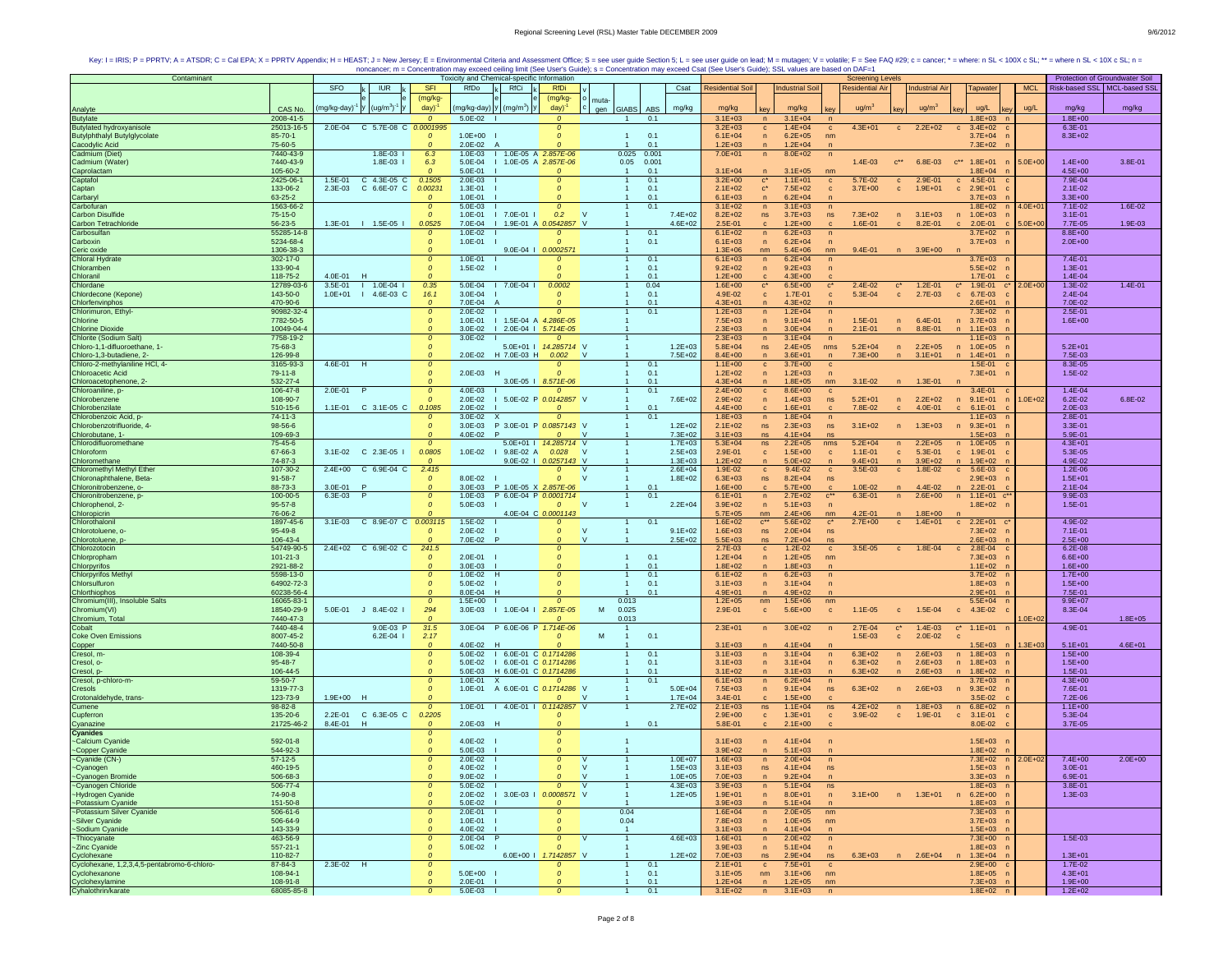| Contaminant                                                            |                       |                                     |                                | Toxicity and Chemical-specific Information                        |                          |                                     |             |                            |                                              | <b>Screening Levels</b>                                 |                        |                                                          |             | Protection of Groundwater Soil |             |
|------------------------------------------------------------------------|-----------------------|-------------------------------------|--------------------------------|-------------------------------------------------------------------|--------------------------|-------------------------------------|-------------|----------------------------|----------------------------------------------|---------------------------------------------------------|------------------------|----------------------------------------------------------|-------------|--------------------------------|-------------|
|                                                                        |                       | SFO<br><b>IUR</b>                   | <b>SFI</b>                     | RfDo<br>RfCi                                                      | <b>RfDi</b>              |                                     | Csat        | <b>Residential Soil</b>    | <b>Industrial Soil</b>                       | <b>Residential Air</b>                                  | <b>Industrial Air</b>  | Tapwater                                                 | <b>MCL</b>  | Risk-based SSL   MCL-based SSL |             |
|                                                                        |                       |                                     | (mg/kg-                        |                                                                   | (mg/kg-                  |                                     |             |                            |                                              |                                                         |                        |                                                          |             |                                |             |
|                                                                        | CAS No.               | $y \ (ug/m3)-1$<br>mg/kg-day)       | day)                           | mg/kg-day) y (mg/m <sup>3</sup> ) y                               | day)                     | muta-<br><b>GIABS</b><br>ABS<br>gen | mg/kg       | mg/kg                      | mg/kg                                        | ug/m <sup>3</sup>                                       | ug/m <sup>3</sup>      | ug/L                                                     | ug/L        | mg/kg                          | mg/kg       |
| Analyte<br>Cypermethrin                                                | 52315-07-8            |                                     | $\mathcal{O}$                  | $1.0E - 02$                                                       | $\Omega$                 | 0.1                                 |             | $6.1E + 02$                | $6.2E + 03$<br>$\sqrt{n}$                    |                                                         |                        | $3.7E + 02$                                              |             | $5.8E + 01$                    |             |
| Cyromazine                                                             | 66215-27-8            |                                     | $\Omega$                       | 7.5E-03                                                           | $\Omega$                 | 0.1                                 |             | 4.6E+02                    | $4.6E + 03$<br>n                             |                                                         |                        | $2.7E+02$                                                |             | 7.0E-02                        |             |
| DDD                                                                    | 72-54-8               | 2.4E-01<br>6.9E-05 C                | 0.2415                         |                                                                   | $\Omega$                 | 0.1                                 |             | $2.0E + 00$                | 7.2E+00<br>$\mathbf c$                       | 3.5E-02<br>$\mathbf{c}$<br>$\mathbf{C}$                 | 1.8E-01                | 2.8E-01<br>$\mathbf{C}$                                  |             | 6.6E-02                        |             |
| DDE, p,p'-                                                             | 72-55-9               | 3.4E-01<br>9.7E-05 C                | 0.3395                         |                                                                   | $\Omega$                 | 0.1                                 |             | $1.4E + 00$                | $5.1E + 00$<br>$\mathbf c$                   | 2.5E-02<br>$\mathbf{c}$<br>$\mathbf{c}$                 | 1.3E-01                | $2.0E-01$<br>$\mathbf{c}$                                |             | 4.7E-02                        |             |
| DDT                                                                    | 50-29-3               | 3.4E-01<br>9.7E-05                  | 0.3395                         | 5.0E-04                                                           |                          | 0.03                                |             | $1.7E + 00$                | 7.0E+00<br>$\mathbf{c}^{\star}$              | $2.5E - 02$                                             | 1.3E-01                | $2.0E - 01$<br>$\mathbf{c}$                              |             | 6.7E-02                        |             |
| Dacthal                                                                | 1861-32-1             |                                     | $\Omega$                       | $1.0E - 02$                                                       |                          | 0.1                                 |             | $6.1E + 02$                | $6.2E + 03$<br>$\mathsf{n}$                  | $\sqrt{n}$                                              |                        | $3.7E + 02$                                              |             | 4.5E-01                        |             |
| Dalapon                                                                | 75-99-0               |                                     | $\mathfrak{o}$                 | $3.0E - 02$                                                       |                          | 0.1                                 |             | $1.8E + 03$                | $1.8E + 04$<br>$\overline{p}$                |                                                         |                        | $1.1E + 03$                                              | $2.0E + 02$ | 2.3E-01                        | 4.1E-02     |
| Decabromodiphenyl ether, 2,2',3,3',4,4',5,5',6,6'- (BDE-209)           | 1163-19-5             | 7.0E-04                             | $\Omega$                       | 7.0E-03                                                           | Λ                        | 0.1                                 |             | $4.3E + 02$                | $2.5E + 03$<br>$\overline{n}$                |                                                         |                        | $9.6E+01$ $c**$                                          |             | $5.3E + 01$                    |             |
| Demeton                                                                | 8065-48-3             |                                     | $\Omega$                       | 4.0E-05                                                           | $\Omega$                 | 0.1                                 |             | $2.4E + 00$                | $2.5E + 01$<br>n                             | $\sqrt{n}$                                              |                        | $1.5E+00$ n                                              |             |                                |             |
| Di(2-ethylhexyl)adipate                                                | 103-23-1              | $1.2E - 03$                         | $\mathcal{O}$                  | 6.0E-01                                                           |                          | 0.1                                 |             | $4.0E + 02$                | $\mathbf{c}^*$<br>$1.4E + 03$                | c                                                       |                        | $5.6E + 01$<br>c                                         | $4.0E + 02$ | $4.0E + 00$                    | $2.9E + 01$ |
| Diallate                                                               | 2303-16-4             | $6.1E-02$<br>н                      |                                |                                                                   |                          | 0.1                                 |             | $8.0E + 00$                | $2.8E + 01$<br>$\mathbf{c}$                  |                                                         |                        | $1.1E + 00$                                              |             | 1.6E-03                        |             |
| Diazinon                                                               | 333-41-5              |                                     | $\mathfrak{o}$                 | 7.0E-04<br>- A                                                    | $\Omega$                 | 0.1                                 |             | $4.3E + 01$                | $4.3E + 02$<br>n                             |                                                         |                        | $2.6E + 01$                                              |             | 1.6E-01                        |             |
| Dibromo-3-chloropropane, 1,2-                                          | $96 - 12 - 8$         | P 6.0E-03 P<br>8.0E-01              | 21                             | $2.0F - 04$<br>P 2.0E-04 I                                        | 5.714E-05 V M            |                                     | $9.8E + 02$ | 5.4E-03                    | 6.9E-02<br>$\mathbf{C}$                      | 1.6E-04<br>$\mathbf{C}$<br>$\mathbf{C}$                 | $2.0E-03$              | $c = 3.2E - 04$                                          | $2.0E - 01$ | $1.4E - 07$                    | 8.6E-05     |
| Dibromobenzene, 1,4-                                                   | 106-37-6              |                                     | $\Omega$                       | $1.0E-02$                                                         |                          | 0.1                                 |             | $6.1E + 02$                | $6.2E + 03$<br>$\mathsf{n}$                  |                                                         |                        | $3.7E + 02$                                              |             | 3.5E-01                        |             |
| Dibromochloromethane                                                   | 124-48-1              | 8.4E-02<br>$12.7E-05C$              | 0.0945                         | $2.0E - 02$                                                       | $\Omega$                 | 0.1                                 | $8.0E + 02$ | 6.8E-01                    | $3.3E + 00$<br>$\mathbf{c}$                  | $9.0E - 02$<br>$\mathbf c$<br>$\mathbf{c}$              | 4.5E-01                | 1.5E-01<br>$\mathbf{c}$                                  |             | 3.9E-05                        |             |
| Dibromoethane, 1,2-                                                    | 106-93-4              | $2.0E + 00$<br>$6.0E - 04$  <br>- 1 | 2.1                            | $9.0E - 03$                                                       | I 9.0E-03 I 0.0025714 V  |                                     | $1.3E + 03$ | 3.4E-02                    | 1.7E-01<br>$\mathbf c$                       | 4.1E-03<br>$\mathbf{c}$<br>$\mathbf{c}$                 | $2.0E-02$              | $\mathbf{c}$<br>6.5E-03                                  | 5.0E-02     | 1.8E-06                        | 1.4E-05     |
| Dibromomethane (Methylene Bromide)                                     | 74-95-3               |                                     | $\mathcal{O}$                  | $1.0E - 02$                                                       | H 4.0E-03 X 0.0011429 V  |                                     | $2.8E + 03$ | $2.5E + 01$                | $1.1E + 02$<br>$\mathsf{n}$                  | $4.2E + 00$<br>n                                        | $1.8E + 01$            | $8.2E + 00$<br>n                                         |             | $2.0E - 03$                    |             |
| <b>Dibutyl Phthalate</b><br><b>Dibutyltin Compounds</b>                | 84-74-2               |                                     | $\mathcal{O}$                  | $1.0E - 01$                                                       | $\Omega$                 | 0.1                                 |             | $6.1E + 03$                | $6.2E + 04$<br>n                             | n                                                       |                        | $3.7E + 03$                                              |             | $9.2E + 00$                    |             |
|                                                                        | <b>NA</b>             |                                     | $\mathcal{O}$<br>$\Omega$      | $3.0E - 04$                                                       |                          | 0.1                                 |             | $1.8E + 01$                | $1.8E + 02$<br>$\overline{p}$                | $\sqrt{n}$                                              |                        | $1.1E + 01$                                              |             |                                |             |
| Dicamba<br>Dichloro-2-butene, 1,4-                                     | 1918-00-9<br>764-41-0 | 4.2E-03 P                           | 14.7                           | 3.0E-02                                                           | $\Omega$                 | 0.1<br>v                            | $5.2E + 02$ | $1.8E + 03$<br>6.5E-03     | $1.8E + 04$<br>$\mathsf{n}$<br>3.3E-02       | 5.8E-04                                                 | $2.9E - 03$            | $1.1E + 03$                                              |             | 2.8E-01<br>5.4E-07             |             |
|                                                                        | 1476-11-5             | 4.2E-03 P                           | 14.7                           |                                                                   | $\Omega$                 | 0.1<br>$\mathsf{V}$                 | $5.2E + 02$ | 6.9E-03                    | $\mathbf{C}$<br>3.5E-02<br>$\mathbf{C}$      | $\mathbf{C}$<br>$\mathbf{C}$<br>5.8E-04<br>$\mathbf{C}$ | 2.9E-03                | $1.2E - 03$<br>$\mathbf{C}$<br>$1.2E-03$<br>$\mathbf{c}$ |             | 5.4E-07                        |             |
| Dichloro-2-butene, cis-1,4-                                            | 110-57-6              | 4.2E-03 P                           | 14.7                           |                                                                   |                          | 0.1                                 | 7.6E+02     | 6.9E-03                    | 3.5E-02                                      | $\mathbf{c}$<br>5.8E-04                                 | 2.9E-03                | $1.2E-03$                                                |             | 5.4E-07                        |             |
| Dichloro-2-butene, trans-1,4-<br>Dichloroacetic Acid                   | 79-43-6               | 5.0E-02                             | $\mathcal{O}$                  | 4.0E-03                                                           |                          | 0.1                                 |             | $9.7E + 00$                | $3.4E + 01$<br>$\mathbf{c}^*$                | $\mathbf{c}^*$                                          |                        | $1.3E + 00$                                              |             | 2.8E-04                        |             |
| Dichlorobenzene, 1,2-                                                  | $95 - 50 - 1$         |                                     | $\Omega$                       | $9.0E - 02$                                                       | I 2.0E-01 H 0.0571429 V  |                                     | $3.8E + 02$ | $1.9E + 03$                | $9.8E + 03$<br>ns                            | $2.1E + 02$<br>ns<br>n                                  | 8.8E+02                | $3.7E + 02$<br>$\mathsf{n}$                              | $6.0E + 02$ | 3.6E-01                        | 5.8E-01     |
| Dichlorobenzene, 1,4-                                                  | 106-46-7              | C 1.1E-05 C<br>5.4E-03              | 0.0385                         | 7.0E-02 A 8.0E-01   0.2285714 V                                   |                          |                                     |             | $2.4E + 00$                | $1.2E + 01$<br>$\mathbf{c}$                  | $2.2E - 01$<br>$\mathbf{c}$                             | $1.1E + 00$            | $4.3E - 01$<br>$\mathbf{C}$                              | 7.5E+01     | 4.1E-04                        | 7.2E-02     |
| Dichlorobenzidine, 3,3'-                                               | $91 - 94 - 1$         | 4.5E-01<br>$1.3.4E-04$ C            | 1.19                           |                                                                   |                          | 0.1                                 |             | $1.1E + 00$                | $3.8E + 00$<br>$\mathbf{C}$                  | $7.2E - 03$<br>$\mathbf{c}$<br>$\mathbf{C}$             | 3.6E-02                | $1.5E-01$<br>$\mathbf{c}$                                |             | 9.8E-04                        |             |
| Dichlorobenzophenone, 4,4'-                                            | 90-98-2               |                                     | $\mathcal{O}$                  | 9.0E-03<br>X                                                      | $\Omega$                 | 0.1                                 |             | $5.5E + 02$                | $5.5E + 03$<br>$\overline{p}$                |                                                         |                        | $3.3E + 02$                                              |             | $2.0E + 00$                    |             |
| Dichlorodifluoromethane                                                | $75 - 71 - 8$         |                                     | $\Omega$                       | 2.0E-01<br>I 2.0E-01 H 0.0571429 V                                |                          |                                     | $8.5E + 02$ | $1.8E + 02$                | 7.8E+02<br>n                                 | $2.1E + 02$                                             | $8.8E + 02$            | $3.9E + 02$                                              |             | $6.1E - 01$                    |             |
| Dichloroethane, 1,1-                                                   | 75-34-3               | C 1.6E-06 C<br>5.7F-03              | 0.0056                         | 2.0E-01                                                           |                          |                                     | $1.7E + 03$ | $3.3E + 00$                | $1.7E + 01$<br>$\mathbf{c}$                  | $1.5E + 00$<br>$\mathbf{c}$<br>$\mathbf{c}$             | $7.7E+00$              | $c = 2.4E+00$                                            |             | $6.9F - 04$                    |             |
| Dichloroethane, 1,2-                                                   | 107-06-2              | $9.1E - 02$<br>$12.6E - 051$        | 0.091                          | $2.0E - 02$                                                       | P 2.4E+00 A 0.6857143 V  |                                     | $3.0E + 03$ | 4.3E-01                    | $2.2E + 00$<br>$\mathbf{c}$                  | $9.4E - 02$<br>$\mathbf{c}$<br>$\mathbf{c}$             | 4.7E-01                | $\mathbf{c}$<br>1.5E-01<br>$\mathbf{c}$                  | $5.0E + 00$ | 4.2E-05                        | 1.4E-03     |
| Dichloroethylene, 1,1-                                                 | 75-35-4               |                                     | $\mathcal{O}$                  | 5.0E-02                                                           | I 2.0E-01   0.0571429 V  |                                     | $1.2E + 03$ | $2.4E + 02$                | $1.1E + 03$<br>$\overline{n}$                | $2.1E + 02$                                             | $8.8E + 02$            | $3.4E + 02$<br>$\sqrt{n}$                                | $7.0E + 00$ | $1.2E - 01$                    | 2.5E-03     |
| Dichloroethylene, 1,2- (Mixed Isomers)                                 | 540-59-0              |                                     | $\boldsymbol{o}$               | $9.0E - 03$<br>н                                                  | $\mathcal{O}$            | v                                   | $1.3E + 03$ | $7.0E + 02$                | n<br>$9.2E + 03$                             | ns                                                      |                        | $3.3E + 02$                                              |             | 9.7E-02                        |             |
| Dichloroethylene, 1,2-cis-                                             | 156-59-2              |                                     | $\mathcal{O}$                  | $1.0E - 02$<br>P                                                  | $\Omega$                 | $\mathbf{V}$                        | $2.4E + 03$ | 7.8E+02                    | $1.0E + 04$<br>$\sqrt{n}$                    | ns                                                      |                        | $3.7E + 02$                                              | $7.0E + 0$  | $1.1E - 01$                    | $2.1E-02$   |
| Dichloroethylene, 1,2-trans-                                           | 156-60-5              |                                     | $\Omega$                       | 2.0E-02                                                           | 1 6.0E-02 P 0.0171429 V  |                                     | $1.7E + 03$ | $1.5E + 02$                | $6.9E + 02$<br>$\overline{p}$                | $6.3E + 01$<br>n                                        | $2.6E + 02$            | $1.1E + 02$<br>$\overline{ }$                            | $1.0E + 02$ | $3.1E - 02$                    | 2.9E-02     |
| Dichlorophenol, 2,4-                                                   | 120-83-2              |                                     | $\mathcal{O}$                  | $3.0E-03$                                                         |                          | 0.1                                 |             | $1.8E + 02$                | $1.8E + 03$<br>n                             | $\sqrt{n}$                                              |                        | $1.1E + 02$                                              |             | 1.3E-01                        |             |
| Dichlorophenoxy Acetic Acid, 2,4-                                      | 94-75-7               |                                     | $\mathcal{O}$                  | $1.0E-02$                                                         | $\Omega$                 | 0.05                                |             | $6.9E + 02$                | 7.7E+03<br>$\mathsf{n}$                      | $\sqrt{n}$                                              |                        | $3.7E + 02$                                              | 7.0E+01     | $9.5E - 02$                    | 1.8E-02     |
| Dichlorophenoxy) butyric Acid, 4-(2,4-                                 | 94-82-6               |                                     |                                | 8.0E-03                                                           |                          | 0.1                                 |             | $4.9E + 02$                | $4.9E + 03$<br>$\mathsf{n}$                  |                                                         |                        | $2.9E + 02$                                              |             | $1.2E - 01$                    |             |
| Dichloropropane, 1,2-                                                  | 78-87-5               | C 1.0E-05 C<br>3.6E-02              | 0.035                          | $9.0E - 02$                                                       | A 4.0E-03   0.0011429 V  |                                     | $1.4E + 03$ | 8.9E-01                    | $c^*$<br>$4.5E + 00$                         | $2.4E - 01$<br>$\mathbf{c}^*$<br>$\mathbf{c}^*$         | $1.2E + 00$            | 3.9E-01<br>$\mathbf{c}^*$<br>$C^*$                       | $5.0E + 00$ | 1.3E-04                        | $1.7E-03$   |
| Dichloropropane, 1,3-                                                  | 142-28-9              |                                     | $\mathcal{O}$                  | $2.0E-02$                                                         | $\Omega$                 | <b>V</b>                            | $1.5E + 03$ | $1.6E + 03$                | $2.0E + 04$<br>ns.                           | ns                                                      |                        | 7.3E+02                                                  |             | 2.5E-01                        |             |
| Dichloropropanol, 2,3-                                                 | 616-23-9              |                                     | $\Omega$                       | $3.0E-03$                                                         |                          | 0.1                                 |             | $1.8E + 02$                | $1.8E + 03$<br>$\mathsf{n}$                  |                                                         |                        | $1.1E + 02$                                              |             | 2.3E-02                        |             |
| Dichloropropene, 1,3-                                                  | 542-75-6              | $1.0E - 01$<br>$4.0E - 06$          | 0.014                          | $3.0E - 02$                                                       | $12.0E-02$ $0.0057143$ V |                                     | $1.6E + 03$ | $1.7E + 00$                | $\mathbf{c}^*$<br>$8.1E + 00$                | $6.1E - 01$<br>$C^*$<br>$\mathbf{c}^*$                  | $3.1E + 00$            | 4.3E-01<br>$\mathbf{c}^*$                                |             | $1.5E - 04$                    |             |
| Dichlorvos                                                             | 62-73-7               | 2.9E-01<br>8.3E-05 C                | 0.2905                         | 5.0E-04                                                           | 5.0E-04   0.0001429      | 0.1                                 |             | $1.7E + 00$                | $c^*$<br>$5.9E + 00$                         | $C^*$<br>2.9E-02<br>$\mathbf{c}^\star$                  | $1.5E-01$              | $C^*$<br>$2.3E-01$                                       |             | 7.1E-05                        |             |
| Dicyclopentadiene                                                      | 77-73-6               |                                     |                                | 8.0E-03<br>P 7.0E-03 P                                            | 0.002                    | <b>V</b>                            | $1.3E + 02$ | $2.7E + 01$                | 1.2E+02<br>$\mathsf{n}$                      | $7.3E + 00$<br>$\mathsf{n}$<br>$\sqrt{n}$               | $3.1E + 01$            | n<br>$1.4E + 01$                                         |             | 4.8E-02                        |             |
| Dieldrin                                                               | 60-57-1               | 1.6E+01   4.6E-03                   | 16.1                           | 5.0E-05                                                           | $\Omega$                 | 0.1                                 |             | $3.0E - 02$                | $1.1E - 01$<br>$\mathbf{C}$                  | 5.3E-04<br>$\mathbf{c}$<br>$\mathbf{c}$                 | $2.7E-03$              | $c = 4.2E-03$                                            |             | 1.7E-04                        |             |
| <b>Diesel Engine Exhaust</b>                                           | <b>NA</b>             | 3.0E-04 C                           | 1.05                           |                                                                   | 5.0E-03   0.0014286      | 0.1                                 |             |                            |                                              | $8.1E - 03$<br>$\mathbf{c}$                             | 4.1E-02                | $\mathbf{c}$                                             |             |                                |             |
| Diethanolamine                                                         | $111 - 42 - 2$        |                                     | $\boldsymbol{o}$               |                                                                   | 3.0E-03 C 0.0008571      |                                     |             | $4.3E + 06$                | $1.8E + 07$<br>nm                            | $3.1E + 00$<br>nm                                       | $1.3E + 01$            |                                                          |             |                                |             |
| Diethyl Phthalate                                                      | 84-66-2               |                                     | $\mathfrak{o}$                 | 8.0E-01                                                           | $\Omega$                 | 0.1                                 |             | $4.9E + 04$                | $4.9E + 05$<br>$\mathsf{n}$                  | nm                                                      |                        | $2.9E + 04$                                              |             | $1.2E + 01$                    |             |
| Diethylene Glycol Monobutyl Ether<br>Diethylene Glycol Monoethyl Ether | 112-34-5<br>111-90-0  |                                     | $\mathcal{O}$<br>$\mathcal{O}$ | 3.0E-02<br>P 1.0E-04 P 2.857E-05<br>6.0E-02 P 3.0E-04 P 8.571E-05 |                          | 0.1<br>0.1                          |             | $1.8E + 03$                | $1.8E + 04$<br>$\overline{p}$<br>$3.6E + 04$ | $1.0E - 01$<br>$\sqrt{n}$<br>$3.1E - 01$                | 4.4E-01<br>$1.3E + 00$ | $1.1E + 03$<br>n<br>n                                    |             | 2.4E-01                        |             |
| Diethylformamide                                                       | 617-84-5              |                                     | $\mathcal{O}$                  | 1.0E-03<br>$\mathsf{P}$                                           |                          | 0.1<br>$\mathbf{1}$                 |             | $3.6E + 03$<br>$6.1E + 01$ | $\mathsf{n}$<br>$6.2E + 02$<br>n             | n<br>$\sqrt{n}$                                         |                        | $2.2E + 03$<br>$3.7E + 01$                               |             | 4.4E-01<br>7.5E-03             |             |
| Diethylstilbestrol                                                     | 56-53-1               | 3.5E+02 C 1.0E-01 C                 | 350                            |                                                                   | $\Omega$                 | 0.1<br>$\mathbf{1}$                 |             | 1.4E-03                    | 4.9E-03<br>$\mathbf{C}$                      | $2.4E - 05$<br>$\mathbf{c}$<br>$\mathbf{c}$             | $1.2E - 04$            | 1.9E-04<br>$\mathbf{c}$                                  |             | 1.1E-04                        |             |
| Difenzoquat                                                            | 43222-48-6            |                                     | $\mathfrak{o}$                 | 8.0E-02                                                           |                          | 0.1                                 |             | $4.9E + 03$                | $4.9E + 04$<br>$\mathsf{n}$                  |                                                         |                        | 2.9E+03                                                  |             |                                |             |
| Diflubenzuron                                                          | 35367-38-5            |                                     | $\mathcal{O}$                  | 2.0E-02                                                           | $\Omega$                 | 0.1                                 |             | $1.2E + 03$                | $1.2E + 04$<br>n                             | $\sqrt{n}$                                              |                        | $7.3E + 02$                                              |             | 8.2E-01                        |             |
| Difluoroethane, 1,1-                                                   | 75-37-6               |                                     |                                |                                                                   | 4.0E+01   11.428571 V    |                                     | $1.4E + 03$ | $5.2E + 04$                | $2.2E + 05$<br>ns                            | $4.2F + 04$<br>nms<br>n                                 | $1.8E + 05$            | $8.3E + 04$<br>n                                         |             | $2.8E + 01$                    |             |
| Dihydrosafrole                                                         | $94 - 58 - 6$         | 4.4E-02 C 1.3E-05 C                 | 0.0455                         |                                                                   |                          |                                     |             | $1.5E + 01$                | $6.5E + 01$<br>$\mathbf{c}$                  | 1.9E-01<br>$\mathbf{c}$<br>$\mathbf{c}$                 | $9.4E - 01$            | $1.5E + 00$<br>$\mathbf{c}$                              |             | 1.9E-03                        |             |
| Diisopropyl Ether                                                      | 108-20-3              |                                     | $\mathcal{O}$                  |                                                                   | 4.0E-01 P 0.1142857 V    |                                     | $2.3E + 03$ | $1.4E + 03$                | $5.8E + 03$<br>$\overline{p}$                | ns<br>$4.2E + 02$                                       | $1.8E + 03$            | n<br>$8.3E + 02$                                         |             | $2.1E - 01$                    |             |
| Diisopropyl Methylphosphonate                                          | 1445-75-6             |                                     | $\mathcal{O}$                  | 8.0E-02                                                           | $\Omega$                 | <b>V</b>                            | $5.3E + 02$ | $6.3E + 03$                | ns<br>$8.2E + 04$                            | ns                                                      |                        | $2.9E + 03$                                              |             | 8.3E-01                        |             |
| Dimethipin                                                             | 55290-64-7            |                                     | $\Omega$                       | $2.0E - 02$                                                       |                          | 0.1                                 |             | $1.2E + 03$                | $1.2E + 04$<br>n                             |                                                         |                        | $7.3E + 02$                                              |             | 1.6E-01                        |             |
| Dimethoate                                                             | $60 - 51 - 5$         |                                     | $\Omega$                       | $2.0E - 04$                                                       |                          | 0.1                                 |             | $1.2E + 01$                | $1.2E + 02$<br>$\sqrt{n}$                    | n                                                       |                        | $7.3E + 00$                                              |             | 1.6E-03                        |             |
| Dimethoxybenzidine, 3,3'-                                              | 119-90-4              | 1.4E-02<br>-н                       |                                |                                                                   |                          | 0.1                                 |             | $3.5E + 01$                | $1.2E + 02$<br>$\mathbf{c}$                  | $\mathbf{C}$                                            |                        | $4.8E + 00$                                              |             | 5.8E-03                        |             |
| Dimethyl methylphosphonate                                             | 756-79-6              | 1.7E-03<br>P                        |                                | 6.0E-02 P                                                         |                          | 0.1                                 |             | $2.9E + 02$                | $1.0E + 03$<br>$c^*$                         |                                                         |                        | $4.0E + 01$                                              |             | 8.3E-03                        |             |
| Dimethylamino azobenzene [p-]                                          | $60 - 11 - 7$         | C 1.3E-03 C<br>$4.6E + 00$          | 4.55                           |                                                                   | $\Omega$                 | 0.1                                 |             | $1.1E - 01$                | 3.7E-01<br>$\mathbf{c}$                      | 1.9E-03<br>$\mathbf{c}$<br>$\mathbf{C}$                 | $9.4E - 03$            | $c = 1.5E-02$                                            |             | $6.2E - 05$                    |             |
| Dimethylaniline HCl, 2,4-                                              | 21436-96-4            | 5.8E-01                             | $\Omega$                       |                                                                   |                          | 0.1                                 |             | 8.4E-01                    | $3.0E + 00$<br>$\mathbf{c}$                  | $\mathbf{c}$                                            |                        | $1.2E - 01$                                              |             | 6.6E-05                        |             |
| Dimethylaniline, 2,4-                                                  | 95-68-1               | 7.5E-01<br>H                        | $\mathfrak{o}$                 |                                                                   |                          | 0.1                                 |             | 6.5E-01                    | $2.3E + 00$                                  |                                                         |                        | $9.0E - 02$                                              |             | $5.1E - 05$                    |             |
| Dimethylaniline, N,N-                                                  | 121-69-7              |                                     | $\boldsymbol{o}$               | $2.0E-03$                                                         | $\mathfrak{o}$           | $\mathbf{V}$                        | $8.3E + 02$ | $1.6E + 02$                | $2.0E + 03$<br>n                             | ns                                                      |                        | $7.3E + 01$                                              |             | 2.6E-02                        |             |
| Dimethylbenzidine, 3,3'                                                | 119-93-7              | $1.1E+01$ P                         | $\mathcal{O}$                  | 1.0E-01 P 3.0E-02   0.0085714                                     |                          | 0.1                                 |             | 4.4E-02                    | 1.6E-01<br>$\mathbf{C}$                      | $\mathbf{c}$                                            |                        | $6.1E-03$                                                |             | 4.0E-05                        |             |
| Dimethylformamide                                                      | 68-12-2               |                                     | $\Omega$                       |                                                                   |                          | 0.1<br>$\mathbf{1}$                 |             | $6.1E + 03$                | $6.2E + 04$<br>$\mathsf{n}$                  | $3.1E + 01$<br>n<br>n                                   | $1.3E + 02$            | $3.7E + 03$<br>n                                         |             | 7.4E-01                        |             |
| Dimethylhydrazine, 1,1-                                                | $57-14-7$             |                                     | $\mathfrak{o}$                 | 1.0E-04 X 2.0E-06 X 5.714E-07                                     |                          | 0.1                                 |             | $6.1E + 00$                | n<br>$6.1E + 01$                             | $2.1E - 03$<br>n<br>$\sqrt{n}$                          | 8.8E-03                | n<br>$3.7E + 00$                                         |             | 8.2E-04                        |             |
| Dimethylhydrazine, 1,2-                                                | 540-73-8<br>105-67-9  | 5.5E+02 C 1.6E-01 C                 | 560<br>$\Omega$                | 2.0E-02                                                           |                          | 0.1<br>0.1                          |             | 8.8E-04<br>$1.2E + 03$     | $3.1E-03$<br>$\mathbf c$<br>$1.2E + 04$<br>n | $1.5E - 05$<br>$\mathbf{c}$<br>$\mathbf c$              | 7.7E-05                | $\mathbf c$<br>$1.2E - 04$<br>$7.3E + 02$                |             | 2.8E-08<br>8.6E-01             |             |
| Dimethylphenol, 2,4-<br>Dimethylphenol, 2,6-                           | 576-26-1              |                                     | $\mathcal{O}$                  | 6.0E-04                                                           | $\Omega$                 | 0.1                                 |             | $3.7E + 01$                | $3.7E + 02$                                  |                                                         |                        | $2.2E + 01$                                              |             | 2.6E-02                        |             |
| Dimethylphenol, 3,4-                                                   | $95 - 65 - 8$         |                                     | $\Omega$                       | $1.0E - 03$                                                       |                          | 0.1                                 |             | $6.1E + 01$                | n<br>$6.2E + 02$<br>$\mathsf{n}$             | $\sqrt{n}$<br>$\sqrt{n}$                                |                        | $3.7E + 01$                                              |             | 4.3E-02                        |             |
|                                                                        | 120-61-6              |                                     |                                | 1.0E-01                                                           |                          | $\vee$                              | $5.5E + 00$ | 7.8E+03                    | 1.0E+05<br>ns                                | nms                                                     |                        | $3.7E + 03$                                              |             | 9.6E-01                        |             |
| Dimethylterephthalate<br>Dimethylvinylchloride                         | 513-37-1              | 4.5E-02<br>C 1.3E-05 C              | 0.0455                         |                                                                   |                          |                                     |             | $1.4E + 01$                | $6.4E + 01$<br>$\mathbf{C}$                  | 1.9E-01<br>$\mathbf{c}$                                 | $9.4E - 01$            | $1.5E + 00$<br>$\mathbf{C}$<br>$\mathbf{C}$              |             | $9.2E - 04$                    |             |
| Dinitro-o-cresol, 4,6-                                                 | 534-52-1              |                                     | $\mathcal{O}$                  | 1.0E-04 P                                                         | $\Omega$                 | 0.1<br>$\mathbf{1}$                 |             | $6.1E + 00$                | $6.2E + 01$<br>n                             | n                                                       |                        | $3.7E+00$ n                                              |             | $6.2E - 03$                    |             |
|                                                                        | 131-89-5              |                                     | $\mathcal{O}$                  | $2.0E-03$                                                         | $\Omega$                 | 0.1<br>$\mathbf{1}$                 |             | $1.2E + 02$                | $1.2E + 03$<br>$\mathsf{n}$                  | n                                                       |                        | $7.3E + 01$                                              |             | $2.4E + 00$                    |             |
| Dinitro-o-cyclohexyl Phenol, 4,6-<br>Dinitrobenzene, 1,2-              | 528-29-0              |                                     | $\mathcal{O}$                  | $1.0E - 04$                                                       | $\mathfrak{o}$           | 0.1                                 |             | $6.1E + 00$                | $6.2E + 01$<br>$\mathsf{n}$                  | $\overline{p}$                                          |                        | $3.7E + 00$                                              |             | $3.3E-03$                      |             |
| Dinitrobenzene, 1,3-                                                   | 99-65-0               |                                     | $\boldsymbol{o}$               | 1.0E-04                                                           | $\mathfrak{o}$           | 0.1                                 |             | $6.1E + 00$                | $6.2E + 01$<br>$\overline{p}$                | $\overline{p}$                                          |                        | $3.7E + 00$                                              |             | 3.3E-03                        |             |
| Dinitrobenzene, 1,4-                                                   | 100-25-4              |                                     | $\Omega$                       | 1.0E-04<br>$\mathsf{P}$                                           | $\Omega$                 | 0.1<br>$\mathbf{1}$                 |             | $6.1E + 00$                | $6.2E + 01$<br>n                             |                                                         |                        | $3.7E + 00$                                              |             | 3.3E-03                        |             |
| Dinitrophenol, 2,4-                                                    | $51 - 28 - 5$         |                                     | $\mathfrak{o}$                 | 2.0E-03                                                           | $\mathfrak{o}$           | 1<br>0.1                            |             | $1.2E + 02$                | n<br>$1.2E + 03$                             | $\mathsf{n}$                                            |                        | 7.3E+01 n                                                |             | 8.2E-02                        |             |
| Dinitrotoluene Mixture, 2,4/2,6-                                       | 25321-14-6            | 6.8E-01                             |                                |                                                                   | $\mathfrak{o}$           | 0.1                                 |             | 7.1E-01                    | $2.5E+00$<br>$\mathbf{C}$                    | $\mathbf{c}$                                            |                        | 9.9E-02                                                  |             | $1.4E - 04$                    |             |
| Dinitrotoluene, 2,4-                                                   | $121 - 14 - 2$        | 3.1E-01 C 8.9E-05 C                 | 0.3115                         | $2.0E-03$                                                         | $\Omega$                 | 0.102<br>$\overline{1}$             |             | $1.6E + 00$                | 5.5E+00<br>$c^*$                             | $2.7E-02$                                               | $1.4E - 01$            | $2.2E - 01$<br>$\mathbf{C}$                              |             | 2.9E-04                        |             |
| Dinitrotoluene, 2,6-                                                   | 606-20-2              |                                     | $\mathcal{O}$                  | $1.0E-03$ P                                                       | $\mathfrak{o}$           | 0.099<br>$\mathbf{1}$               |             | $6.1E + 01$                | $6.2E + 02$<br>n                             | n                                                       |                        | $3.7E+01$ n                                              |             | $5.0E - 02$                    |             |
| Dinitrotoluene, 2-Amino-4,6-                                           | 35572-78-2            |                                     | $\mathcal{O}$                  | $2.0E-03$ S                                                       | $\mathfrak{o}$           | 0.006<br>$\mathbf{1}$               |             | $1.5E + 02$                | $2.0E + 03$<br>n                             | n                                                       |                        | $7.3E + 01$<br>n                                         |             | 5.6E-02                        |             |
| Dinitrotoluene, 4-Amino-2,6-                                           | 19406-51-0            |                                     | $\mathfrak{o}$                 | 2.0E-03<br>-S                                                     |                          | 0.009<br>$\mathbf{1}$               |             | $1.5E + 02$                | $1.9E + 03$<br>$\mathsf{n}$                  | $\sqrt{n}$                                              |                        | $7.3E + 01$                                              |             | 5.6E-02                        |             |
| Dinoseb                                                                | 88-85-7               |                                     | $\mathcal{O}$                  | $1.0E-03$                                                         | $\mathfrak{o}$           | 0.1<br>$\mathbf{1}$                 |             | $6.1E + 01$                | n<br>$6.2E + 02$                             | n                                                       |                        | $3.7E + 01$<br>n                                         | 7.0E+00     | $3.2E - 01$                    | $6.2E - 02$ |
| Dioxane, 1,4-                                                          | 123-91-1              | 1.1E-02   7.7E-06 C                 | 0.02695                        | 1.0E-01 A 3.6E+00 A 1.0285714                                     |                          | 0.1<br>1                            |             | $4.4E + 01$                | $1.6E + 02$<br>$\mathbf{C}$                  | $3.2E - 01$<br>$\mathbf{C}$                             | $c = 1.6E + 00$        | $c = 6.1E+00$<br>$\mathbf{c}$                            |             | $1.3E-03$                      |             |
| <b>Dioxins</b>                                                         |                       |                                     | $\mathcal{O}$                  |                                                                   | $\Omega$                 |                                     |             |                            |                                              |                                                         |                        |                                                          |             |                                |             |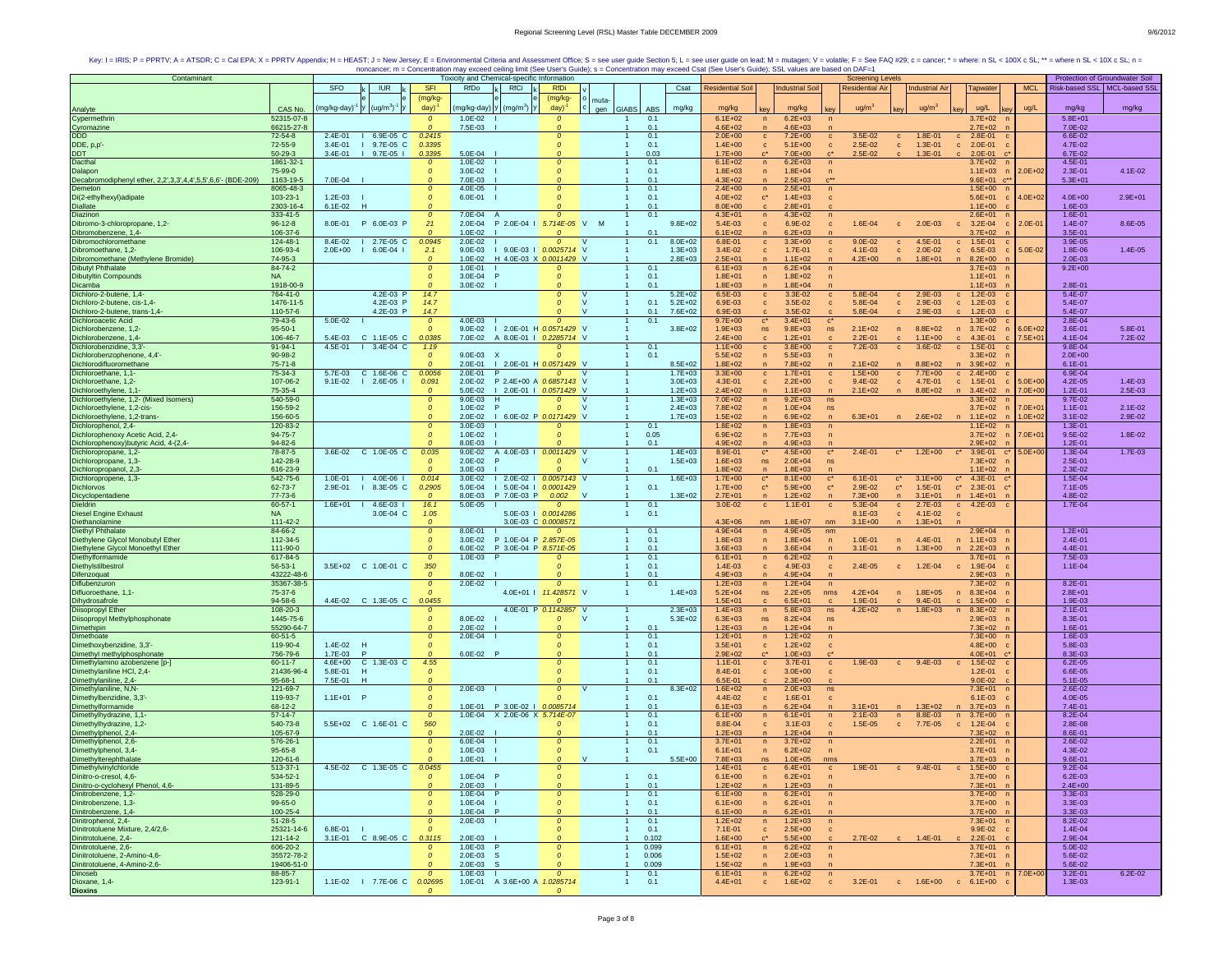| SFO<br>IUR.<br><b>SFI</b><br><b>RfDi</b><br><b>Residential Air</b><br><b>MCL</b><br>Risk-based SSL   MCL-based SSI<br>RfDo<br>RfCi<br>Csat<br><b>Residential Soil</b><br><b>Industrial Soi</b><br><b>Industrial Air</b><br>Tapwater<br>(mg/kg-<br>(mg/kg-<br>muta-<br>(ug/m <sup>3</sup> )<br>CAS No.<br>mg/kg-day)<br>day)<br>(mg/kg-day) y (mg/m <sup>3</sup> ) y<br>day)<br><b>GIABS</b><br><b>ABS</b><br>mg/kg<br>mg/kg<br>mg/kg<br>ug/m <sup>3</sup><br>ug/m <sup>3</sup><br>ug/L<br>mg/kg<br>mg/kg<br>ug/L<br>gen<br>Analyte<br>~Hexachlorodibenzo-p-dioxin, Mixture<br>$1.3E + 00$  <br>4550<br>3.9E-04<br>1.9E-06<br>$9.4E - 06$<br>$9.0E - 06$<br><b>NA</b><br>$6.2E + 03$<br>0.03<br>9.4E-05<br>$1.1E-05$<br>$\Omega$<br>$\mathbf{C}$<br>$\mathbf{c}$<br>$\mathbf{C}$<br>$\mathbf{C}$<br>$-TODD. 2.3.7.8-$<br>1746-01-6<br>$1.3E + 05$<br>C 3.8E+01 C<br>133000<br>1.0E-09 A 4.0E-08 C<br>1.143E-08<br>0.03<br>4.5E-06<br>$\mathbf{c}^\star$<br>1.8E-05<br>$c^*$<br>6.4E-08<br>3.2E-07<br>5.2E-07<br>3.0E-05<br>2.6E-07<br>1.5E-05<br>$\mathbf{c}$<br>$\mathbf{c}$<br>$\mathbf{C}^1$<br>957-51-7<br>$3.0E - 02$<br>0.1<br>$1.8E + 03$<br>$1.8E + 04$<br>$1.1E + 03$<br>$1.1E + 01$<br>Diphenamid<br>$\overline{p}$<br><b>Diphenyl Sulfone</b><br>127-63-9<br>$\mathfrak{o}$<br>8.0E-04<br>X<br>0.1<br>$4.9E + 01$<br>$4.9E + 02$<br>$2.9E + 01$<br>7.1E-02<br>0<br>$\sqrt{n}$<br>$\sqrt{n}$<br>122-39-4<br>2.5E-02<br>0.1<br>$1.5E + 03$<br>$1.5E + 04$<br>$9.1E + 02$<br>$1.7E + 00$<br>Diphenylamine<br>$\Omega$<br>$\Omega$<br>$\sqrt{n}$<br>$\sqrt{n}$<br>Diphenylhydrazine, 1,2-<br>122-66-7<br>8.0E-01   2.2E-04  <br>0.77<br>0.1<br>$6.1E - 01$<br>$2.2E + 00$<br>$1.1E - 02$<br>5.6E-02<br>$c = 8.4E - 02$<br>2.7E-04<br>$\mathbf{C}$<br>$3.7E - 01$<br>85-00-7<br>2.2E-03<br>0.1<br>$1.3E + 02$<br>$1.5E + 00$<br>$\mathcal{O}$<br>$1.4E + 03$<br>8.0E+01<br>$2.0E + 01$<br>$\sqrt{n}$<br>1937-37-7<br>7.4E+00 C 2.1E-03 C<br>0.1<br>5.8E-03<br>7.35<br>6.6E-02<br>$2.3E-01$<br>$1.2E - 03$<br>$9.1E-03$<br>$4.4E + 00$<br>$\mathbf c$<br>$\mathbf{c}$<br>$\mathbf{c}$<br>$\mathbf c$<br>Direct Blue 6<br>0.1<br>6.6E-02<br>2602-46-2<br>7.4E+00<br>C 2.1E-03 C<br>7.35<br>$2.3E-01$<br>$1.2E - 03$<br>5.8E-03<br>$1.4E + 01$<br>$9.1E-03$<br>Ω<br>$\mathbf{C}$<br>$\mathbf{C}$<br>$\mathbf{C}$<br>Direct Brown 95<br>6.7E+00 C 1.9E-03 C<br>16071-86-6<br>6.65<br>0.1<br>7.2E-02<br>2.6E-01<br>$1.3E - 03$<br>6.5E-03<br>$\mathbf{c}$<br>$1.0E - 02$<br>$\mathbf{c}$<br>$\mathbf{C}$<br>$\mathbf{c}$<br>Disulfoton<br>298-04-4<br>4.0E-05<br>0.1<br>$2.4E + 00$<br>$2.5E + 01$<br>$1.5E + 00$<br>2.7E-03<br>$\mathcal{O}$<br>$\boldsymbol{0}$<br>$\overline{p}$<br>$\overline{p}$<br>Dithiane, 1,4-<br>Diuron<br>505-29-3<br>1.0E-02<br>0.1<br>$6.1E + 02$<br>$6.2E + 03$<br>$3.7E + 02$<br>1.8E-01<br>$\mathcal{O}$<br>$\sqrt{n}$<br>$1.2E + 02$<br>330-54-1<br>0.1<br>$1.2E + 03$<br>$7.3E + 01$<br>$3.1E - 02$<br>$2.0E - 03$<br>$\Omega$<br>n<br>$\mathcal{O}$<br>$\sqrt{n}$<br>-1<br>Dodine<br>2439-10-3<br>4.0E-03<br>$\mathcal{O}$<br>0.1<br>$2.4E + 02$<br>$2.5E + 03$<br>$1.5E + 02$<br>7.5E-01<br>$\mathcal{O}$<br>n<br>$\mathsf{n}$<br><b>EPTC</b><br>759-94-4<br>2.5E-02<br><b>V</b><br>$4.1E + 02$<br>$2.0E + 03$<br>$2.6E + 04$<br>$9.1E + 02$<br>4.8E-01<br>ns.<br>ns<br>Endosulfan<br>115-29-7<br>$\mathcal{O}$<br>6.0E-03<br>0.1<br>$3.7E + 02$<br>$3.7E + 03$<br>$2.2E+02$ n<br>$3.0E + 00$<br>0<br>$\mathbf{1}$<br>n<br>$\sqrt{n}$<br>$\Omega$<br>0.1<br>Endothall<br>145-73-3<br>$2.0F - 02$<br>$1.2E + 03$<br>$1.2E + 04$<br>7.3E+02<br>$1.0E + 02$<br>1.7E-01<br>$\Omega$<br>$\mathbf{1}$<br>n<br>$\sqrt{n}$<br>n<br>Endrin<br>72-20-8<br>$3.0E - 04$<br>0.1<br>$1.8E + 01$<br>$1.8E + 02$<br>$1.1E + 01$<br>$2.0E + 00$<br>4.4E-01<br>$\Omega$<br>$\mathbf{1}$<br>n<br>$\overline{p}$<br>106-89-8<br>9.9E-03<br>$1 1.2E-06$<br>0.0042<br>6.0E-03<br>P 1.0E-03   0.0002857 V<br>$1.1E + 04$<br>$2.0E + 01$<br>$4.4E + 00$<br>$2.1E+00$<br>4.5E-04<br>Epichlorohydrin<br>n<br>$8.8E + 01$<br>$1.0E + 00$<br>$\mathsf{n}$<br>n<br>n<br>106-88-7<br>$1.5E + 04$<br>$9.2E - 03$<br>Epoxybutane, 1,2-<br>$2.0E - 02$  <br>0.0057143 V<br>$1.7E + 02$<br>$7.2E + 02$<br>$2.1E + 01$<br>n<br>$8.8E + 01$<br>$4.2E + 01$<br>$\mathsf{n}$<br>$\mathsf{n}$<br>$\sqrt{n}$<br>16672-87-0<br>$1.8E + 02$<br>3.8E-02<br>Ethephon<br>5.0E-03<br>0.1<br>$3.1E + 02$<br>$3.1E + 03$<br>$\Omega$<br>$\overline{n}$<br>Ethion<br>0.1<br>$3.1E + 02$<br>563-12-2<br>5.0E-04<br>$3.1E + 01$<br>$1.8E + 01$<br>3.6E-02<br>$\mathcal{O}$<br>$\Omega$<br>n<br>n<br>Ethoxyethanol Acetate, 2-<br>111-15-9<br>3.0E-01<br>H 3.0E-01 C 0.0857143<br>0.1<br>$1.8E + 04$<br>$1.8E + 05$<br>$3.1E + 02$<br>$1.3E + 03$<br>n 1.1E+04<br>$2.3E + 00$<br>$\mathcal{O}$<br>nm<br>$\sqrt{n}$<br>n<br>Ethoxyethanol, 2-<br>110-80-5<br>H 2.0E-01   0.0571429<br>0.1<br>$2.4E + 04$<br>$2.1E + 02$<br>$2.9E + 00$<br>4.0E-01<br>$2.5E + 05$<br>$8.8E + 02$<br>$1.5E + 04$<br>nm<br>$\sqrt{n}$<br><b>Ethyl Acetate</b><br>$1.1E + 04$<br>141-78-6<br>$\mathcal{O}$<br>$9.0E - 01$<br>$7.0E + 04$<br>ns<br>$9.2E + 05$<br>$3.3E + 04$<br>$7.0E + 00$<br>0<br><b>V</b><br>nms<br><b>Ethyl Acrylate</b><br>140-88-5<br>4.8E-02 H<br>$3.1E - 04$<br><b>V</b><br>$2.5E + 03$<br>$1.3E + 01$<br>$6.0E + 01$<br>$1.4E + 00$<br>$\Omega$<br>$\Omega$<br>$\mathbf{c}$<br>$\mathbf{C}$<br><b>Ethyl Chloride</b><br>75-00-3<br>$\Omega$<br>1.0E+01   2.8571429 V<br>$2.1E + 03$<br>$1.5E + 04$<br>$6.1E + 04$<br>$1.0E + 04$<br>$4.4E + 04$<br>$n = 2.1E+04$<br>$5.9E + 00$<br>ns.<br>ns<br>n<br><b>Ethyl Ether</b><br>60-29-7<br>2.0E-01<br>$1.0E + 04$<br>$1.6E + 04$<br>$7.3E + 03$<br>$1.6E + 00$<br>$\mathcal{O}$<br>$\overline{0}$<br><b>V</b><br>ns<br>$2.0E + 05$<br>nms<br><b>Ethyl Methacrylate</b><br>97-63-2<br>$9.0E - 02$<br><b>V</b><br>$1.1E + 03$<br>7.7E-01<br>$\mathcal{O}$<br>H<br>$7.0E + 03$<br>ns<br>$9.2E + 04$<br>$3.3E + 03$<br>$\Omega$<br>ns<br>Ethyl-p-nitrophenyl Phosphonate<br>2104-64-5<br>$1.0E - 05$<br>0.1<br>$6.1E - 01$<br>$6.2E + 00$<br>3.7E-01<br>$1.1E-02$<br>n<br>Ethylbenzene<br>$4.8E + 02$<br>$100 - 41 - 4$<br>1.1E-02 C 2.5E-06 C<br>0.00875<br>$1.0E - 01$<br>I 1.0E+00 I 0.2857143 V<br>$5.4E + 00$<br>$2.7E + 01$<br>$9.7E - 01$<br>$4.9E + 00$<br>$c = 1.5E+00$<br>$7.0E + 02$<br>1.7E-03<br>$\mathbf{C}$<br>$\mathbf{C}$<br>$\mathbf{c}$<br>Ethylene Cyanohydrin<br>109-78-4<br>$3.0E - 02$<br>0.1<br>$1.8E + 03$<br>$1.8E + 04$<br>$2.2E - 01$<br>$\mathcal{O}$<br>$\overline{p}$<br>$\sqrt{n}$<br>$1.1E + 03$<br>107-15-3<br>$9.0E - 02$<br>0.1<br>$5.5E + 03$<br>5.5E+04<br><b>Ethylene Diamine</b><br>$\mathcal{O}$<br>$3.3E + 03$<br>7.5E-01<br>$\mathbf{1}$<br>$\mathsf{n}$<br>1 4.0E-01 C 0.1142857<br>0.1<br><b>Ethylene Glycol</b><br>107-21-1<br>$2.0E + 00$<br>$1.2E + 05$<br>$1.2E + 06$<br>$4.2E + 02$<br>$1.8E + 03$<br>n 7.3E+04<br>$1.5E + 01$<br>$\mathfrak{o}$<br>$\mathbf{1}$<br>nm<br>nm<br>$\mathsf{n}$<br>0.1<br>$1.4E + 04$<br>Ethylene Glycol Monobutyl Ether<br>111-76-2<br>$\Omega$<br>5.0E-01<br>  1.3E+01   3.7142857<br>$3.1E + 04$<br>$5.7E + 04$<br>$3.8E + 00$<br>$3.1E + 05$<br>nm<br>n 1.8E+04<br>$\overline{1}$<br>n<br>n<br><b>Ethylene Oxide</b><br>$75 - 21 - 8$<br>3.1E-01 C 8.8E-05 C<br>0.308<br>3.0E-02 C 0.0085714 V<br>$1.2E + 05$<br>$1.7E - 01$<br>8.3E-01<br>2.8E-02<br>$1.4E - 01$<br>4.4E-02<br>$9.1E - 06$<br>$\overline{1}$<br>$\mathbf{c}$<br>$\mathbf{C}$<br>$\mathbf{C}$<br>c.<br>Ethylene Thiourea<br>96-45-7<br>4.5E-02<br>C 1.3E-05 C<br>0.1<br>$3.8E + 01$<br>1.9E-01<br>$9.4E - 01$<br>3.4E-04<br>0.0455<br>8.0E-05<br>$4.9E + 00$<br>n<br>$C^{\star\star}$<br>$\mathbf{c}$<br>$\mathbf{C}$<br>$1.5E + 00$<br>Ethyleneimine<br>151-56-4<br>$6.5E + 01$<br>C 1.9E-02 C<br>2.3E-07<br>66.5<br>$9.8E - 03$<br>$\mathbf{C}$<br>4.4E-02<br>$1.3E - 04$<br>$\mathbf{c}$<br>6.5E-04<br>$\mathbf{C}$<br>$1.0E-03$<br>$\mathbf{c}$<br>84-72-0<br>$1.8E + 05$<br>$1.8E + 06$<br>$1.1E + 05$<br>$2.5E + 02$<br>Ethylphthalyl Ethyl Glycolate<br>$3.0E + 00$<br>$\Omega$<br>$\mathbf{1}$<br>0.1<br>nm<br>nm<br>Express<br>101200-48-<br>8.0E-03<br>0.1<br>$4.9E + 02$<br>$4.9E + 03$<br>$2.9E + 02$<br>$1.1E - 01$<br>$\mathcal{O}$<br>$\mathbf{1}$<br>n<br>$\Omega$<br>$\sqrt{n}$<br>Fenamiphos<br>22224-92-6<br>$2.5E - 04$<br>0.1<br>$1.5E + 01$<br>$1.5E + 02$<br>$9.1E + 00$<br>$9.1E - 03$<br>$\mathcal{O}$<br>$\mathbf{1}$<br>$\overline{p}$<br>$\mathsf{n}$<br>39515-41-8<br>$2.5E - 02$<br>0.1<br>$1.5E + 03$<br>Fenpropathrin<br>$\mathcal{O}$<br>$1.5E + 04$<br>$9.1E + 02$<br>$4.1E + 01$<br>0<br>$\overline{p}$<br>2164-17-2<br>0.1<br>7.9E+02<br>1.3E-02<br>$8.0E + 03$<br>$4.7E + 02$<br>3.7E-01<br>Fluometuron<br>$\Omega$<br>$\Omega$<br>$\mathbf{1}$<br>$\sqrt{n}$<br>$\sqrt{n}$<br>16984-48-8<br>$\Omega$<br>4.0E-02 C 1.3E-02 C 0.0037143<br>$3.1E + 03$<br>$1.4E + 01$<br>n 5.7E+01<br>$1.5E + 03$<br>Fluoride<br>$4.1E + 04$<br>$\mathsf{n}$<br>n<br>n<br>6.0E-02   1.3E-02 C 0.0037143<br>Fluorine (Soluble Fluoride)<br>7782-41-4<br>$\Omega$<br>$4.7E + 03$<br>$6.1E + 04$<br>$1.4E + 01$<br>n 5.7E+01<br>$2.2E + 03$<br>$4.0E + 03$<br>$3.3E + 02$<br>$\overline{1}$<br>$\overline{p}$<br>n<br>$\mathsf{n}$<br>$\overline{p}$<br>Fluridone<br>59756-60-4<br>8.0E-02<br>0.1<br>$4.9E + 03$<br>$4.9E + 04$<br>$2.9E + 03$<br>$3.3E + 02$<br>$\mathbf{1}$<br>$\overline{p}$<br>Flurprimidol<br>56425-91-3<br>2.0E-02<br>0.1<br>$1.2E + 03$<br>$1.2E + 04$<br>$3.3E + 00$<br>$\mathcal{O}$<br>n<br>$7.3E + 02$<br>$\Omega$<br>$\mathsf{n}$<br>66332-96-5<br>$3.7E + 03$<br>Flutolanil<br>6.0E-02<br>0.1<br>$3.7E + 04$<br>$2.2E + 03$<br>$1.2E + 01$<br>$\Omega$<br>$\mathbf{1}$<br>n<br>Fluvalinate<br>69409-94-5<br>$1.0E - 02$<br>0.1<br>$6.1E + 02$<br>$6.2E + 03$<br>$3.7E + 02$<br>$5.3E + 02$<br>$\mathcal{O}$<br>$\Omega$<br>n<br>$\mathsf{n}$<br>133-07-3<br>$3.5E-03$<br>1.0E-01<br>0.1<br>$1.4E + 02$<br>4.9E+02<br>$1.9E + 01$<br>4.5E-03<br>Folpet<br>$\mathcal{O}$<br>$C^*$<br>c<br>72178-02-0<br>1.9E-01<br>0.1<br>$2.6E + 00$<br>1.2E-03<br>Fomesafen<br>$9.1E + 00$<br>$3.5E-01$<br>0.1<br>1.4E-01<br>Fonofos<br>944-22-9<br>$\Omega$<br>2.0E-03<br>$1.2E + 02$<br>$1.2E + 03$<br>$7.3E + 01$<br>$\mathcal{O}$<br>$\mathbf{1}$<br>n<br>n<br>Formaldehyde<br>$50-00-0$<br>$1.3E-05$  <br>0.0455<br>2.0E-01   9.8E-03 A<br>0.0028<br>0.1<br>$1.2E + 04$<br>$1.2E + 05$<br>1.9E-01<br>$c^*$ 9.4E-01<br>$\mathbf{c}^*$<br>$7.3E + 03$<br>$1.5E + 00$<br>$\overline{1}$<br>n<br>nm<br>64-18-6<br>2.0E+00 H 3.0E-03 P 0.0008571<br>0.1<br>$1.2E + 05$<br>$1.2E + 06$<br>$7.3E + 04$<br>$1.5E + 01$<br><b>Formic Acid</b><br>nm<br>nm<br>$3.1E + 00$<br>$1.3E + 01$<br>n<br>Fosetyl-AL<br>$1.8E + 05$<br>39148-24-8<br>$\mathcal{O}$<br>$3.0E + 00$<br>0.1<br>nm<br>$1.8E + 06$<br>nm<br>$1.1E + 05$<br>$\mathbf{1}$<br><b>Furans</b><br>$\mathcal{O}$<br>~Dibenzofurar<br>132-64-9<br>$1.0E - 03$<br>$1.7E + 02$<br>$7.8E + 01$<br>$1.0E + 03$<br>$3.7E + 01$<br>6.8E-01<br>$\Omega$<br>$\Omega$<br>$\sqrt{n}$<br>ns<br>$-Furan$<br>110-00-9<br>$6.2E + 03$<br>7.8E+01<br>$1.0E + 03$<br>$3.7E + 01$<br>1.4E-02<br>$1.0E - 03$<br>$\boldsymbol{0}$<br>$\mathsf{V}$<br>n<br>$\sqrt{n}$<br>67-45-8<br>3.8E+00 H<br>0.1<br>3.4E-05<br>Furazolidone<br>$1.3E - 01$<br>4.5E-01<br>1.8E-02<br>$\Omega$<br>$\mathbf c$<br>$\mathbf{c}$<br>$98 - 01 - 1$<br>3.0E-03   5.0E-02 H 0.0142857<br>$1.8E + 02$<br>2.3E-02<br>Furfural<br>0.1<br>$1.8E + 03$<br>$5.2E + 01$<br>$2.2E + 02$<br>$1.1E + 02$<br>$\mathbf{1}$<br>$\overline{n}$<br>$\mathsf{n}$<br>n<br>$531 - 82 - 8$<br>1.5E+00 C 4.3E-04 C<br>Furium<br>1.505<br>0.1<br>3.2E-01<br>$1.1E + 00$<br>5.7E-03<br>2.9E-02<br>4.5E-02<br>$6.1E - 05$<br>$\mathbf{c}$<br>$\mathbf{c}$<br>$\mathbf{C}$<br>$\mathbf{c}$<br>Furmecyclox<br>60568-05-0<br>3.0E-02<br>$18.6E-06C$<br>0.0301<br>0.1<br>$1.6E + 01$<br>$5.7E + 01$<br>2.8E-01<br>$1.4E + 00$<br>$c = 2.2E+00$<br>$2.4E-03$<br>$\mathbf{c}$<br>$\mathbf{c}$<br>$\mathbf{c}$<br>77182-82-2<br>4.0E-04  <br>0.1<br>$2.4E + 01$<br>$2.5E + 02$<br>$1.5E + 01$<br>$3.2E - 03$<br>Glufosinate, Ammonium<br>Glutaraldehyde<br>$\Omega$<br>$\mathsf{n}$<br>8.0E-05 C 2.286E-05<br>$1.1E + 0.5$<br>8.3E-02<br>$3.5E - 01$<br>111-30-8<br>$4.8E + 05$<br>nm<br>$\mathcal{O}$<br>nm<br>n<br>n<br>Glycidyl<br>$2.4E + 01$<br>$2.5E + 02$<br>$1.0E + 00$<br>765-34-4<br>4.0E-04   1.0E-03 H 0.0002857<br>0.1<br>$4.4E + 00$<br>n 1.5E+01<br>2.9E-03<br>$\mathcal{O}$<br>$\mathbf{1}$<br>n<br>$\sqrt{n}$<br>n<br>1071-83-6<br>Glyphosate<br>1.0E-01<br>0.1<br>$6.1E + 03$<br>$6.2E + 04$<br>$3.7E + 03$<br>$7.0E + 02$<br>7.4E-01<br>$1.4E - 01$<br>Goal<br>42874-03-3<br>$3.0E - 03$<br>0.1<br>$1.8E + 02$<br>$8.8E + 00$<br>$\mathcal{O}$<br>$\boldsymbol{0}$<br>$\mathbf{1}$<br>n<br>$1.8E + 03$<br>$1.1E + 02$<br>n<br>Guthion<br>86-50-0<br>A 1.0E-02 A 0.0028571<br>0.1<br>$\mathcal{O}$<br>$3.0E - 03$<br>$1.8E + 02$<br>$1.8E + 03$<br>$1.0E + 01$<br>$4.4E + 01$<br>$1.1E + 02$<br>$3.3E-02$<br>$\overline{ }$<br>$\sqrt{n}$<br>n<br>n<br>69806-40-2<br>5.0E-05<br>0.1<br>$3.1E + 00$<br>$3.1E + 01$<br>$1.8E + 00$<br>2.0E-02<br>Haloxyfop, Methy<br>$\Omega$<br>$\mathbf{1}$<br>$\mathsf{n}$<br>Harmony<br>79277-27-3<br>$1.3E - 02$<br>0.1<br>7.9E+02<br>$8.0E + 03$<br>$4.7E + 02$<br>1.4E-01<br>$\mathcal{O}$<br>$\Omega$<br>$\mathbf{1}$<br>n<br>$\sqrt{n}$<br>$\overline{ }$<br>76-44-8<br>4.5E+00<br>$1.3E-03$  <br>5.0E-04<br>0.1<br>3.8E-01<br>9.4E-03<br>$1.5E-02$<br>$1.2E - 03$<br>3.3E-02<br>Heptachlor<br>4.55<br>$\boldsymbol{0}$<br>$1.1E - 01$<br>1.9E-03<br>$\mathbf{c}$<br>$\mathbf{c}$<br>$4.0E - 0'$<br>$\mathbf{c}$<br>$\mathbf{c}$<br>$\mathbf{c}$<br>1024-57-3<br>2.6E-03 l<br>9.1<br>5.3E-02<br>1.9E-01<br>7.4E-03<br>1.5E-04<br>Heptachlor Epoxide<br>Hexabromobenzene<br>$9.1E + 00$<br>1.3E-05<br>0.1<br>$9.4E - 04$<br>4.7E-03<br>$2.0E - 0$<br>4.1E-03<br>$1.2E + 02$<br>87-82-1<br>0.1<br>$1.2E + 03$<br>$7.3E + 01$<br>4.2E-01<br>$\mathcal{O}$<br>$2.0E - 03$<br>$\mathcal{O}$<br>$\mathbf{1}$<br>n<br>$\sqrt{n}$<br>Hexabromodiphenyl ether, 2,2',4,4',5,5'- (BDE-153)<br>68631-49-2<br>$2.0E-04$<br>$1.6E + 01$<br>$2.0E + 02$<br>$7.3E + 00$<br>$\Omega$<br>$\Omega$<br>n<br>$\sqrt{n}$<br>Hexachlorobenzene<br>118-74-1<br>1.6E+00   4.6E-04  <br>8.0E-04<br>0.1<br>$3.0E - 01$<br>5.3E-03<br>$2.7E-02$<br>4.2E-02<br>$.0E + 00$<br>5.3E-04<br>1.3E-02<br>1.61<br>1<br>$1.1E + 00$<br>$\mathbf{c}$<br>$\mathbf{c}$<br>$\mathbf{c}$<br>$\mathbf{c}$<br>Hexachlorobutadiene<br>87-68-3<br>7.8E-02<br>$2.2E - 05$  <br>0.077<br>1.0E-03<br>0.1<br>$6.2E + 00$<br>$2.2E + 01$<br>$1.1E - 01$<br>5.6E-01<br>$c = 8.6E - 01$<br>1.7E-03<br>0<br>$C^{\star\star}$<br>$\mathbf{c}^*$<br>$\mathbf{C}$<br>Hexachlorocyclohexane, Alpha-<br>319-84-6<br>$1.8E - 03$  <br>0.1<br>$1.4E - 03$<br>6.8E-03<br>$6.2E - 05$<br>$6.3E + 00$<br>6.3<br>8.0E-03<br>7.7E-02<br>2.7E-01<br>$c = 1.1E-02$<br>$\Omega$<br>$\mathbf{c}$<br>- A<br>-1<br>$\mathbf{c}$<br>$\mathbf{c}$<br>Hexachlorocyclohexane, Beta-<br>Hexachlorocyclohexane, Gamma- (Lindane)<br>319-85-7<br>$1.8E + 00$<br>$1 5.3E-041$<br>1.855<br>0.1<br>2.7E-01<br>$9.6E - 01$<br>4.6E-03<br>$2.3E-02$<br>$c = 3.7E - 0.2$<br>2.2E-04<br>$\Omega$<br>$\mathbf{c}$<br>$\mathbf{c}$<br>$\mathbf{c}$<br>$1.2E - 03$<br>58-89-9<br>$1.1E + 00$<br>C 3.1E-04 C<br>1.085<br>3.0E-04  <br>0.04<br>5.2E-01<br>$2.1E + 00$<br>7.8E-03<br>4.0E-02<br>$c = 6.1E-02$<br>$2.0E - 01$<br>3.6E-04<br>$\boldsymbol{0}$<br>$\mathbf{c}^*$<br>$\mathbf{c}$<br>$\mathbf{C}$<br>$\mathbf{C}$<br>Hexachlorocyclohexane, Technical<br>608-73-1<br>$1 5.1E-041$<br>0.1<br>2.7E-01<br>$9.6E - 01$<br>4.8E-03<br>$2.4E - 02$<br>$c = 3.7E-02$<br>$2.2E - 04$<br>$1.8E + 00$<br>1.785<br>$\mathbf{c}$<br>$\mathbf{c}$<br>$\mathbf{c}$<br>Hexachlorocyclopentadiene<br>$77-47-4$<br>6.0E-03   2.0E-04   5.714E-05<br>$3.7E + 02$<br>$3.7E + 03$<br>$2.1E - 01$<br>1.6E-01<br>0.1<br>8.8E-01<br>$n = 2.2E+02$<br>$5.0E + 01$<br>6.8E-01<br>$\overline{1}$<br>$\Omega$<br>$\sqrt{n}$<br>n<br>$\overline{ }$<br>Hexachloroethane<br>$67 - 72 - 1$<br>$1.4E - 02$<br>$14.0E-061$<br>0.014<br>$1.0E - 03$<br>$\mathbf{1}$<br>0.1<br>$3.5E + 01$<br>$\mathbf{c}^{\star\star}$<br>$1.2E + 02$<br>$C^{\star\star}$<br>$6.1E - 01$<br>$\mathbf{c}$<br>$3.1E + 00$<br>c $4.8E+00$ c <sup>*</sup><br>2.9E-03<br>$\Omega$<br>Hexachlorophene<br>70-30-4<br>3.0E-04<br>0.1<br>$1.8E + 01$<br>$1.8E + 02$<br>$1.5E + 01$<br>$\mathcal{O}$<br>$\boldsymbol{0}$<br>$\mathbf{1}$<br>n<br>$1.1E + 01$<br>$\sqrt{n}$<br>0.015<br>Hexahydro-1,3,5-trinitro-1,3,5-triazine (RDX)<br>Hexamethylene Diisocyanate, 1,6-<br>121-82-4<br>$3.0E - 03$<br>5.5E+00<br>$2.4E + 01$<br>6.1E-01<br>$1.1E - 01$<br>$\mathcal{O}$<br>$\mathbf{1}$<br>$c^*$<br>2.3E-04<br>822-06-0<br>$4.4E - 02$<br>$2.1E - 04$<br>1.0E-05   2.857E-06 V<br>$5.2E + 03$<br>$3.4E + 00$<br>$1.4E + 01$<br>$1.0E - 02$<br>$n = 2.1E-02$<br>$\Omega$<br>$\overline{1}$<br>n<br>n<br>n<br>Hexane, N-<br>110-54-3<br>$\mathfrak{o}$<br>6.0E-02<br>H 7.0E-01 I<br>0.2<br>$\mathsf{V}$<br>$1.4E + 02$<br>$5.7E + 02$<br>ns<br>$2.6E + 03$<br>$7.3E + 02$<br>$3.1E + 03$<br>n<br>$8.8E + 02$<br>$6.2E + 00$<br>$\overline{1}$<br>ns<br>n<br>$\overline{ }$<br>124-04-9<br>Hexanedioic Acid<br>Hexanone, 2-<br>$2.0E + 00$<br>0.1<br>$1.2E + 05$<br>$1.2E + 06$<br>$7.3E + 04$<br>$1.8E + 01$<br>$\mathcal{O}$<br><b>P</b><br>nm<br>nm<br>591-78-6<br>$3.3E + 03$<br>$2.1E + 02$<br>$1.3E + 02$<br>$\mathcal{O}$<br>5.0E-03   3.0E-02   0.0085714 V<br>n<br>$1.4E + 03$<br>n<br>$3.1E + 01$<br>n<br>n 4.7E+01<br>$1.1E - 02$ | Contaminant |            |  |          |         | Toxicity and Chemical-specific Information |          |     |             |                               |            | <b>Screening Levels</b> |             | Protection of Groundwater Soil |             |
|-----------------------------------------------------------------------------------------------------------------------------------------------------------------------------------------------------------------------------------------------------------------------------------------------------------------------------------------------------------------------------------------------------------------------------------------------------------------------------------------------------------------------------------------------------------------------------------------------------------------------------------------------------------------------------------------------------------------------------------------------------------------------------------------------------------------------------------------------------------------------------------------------------------------------------------------------------------------------------------------------------------------------------------------------------------------------------------------------------------------------------------------------------------------------------------------------------------------------------------------------------------------------------------------------------------------------------------------------------------------------------------------------------------------------------------------------------------------------------------------------------------------------------------------------------------------------------------------------------------------------------------------------------------------------------------------------------------------------------------------------------------------------------------------------------------------------------------------------------------------------------------------------------------------------------------------------------------------------------------------------------------------------------------------------------------------------------------------------------------------------------------------------------------------------------------------------------------------------------------------------------------------------------------------------------------------------------------------------------------------------------------------------------------------------------------------------------------------------------------------------------------------------------------------------------------------------------------------------------------------------------------------------------------------------------------------------------------------------------------------------------------------------------------------------------------------------------------------------------------------------------------------------------------------------------------------------------------------------------------------------------------------------------------------------------------------------------------------------------------------------------------------------------------------------------------------------------------------------------------------------------------------------------------------------------------------------------------------------------------------------------------------------------------------------------------------------------------------------------------------------------------------------------------------------------------------------------------------------------------------------------------------------------------------------------------------------------------------------------------------------------------------------------------------------------------------------------------------------------------------------------------------------------------------------------------------------------------------------------------------------------------------------------------------------------------------------------------------------------------------------------------------------------------------------------------------------------------------------------------------------------------------------------------------------------------------------------------------------------------------------------------------------------------------------------------------------------------------------------------------------------------------------------------------------------------------------------------------------------------------------------------------------------------------------------------------------------------------------------------------------------------------------------------------------------------------------------------------------------------------------------------------------------------------------------------------------------------------------------------------------------------------------------------------------------------------------------------------------------------------------------------------------------------------------------------------------------------------------------------------------------------------------------------------------------------------------------------------------------------------------------------------------------------------------------------------------------------------------------------------------------------------------------------------------------------------------------------------------------------------------------------------------------------------------------------------------------------------------------------------------------------------------------------------------------------------------------------------------------------------------------------------------------------------------------------------------------------------------------------------------------------------------------------------------------------------------------------------------------------------------------------------------------------------------------------------------------------------------------------------------------------------------------------------------------------------------------------------------------------------------------------------------------------------------------------------------------------------------------------------------------------------------------------------------------------------------------------------------------------------------------------------------------------------------------------------------------------------------------------------------------------------------------------------------------------------------------------------------------------------------------------------------------------------------------------------------------------------------------------------------------------------------------------------------------------------------------------------------------------------------------------------------------------------------------------------------------------------------------------------------------------------------------------------------------------------------------------------------------------------------------------------------------------------------------------------------------------------------------------------------------------------------------------------------------------------------------------------------------------------------------------------------------------------------------------------------------------------------------------------------------------------------------------------------------------------------------------------------------------------------------------------------------------------------------------------------------------------------------------------------------------------------------------------------------------------------------------------------------------------------------------------------------------------------------------------------------------------------------------------------------------------------------------------------------------------------------------------------------------------------------------------------------------------------------------------------------------------------------------------------------------------------------------------------------------------------------------------------------------------------------------------------------------------------------------------------------------------------------------------------------------------------------------------------------------------------------------------------------------------------------------------------------------------------------------------------------------------------------------------------------------------------------------------------------------------------------------------------------------------------------------------------------------------------------------------------------------------------------------------------------------------------------------------------------------------------------------------------------------------------------------------------------------------------------------------------------------------------------------------------------------------------------------------------------------------------------------------------------------------------------------------------------------------------------------------------------------------------------------------------------------------------------------------------------------------------------------------------------------------------------------------------------------------------------------------------------------------------------------------------------------------------------------------------------------------------------------------------------------------------------------------------------------------------------------------------------------------------------------------------------------------------------------------------------------------------------------------------------------------------------------------------------------------------------------------------------------------------------------------------------------------------------------------------------------------------------------------------------------------------------------------------------------------------------------------------------------------------------------------------------------------------------------------------------------------------------------------------------------------------------------------------------------------------------------------------------------------------------------------------------------------------------------------------------------------------------------------------------------------------------------------------------------------------------------------------------------------------------------------------------------------------------------------------------------------------------------------------------------------------------------------------------------------------------------------------------------------------------------------------------------------------------------------------------------------------------------------------------------------------------------------------------------------------------------------------------------------------------------------------------------------------------------------------------------------------------------------------------------------------------------------------------------------------------------------------------------------------------------------------------------------------------------------------------------------------------------------------------------------------------------------------------------------------------------------------------------------------------------------------------------------------------------------------------------------------------------------------------------------------------------------------------------------------------------------------------------------------------------------------------------------------------------------------------------------------------------------------------------------------------------------------------------------------------------------------------------------------------------------------------------------------------------------------------------------------------------------------------------------------------------------------------------------------------------------------------------------------------------------------------------------------------------------------------------------------------------------------------------------------------------------------------------------------------------------------------------------------------------------------------------------------------------------------------------------------------------------------------------------------------------------------------------------------------------------------------------------------------------------------------------------------------------------------------------------------------------------------------------------------------------------------------------------------------------------------------------------------------------------------------------------------------------------------------------------------------------------------------------------------------------------------------------------------------------------------------------------------------------------------------------------------------------------------------------------------------------------------------------------------------------------------------------------------------------------------------------------------------------------------------------------------------------------------------------------------------------------------------------------------------------------------------------------------------------------------------------------------------------------------------------------------------------------------------------------------------------------------------------------------------------------------------------------------------------------------------------------------------------------------------------------------------------------------------------------------------------------------------------------------------------------------------------------------------------------------------------------------------------------------------------------------------------------------------------------------------------------------------------------------------------------------------------------------------------------------------------------------------------------------------------------------------------------------------------------------------------------------------------------------------------------------------------------------------------------------------------------------------------------------------------------------------------------------------------------------------------------------------------------------------------------------------------------------------------------------------------------------------------------------------------------------------------------------------------------------------------------------------------------------------------------------------------------------------------------------------------------------------------------------------------------------------------------------------------------------------------------------------------------------------------------------------------------------------------------------------------------------------------------------------------------------------------------------------------------------------------------------------------------------------------------------------------------------------------------------------------------------------------------------------------------------------------------------------------------------------------------------------------------------------------------------------------------------------------------------------------------------------------------------------------------------------------------------------------------------------------------------------------------------------------------------------------------------------------------------------------------------------------------------------------------------------------------------------------------------------------------------------------------------------------------------------------------------------------------------------------------------------------------------------------------------------------------------------------------------------------------------------------------------------------------------------------------------------------------------------------------------------------------------------------------------------------------------------------------------------------------------------------------------------------------------------|-------------|------------|--|----------|---------|--------------------------------------------|----------|-----|-------------|-------------------------------|------------|-------------------------|-------------|--------------------------------|-------------|
| Diquat<br>Direct Black 38                                                                                                                                                                                                                                                                                                                                                                                                                                                                                                                                                                                                                                                                                                                                                                                                                                                                                                                                                                                                                                                                                                                                                                                                                                                                                                                                                                                                                                                                                                                                                                                                                                                                                                                                                                                                                                                                                                                                                                                                                                                                                                                                                                                                                                                                                                                                                                                                                                                                                                                                                                                                                                                                                                                                                                                                                                                                                                                                                                                                                                                                                                                                                                                                                                                                                                                                                                                                                                                                                                                                                                                                                                                                                                                                                                                                                                                                                                                                                                                                                                                                                                                                                                                                                                                                                                                                                                                                                                                                                                                                                                                                                                                                                                                                                                                                                                                                                                                                                                                                                                                                                                                                                                                                                                                                                                                                                                                                                                                                                                                                                                                                                                                                                                                                                                                                                                                                                                                                                                                                                                                                                                                                                                                                                                                                                                                                                                                                                                                                                                                                                                                                                                                                                                                                                                                                                                                                                                                                                                                                                                                                                                                                                                                                                                                                                                                                                                                                                                                                                                                                                                                                                                                                                                                                                                                                                                                                                                                                                                                                                                                                                                                                                                                                                                                                                                                                                                                                                                                                                                                                                                                                                                                                                                                                                                                                                                                                                                                                                                                                                                                                                                                                                                                                                                                                                                                                                                                                                                                                                                                                                                                                                                                                                                                                                                                                                                                                                                                                                                                                                                                                                                                                                                                                                                                                                                                                                                                                                                                                                                                                                                                                                                                                                                                                                                                                                                                                                                                                                                                                                                                                                                                                                                                                                                                                                                                                                                                                                                                                                                                                                                                                                                                                                                                                                                                                                                                                                                                                                                                                                                                                                                                                                                                                                                                                                                                                                                                                                                                                                                                                                                                                                                                                                                                                                                                                                                                                                                                                                                                                                                                                                                                                                                                                                                                                                                                                                                                                                                                                                                                                                                                                                                                                                                                                                                                                                                                                                                                                                                                                                                                                                                                                                                                                                                                                                                                                                                                                                                                                                                                                                                                                                                                                                                                                                                                                                                                                                                                                                                                                                                                                                                                                                                                                                                                                                                                                                                                                                                                                                                                                                                                                                                                                                                                                                                                                                                                                                                                                                                                                                                                                                                                                                                                                                                                                                                                                                                                                                                                                                                                                                                                                                                                                                                                                                                                                                                                                                                                                                                                                                                                                                                                                                                                                                                                                                                                                                                                                                                                                                                                                                                                                                           |             |            |  |          |         |                                            |          |     |             |                               |            |                         |             |                                |             |
|                                                                                                                                                                                                                                                                                                                                                                                                                                                                                                                                                                                                                                                                                                                                                                                                                                                                                                                                                                                                                                                                                                                                                                                                                                                                                                                                                                                                                                                                                                                                                                                                                                                                                                                                                                                                                                                                                                                                                                                                                                                                                                                                                                                                                                                                                                                                                                                                                                                                                                                                                                                                                                                                                                                                                                                                                                                                                                                                                                                                                                                                                                                                                                                                                                                                                                                                                                                                                                                                                                                                                                                                                                                                                                                                                                                                                                                                                                                                                                                                                                                                                                                                                                                                                                                                                                                                                                                                                                                                                                                                                                                                                                                                                                                                                                                                                                                                                                                                                                                                                                                                                                                                                                                                                                                                                                                                                                                                                                                                                                                                                                                                                                                                                                                                                                                                                                                                                                                                                                                                                                                                                                                                                                                                                                                                                                                                                                                                                                                                                                                                                                                                                                                                                                                                                                                                                                                                                                                                                                                                                                                                                                                                                                                                                                                                                                                                                                                                                                                                                                                                                                                                                                                                                                                                                                                                                                                                                                                                                                                                                                                                                                                                                                                                                                                                                                                                                                                                                                                                                                                                                                                                                                                                                                                                                                                                                                                                                                                                                                                                                                                                                                                                                                                                                                                                                                                                                                                                                                                                                                                                                                                                                                                                                                                                                                                                                                                                                                                                                                                                                                                                                                                                                                                                                                                                                                                                                                                                                                                                                                                                                                                                                                                                                                                                                                                                                                                                                                                                                                                                                                                                                                                                                                                                                                                                                                                                                                                                                                                                                                                                                                                                                                                                                                                                                                                                                                                                                                                                                                                                                                                                                                                                                                                                                                                                                                                                                                                                                                                                                                                                                                                                                                                                                                                                                                                                                                                                                                                                                                                                                                                                                                                                                                                                                                                                                                                                                                                                                                                                                                                                                                                                                                                                                                                                                                                                                                                                                                                                                                                                                                                                                                                                                                                                                                                                                                                                                                                                                                                                                                                                                                                                                                                                                                                                                                                                                                                                                                                                                                                                                                                                                                                                                                                                                                                                                                                                                                                                                                                                                                                                                                                                                                                                                                                                                                                                                                                                                                                                                                                                                                                                                                                                                                                                                                                                                                                                                                                                                                                                                                                                                                                                                                                                                                                                                                                                                                                                                                                                                                                                                                                                                                                                                                                                                                                                                                                                                                                                                                                                                                                                                                                                                                                     |             |            |  |          |         |                                            |          |     |             |                               |            |                         |             |                                |             |
|                                                                                                                                                                                                                                                                                                                                                                                                                                                                                                                                                                                                                                                                                                                                                                                                                                                                                                                                                                                                                                                                                                                                                                                                                                                                                                                                                                                                                                                                                                                                                                                                                                                                                                                                                                                                                                                                                                                                                                                                                                                                                                                                                                                                                                                                                                                                                                                                                                                                                                                                                                                                                                                                                                                                                                                                                                                                                                                                                                                                                                                                                                                                                                                                                                                                                                                                                                                                                                                                                                                                                                                                                                                                                                                                                                                                                                                                                                                                                                                                                                                                                                                                                                                                                                                                                                                                                                                                                                                                                                                                                                                                                                                                                                                                                                                                                                                                                                                                                                                                                                                                                                                                                                                                                                                                                                                                                                                                                                                                                                                                                                                                                                                                                                                                                                                                                                                                                                                                                                                                                                                                                                                                                                                                                                                                                                                                                                                                                                                                                                                                                                                                                                                                                                                                                                                                                                                                                                                                                                                                                                                                                                                                                                                                                                                                                                                                                                                                                                                                                                                                                                                                                                                                                                                                                                                                                                                                                                                                                                                                                                                                                                                                                                                                                                                                                                                                                                                                                                                                                                                                                                                                                                                                                                                                                                                                                                                                                                                                                                                                                                                                                                                                                                                                                                                                                                                                                                                                                                                                                                                                                                                                                                                                                                                                                                                                                                                                                                                                                                                                                                                                                                                                                                                                                                                                                                                                                                                                                                                                                                                                                                                                                                                                                                                                                                                                                                                                                                                                                                                                                                                                                                                                                                                                                                                                                                                                                                                                                                                                                                                                                                                                                                                                                                                                                                                                                                                                                                                                                                                                                                                                                                                                                                                                                                                                                                                                                                                                                                                                                                                                                                                                                                                                                                                                                                                                                                                                                                                                                                                                                                                                                                                                                                                                                                                                                                                                                                                                                                                                                                                                                                                                                                                                                                                                                                                                                                                                                                                                                                                                                                                                                                                                                                                                                                                                                                                                                                                                                                                                                                                                                                                                                                                                                                                                                                                                                                                                                                                                                                                                                                                                                                                                                                                                                                                                                                                                                                                                                                                                                                                                                                                                                                                                                                                                                                                                                                                                                                                                                                                                                                                                                                                                                                                                                                                                                                                                                                                                                                                                                                                                                                                                                                                                                                                                                                                                                                                                                                                                                                                                                                                                                                                                                                                                                                                                                                                                                                                                                                                                                                                                                                                                                                                     |             |            |  |          |         |                                            |          |     |             |                               |            |                         |             |                                |             |
|                                                                                                                                                                                                                                                                                                                                                                                                                                                                                                                                                                                                                                                                                                                                                                                                                                                                                                                                                                                                                                                                                                                                                                                                                                                                                                                                                                                                                                                                                                                                                                                                                                                                                                                                                                                                                                                                                                                                                                                                                                                                                                                                                                                                                                                                                                                                                                                                                                                                                                                                                                                                                                                                                                                                                                                                                                                                                                                                                                                                                                                                                                                                                                                                                                                                                                                                                                                                                                                                                                                                                                                                                                                                                                                                                                                                                                                                                                                                                                                                                                                                                                                                                                                                                                                                                                                                                                                                                                                                                                                                                                                                                                                                                                                                                                                                                                                                                                                                                                                                                                                                                                                                                                                                                                                                                                                                                                                                                                                                                                                                                                                                                                                                                                                                                                                                                                                                                                                                                                                                                                                                                                                                                                                                                                                                                                                                                                                                                                                                                                                                                                                                                                                                                                                                                                                                                                                                                                                                                                                                                                                                                                                                                                                                                                                                                                                                                                                                                                                                                                                                                                                                                                                                                                                                                                                                                                                                                                                                                                                                                                                                                                                                                                                                                                                                                                                                                                                                                                                                                                                                                                                                                                                                                                                                                                                                                                                                                                                                                                                                                                                                                                                                                                                                                                                                                                                                                                                                                                                                                                                                                                                                                                                                                                                                                                                                                                                                                                                                                                                                                                                                                                                                                                                                                                                                                                                                                                                                                                                                                                                                                                                                                                                                                                                                                                                                                                                                                                                                                                                                                                                                                                                                                                                                                                                                                                                                                                                                                                                                                                                                                                                                                                                                                                                                                                                                                                                                                                                                                                                                                                                                                                                                                                                                                                                                                                                                                                                                                                                                                                                                                                                                                                                                                                                                                                                                                                                                                                                                                                                                                                                                                                                                                                                                                                                                                                                                                                                                                                                                                                                                                                                                                                                                                                                                                                                                                                                                                                                                                                                                                                                                                                                                                                                                                                                                                                                                                                                                                                                                                                                                                                                                                                                                                                                                                                                                                                                                                                                                                                                                                                                                                                                                                                                                                                                                                                                                                                                                                                                                                                                                                                                                                                                                                                                                                                                                                                                                                                                                                                                                                                                                                                                                                                                                                                                                                                                                                                                                                                                                                                                                                                                                                                                                                                                                                                                                                                                                                                                                                                                                                                                                                                                                                                                                                                                                                                                                                                                                                                                                                                                                                                                                                                                     |             |            |  |          |         |                                            |          |     |             |                               |            |                         |             |                                |             |
|                                                                                                                                                                                                                                                                                                                                                                                                                                                                                                                                                                                                                                                                                                                                                                                                                                                                                                                                                                                                                                                                                                                                                                                                                                                                                                                                                                                                                                                                                                                                                                                                                                                                                                                                                                                                                                                                                                                                                                                                                                                                                                                                                                                                                                                                                                                                                                                                                                                                                                                                                                                                                                                                                                                                                                                                                                                                                                                                                                                                                                                                                                                                                                                                                                                                                                                                                                                                                                                                                                                                                                                                                                                                                                                                                                                                                                                                                                                                                                                                                                                                                                                                                                                                                                                                                                                                                                                                                                                                                                                                                                                                                                                                                                                                                                                                                                                                                                                                                                                                                                                                                                                                                                                                                                                                                                                                                                                                                                                                                                                                                                                                                                                                                                                                                                                                                                                                                                                                                                                                                                                                                                                                                                                                                                                                                                                                                                                                                                                                                                                                                                                                                                                                                                                                                                                                                                                                                                                                                                                                                                                                                                                                                                                                                                                                                                                                                                                                                                                                                                                                                                                                                                                                                                                                                                                                                                                                                                                                                                                                                                                                                                                                                                                                                                                                                                                                                                                                                                                                                                                                                                                                                                                                                                                                                                                                                                                                                                                                                                                                                                                                                                                                                                                                                                                                                                                                                                                                                                                                                                                                                                                                                                                                                                                                                                                                                                                                                                                                                                                                                                                                                                                                                                                                                                                                                                                                                                                                                                                                                                                                                                                                                                                                                                                                                                                                                                                                                                                                                                                                                                                                                                                                                                                                                                                                                                                                                                                                                                                                                                                                                                                                                                                                                                                                                                                                                                                                                                                                                                                                                                                                                                                                                                                                                                                                                                                                                                                                                                                                                                                                                                                                                                                                                                                                                                                                                                                                                                                                                                                                                                                                                                                                                                                                                                                                                                                                                                                                                                                                                                                                                                                                                                                                                                                                                                                                                                                                                                                                                                                                                                                                                                                                                                                                                                                                                                                                                                                                                                                                                                                                                                                                                                                                                                                                                                                                                                                                                                                                                                                                                                                                                                                                                                                                                                                                                                                                                                                                                                                                                                                                                                                                                                                                                                                                                                                                                                                                                                                                                                                                                                                                                                                                                                                                                                                                                                                                                                                                                                                                                                                                                                                                                                                                                                                                                                                                                                                                                                                                                                                                                                                                                                                                                                                                                                                                                                                                                                                                                                                                                                                                                                                                                                                     |             |            |  |          |         |                                            |          |     |             |                               |            |                         |             |                                |             |
|                                                                                                                                                                                                                                                                                                                                                                                                                                                                                                                                                                                                                                                                                                                                                                                                                                                                                                                                                                                                                                                                                                                                                                                                                                                                                                                                                                                                                                                                                                                                                                                                                                                                                                                                                                                                                                                                                                                                                                                                                                                                                                                                                                                                                                                                                                                                                                                                                                                                                                                                                                                                                                                                                                                                                                                                                                                                                                                                                                                                                                                                                                                                                                                                                                                                                                                                                                                                                                                                                                                                                                                                                                                                                                                                                                                                                                                                                                                                                                                                                                                                                                                                                                                                                                                                                                                                                                                                                                                                                                                                                                                                                                                                                                                                                                                                                                                                                                                                                                                                                                                                                                                                                                                                                                                                                                                                                                                                                                                                                                                                                                                                                                                                                                                                                                                                                                                                                                                                                                                                                                                                                                                                                                                                                                                                                                                                                                                                                                                                                                                                                                                                                                                                                                                                                                                                                                                                                                                                                                                                                                                                                                                                                                                                                                                                                                                                                                                                                                                                                                                                                                                                                                                                                                                                                                                                                                                                                                                                                                                                                                                                                                                                                                                                                                                                                                                                                                                                                                                                                                                                                                                                                                                                                                                                                                                                                                                                                                                                                                                                                                                                                                                                                                                                                                                                                                                                                                                                                                                                                                                                                                                                                                                                                                                                                                                                                                                                                                                                                                                                                                                                                                                                                                                                                                                                                                                                                                                                                                                                                                                                                                                                                                                                                                                                                                                                                                                                                                                                                                                                                                                                                                                                                                                                                                                                                                                                                                                                                                                                                                                                                                                                                                                                                                                                                                                                                                                                                                                                                                                                                                                                                                                                                                                                                                                                                                                                                                                                                                                                                                                                                                                                                                                                                                                                                                                                                                                                                                                                                                                                                                                                                                                                                                                                                                                                                                                                                                                                                                                                                                                                                                                                                                                                                                                                                                                                                                                                                                                                                                                                                                                                                                                                                                                                                                                                                                                                                                                                                                                                                                                                                                                                                                                                                                                                                                                                                                                                                                                                                                                                                                                                                                                                                                                                                                                                                                                                                                                                                                                                                                                                                                                                                                                                                                                                                                                                                                                                                                                                                                                                                                                                                                                                                                                                                                                                                                                                                                                                                                                                                                                                                                                                                                                                                                                                                                                                                                                                                                                                                                                                                                                                                                                                                                                                                                                                                                                                                                                                                                                                                                                                                                                                                                                     |             |            |  |          |         |                                            |          |     |             |                               |            |                         |             |                                |             |
|                                                                                                                                                                                                                                                                                                                                                                                                                                                                                                                                                                                                                                                                                                                                                                                                                                                                                                                                                                                                                                                                                                                                                                                                                                                                                                                                                                                                                                                                                                                                                                                                                                                                                                                                                                                                                                                                                                                                                                                                                                                                                                                                                                                                                                                                                                                                                                                                                                                                                                                                                                                                                                                                                                                                                                                                                                                                                                                                                                                                                                                                                                                                                                                                                                                                                                                                                                                                                                                                                                                                                                                                                                                                                                                                                                                                                                                                                                                                                                                                                                                                                                                                                                                                                                                                                                                                                                                                                                                                                                                                                                                                                                                                                                                                                                                                                                                                                                                                                                                                                                                                                                                                                                                                                                                                                                                                                                                                                                                                                                                                                                                                                                                                                                                                                                                                                                                                                                                                                                                                                                                                                                                                                                                                                                                                                                                                                                                                                                                                                                                                                                                                                                                                                                                                                                                                                                                                                                                                                                                                                                                                                                                                                                                                                                                                                                                                                                                                                                                                                                                                                                                                                                                                                                                                                                                                                                                                                                                                                                                                                                                                                                                                                                                                                                                                                                                                                                                                                                                                                                                                                                                                                                                                                                                                                                                                                                                                                                                                                                                                                                                                                                                                                                                                                                                                                                                                                                                                                                                                                                                                                                                                                                                                                                                                                                                                                                                                                                                                                                                                                                                                                                                                                                                                                                                                                                                                                                                                                                                                                                                                                                                                                                                                                                                                                                                                                                                                                                                                                                                                                                                                                                                                                                                                                                                                                                                                                                                                                                                                                                                                                                                                                                                                                                                                                                                                                                                                                                                                                                                                                                                                                                                                                                                                                                                                                                                                                                                                                                                                                                                                                                                                                                                                                                                                                                                                                                                                                                                                                                                                                                                                                                                                                                                                                                                                                                                                                                                                                                                                                                                                                                                                                                                                                                                                                                                                                                                                                                                                                                                                                                                                                                                                                                                                                                                                                                                                                                                                                                                                                                                                                                                                                                                                                                                                                                                                                                                                                                                                                                                                                                                                                                                                                                                                                                                                                                                                                                                                                                                                                                                                                                                                                                                                                                                                                                                                                                                                                                                                                                                                                                                                                                                                                                                                                                                                                                                                                                                                                                                                                                                                                                                                                                                                                                                                                                                                                                                                                                                                                                                                                                                                                                                                                                                                                                                                                                                                                                                                                                                                                                                                                                                                                                                     |             |            |  |          |         |                                            |          |     |             |                               |            |                         |             |                                |             |
|                                                                                                                                                                                                                                                                                                                                                                                                                                                                                                                                                                                                                                                                                                                                                                                                                                                                                                                                                                                                                                                                                                                                                                                                                                                                                                                                                                                                                                                                                                                                                                                                                                                                                                                                                                                                                                                                                                                                                                                                                                                                                                                                                                                                                                                                                                                                                                                                                                                                                                                                                                                                                                                                                                                                                                                                                                                                                                                                                                                                                                                                                                                                                                                                                                                                                                                                                                                                                                                                                                                                                                                                                                                                                                                                                                                                                                                                                                                                                                                                                                                                                                                                                                                                                                                                                                                                                                                                                                                                                                                                                                                                                                                                                                                                                                                                                                                                                                                                                                                                                                                                                                                                                                                                                                                                                                                                                                                                                                                                                                                                                                                                                                                                                                                                                                                                                                                                                                                                                                                                                                                                                                                                                                                                                                                                                                                                                                                                                                                                                                                                                                                                                                                                                                                                                                                                                                                                                                                                                                                                                                                                                                                                                                                                                                                                                                                                                                                                                                                                                                                                                                                                                                                                                                                                                                                                                                                                                                                                                                                                                                                                                                                                                                                                                                                                                                                                                                                                                                                                                                                                                                                                                                                                                                                                                                                                                                                                                                                                                                                                                                                                                                                                                                                                                                                                                                                                                                                                                                                                                                                                                                                                                                                                                                                                                                                                                                                                                                                                                                                                                                                                                                                                                                                                                                                                                                                                                                                                                                                                                                                                                                                                                                                                                                                                                                                                                                                                                                                                                                                                                                                                                                                                                                                                                                                                                                                                                                                                                                                                                                                                                                                                                                                                                                                                                                                                                                                                                                                                                                                                                                                                                                                                                                                                                                                                                                                                                                                                                                                                                                                                                                                                                                                                                                                                                                                                                                                                                                                                                                                                                                                                                                                                                                                                                                                                                                                                                                                                                                                                                                                                                                                                                                                                                                                                                                                                                                                                                                                                                                                                                                                                                                                                                                                                                                                                                                                                                                                                                                                                                                                                                                                                                                                                                                                                                                                                                                                                                                                                                                                                                                                                                                                                                                                                                                                                                                                                                                                                                                                                                                                                                                                                                                                                                                                                                                                                                                                                                                                                                                                                                                                                                                                                                                                                                                                                                                                                                                                                                                                                                                                                                                                                                                                                                                                                                                                                                                                                                                                                                                                                                                                                                                                                                                                                                                                                                                                                                                                                                                                                                                                                                                                                                                                     |             |            |  |          |         |                                            |          |     |             |                               |            |                         |             |                                |             |
|                                                                                                                                                                                                                                                                                                                                                                                                                                                                                                                                                                                                                                                                                                                                                                                                                                                                                                                                                                                                                                                                                                                                                                                                                                                                                                                                                                                                                                                                                                                                                                                                                                                                                                                                                                                                                                                                                                                                                                                                                                                                                                                                                                                                                                                                                                                                                                                                                                                                                                                                                                                                                                                                                                                                                                                                                                                                                                                                                                                                                                                                                                                                                                                                                                                                                                                                                                                                                                                                                                                                                                                                                                                                                                                                                                                                                                                                                                                                                                                                                                                                                                                                                                                                                                                                                                                                                                                                                                                                                                                                                                                                                                                                                                                                                                                                                                                                                                                                                                                                                                                                                                                                                                                                                                                                                                                                                                                                                                                                                                                                                                                                                                                                                                                                                                                                                                                                                                                                                                                                                                                                                                                                                                                                                                                                                                                                                                                                                                                                                                                                                                                                                                                                                                                                                                                                                                                                                                                                                                                                                                                                                                                                                                                                                                                                                                                                                                                                                                                                                                                                                                                                                                                                                                                                                                                                                                                                                                                                                                                                                                                                                                                                                                                                                                                                                                                                                                                                                                                                                                                                                                                                                                                                                                                                                                                                                                                                                                                                                                                                                                                                                                                                                                                                                                                                                                                                                                                                                                                                                                                                                                                                                                                                                                                                                                                                                                                                                                                                                                                                                                                                                                                                                                                                                                                                                                                                                                                                                                                                                                                                                                                                                                                                                                                                                                                                                                                                                                                                                                                                                                                                                                                                                                                                                                                                                                                                                                                                                                                                                                                                                                                                                                                                                                                                                                                                                                                                                                                                                                                                                                                                                                                                                                                                                                                                                                                                                                                                                                                                                                                                                                                                                                                                                                                                                                                                                                                                                                                                                                                                                                                                                                                                                                                                                                                                                                                                                                                                                                                                                                                                                                                                                                                                                                                                                                                                                                                                                                                                                                                                                                                                                                                                                                                                                                                                                                                                                                                                                                                                                                                                                                                                                                                                                                                                                                                                                                                                                                                                                                                                                                                                                                                                                                                                                                                                                                                                                                                                                                                                                                                                                                                                                                                                                                                                                                                                                                                                                                                                                                                                                                                                                                                                                                                                                                                                                                                                                                                                                                                                                                                                                                                                                                                                                                                                                                                                                                                                                                                                                                                                                                                                                                                                                                                                                                                                                                                                                                                                                                                                                                                                                                                                                                                     |             |            |  |          |         |                                            |          |     |             |                               |            |                         |             |                                |             |
|                                                                                                                                                                                                                                                                                                                                                                                                                                                                                                                                                                                                                                                                                                                                                                                                                                                                                                                                                                                                                                                                                                                                                                                                                                                                                                                                                                                                                                                                                                                                                                                                                                                                                                                                                                                                                                                                                                                                                                                                                                                                                                                                                                                                                                                                                                                                                                                                                                                                                                                                                                                                                                                                                                                                                                                                                                                                                                                                                                                                                                                                                                                                                                                                                                                                                                                                                                                                                                                                                                                                                                                                                                                                                                                                                                                                                                                                                                                                                                                                                                                                                                                                                                                                                                                                                                                                                                                                                                                                                                                                                                                                                                                                                                                                                                                                                                                                                                                                                                                                                                                                                                                                                                                                                                                                                                                                                                                                                                                                                                                                                                                                                                                                                                                                                                                                                                                                                                                                                                                                                                                                                                                                                                                                                                                                                                                                                                                                                                                                                                                                                                                                                                                                                                                                                                                                                                                                                                                                                                                                                                                                                                                                                                                                                                                                                                                                                                                                                                                                                                                                                                                                                                                                                                                                                                                                                                                                                                                                                                                                                                                                                                                                                                                                                                                                                                                                                                                                                                                                                                                                                                                                                                                                                                                                                                                                                                                                                                                                                                                                                                                                                                                                                                                                                                                                                                                                                                                                                                                                                                                                                                                                                                                                                                                                                                                                                                                                                                                                                                                                                                                                                                                                                                                                                                                                                                                                                                                                                                                                                                                                                                                                                                                                                                                                                                                                                                                                                                                                                                                                                                                                                                                                                                                                                                                                                                                                                                                                                                                                                                                                                                                                                                                                                                                                                                                                                                                                                                                                                                                                                                                                                                                                                                                                                                                                                                                                                                                                                                                                                                                                                                                                                                                                                                                                                                                                                                                                                                                                                                                                                                                                                                                                                                                                                                                                                                                                                                                                                                                                                                                                                                                                                                                                                                                                                                                                                                                                                                                                                                                                                                                                                                                                                                                                                                                                                                                                                                                                                                                                                                                                                                                                                                                                                                                                                                                                                                                                                                                                                                                                                                                                                                                                                                                                                                                                                                                                                                                                                                                                                                                                                                                                                                                                                                                                                                                                                                                                                                                                                                                                                                                                                                                                                                                                                                                                                                                                                                                                                                                                                                                                                                                                                                                                                                                                                                                                                                                                                                                                                                                                                                                                                                                                                                                                                                                                                                                                                                                                                                                                                                                                                                                                                                                     |             |            |  |          |         |                                            |          |     |             |                               |            |                         |             |                                |             |
|                                                                                                                                                                                                                                                                                                                                                                                                                                                                                                                                                                                                                                                                                                                                                                                                                                                                                                                                                                                                                                                                                                                                                                                                                                                                                                                                                                                                                                                                                                                                                                                                                                                                                                                                                                                                                                                                                                                                                                                                                                                                                                                                                                                                                                                                                                                                                                                                                                                                                                                                                                                                                                                                                                                                                                                                                                                                                                                                                                                                                                                                                                                                                                                                                                                                                                                                                                                                                                                                                                                                                                                                                                                                                                                                                                                                                                                                                                                                                                                                                                                                                                                                                                                                                                                                                                                                                                                                                                                                                                                                                                                                                                                                                                                                                                                                                                                                                                                                                                                                                                                                                                                                                                                                                                                                                                                                                                                                                                                                                                                                                                                                                                                                                                                                                                                                                                                                                                                                                                                                                                                                                                                                                                                                                                                                                                                                                                                                                                                                                                                                                                                                                                                                                                                                                                                                                                                                                                                                                                                                                                                                                                                                                                                                                                                                                                                                                                                                                                                                                                                                                                                                                                                                                                                                                                                                                                                                                                                                                                                                                                                                                                                                                                                                                                                                                                                                                                                                                                                                                                                                                                                                                                                                                                                                                                                                                                                                                                                                                                                                                                                                                                                                                                                                                                                                                                                                                                                                                                                                                                                                                                                                                                                                                                                                                                                                                                                                                                                                                                                                                                                                                                                                                                                                                                                                                                                                                                                                                                                                                                                                                                                                                                                                                                                                                                                                                                                                                                                                                                                                                                                                                                                                                                                                                                                                                                                                                                                                                                                                                                                                                                                                                                                                                                                                                                                                                                                                                                                                                                                                                                                                                                                                                                                                                                                                                                                                                                                                                                                                                                                                                                                                                                                                                                                                                                                                                                                                                                                                                                                                                                                                                                                                                                                                                                                                                                                                                                                                                                                                                                                                                                                                                                                                                                                                                                                                                                                                                                                                                                                                                                                                                                                                                                                                                                                                                                                                                                                                                                                                                                                                                                                                                                                                                                                                                                                                                                                                                                                                                                                                                                                                                                                                                                                                                                                                                                                                                                                                                                                                                                                                                                                                                                                                                                                                                                                                                                                                                                                                                                                                                                                                                                                                                                                                                                                                                                                                                                                                                                                                                                                                                                                                                                                                                                                                                                                                                                                                                                                                                                                                                                                                                                                                                                                                                                                                                                                                                                                                                                                                                                                                                                                                                                                     |             |            |  |          |         |                                            |          |     |             |                               |            |                         |             |                                |             |
|                                                                                                                                                                                                                                                                                                                                                                                                                                                                                                                                                                                                                                                                                                                                                                                                                                                                                                                                                                                                                                                                                                                                                                                                                                                                                                                                                                                                                                                                                                                                                                                                                                                                                                                                                                                                                                                                                                                                                                                                                                                                                                                                                                                                                                                                                                                                                                                                                                                                                                                                                                                                                                                                                                                                                                                                                                                                                                                                                                                                                                                                                                                                                                                                                                                                                                                                                                                                                                                                                                                                                                                                                                                                                                                                                                                                                                                                                                                                                                                                                                                                                                                                                                                                                                                                                                                                                                                                                                                                                                                                                                                                                                                                                                                                                                                                                                                                                                                                                                                                                                                                                                                                                                                                                                                                                                                                                                                                                                                                                                                                                                                                                                                                                                                                                                                                                                                                                                                                                                                                                                                                                                                                                                                                                                                                                                                                                                                                                                                                                                                                                                                                                                                                                                                                                                                                                                                                                                                                                                                                                                                                                                                                                                                                                                                                                                                                                                                                                                                                                                                                                                                                                                                                                                                                                                                                                                                                                                                                                                                                                                                                                                                                                                                                                                                                                                                                                                                                                                                                                                                                                                                                                                                                                                                                                                                                                                                                                                                                                                                                                                                                                                                                                                                                                                                                                                                                                                                                                                                                                                                                                                                                                                                                                                                                                                                                                                                                                                                                                                                                                                                                                                                                                                                                                                                                                                                                                                                                                                                                                                                                                                                                                                                                                                                                                                                                                                                                                                                                                                                                                                                                                                                                                                                                                                                                                                                                                                                                                                                                                                                                                                                                                                                                                                                                                                                                                                                                                                                                                                                                                                                                                                                                                                                                                                                                                                                                                                                                                                                                                                                                                                                                                                                                                                                                                                                                                                                                                                                                                                                                                                                                                                                                                                                                                                                                                                                                                                                                                                                                                                                                                                                                                                                                                                                                                                                                                                                                                                                                                                                                                                                                                                                                                                                                                                                                                                                                                                                                                                                                                                                                                                                                                                                                                                                                                                                                                                                                                                                                                                                                                                                                                                                                                                                                                                                                                                                                                                                                                                                                                                                                                                                                                                                                                                                                                                                                                                                                                                                                                                                                                                                                                                                                                                                                                                                                                                                                                                                                                                                                                                                                                                                                                                                                                                                                                                                                                                                                                                                                                                                                                                                                                                                                                                                                                                                                                                                                                                                                                                                                                                                                                                                                                                                     |             |            |  |          |         |                                            |          |     |             |                               |            |                         |             |                                |             |
|                                                                                                                                                                                                                                                                                                                                                                                                                                                                                                                                                                                                                                                                                                                                                                                                                                                                                                                                                                                                                                                                                                                                                                                                                                                                                                                                                                                                                                                                                                                                                                                                                                                                                                                                                                                                                                                                                                                                                                                                                                                                                                                                                                                                                                                                                                                                                                                                                                                                                                                                                                                                                                                                                                                                                                                                                                                                                                                                                                                                                                                                                                                                                                                                                                                                                                                                                                                                                                                                                                                                                                                                                                                                                                                                                                                                                                                                                                                                                                                                                                                                                                                                                                                                                                                                                                                                                                                                                                                                                                                                                                                                                                                                                                                                                                                                                                                                                                                                                                                                                                                                                                                                                                                                                                                                                                                                                                                                                                                                                                                                                                                                                                                                                                                                                                                                                                                                                                                                                                                                                                                                                                                                                                                                                                                                                                                                                                                                                                                                                                                                                                                                                                                                                                                                                                                                                                                                                                                                                                                                                                                                                                                                                                                                                                                                                                                                                                                                                                                                                                                                                                                                                                                                                                                                                                                                                                                                                                                                                                                                                                                                                                                                                                                                                                                                                                                                                                                                                                                                                                                                                                                                                                                                                                                                                                                                                                                                                                                                                                                                                                                                                                                                                                                                                                                                                                                                                                                                                                                                                                                                                                                                                                                                                                                                                                                                                                                                                                                                                                                                                                                                                                                                                                                                                                                                                                                                                                                                                                                                                                                                                                                                                                                                                                                                                                                                                                                                                                                                                                                                                                                                                                                                                                                                                                                                                                                                                                                                                                                                                                                                                                                                                                                                                                                                                                                                                                                                                                                                                                                                                                                                                                                                                                                                                                                                                                                                                                                                                                                                                                                                                                                                                                                                                                                                                                                                                                                                                                                                                                                                                                                                                                                                                                                                                                                                                                                                                                                                                                                                                                                                                                                                                                                                                                                                                                                                                                                                                                                                                                                                                                                                                                                                                                                                                                                                                                                                                                                                                                                                                                                                                                                                                                                                                                                                                                                                                                                                                                                                                                                                                                                                                                                                                                                                                                                                                                                                                                                                                                                                                                                                                                                                                                                                                                                                                                                                                                                                                                                                                                                                                                                                                                                                                                                                                                                                                                                                                                                                                                                                                                                                                                                                                                                                                                                                                                                                                                                                                                                                                                                                                                                                                                                                                                                                                                                                                                                                                                                                                                                                                                                                                                                                                                                     |             |            |  |          |         |                                            |          |     |             |                               |            |                         |             |                                |             |
|                                                                                                                                                                                                                                                                                                                                                                                                                                                                                                                                                                                                                                                                                                                                                                                                                                                                                                                                                                                                                                                                                                                                                                                                                                                                                                                                                                                                                                                                                                                                                                                                                                                                                                                                                                                                                                                                                                                                                                                                                                                                                                                                                                                                                                                                                                                                                                                                                                                                                                                                                                                                                                                                                                                                                                                                                                                                                                                                                                                                                                                                                                                                                                                                                                                                                                                                                                                                                                                                                                                                                                                                                                                                                                                                                                                                                                                                                                                                                                                                                                                                                                                                                                                                                                                                                                                                                                                                                                                                                                                                                                                                                                                                                                                                                                                                                                                                                                                                                                                                                                                                                                                                                                                                                                                                                                                                                                                                                                                                                                                                                                                                                                                                                                                                                                                                                                                                                                                                                                                                                                                                                                                                                                                                                                                                                                                                                                                                                                                                                                                                                                                                                                                                                                                                                                                                                                                                                                                                                                                                                                                                                                                                                                                                                                                                                                                                                                                                                                                                                                                                                                                                                                                                                                                                                                                                                                                                                                                                                                                                                                                                                                                                                                                                                                                                                                                                                                                                                                                                                                                                                                                                                                                                                                                                                                                                                                                                                                                                                                                                                                                                                                                                                                                                                                                                                                                                                                                                                                                                                                                                                                                                                                                                                                                                                                                                                                                                                                                                                                                                                                                                                                                                                                                                                                                                                                                                                                                                                                                                                                                                                                                                                                                                                                                                                                                                                                                                                                                                                                                                                                                                                                                                                                                                                                                                                                                                                                                                                                                                                                                                                                                                                                                                                                                                                                                                                                                                                                                                                                                                                                                                                                                                                                                                                                                                                                                                                                                                                                                                                                                                                                                                                                                                                                                                                                                                                                                                                                                                                                                                                                                                                                                                                                                                                                                                                                                                                                                                                                                                                                                                                                                                                                                                                                                                                                                                                                                                                                                                                                                                                                                                                                                                                                                                                                                                                                                                                                                                                                                                                                                                                                                                                                                                                                                                                                                                                                                                                                                                                                                                                                                                                                                                                                                                                                                                                                                                                                                                                                                                                                                                                                                                                                                                                                                                                                                                                                                                                                                                                                                                                                                                                                                                                                                                                                                                                                                                                                                                                                                                                                                                                                                                                                                                                                                                                                                                                                                                                                                                                                                                                                                                                                                                                                                                                                                                                                                                                                                                                                                                                                                                                                                                                                                     |             |            |  |          |         |                                            |          |     |             |                               |            |                         |             |                                |             |
|                                                                                                                                                                                                                                                                                                                                                                                                                                                                                                                                                                                                                                                                                                                                                                                                                                                                                                                                                                                                                                                                                                                                                                                                                                                                                                                                                                                                                                                                                                                                                                                                                                                                                                                                                                                                                                                                                                                                                                                                                                                                                                                                                                                                                                                                                                                                                                                                                                                                                                                                                                                                                                                                                                                                                                                                                                                                                                                                                                                                                                                                                                                                                                                                                                                                                                                                                                                                                                                                                                                                                                                                                                                                                                                                                                                                                                                                                                                                                                                                                                                                                                                                                                                                                                                                                                                                                                                                                                                                                                                                                                                                                                                                                                                                                                                                                                                                                                                                                                                                                                                                                                                                                                                                                                                                                                                                                                                                                                                                                                                                                                                                                                                                                                                                                                                                                                                                                                                                                                                                                                                                                                                                                                                                                                                                                                                                                                                                                                                                                                                                                                                                                                                                                                                                                                                                                                                                                                                                                                                                                                                                                                                                                                                                                                                                                                                                                                                                                                                                                                                                                                                                                                                                                                                                                                                                                                                                                                                                                                                                                                                                                                                                                                                                                                                                                                                                                                                                                                                                                                                                                                                                                                                                                                                                                                                                                                                                                                                                                                                                                                                                                                                                                                                                                                                                                                                                                                                                                                                                                                                                                                                                                                                                                                                                                                                                                                                                                                                                                                                                                                                                                                                                                                                                                                                                                                                                                                                                                                                                                                                                                                                                                                                                                                                                                                                                                                                                                                                                                                                                                                                                                                                                                                                                                                                                                                                                                                                                                                                                                                                                                                                                                                                                                                                                                                                                                                                                                                                                                                                                                                                                                                                                                                                                                                                                                                                                                                                                                                                                                                                                                                                                                                                                                                                                                                                                                                                                                                                                                                                                                                                                                                                                                                                                                                                                                                                                                                                                                                                                                                                                                                                                                                                                                                                                                                                                                                                                                                                                                                                                                                                                                                                                                                                                                                                                                                                                                                                                                                                                                                                                                                                                                                                                                                                                                                                                                                                                                                                                                                                                                                                                                                                                                                                                                                                                                                                                                                                                                                                                                                                                                                                                                                                                                                                                                                                                                                                                                                                                                                                                                                                                                                                                                                                                                                                                                                                                                                                                                                                                                                                                                                                                                                                                                                                                                                                                                                                                                                                                                                                                                                                                                                                                                                                                                                                                                                                                                                                                                                                                                                                                                                                                                                                     |             |            |  |          |         |                                            |          |     |             |                               |            |                         |             |                                |             |
|                                                                                                                                                                                                                                                                                                                                                                                                                                                                                                                                                                                                                                                                                                                                                                                                                                                                                                                                                                                                                                                                                                                                                                                                                                                                                                                                                                                                                                                                                                                                                                                                                                                                                                                                                                                                                                                                                                                                                                                                                                                                                                                                                                                                                                                                                                                                                                                                                                                                                                                                                                                                                                                                                                                                                                                                                                                                                                                                                                                                                                                                                                                                                                                                                                                                                                                                                                                                                                                                                                                                                                                                                                                                                                                                                                                                                                                                                                                                                                                                                                                                                                                                                                                                                                                                                                                                                                                                                                                                                                                                                                                                                                                                                                                                                                                                                                                                                                                                                                                                                                                                                                                                                                                                                                                                                                                                                                                                                                                                                                                                                                                                                                                                                                                                                                                                                                                                                                                                                                                                                                                                                                                                                                                                                                                                                                                                                                                                                                                                                                                                                                                                                                                                                                                                                                                                                                                                                                                                                                                                                                                                                                                                                                                                                                                                                                                                                                                                                                                                                                                                                                                                                                                                                                                                                                                                                                                                                                                                                                                                                                                                                                                                                                                                                                                                                                                                                                                                                                                                                                                                                                                                                                                                                                                                                                                                                                                                                                                                                                                                                                                                                                                                                                                                                                                                                                                                                                                                                                                                                                                                                                                                                                                                                                                                                                                                                                                                                                                                                                                                                                                                                                                                                                                                                                                                                                                                                                                                                                                                                                                                                                                                                                                                                                                                                                                                                                                                                                                                                                                                                                                                                                                                                                                                                                                                                                                                                                                                                                                                                                                                                                                                                                                                                                                                                                                                                                                                                                                                                                                                                                                                                                                                                                                                                                                                                                                                                                                                                                                                                                                                                                                                                                                                                                                                                                                                                                                                                                                                                                                                                                                                                                                                                                                                                                                                                                                                                                                                                                                                                                                                                                                                                                                                                                                                                                                                                                                                                                                                                                                                                                                                                                                                                                                                                                                                                                                                                                                                                                                                                                                                                                                                                                                                                                                                                                                                                                                                                                                                                                                                                                                                                                                                                                                                                                                                                                                                                                                                                                                                                                                                                                                                                                                                                                                                                                                                                                                                                                                                                                                                                                                                                                                                                                                                                                                                                                                                                                                                                                                                                                                                                                                                                                                                                                                                                                                                                                                                                                                                                                                                                                                                                                                                                                                                                                                                                                                                                                                                                                                                                                                                                                                                                                                     |             |            |  |          |         |                                            |          |     |             |                               |            |                         |             |                                |             |
|                                                                                                                                                                                                                                                                                                                                                                                                                                                                                                                                                                                                                                                                                                                                                                                                                                                                                                                                                                                                                                                                                                                                                                                                                                                                                                                                                                                                                                                                                                                                                                                                                                                                                                                                                                                                                                                                                                                                                                                                                                                                                                                                                                                                                                                                                                                                                                                                                                                                                                                                                                                                                                                                                                                                                                                                                                                                                                                                                                                                                                                                                                                                                                                                                                                                                                                                                                                                                                                                                                                                                                                                                                                                                                                                                                                                                                                                                                                                                                                                                                                                                                                                                                                                                                                                                                                                                                                                                                                                                                                                                                                                                                                                                                                                                                                                                                                                                                                                                                                                                                                                                                                                                                                                                                                                                                                                                                                                                                                                                                                                                                                                                                                                                                                                                                                                                                                                                                                                                                                                                                                                                                                                                                                                                                                                                                                                                                                                                                                                                                                                                                                                                                                                                                                                                                                                                                                                                                                                                                                                                                                                                                                                                                                                                                                                                                                                                                                                                                                                                                                                                                                                                                                                                                                                                                                                                                                                                                                                                                                                                                                                                                                                                                                                                                                                                                                                                                                                                                                                                                                                                                                                                                                                                                                                                                                                                                                                                                                                                                                                                                                                                                                                                                                                                                                                                                                                                                                                                                                                                                                                                                                                                                                                                                                                                                                                                                                                                                                                                                                                                                                                                                                                                                                                                                                                                                                                                                                                                                                                                                                                                                                                                                                                                                                                                                                                                                                                                                                                                                                                                                                                                                                                                                                                                                                                                                                                                                                                                                                                                                                                                                                                                                                                                                                                                                                                                                                                                                                                                                                                                                                                                                                                                                                                                                                                                                                                                                                                                                                                                                                                                                                                                                                                                                                                                                                                                                                                                                                                                                                                                                                                                                                                                                                                                                                                                                                                                                                                                                                                                                                                                                                                                                                                                                                                                                                                                                                                                                                                                                                                                                                                                                                                                                                                                                                                                                                                                                                                                                                                                                                                                                                                                                                                                                                                                                                                                                                                                                                                                                                                                                                                                                                                                                                                                                                                                                                                                                                                                                                                                                                                                                                                                                                                                                                                                                                                                                                                                                                                                                                                                                                                                                                                                                                                                                                                                                                                                                                                                                                                                                                                                                                                                                                                                                                                                                                                                                                                                                                                                                                                                                                                                                                                                                                                                                                                                                                                                                                                                                                                                                                                                                                                                                                     |             |            |  |          |         |                                            |          |     |             |                               |            |                         |             |                                |             |
|                                                                                                                                                                                                                                                                                                                                                                                                                                                                                                                                                                                                                                                                                                                                                                                                                                                                                                                                                                                                                                                                                                                                                                                                                                                                                                                                                                                                                                                                                                                                                                                                                                                                                                                                                                                                                                                                                                                                                                                                                                                                                                                                                                                                                                                                                                                                                                                                                                                                                                                                                                                                                                                                                                                                                                                                                                                                                                                                                                                                                                                                                                                                                                                                                                                                                                                                                                                                                                                                                                                                                                                                                                                                                                                                                                                                                                                                                                                                                                                                                                                                                                                                                                                                                                                                                                                                                                                                                                                                                                                                                                                                                                                                                                                                                                                                                                                                                                                                                                                                                                                                                                                                                                                                                                                                                                                                                                                                                                                                                                                                                                                                                                                                                                                                                                                                                                                                                                                                                                                                                                                                                                                                                                                                                                                                                                                                                                                                                                                                                                                                                                                                                                                                                                                                                                                                                                                                                                                                                                                                                                                                                                                                                                                                                                                                                                                                                                                                                                                                                                                                                                                                                                                                                                                                                                                                                                                                                                                                                                                                                                                                                                                                                                                                                                                                                                                                                                                                                                                                                                                                                                                                                                                                                                                                                                                                                                                                                                                                                                                                                                                                                                                                                                                                                                                                                                                                                                                                                                                                                                                                                                                                                                                                                                                                                                                                                                                                                                                                                                                                                                                                                                                                                                                                                                                                                                                                                                                                                                                                                                                                                                                                                                                                                                                                                                                                                                                                                                                                                                                                                                                                                                                                                                                                                                                                                                                                                                                                                                                                                                                                                                                                                                                                                                                                                                                                                                                                                                                                                                                                                                                                                                                                                                                                                                                                                                                                                                                                                                                                                                                                                                                                                                                                                                                                                                                                                                                                                                                                                                                                                                                                                                                                                                                                                                                                                                                                                                                                                                                                                                                                                                                                                                                                                                                                                                                                                                                                                                                                                                                                                                                                                                                                                                                                                                                                                                                                                                                                                                                                                                                                                                                                                                                                                                                                                                                                                                                                                                                                                                                                                                                                                                                                                                                                                                                                                                                                                                                                                                                                                                                                                                                                                                                                                                                                                                                                                                                                                                                                                                                                                                                                                                                                                                                                                                                                                                                                                                                                                                                                                                                                                                                                                                                                                                                                                                                                                                                                                                                                                                                                                                                                                                                                                                                                                                                                                                                                                                                                                                                                                                                                                                                                                                                     |             |            |  |          |         |                                            |          |     |             |                               |            |                         |             |                                |             |
|                                                                                                                                                                                                                                                                                                                                                                                                                                                                                                                                                                                                                                                                                                                                                                                                                                                                                                                                                                                                                                                                                                                                                                                                                                                                                                                                                                                                                                                                                                                                                                                                                                                                                                                                                                                                                                                                                                                                                                                                                                                                                                                                                                                                                                                                                                                                                                                                                                                                                                                                                                                                                                                                                                                                                                                                                                                                                                                                                                                                                                                                                                                                                                                                                                                                                                                                                                                                                                                                                                                                                                                                                                                                                                                                                                                                                                                                                                                                                                                                                                                                                                                                                                                                                                                                                                                                                                                                                                                                                                                                                                                                                                                                                                                                                                                                                                                                                                                                                                                                                                                                                                                                                                                                                                                                                                                                                                                                                                                                                                                                                                                                                                                                                                                                                                                                                                                                                                                                                                                                                                                                                                                                                                                                                                                                                                                                                                                                                                                                                                                                                                                                                                                                                                                                                                                                                                                                                                                                                                                                                                                                                                                                                                                                                                                                                                                                                                                                                                                                                                                                                                                                                                                                                                                                                                                                                                                                                                                                                                                                                                                                                                                                                                                                                                                                                                                                                                                                                                                                                                                                                                                                                                                                                                                                                                                                                                                                                                                                                                                                                                                                                                                                                                                                                                                                                                                                                                                                                                                                                                                                                                                                                                                                                                                                                                                                                                                                                                                                                                                                                                                                                                                                                                                                                                                                                                                                                                                                                                                                                                                                                                                                                                                                                                                                                                                                                                                                                                                                                                                                                                                                                                                                                                                                                                                                                                                                                                                                                                                                                                                                                                                                                                                                                                                                                                                                                                                                                                                                                                                                                                                                                                                                                                                                                                                                                                                                                                                                                                                                                                                                                                                                                                                                                                                                                                                                                                                                                                                                                                                                                                                                                                                                                                                                                                                                                                                                                                                                                                                                                                                                                                                                                                                                                                                                                                                                                                                                                                                                                                                                                                                                                                                                                                                                                                                                                                                                                                                                                                                                                                                                                                                                                                                                                                                                                                                                                                                                                                                                                                                                                                                                                                                                                                                                                                                                                                                                                                                                                                                                                                                                                                                                                                                                                                                                                                                                                                                                                                                                                                                                                                                                                                                                                                                                                                                                                                                                                                                                                                                                                                                                                                                                                                                                                                                                                                                                                                                                                                                                                                                                                                                                                                                                                                                                                                                                                                                                                                                                                                                                                                                                                                                                                                                     |             |            |  |          |         |                                            |          |     |             |                               |            |                         |             |                                |             |
|                                                                                                                                                                                                                                                                                                                                                                                                                                                                                                                                                                                                                                                                                                                                                                                                                                                                                                                                                                                                                                                                                                                                                                                                                                                                                                                                                                                                                                                                                                                                                                                                                                                                                                                                                                                                                                                                                                                                                                                                                                                                                                                                                                                                                                                                                                                                                                                                                                                                                                                                                                                                                                                                                                                                                                                                                                                                                                                                                                                                                                                                                                                                                                                                                                                                                                                                                                                                                                                                                                                                                                                                                                                                                                                                                                                                                                                                                                                                                                                                                                                                                                                                                                                                                                                                                                                                                                                                                                                                                                                                                                                                                                                                                                                                                                                                                                                                                                                                                                                                                                                                                                                                                                                                                                                                                                                                                                                                                                                                                                                                                                                                                                                                                                                                                                                                                                                                                                                                                                                                                                                                                                                                                                                                                                                                                                                                                                                                                                                                                                                                                                                                                                                                                                                                                                                                                                                                                                                                                                                                                                                                                                                                                                                                                                                                                                                                                                                                                                                                                                                                                                                                                                                                                                                                                                                                                                                                                                                                                                                                                                                                                                                                                                                                                                                                                                                                                                                                                                                                                                                                                                                                                                                                                                                                                                                                                                                                                                                                                                                                                                                                                                                                                                                                                                                                                                                                                                                                                                                                                                                                                                                                                                                                                                                                                                                                                                                                                                                                                                                                                                                                                                                                                                                                                                                                                                                                                                                                                                                                                                                                                                                                                                                                                                                                                                                                                                                                                                                                                                                                                                                                                                                                                                                                                                                                                                                                                                                                                                                                                                                                                                                                                                                                                                                                                                                                                                                                                                                                                                                                                                                                                                                                                                                                                                                                                                                                                                                                                                                                                                                                                                                                                                                                                                                                                                                                                                                                                                                                                                                                                                                                                                                                                                                                                                                                                                                                                                                                                                                                                                                                                                                                                                                                                                                                                                                                                                                                                                                                                                                                                                                                                                                                                                                                                                                                                                                                                                                                                                                                                                                                                                                                                                                                                                                                                                                                                                                                                                                                                                                                                                                                                                                                                                                                                                                                                                                                                                                                                                                                                                                                                                                                                                                                                                                                                                                                                                                                                                                                                                                                                                                                                                                                                                                                                                                                                                                                                                                                                                                                                                                                                                                                                                                                                                                                                                                                                                                                                                                                                                                                                                                                                                                                                                                                                                                                                                                                                                                                                                                                                                                                                                                                                                                     |             |            |  |          |         |                                            |          |     |             |                               |            |                         |             |                                | $2.4E - 02$ |
|                                                                                                                                                                                                                                                                                                                                                                                                                                                                                                                                                                                                                                                                                                                                                                                                                                                                                                                                                                                                                                                                                                                                                                                                                                                                                                                                                                                                                                                                                                                                                                                                                                                                                                                                                                                                                                                                                                                                                                                                                                                                                                                                                                                                                                                                                                                                                                                                                                                                                                                                                                                                                                                                                                                                                                                                                                                                                                                                                                                                                                                                                                                                                                                                                                                                                                                                                                                                                                                                                                                                                                                                                                                                                                                                                                                                                                                                                                                                                                                                                                                                                                                                                                                                                                                                                                                                                                                                                                                                                                                                                                                                                                                                                                                                                                                                                                                                                                                                                                                                                                                                                                                                                                                                                                                                                                                                                                                                                                                                                                                                                                                                                                                                                                                                                                                                                                                                                                                                                                                                                                                                                                                                                                                                                                                                                                                                                                                                                                                                                                                                                                                                                                                                                                                                                                                                                                                                                                                                                                                                                                                                                                                                                                                                                                                                                                                                                                                                                                                                                                                                                                                                                                                                                                                                                                                                                                                                                                                                                                                                                                                                                                                                                                                                                                                                                                                                                                                                                                                                                                                                                                                                                                                                                                                                                                                                                                                                                                                                                                                                                                                                                                                                                                                                                                                                                                                                                                                                                                                                                                                                                                                                                                                                                                                                                                                                                                                                                                                                                                                                                                                                                                                                                                                                                                                                                                                                                                                                                                                                                                                                                                                                                                                                                                                                                                                                                                                                                                                                                                                                                                                                                                                                                                                                                                                                                                                                                                                                                                                                                                                                                                                                                                                                                                                                                                                                                                                                                                                                                                                                                                                                                                                                                                                                                                                                                                                                                                                                                                                                                                                                                                                                                                                                                                                                                                                                                                                                                                                                                                                                                                                                                                                                                                                                                                                                                                                                                                                                                                                                                                                                                                                                                                                                                                                                                                                                                                                                                                                                                                                                                                                                                                                                                                                                                                                                                                                                                                                                                                                                                                                                                                                                                                                                                                                                                                                                                                                                                                                                                                                                                                                                                                                                                                                                                                                                                                                                                                                                                                                                                                                                                                                                                                                                                                                                                                                                                                                                                                                                                                                                                                                                                                                                                                                                                                                                                                                                                                                                                                                                                                                                                                                                                                                                                                                                                                                                                                                                                                                                                                                                                                                                                                                                                                                                                                                                                                                                                                                                                                                                                                                                                                                                                                                     |             |            |  |          |         |                                            |          |     |             |                               |            |                         |             |                                | 8.1E-02     |
|                                                                                                                                                                                                                                                                                                                                                                                                                                                                                                                                                                                                                                                                                                                                                                                                                                                                                                                                                                                                                                                                                                                                                                                                                                                                                                                                                                                                                                                                                                                                                                                                                                                                                                                                                                                                                                                                                                                                                                                                                                                                                                                                                                                                                                                                                                                                                                                                                                                                                                                                                                                                                                                                                                                                                                                                                                                                                                                                                                                                                                                                                                                                                                                                                                                                                                                                                                                                                                                                                                                                                                                                                                                                                                                                                                                                                                                                                                                                                                                                                                                                                                                                                                                                                                                                                                                                                                                                                                                                                                                                                                                                                                                                                                                                                                                                                                                                                                                                                                                                                                                                                                                                                                                                                                                                                                                                                                                                                                                                                                                                                                                                                                                                                                                                                                                                                                                                                                                                                                                                                                                                                                                                                                                                                                                                                                                                                                                                                                                                                                                                                                                                                                                                                                                                                                                                                                                                                                                                                                                                                                                                                                                                                                                                                                                                                                                                                                                                                                                                                                                                                                                                                                                                                                                                                                                                                                                                                                                                                                                                                                                                                                                                                                                                                                                                                                                                                                                                                                                                                                                                                                                                                                                                                                                                                                                                                                                                                                                                                                                                                                                                                                                                                                                                                                                                                                                                                                                                                                                                                                                                                                                                                                                                                                                                                                                                                                                                                                                                                                                                                                                                                                                                                                                                                                                                                                                                                                                                                                                                                                                                                                                                                                                                                                                                                                                                                                                                                                                                                                                                                                                                                                                                                                                                                                                                                                                                                                                                                                                                                                                                                                                                                                                                                                                                                                                                                                                                                                                                                                                                                                                                                                                                                                                                                                                                                                                                                                                                                                                                                                                                                                                                                                                                                                                                                                                                                                                                                                                                                                                                                                                                                                                                                                                                                                                                                                                                                                                                                                                                                                                                                                                                                                                                                                                                                                                                                                                                                                                                                                                                                                                                                                                                                                                                                                                                                                                                                                                                                                                                                                                                                                                                                                                                                                                                                                                                                                                                                                                                                                                                                                                                                                                                                                                                                                                                                                                                                                                                                                                                                                                                                                                                                                                                                                                                                                                                                                                                                                                                                                                                                                                                                                                                                                                                                                                                                                                                                                                                                                                                                                                                                                                                                                                                                                                                                                                                                                                                                                                                                                                                                                                                                                                                                                                                                                                                                                                                                                                                                                                                                                                                                                                                                                                     |             |            |  |          |         |                                            |          |     |             |                               |            |                         |             |                                |             |
|                                                                                                                                                                                                                                                                                                                                                                                                                                                                                                                                                                                                                                                                                                                                                                                                                                                                                                                                                                                                                                                                                                                                                                                                                                                                                                                                                                                                                                                                                                                                                                                                                                                                                                                                                                                                                                                                                                                                                                                                                                                                                                                                                                                                                                                                                                                                                                                                                                                                                                                                                                                                                                                                                                                                                                                                                                                                                                                                                                                                                                                                                                                                                                                                                                                                                                                                                                                                                                                                                                                                                                                                                                                                                                                                                                                                                                                                                                                                                                                                                                                                                                                                                                                                                                                                                                                                                                                                                                                                                                                                                                                                                                                                                                                                                                                                                                                                                                                                                                                                                                                                                                                                                                                                                                                                                                                                                                                                                                                                                                                                                                                                                                                                                                                                                                                                                                                                                                                                                                                                                                                                                                                                                                                                                                                                                                                                                                                                                                                                                                                                                                                                                                                                                                                                                                                                                                                                                                                                                                                                                                                                                                                                                                                                                                                                                                                                                                                                                                                                                                                                                                                                                                                                                                                                                                                                                                                                                                                                                                                                                                                                                                                                                                                                                                                                                                                                                                                                                                                                                                                                                                                                                                                                                                                                                                                                                                                                                                                                                                                                                                                                                                                                                                                                                                                                                                                                                                                                                                                                                                                                                                                                                                                                                                                                                                                                                                                                                                                                                                                                                                                                                                                                                                                                                                                                                                                                                                                                                                                                                                                                                                                                                                                                                                                                                                                                                                                                                                                                                                                                                                                                                                                                                                                                                                                                                                                                                                                                                                                                                                                                                                                                                                                                                                                                                                                                                                                                                                                                                                                                                                                                                                                                                                                                                                                                                                                                                                                                                                                                                                                                                                                                                                                                                                                                                                                                                                                                                                                                                                                                                                                                                                                                                                                                                                                                                                                                                                                                                                                                                                                                                                                                                                                                                                                                                                                                                                                                                                                                                                                                                                                                                                                                                                                                                                                                                                                                                                                                                                                                                                                                                                                                                                                                                                                                                                                                                                                                                                                                                                                                                                                                                                                                                                                                                                                                                                                                                                                                                                                                                                                                                                                                                                                                                                                                                                                                                                                                                                                                                                                                                                                                                                                                                                                                                                                                                                                                                                                                                                                                                                                                                                                                                                                                                                                                                                                                                                                                                                                                                                                                                                                                                                                                                                                                                                                                                                                                                                                                                                                                                                                                                                                                                                                     |             |            |  |          |         |                                            |          |     |             |                               |            |                         |             |                                |             |
|                                                                                                                                                                                                                                                                                                                                                                                                                                                                                                                                                                                                                                                                                                                                                                                                                                                                                                                                                                                                                                                                                                                                                                                                                                                                                                                                                                                                                                                                                                                                                                                                                                                                                                                                                                                                                                                                                                                                                                                                                                                                                                                                                                                                                                                                                                                                                                                                                                                                                                                                                                                                                                                                                                                                                                                                                                                                                                                                                                                                                                                                                                                                                                                                                                                                                                                                                                                                                                                                                                                                                                                                                                                                                                                                                                                                                                                                                                                                                                                                                                                                                                                                                                                                                                                                                                                                                                                                                                                                                                                                                                                                                                                                                                                                                                                                                                                                                                                                                                                                                                                                                                                                                                                                                                                                                                                                                                                                                                                                                                                                                                                                                                                                                                                                                                                                                                                                                                                                                                                                                                                                                                                                                                                                                                                                                                                                                                                                                                                                                                                                                                                                                                                                                                                                                                                                                                                                                                                                                                                                                                                                                                                                                                                                                                                                                                                                                                                                                                                                                                                                                                                                                                                                                                                                                                                                                                                                                                                                                                                                                                                                                                                                                                                                                                                                                                                                                                                                                                                                                                                                                                                                                                                                                                                                                                                                                                                                                                                                                                                                                                                                                                                                                                                                                                                                                                                                                                                                                                                                                                                                                                                                                                                                                                                                                                                                                                                                                                                                                                                                                                                                                                                                                                                                                                                                                                                                                                                                                                                                                                                                                                                                                                                                                                                                                                                                                                                                                                                                                                                                                                                                                                                                                                                                                                                                                                                                                                                                                                                                                                                                                                                                                                                                                                                                                                                                                                                                                                                                                                                                                                                                                                                                                                                                                                                                                                                                                                                                                                                                                                                                                                                                                                                                                                                                                                                                                                                                                                                                                                                                                                                                                                                                                                                                                                                                                                                                                                                                                                                                                                                                                                                                                                                                                                                                                                                                                                                                                                                                                                                                                                                                                                                                                                                                                                                                                                                                                                                                                                                                                                                                                                                                                                                                                                                                                                                                                                                                                                                                                                                                                                                                                                                                                                                                                                                                                                                                                                                                                                                                                                                                                                                                                                                                                                                                                                                                                                                                                                                                                                                                                                                                                                                                                                                                                                                                                                                                                                                                                                                                                                                                                                                                                                                                                                                                                                                                                                                                                                                                                                                                                                                                                                                                                                                                                                                                                                                                                                                                                                                                                                                                                                                                                                                     |             |            |  |          |         |                                            |          |     |             |                               |            |                         |             |                                |             |
|                                                                                                                                                                                                                                                                                                                                                                                                                                                                                                                                                                                                                                                                                                                                                                                                                                                                                                                                                                                                                                                                                                                                                                                                                                                                                                                                                                                                                                                                                                                                                                                                                                                                                                                                                                                                                                                                                                                                                                                                                                                                                                                                                                                                                                                                                                                                                                                                                                                                                                                                                                                                                                                                                                                                                                                                                                                                                                                                                                                                                                                                                                                                                                                                                                                                                                                                                                                                                                                                                                                                                                                                                                                                                                                                                                                                                                                                                                                                                                                                                                                                                                                                                                                                                                                                                                                                                                                                                                                                                                                                                                                                                                                                                                                                                                                                                                                                                                                                                                                                                                                                                                                                                                                                                                                                                                                                                                                                                                                                                                                                                                                                                                                                                                                                                                                                                                                                                                                                                                                                                                                                                                                                                                                                                                                                                                                                                                                                                                                                                                                                                                                                                                                                                                                                                                                                                                                                                                                                                                                                                                                                                                                                                                                                                                                                                                                                                                                                                                                                                                                                                                                                                                                                                                                                                                                                                                                                                                                                                                                                                                                                                                                                                                                                                                                                                                                                                                                                                                                                                                                                                                                                                                                                                                                                                                                                                                                                                                                                                                                                                                                                                                                                                                                                                                                                                                                                                                                                                                                                                                                                                                                                                                                                                                                                                                                                                                                                                                                                                                                                                                                                                                                                                                                                                                                                                                                                                                                                                                                                                                                                                                                                                                                                                                                                                                                                                                                                                                                                                                                                                                                                                                                                                                                                                                                                                                                                                                                                                                                                                                                                                                                                                                                                                                                                                                                                                                                                                                                                                                                                                                                                                                                                                                                                                                                                                                                                                                                                                                                                                                                                                                                                                                                                                                                                                                                                                                                                                                                                                                                                                                                                                                                                                                                                                                                                                                                                                                                                                                                                                                                                                                                                                                                                                                                                                                                                                                                                                                                                                                                                                                                                                                                                                                                                                                                                                                                                                                                                                                                                                                                                                                                                                                                                                                                                                                                                                                                                                                                                                                                                                                                                                                                                                                                                                                                                                                                                                                                                                                                                                                                                                                                                                                                                                                                                                                                                                                                                                                                                                                                                                                                                                                                                                                                                                                                                                                                                                                                                                                                                                                                                                                                                                                                                                                                                                                                                                                                                                                                                                                                                                                                                                                                                                                                                                                                                                                                                                                                                                                                                                                                                                                                                                                                     |             |            |  |          |         |                                            |          |     |             |                               |            |                         |             |                                |             |
|                                                                                                                                                                                                                                                                                                                                                                                                                                                                                                                                                                                                                                                                                                                                                                                                                                                                                                                                                                                                                                                                                                                                                                                                                                                                                                                                                                                                                                                                                                                                                                                                                                                                                                                                                                                                                                                                                                                                                                                                                                                                                                                                                                                                                                                                                                                                                                                                                                                                                                                                                                                                                                                                                                                                                                                                                                                                                                                                                                                                                                                                                                                                                                                                                                                                                                                                                                                                                                                                                                                                                                                                                                                                                                                                                                                                                                                                                                                                                                                                                                                                                                                                                                                                                                                                                                                                                                                                                                                                                                                                                                                                                                                                                                                                                                                                                                                                                                                                                                                                                                                                                                                                                                                                                                                                                                                                                                                                                                                                                                                                                                                                                                                                                                                                                                                                                                                                                                                                                                                                                                                                                                                                                                                                                                                                                                                                                                                                                                                                                                                                                                                                                                                                                                                                                                                                                                                                                                                                                                                                                                                                                                                                                                                                                                                                                                                                                                                                                                                                                                                                                                                                                                                                                                                                                                                                                                                                                                                                                                                                                                                                                                                                                                                                                                                                                                                                                                                                                                                                                                                                                                                                                                                                                                                                                                                                                                                                                                                                                                                                                                                                                                                                                                                                                                                                                                                                                                                                                                                                                                                                                                                                                                                                                                                                                                                                                                                                                                                                                                                                                                                                                                                                                                                                                                                                                                                                                                                                                                                                                                                                                                                                                                                                                                                                                                                                                                                                                                                                                                                                                                                                                                                                                                                                                                                                                                                                                                                                                                                                                                                                                                                                                                                                                                                                                                                                                                                                                                                                                                                                                                                                                                                                                                                                                                                                                                                                                                                                                                                                                                                                                                                                                                                                                                                                                                                                                                                                                                                                                                                                                                                                                                                                                                                                                                                                                                                                                                                                                                                                                                                                                                                                                                                                                                                                                                                                                                                                                                                                                                                                                                                                                                                                                                                                                                                                                                                                                                                                                                                                                                                                                                                                                                                                                                                                                                                                                                                                                                                                                                                                                                                                                                                                                                                                                                                                                                                                                                                                                                                                                                                                                                                                                                                                                                                                                                                                                                                                                                                                                                                                                                                                                                                                                                                                                                                                                                                                                                                                                                                                                                                                                                                                                                                                                                                                                                                                                                                                                                                                                                                                                                                                                                                                                                                                                                                                                                                                                                                                                                                                                                                                                                                                                                                     |             |            |  |          |         |                                            |          |     |             |                               |            |                         |             |                                |             |
|                                                                                                                                                                                                                                                                                                                                                                                                                                                                                                                                                                                                                                                                                                                                                                                                                                                                                                                                                                                                                                                                                                                                                                                                                                                                                                                                                                                                                                                                                                                                                                                                                                                                                                                                                                                                                                                                                                                                                                                                                                                                                                                                                                                                                                                                                                                                                                                                                                                                                                                                                                                                                                                                                                                                                                                                                                                                                                                                                                                                                                                                                                                                                                                                                                                                                                                                                                                                                                                                                                                                                                                                                                                                                                                                                                                                                                                                                                                                                                                                                                                                                                                                                                                                                                                                                                                                                                                                                                                                                                                                                                                                                                                                                                                                                                                                                                                                                                                                                                                                                                                                                                                                                                                                                                                                                                                                                                                                                                                                                                                                                                                                                                                                                                                                                                                                                                                                                                                                                                                                                                                                                                                                                                                                                                                                                                                                                                                                                                                                                                                                                                                                                                                                                                                                                                                                                                                                                                                                                                                                                                                                                                                                                                                                                                                                                                                                                                                                                                                                                                                                                                                                                                                                                                                                                                                                                                                                                                                                                                                                                                                                                                                                                                                                                                                                                                                                                                                                                                                                                                                                                                                                                                                                                                                                                                                                                                                                                                                                                                                                                                                                                                                                                                                                                                                                                                                                                                                                                                                                                                                                                                                                                                                                                                                                                                                                                                                                                                                                                                                                                                                                                                                                                                                                                                                                                                                                                                                                                                                                                                                                                                                                                                                                                                                                                                                                                                                                                                                                                                                                                                                                                                                                                                                                                                                                                                                                                                                                                                                                                                                                                                                                                                                                                                                                                                                                                                                                                                                                                                                                                                                                                                                                                                                                                                                                                                                                                                                                                                                                                                                                                                                                                                                                                                                                                                                                                                                                                                                                                                                                                                                                                                                                                                                                                                                                                                                                                                                                                                                                                                                                                                                                                                                                                                                                                                                                                                                                                                                                                                                                                                                                                                                                                                                                                                                                                                                                                                                                                                                                                                                                                                                                                                                                                                                                                                                                                                                                                                                                                                                                                                                                                                                                                                                                                                                                                                                                                                                                                                                                                                                                                                                                                                                                                                                                                                                                                                                                                                                                                                                                                                                                                                                                                                                                                                                                                                                                                                                                                                                                                                                                                                                                                                                                                                                                                                                                                                                                                                                                                                                                                                                                                                                                                                                                                                                                                                                                                                                                                                                                                                                                                                                                                                                     |             |            |  |          |         |                                            |          |     |             |                               |            |                         |             |                                |             |
|                                                                                                                                                                                                                                                                                                                                                                                                                                                                                                                                                                                                                                                                                                                                                                                                                                                                                                                                                                                                                                                                                                                                                                                                                                                                                                                                                                                                                                                                                                                                                                                                                                                                                                                                                                                                                                                                                                                                                                                                                                                                                                                                                                                                                                                                                                                                                                                                                                                                                                                                                                                                                                                                                                                                                                                                                                                                                                                                                                                                                                                                                                                                                                                                                                                                                                                                                                                                                                                                                                                                                                                                                                                                                                                                                                                                                                                                                                                                                                                                                                                                                                                                                                                                                                                                                                                                                                                                                                                                                                                                                                                                                                                                                                                                                                                                                                                                                                                                                                                                                                                                                                                                                                                                                                                                                                                                                                                                                                                                                                                                                                                                                                                                                                                                                                                                                                                                                                                                                                                                                                                                                                                                                                                                                                                                                                                                                                                                                                                                                                                                                                                                                                                                                                                                                                                                                                                                                                                                                                                                                                                                                                                                                                                                                                                                                                                                                                                                                                                                                                                                                                                                                                                                                                                                                                                                                                                                                                                                                                                                                                                                                                                                                                                                                                                                                                                                                                                                                                                                                                                                                                                                                                                                                                                                                                                                                                                                                                                                                                                                                                                                                                                                                                                                                                                                                                                                                                                                                                                                                                                                                                                                                                                                                                                                                                                                                                                                                                                                                                                                                                                                                                                                                                                                                                                                                                                                                                                                                                                                                                                                                                                                                                                                                                                                                                                                                                                                                                                                                                                                                                                                                                                                                                                                                                                                                                                                                                                                                                                                                                                                                                                                                                                                                                                                                                                                                                                                                                                                                                                                                                                                                                                                                                                                                                                                                                                                                                                                                                                                                                                                                                                                                                                                                                                                                                                                                                                                                                                                                                                                                                                                                                                                                                                                                                                                                                                                                                                                                                                                                                                                                                                                                                                                                                                                                                                                                                                                                                                                                                                                                                                                                                                                                                                                                                                                                                                                                                                                                                                                                                                                                                                                                                                                                                                                                                                                                                                                                                                                                                                                                                                                                                                                                                                                                                                                                                                                                                                                                                                                                                                                                                                                                                                                                                                                                                                                                                                                                                                                                                                                                                                                                                                                                                                                                                                                                                                                                                                                                                                                                                                                                                                                                                                                                                                                                                                                                                                                                                                                                                                                                                                                                                                                                                                                                                                                                                                                                                                                                                                                                                                                                                                                                                                     |             |            |  |          |         |                                            |          |     |             |                               |            |                         |             |                                |             |
|                                                                                                                                                                                                                                                                                                                                                                                                                                                                                                                                                                                                                                                                                                                                                                                                                                                                                                                                                                                                                                                                                                                                                                                                                                                                                                                                                                                                                                                                                                                                                                                                                                                                                                                                                                                                                                                                                                                                                                                                                                                                                                                                                                                                                                                                                                                                                                                                                                                                                                                                                                                                                                                                                                                                                                                                                                                                                                                                                                                                                                                                                                                                                                                                                                                                                                                                                                                                                                                                                                                                                                                                                                                                                                                                                                                                                                                                                                                                                                                                                                                                                                                                                                                                                                                                                                                                                                                                                                                                                                                                                                                                                                                                                                                                                                                                                                                                                                                                                                                                                                                                                                                                                                                                                                                                                                                                                                                                                                                                                                                                                                                                                                                                                                                                                                                                                                                                                                                                                                                                                                                                                                                                                                                                                                                                                                                                                                                                                                                                                                                                                                                                                                                                                                                                                                                                                                                                                                                                                                                                                                                                                                                                                                                                                                                                                                                                                                                                                                                                                                                                                                                                                                                                                                                                                                                                                                                                                                                                                                                                                                                                                                                                                                                                                                                                                                                                                                                                                                                                                                                                                                                                                                                                                                                                                                                                                                                                                                                                                                                                                                                                                                                                                                                                                                                                                                                                                                                                                                                                                                                                                                                                                                                                                                                                                                                                                                                                                                                                                                                                                                                                                                                                                                                                                                                                                                                                                                                                                                                                                                                                                                                                                                                                                                                                                                                                                                                                                                                                                                                                                                                                                                                                                                                                                                                                                                                                                                                                                                                                                                                                                                                                                                                                                                                                                                                                                                                                                                                                                                                                                                                                                                                                                                                                                                                                                                                                                                                                                                                                                                                                                                                                                                                                                                                                                                                                                                                                                                                                                                                                                                                                                                                                                                                                                                                                                                                                                                                                                                                                                                                                                                                                                                                                                                                                                                                                                                                                                                                                                                                                                                                                                                                                                                                                                                                                                                                                                                                                                                                                                                                                                                                                                                                                                                                                                                                                                                                                                                                                                                                                                                                                                                                                                                                                                                                                                                                                                                                                                                                                                                                                                                                                                                                                                                                                                                                                                                                                                                                                                                                                                                                                                                                                                                                                                                                                                                                                                                                                                                                                                                                                                                                                                                                                                                                                                                                                                                                                                                                                                                                                                                                                                                                                                                                                                                                                                                                                                                                                                                                                                                                                                                                                                                                     |             |            |  |          |         |                                            |          |     |             |                               |            |                         |             |                                |             |
|                                                                                                                                                                                                                                                                                                                                                                                                                                                                                                                                                                                                                                                                                                                                                                                                                                                                                                                                                                                                                                                                                                                                                                                                                                                                                                                                                                                                                                                                                                                                                                                                                                                                                                                                                                                                                                                                                                                                                                                                                                                                                                                                                                                                                                                                                                                                                                                                                                                                                                                                                                                                                                                                                                                                                                                                                                                                                                                                                                                                                                                                                                                                                                                                                                                                                                                                                                                                                                                                                                                                                                                                                                                                                                                                                                                                                                                                                                                                                                                                                                                                                                                                                                                                                                                                                                                                                                                                                                                                                                                                                                                                                                                                                                                                                                                                                                                                                                                                                                                                                                                                                                                                                                                                                                                                                                                                                                                                                                                                                                                                                                                                                                                                                                                                                                                                                                                                                                                                                                                                                                                                                                                                                                                                                                                                                                                                                                                                                                                                                                                                                                                                                                                                                                                                                                                                                                                                                                                                                                                                                                                                                                                                                                                                                                                                                                                                                                                                                                                                                                                                                                                                                                                                                                                                                                                                                                                                                                                                                                                                                                                                                                                                                                                                                                                                                                                                                                                                                                                                                                                                                                                                                                                                                                                                                                                                                                                                                                                                                                                                                                                                                                                                                                                                                                                                                                                                                                                                                                                                                                                                                                                                                                                                                                                                                                                                                                                                                                                                                                                                                                                                                                                                                                                                                                                                                                                                                                                                                                                                                                                                                                                                                                                                                                                                                                                                                                                                                                                                                                                                                                                                                                                                                                                                                                                                                                                                                                                                                                                                                                                                                                                                                                                                                                                                                                                                                                                                                                                                                                                                                                                                                                                                                                                                                                                                                                                                                                                                                                                                                                                                                                                                                                                                                                                                                                                                                                                                                                                                                                                                                                                                                                                                                                                                                                                                                                                                                                                                                                                                                                                                                                                                                                                                                                                                                                                                                                                                                                                                                                                                                                                                                                                                                                                                                                                                                                                                                                                                                                                                                                                                                                                                                                                                                                                                                                                                                                                                                                                                                                                                                                                                                                                                                                                                                                                                                                                                                                                                                                                                                                                                                                                                                                                                                                                                                                                                                                                                                                                                                                                                                                                                                                                                                                                                                                                                                                                                                                                                                                                                                                                                                                                                                                                                                                                                                                                                                                                                                                                                                                                                                                                                                                                                                                                                                                                                                                                                                                                                                                                                                                                                                                                                                                                     |             |            |  |          |         |                                            |          |     |             |                               |            |                         |             |                                |             |
|                                                                                                                                                                                                                                                                                                                                                                                                                                                                                                                                                                                                                                                                                                                                                                                                                                                                                                                                                                                                                                                                                                                                                                                                                                                                                                                                                                                                                                                                                                                                                                                                                                                                                                                                                                                                                                                                                                                                                                                                                                                                                                                                                                                                                                                                                                                                                                                                                                                                                                                                                                                                                                                                                                                                                                                                                                                                                                                                                                                                                                                                                                                                                                                                                                                                                                                                                                                                                                                                                                                                                                                                                                                                                                                                                                                                                                                                                                                                                                                                                                                                                                                                                                                                                                                                                                                                                                                                                                                                                                                                                                                                                                                                                                                                                                                                                                                                                                                                                                                                                                                                                                                                                                                                                                                                                                                                                                                                                                                                                                                                                                                                                                                                                                                                                                                                                                                                                                                                                                                                                                                                                                                                                                                                                                                                                                                                                                                                                                                                                                                                                                                                                                                                                                                                                                                                                                                                                                                                                                                                                                                                                                                                                                                                                                                                                                                                                                                                                                                                                                                                                                                                                                                                                                                                                                                                                                                                                                                                                                                                                                                                                                                                                                                                                                                                                                                                                                                                                                                                                                                                                                                                                                                                                                                                                                                                                                                                                                                                                                                                                                                                                                                                                                                                                                                                                                                                                                                                                                                                                                                                                                                                                                                                                                                                                                                                                                                                                                                                                                                                                                                                                                                                                                                                                                                                                                                                                                                                                                                                                                                                                                                                                                                                                                                                                                                                                                                                                                                                                                                                                                                                                                                                                                                                                                                                                                                                                                                                                                                                                                                                                                                                                                                                                                                                                                                                                                                                                                                                                                                                                                                                                                                                                                                                                                                                                                                                                                                                                                                                                                                                                                                                                                                                                                                                                                                                                                                                                                                                                                                                                                                                                                                                                                                                                                                                                                                                                                                                                                                                                                                                                                                                                                                                                                                                                                                                                                                                                                                                                                                                                                                                                                                                                                                                                                                                                                                                                                                                                                                                                                                                                                                                                                                                                                                                                                                                                                                                                                                                                                                                                                                                                                                                                                                                                                                                                                                                                                                                                                                                                                                                                                                                                                                                                                                                                                                                                                                                                                                                                                                                                                                                                                                                                                                                                                                                                                                                                                                                                                                                                                                                                                                                                                                                                                                                                                                                                                                                                                                                                                                                                                                                                                                                                                                                                                                                                                                                                                                                                                                                                                                                                                                                                                                     |             |            |  |          |         |                                            |          |     |             |                               |            |                         |             |                                |             |
|                                                                                                                                                                                                                                                                                                                                                                                                                                                                                                                                                                                                                                                                                                                                                                                                                                                                                                                                                                                                                                                                                                                                                                                                                                                                                                                                                                                                                                                                                                                                                                                                                                                                                                                                                                                                                                                                                                                                                                                                                                                                                                                                                                                                                                                                                                                                                                                                                                                                                                                                                                                                                                                                                                                                                                                                                                                                                                                                                                                                                                                                                                                                                                                                                                                                                                                                                                                                                                                                                                                                                                                                                                                                                                                                                                                                                                                                                                                                                                                                                                                                                                                                                                                                                                                                                                                                                                                                                                                                                                                                                                                                                                                                                                                                                                                                                                                                                                                                                                                                                                                                                                                                                                                                                                                                                                                                                                                                                                                                                                                                                                                                                                                                                                                                                                                                                                                                                                                                                                                                                                                                                                                                                                                                                                                                                                                                                                                                                                                                                                                                                                                                                                                                                                                                                                                                                                                                                                                                                                                                                                                                                                                                                                                                                                                                                                                                                                                                                                                                                                                                                                                                                                                                                                                                                                                                                                                                                                                                                                                                                                                                                                                                                                                                                                                                                                                                                                                                                                                                                                                                                                                                                                                                                                                                                                                                                                                                                                                                                                                                                                                                                                                                                                                                                                                                                                                                                                                                                                                                                                                                                                                                                                                                                                                                                                                                                                                                                                                                                                                                                                                                                                                                                                                                                                                                                                                                                                                                                                                                                                                                                                                                                                                                                                                                                                                                                                                                                                                                                                                                                                                                                                                                                                                                                                                                                                                                                                                                                                                                                                                                                                                                                                                                                                                                                                                                                                                                                                                                                                                                                                                                                                                                                                                                                                                                                                                                                                                                                                                                                                                                                                                                                                                                                                                                                                                                                                                                                                                                                                                                                                                                                                                                                                                                                                                                                                                                                                                                                                                                                                                                                                                                                                                                                                                                                                                                                                                                                                                                                                                                                                                                                                                                                                                                                                                                                                                                                                                                                                                                                                                                                                                                                                                                                                                                                                                                                                                                                                                                                                                                                                                                                                                                                                                                                                                                                                                                                                                                                                                                                                                                                                                                                                                                                                                                                                                                                                                                                                                                                                                                                                                                                                                                                                                                                                                                                                                                                                                                                                                                                                                                                                                                                                                                                                                                                                                                                                                                                                                                                                                                                                                                                                                                                                                                                                                                                                                                                                                                                                                                                                                                                                                                                                                     |             |            |  |          |         |                                            |          |     |             |                               |            |                         |             |                                |             |
|                                                                                                                                                                                                                                                                                                                                                                                                                                                                                                                                                                                                                                                                                                                                                                                                                                                                                                                                                                                                                                                                                                                                                                                                                                                                                                                                                                                                                                                                                                                                                                                                                                                                                                                                                                                                                                                                                                                                                                                                                                                                                                                                                                                                                                                                                                                                                                                                                                                                                                                                                                                                                                                                                                                                                                                                                                                                                                                                                                                                                                                                                                                                                                                                                                                                                                                                                                                                                                                                                                                                                                                                                                                                                                                                                                                                                                                                                                                                                                                                                                                                                                                                                                                                                                                                                                                                                                                                                                                                                                                                                                                                                                                                                                                                                                                                                                                                                                                                                                                                                                                                                                                                                                                                                                                                                                                                                                                                                                                                                                                                                                                                                                                                                                                                                                                                                                                                                                                                                                                                                                                                                                                                                                                                                                                                                                                                                                                                                                                                                                                                                                                                                                                                                                                                                                                                                                                                                                                                                                                                                                                                                                                                                                                                                                                                                                                                                                                                                                                                                                                                                                                                                                                                                                                                                                                                                                                                                                                                                                                                                                                                                                                                                                                                                                                                                                                                                                                                                                                                                                                                                                                                                                                                                                                                                                                                                                                                                                                                                                                                                                                                                                                                                                                                                                                                                                                                                                                                                                                                                                                                                                                                                                                                                                                                                                                                                                                                                                                                                                                                                                                                                                                                                                                                                                                                                                                                                                                                                                                                                                                                                                                                                                                                                                                                                                                                                                                                                                                                                                                                                                                                                                                                                                                                                                                                                                                                                                                                                                                                                                                                                                                                                                                                                                                                                                                                                                                                                                                                                                                                                                                                                                                                                                                                                                                                                                                                                                                                                                                                                                                                                                                                                                                                                                                                                                                                                                                                                                                                                                                                                                                                                                                                                                                                                                                                                                                                                                                                                                                                                                                                                                                                                                                                                                                                                                                                                                                                                                                                                                                                                                                                                                                                                                                                                                                                                                                                                                                                                                                                                                                                                                                                                                                                                                                                                                                                                                                                                                                                                                                                                                                                                                                                                                                                                                                                                                                                                                                                                                                                                                                                                                                                                                                                                                                                                                                                                                                                                                                                                                                                                                                                                                                                                                                                                                                                                                                                                                                                                                                                                                                                                                                                                                                                                                                                                                                                                                                                                                                                                                                                                                                                                                                                                                                                                                                                                                                                                                                                                                                                                                                                                                                                                                                     |             |            |  |          |         |                                            |          |     |             |                               |            |                         |             |                                |             |
|                                                                                                                                                                                                                                                                                                                                                                                                                                                                                                                                                                                                                                                                                                                                                                                                                                                                                                                                                                                                                                                                                                                                                                                                                                                                                                                                                                                                                                                                                                                                                                                                                                                                                                                                                                                                                                                                                                                                                                                                                                                                                                                                                                                                                                                                                                                                                                                                                                                                                                                                                                                                                                                                                                                                                                                                                                                                                                                                                                                                                                                                                                                                                                                                                                                                                                                                                                                                                                                                                                                                                                                                                                                                                                                                                                                                                                                                                                                                                                                                                                                                                                                                                                                                                                                                                                                                                                                                                                                                                                                                                                                                                                                                                                                                                                                                                                                                                                                                                                                                                                                                                                                                                                                                                                                                                                                                                                                                                                                                                                                                                                                                                                                                                                                                                                                                                                                                                                                                                                                                                                                                                                                                                                                                                                                                                                                                                                                                                                                                                                                                                                                                                                                                                                                                                                                                                                                                                                                                                                                                                                                                                                                                                                                                                                                                                                                                                                                                                                                                                                                                                                                                                                                                                                                                                                                                                                                                                                                                                                                                                                                                                                                                                                                                                                                                                                                                                                                                                                                                                                                                                                                                                                                                                                                                                                                                                                                                                                                                                                                                                                                                                                                                                                                                                                                                                                                                                                                                                                                                                                                                                                                                                                                                                                                                                                                                                                                                                                                                                                                                                                                                                                                                                                                                                                                                                                                                                                                                                                                                                                                                                                                                                                                                                                                                                                                                                                                                                                                                                                                                                                                                                                                                                                                                                                                                                                                                                                                                                                                                                                                                                                                                                                                                                                                                                                                                                                                                                                                                                                                                                                                                                                                                                                                                                                                                                                                                                                                                                                                                                                                                                                                                                                                                                                                                                                                                                                                                                                                                                                                                                                                                                                                                                                                                                                                                                                                                                                                                                                                                                                                                                                                                                                                                                                                                                                                                                                                                                                                                                                                                                                                                                                                                                                                                                                                                                                                                                                                                                                                                                                                                                                                                                                                                                                                                                                                                                                                                                                                                                                                                                                                                                                                                                                                                                                                                                                                                                                                                                                                                                                                                                                                                                                                                                                                                                                                                                                                                                                                                                                                                                                                                                                                                                                                                                                                                                                                                                                                                                                                                                                                                                                                                                                                                                                                                                                                                                                                                                                                                                                                                                                                                                                                                                                                                                                                                                                                                                                                                                                                                                                                                                                                                                                                     |             |            |  |          |         |                                            |          |     |             |                               |            |                         |             |                                | 7.8E-01     |
|                                                                                                                                                                                                                                                                                                                                                                                                                                                                                                                                                                                                                                                                                                                                                                                                                                                                                                                                                                                                                                                                                                                                                                                                                                                                                                                                                                                                                                                                                                                                                                                                                                                                                                                                                                                                                                                                                                                                                                                                                                                                                                                                                                                                                                                                                                                                                                                                                                                                                                                                                                                                                                                                                                                                                                                                                                                                                                                                                                                                                                                                                                                                                                                                                                                                                                                                                                                                                                                                                                                                                                                                                                                                                                                                                                                                                                                                                                                                                                                                                                                                                                                                                                                                                                                                                                                                                                                                                                                                                                                                                                                                                                                                                                                                                                                                                                                                                                                                                                                                                                                                                                                                                                                                                                                                                                                                                                                                                                                                                                                                                                                                                                                                                                                                                                                                                                                                                                                                                                                                                                                                                                                                                                                                                                                                                                                                                                                                                                                                                                                                                                                                                                                                                                                                                                                                                                                                                                                                                                                                                                                                                                                                                                                                                                                                                                                                                                                                                                                                                                                                                                                                                                                                                                                                                                                                                                                                                                                                                                                                                                                                                                                                                                                                                                                                                                                                                                                                                                                                                                                                                                                                                                                                                                                                                                                                                                                                                                                                                                                                                                                                                                                                                                                                                                                                                                                                                                                                                                                                                                                                                                                                                                                                                                                                                                                                                                                                                                                                                                                                                                                                                                                                                                                                                                                                                                                                                                                                                                                                                                                                                                                                                                                                                                                                                                                                                                                                                                                                                                                                                                                                                                                                                                                                                                                                                                                                                                                                                                                                                                                                                                                                                                                                                                                                                                                                                                                                                                                                                                                                                                                                                                                                                                                                                                                                                                                                                                                                                                                                                                                                                                                                                                                                                                                                                                                                                                                                                                                                                                                                                                                                                                                                                                                                                                                                                                                                                                                                                                                                                                                                                                                                                                                                                                                                                                                                                                                                                                                                                                                                                                                                                                                                                                                                                                                                                                                                                                                                                                                                                                                                                                                                                                                                                                                                                                                                                                                                                                                                                                                                                                                                                                                                                                                                                                                                                                                                                                                                                                                                                                                                                                                                                                                                                                                                                                                                                                                                                                                                                                                                                                                                                                                                                                                                                                                                                                                                                                                                                                                                                                                                                                                                                                                                                                                                                                                                                                                                                                                                                                                                                                                                                                                                                                                                                                                                                                                                                                                                                                                                                                                                                                                                                                                     |             |            |  |          |         |                                            |          |     |             |                               |            |                         |             |                                |             |
|                                                                                                                                                                                                                                                                                                                                                                                                                                                                                                                                                                                                                                                                                                                                                                                                                                                                                                                                                                                                                                                                                                                                                                                                                                                                                                                                                                                                                                                                                                                                                                                                                                                                                                                                                                                                                                                                                                                                                                                                                                                                                                                                                                                                                                                                                                                                                                                                                                                                                                                                                                                                                                                                                                                                                                                                                                                                                                                                                                                                                                                                                                                                                                                                                                                                                                                                                                                                                                                                                                                                                                                                                                                                                                                                                                                                                                                                                                                                                                                                                                                                                                                                                                                                                                                                                                                                                                                                                                                                                                                                                                                                                                                                                                                                                                                                                                                                                                                                                                                                                                                                                                                                                                                                                                                                                                                                                                                                                                                                                                                                                                                                                                                                                                                                                                                                                                                                                                                                                                                                                                                                                                                                                                                                                                                                                                                                                                                                                                                                                                                                                                                                                                                                                                                                                                                                                                                                                                                                                                                                                                                                                                                                                                                                                                                                                                                                                                                                                                                                                                                                                                                                                                                                                                                                                                                                                                                                                                                                                                                                                                                                                                                                                                                                                                                                                                                                                                                                                                                                                                                                                                                                                                                                                                                                                                                                                                                                                                                                                                                                                                                                                                                                                                                                                                                                                                                                                                                                                                                                                                                                                                                                                                                                                                                                                                                                                                                                                                                                                                                                                                                                                                                                                                                                                                                                                                                                                                                                                                                                                                                                                                                                                                                                                                                                                                                                                                                                                                                                                                                                                                                                                                                                                                                                                                                                                                                                                                                                                                                                                                                                                                                                                                                                                                                                                                                                                                                                                                                                                                                                                                                                                                                                                                                                                                                                                                                                                                                                                                                                                                                                                                                                                                                                                                                                                                                                                                                                                                                                                                                                                                                                                                                                                                                                                                                                                                                                                                                                                                                                                                                                                                                                                                                                                                                                                                                                                                                                                                                                                                                                                                                                                                                                                                                                                                                                                                                                                                                                                                                                                                                                                                                                                                                                                                                                                                                                                                                                                                                                                                                                                                                                                                                                                                                                                                                                                                                                                                                                                                                                                                                                                                                                                                                                                                                                                                                                                                                                                                                                                                                                                                                                                                                                                                                                                                                                                                                                                                                                                                                                                                                                                                                                                                                                                                                                                                                                                                                                                                                                                                                                                                                                                                                                                                                                                                                                                                                                                                                                                                                                                                                                                                                                                                                     |             |            |  |          |         |                                            |          |     |             |                               |            |                         |             |                                |             |
|                                                                                                                                                                                                                                                                                                                                                                                                                                                                                                                                                                                                                                                                                                                                                                                                                                                                                                                                                                                                                                                                                                                                                                                                                                                                                                                                                                                                                                                                                                                                                                                                                                                                                                                                                                                                                                                                                                                                                                                                                                                                                                                                                                                                                                                                                                                                                                                                                                                                                                                                                                                                                                                                                                                                                                                                                                                                                                                                                                                                                                                                                                                                                                                                                                                                                                                                                                                                                                                                                                                                                                                                                                                                                                                                                                                                                                                                                                                                                                                                                                                                                                                                                                                                                                                                                                                                                                                                                                                                                                                                                                                                                                                                                                                                                                                                                                                                                                                                                                                                                                                                                                                                                                                                                                                                                                                                                                                                                                                                                                                                                                                                                                                                                                                                                                                                                                                                                                                                                                                                                                                                                                                                                                                                                                                                                                                                                                                                                                                                                                                                                                                                                                                                                                                                                                                                                                                                                                                                                                                                                                                                                                                                                                                                                                                                                                                                                                                                                                                                                                                                                                                                                                                                                                                                                                                                                                                                                                                                                                                                                                                                                                                                                                                                                                                                                                                                                                                                                                                                                                                                                                                                                                                                                                                                                                                                                                                                                                                                                                                                                                                                                                                                                                                                                                                                                                                                                                                                                                                                                                                                                                                                                                                                                                                                                                                                                                                                                                                                                                                                                                                                                                                                                                                                                                                                                                                                                                                                                                                                                                                                                                                                                                                                                                                                                                                                                                                                                                                                                                                                                                                                                                                                                                                                                                                                                                                                                                                                                                                                                                                                                                                                                                                                                                                                                                                                                                                                                                                                                                                                                                                                                                                                                                                                                                                                                                                                                                                                                                                                                                                                                                                                                                                                                                                                                                                                                                                                                                                                                                                                                                                                                                                                                                                                                                                                                                                                                                                                                                                                                                                                                                                                                                                                                                                                                                                                                                                                                                                                                                                                                                                                                                                                                                                                                                                                                                                                                                                                                                                                                                                                                                                                                                                                                                                                                                                                                                                                                                                                                                                                                                                                                                                                                                                                                                                                                                                                                                                                                                                                                                                                                                                                                                                                                                                                                                                                                                                                                                                                                                                                                                                                                                                                                                                                                                                                                                                                                                                                                                                                                                                                                                                                                                                                                                                                                                                                                                                                                                                                                                                                                                                                                                                                                                                                                                                                                                                                                                                                                                                                                                                                                                                                                                                     |             |            |  |          |         |                                            |          |     |             |                               |            |                         |             |                                |             |
|                                                                                                                                                                                                                                                                                                                                                                                                                                                                                                                                                                                                                                                                                                                                                                                                                                                                                                                                                                                                                                                                                                                                                                                                                                                                                                                                                                                                                                                                                                                                                                                                                                                                                                                                                                                                                                                                                                                                                                                                                                                                                                                                                                                                                                                                                                                                                                                                                                                                                                                                                                                                                                                                                                                                                                                                                                                                                                                                                                                                                                                                                                                                                                                                                                                                                                                                                                                                                                                                                                                                                                                                                                                                                                                                                                                                                                                                                                                                                                                                                                                                                                                                                                                                                                                                                                                                                                                                                                                                                                                                                                                                                                                                                                                                                                                                                                                                                                                                                                                                                                                                                                                                                                                                                                                                                                                                                                                                                                                                                                                                                                                                                                                                                                                                                                                                                                                                                                                                                                                                                                                                                                                                                                                                                                                                                                                                                                                                                                                                                                                                                                                                                                                                                                                                                                                                                                                                                                                                                                                                                                                                                                                                                                                                                                                                                                                                                                                                                                                                                                                                                                                                                                                                                                                                                                                                                                                                                                                                                                                                                                                                                                                                                                                                                                                                                                                                                                                                                                                                                                                                                                                                                                                                                                                                                                                                                                                                                                                                                                                                                                                                                                                                                                                                                                                                                                                                                                                                                                                                                                                                                                                                                                                                                                                                                                                                                                                                                                                                                                                                                                                                                                                                                                                                                                                                                                                                                                                                                                                                                                                                                                                                                                                                                                                                                                                                                                                                                                                                                                                                                                                                                                                                                                                                                                                                                                                                                                                                                                                                                                                                                                                                                                                                                                                                                                                                                                                                                                                                                                                                                                                                                                                                                                                                                                                                                                                                                                                                                                                                                                                                                                                                                                                                                                                                                                                                                                                                                                                                                                                                                                                                                                                                                                                                                                                                                                                                                                                                                                                                                                                                                                                                                                                                                                                                                                                                                                                                                                                                                                                                                                                                                                                                                                                                                                                                                                                                                                                                                                                                                                                                                                                                                                                                                                                                                                                                                                                                                                                                                                                                                                                                                                                                                                                                                                                                                                                                                                                                                                                                                                                                                                                                                                                                                                                                                                                                                                                                                                                                                                                                                                                                                                                                                                                                                                                                                                                                                                                                                                                                                                                                                                                                                                                                                                                                                                                                                                                                                                                                                                                                                                                                                                                                                                                                                                                                                                                                                                                                                                                                                                                                                                                                                                                     |             |            |  |          |         |                                            |          |     |             |                               |            |                         |             |                                |             |
|                                                                                                                                                                                                                                                                                                                                                                                                                                                                                                                                                                                                                                                                                                                                                                                                                                                                                                                                                                                                                                                                                                                                                                                                                                                                                                                                                                                                                                                                                                                                                                                                                                                                                                                                                                                                                                                                                                                                                                                                                                                                                                                                                                                                                                                                                                                                                                                                                                                                                                                                                                                                                                                                                                                                                                                                                                                                                                                                                                                                                                                                                                                                                                                                                                                                                                                                                                                                                                                                                                                                                                                                                                                                                                                                                                                                                                                                                                                                                                                                                                                                                                                                                                                                                                                                                                                                                                                                                                                                                                                                                                                                                                                                                                                                                                                                                                                                                                                                                                                                                                                                                                                                                                                                                                                                                                                                                                                                                                                                                                                                                                                                                                                                                                                                                                                                                                                                                                                                                                                                                                                                                                                                                                                                                                                                                                                                                                                                                                                                                                                                                                                                                                                                                                                                                                                                                                                                                                                                                                                                                                                                                                                                                                                                                                                                                                                                                                                                                                                                                                                                                                                                                                                                                                                                                                                                                                                                                                                                                                                                                                                                                                                                                                                                                                                                                                                                                                                                                                                                                                                                                                                                                                                                                                                                                                                                                                                                                                                                                                                                                                                                                                                                                                                                                                                                                                                                                                                                                                                                                                                                                                                                                                                                                                                                                                                                                                                                                                                                                                                                                                                                                                                                                                                                                                                                                                                                                                                                                                                                                                                                                                                                                                                                                                                                                                                                                                                                                                                                                                                                                                                                                                                                                                                                                                                                                                                                                                                                                                                                                                                                                                                                                                                                                                                                                                                                                                                                                                                                                                                                                                                                                                                                                                                                                                                                                                                                                                                                                                                                                                                                                                                                                                                                                                                                                                                                                                                                                                                                                                                                                                                                                                                                                                                                                                                                                                                                                                                                                                                                                                                                                                                                                                                                                                                                                                                                                                                                                                                                                                                                                                                                                                                                                                                                                                                                                                                                                                                                                                                                                                                                                                                                                                                                                                                                                                                                                                                                                                                                                                                                                                                                                                                                                                                                                                                                                                                                                                                                                                                                                                                                                                                                                                                                                                                                                                                                                                                                                                                                                                                                                                                                                                                                                                                                                                                                                                                                                                                                                                                                                                                                                                                                                                                                                                                                                                                                                                                                                                                                                                                                                                                                                                                                                                                                                                                                                                                                                                                                                                                                                                                                                                                                                                                     |             |            |  |          |         |                                            |          |     |             |                               |            |                         |             |                                |             |
|                                                                                                                                                                                                                                                                                                                                                                                                                                                                                                                                                                                                                                                                                                                                                                                                                                                                                                                                                                                                                                                                                                                                                                                                                                                                                                                                                                                                                                                                                                                                                                                                                                                                                                                                                                                                                                                                                                                                                                                                                                                                                                                                                                                                                                                                                                                                                                                                                                                                                                                                                                                                                                                                                                                                                                                                                                                                                                                                                                                                                                                                                                                                                                                                                                                                                                                                                                                                                                                                                                                                                                                                                                                                                                                                                                                                                                                                                                                                                                                                                                                                                                                                                                                                                                                                                                                                                                                                                                                                                                                                                                                                                                                                                                                                                                                                                                                                                                                                                                                                                                                                                                                                                                                                                                                                                                                                                                                                                                                                                                                                                                                                                                                                                                                                                                                                                                                                                                                                                                                                                                                                                                                                                                                                                                                                                                                                                                                                                                                                                                                                                                                                                                                                                                                                                                                                                                                                                                                                                                                                                                                                                                                                                                                                                                                                                                                                                                                                                                                                                                                                                                                                                                                                                                                                                                                                                                                                                                                                                                                                                                                                                                                                                                                                                                                                                                                                                                                                                                                                                                                                                                                                                                                                                                                                                                                                                                                                                                                                                                                                                                                                                                                                                                                                                                                                                                                                                                                                                                                                                                                                                                                                                                                                                                                                                                                                                                                                                                                                                                                                                                                                                                                                                                                                                                                                                                                                                                                                                                                                                                                                                                                                                                                                                                                                                                                                                                                                                                                                                                                                                                                                                                                                                                                                                                                                                                                                                                                                                                                                                                                                                                                                                                                                                                                                                                                                                                                                                                                                                                                                                                                                                                                                                                                                                                                                                                                                                                                                                                                                                                                                                                                                                                                                                                                                                                                                                                                                                                                                                                                                                                                                                                                                                                                                                                                                                                                                                                                                                                                                                                                                                                                                                                                                                                                                                                                                                                                                                                                                                                                                                                                                                                                                                                                                                                                                                                                                                                                                                                                                                                                                                                                                                                                                                                                                                                                                                                                                                                                                                                                                                                                                                                                                                                                                                                                                                                                                                                                                                                                                                                                                                                                                                                                                                                                                                                                                                                                                                                                                                                                                                                                                                                                                                                                                                                                                                                                                                                                                                                                                                                                                                                                                                                                                                                                                                                                                                                                                                                                                                                                                                                                                                                                                                                                                                                                                                                                                                                                                                                                                                                                                                                                                                                                     |             |            |  |          |         |                                            |          |     |             |                               |            |                         |             |                                |             |
|                                                                                                                                                                                                                                                                                                                                                                                                                                                                                                                                                                                                                                                                                                                                                                                                                                                                                                                                                                                                                                                                                                                                                                                                                                                                                                                                                                                                                                                                                                                                                                                                                                                                                                                                                                                                                                                                                                                                                                                                                                                                                                                                                                                                                                                                                                                                                                                                                                                                                                                                                                                                                                                                                                                                                                                                                                                                                                                                                                                                                                                                                                                                                                                                                                                                                                                                                                                                                                                                                                                                                                                                                                                                                                                                                                                                                                                                                                                                                                                                                                                                                                                                                                                                                                                                                                                                                                                                                                                                                                                                                                                                                                                                                                                                                                                                                                                                                                                                                                                                                                                                                                                                                                                                                                                                                                                                                                                                                                                                                                                                                                                                                                                                                                                                                                                                                                                                                                                                                                                                                                                                                                                                                                                                                                                                                                                                                                                                                                                                                                                                                                                                                                                                                                                                                                                                                                                                                                                                                                                                                                                                                                                                                                                                                                                                                                                                                                                                                                                                                                                                                                                                                                                                                                                                                                                                                                                                                                                                                                                                                                                                                                                                                                                                                                                                                                                                                                                                                                                                                                                                                                                                                                                                                                                                                                                                                                                                                                                                                                                                                                                                                                                                                                                                                                                                                                                                                                                                                                                                                                                                                                                                                                                                                                                                                                                                                                                                                                                                                                                                                                                                                                                                                                                                                                                                                                                                                                                                                                                                                                                                                                                                                                                                                                                                                                                                                                                                                                                                                                                                                                                                                                                                                                                                                                                                                                                                                                                                                                                                                                                                                                                                                                                                                                                                                                                                                                                                                                                                                                                                                                                                                                                                                                                                                                                                                                                                                                                                                                                                                                                                                                                                                                                                                                                                                                                                                                                                                                                                                                                                                                                                                                                                                                                                                                                                                                                                                                                                                                                                                                                                                                                                                                                                                                                                                                                                                                                                                                                                                                                                                                                                                                                                                                                                                                                                                                                                                                                                                                                                                                                                                                                                                                                                                                                                                                                                                                                                                                                                                                                                                                                                                                                                                                                                                                                                                                                                                                                                                                                                                                                                                                                                                                                                                                                                                                                                                                                                                                                                                                                                                                                                                                                                                                                                                                                                                                                                                                                                                                                                                                                                                                                                                                                                                                                                                                                                                                                                                                                                                                                                                                                                                                                                                                                                                                                                                                                                                                                                                                                                                                                                                                                                                                                     |             |            |  |          |         |                                            |          |     |             |                               |            |                         |             |                                |             |
|                                                                                                                                                                                                                                                                                                                                                                                                                                                                                                                                                                                                                                                                                                                                                                                                                                                                                                                                                                                                                                                                                                                                                                                                                                                                                                                                                                                                                                                                                                                                                                                                                                                                                                                                                                                                                                                                                                                                                                                                                                                                                                                                                                                                                                                                                                                                                                                                                                                                                                                                                                                                                                                                                                                                                                                                                                                                                                                                                                                                                                                                                                                                                                                                                                                                                                                                                                                                                                                                                                                                                                                                                                                                                                                                                                                                                                                                                                                                                                                                                                                                                                                                                                                                                                                                                                                                                                                                                                                                                                                                                                                                                                                                                                                                                                                                                                                                                                                                                                                                                                                                                                                                                                                                                                                                                                                                                                                                                                                                                                                                                                                                                                                                                                                                                                                                                                                                                                                                                                                                                                                                                                                                                                                                                                                                                                                                                                                                                                                                                                                                                                                                                                                                                                                                                                                                                                                                                                                                                                                                                                                                                                                                                                                                                                                                                                                                                                                                                                                                                                                                                                                                                                                                                                                                                                                                                                                                                                                                                                                                                                                                                                                                                                                                                                                                                                                                                                                                                                                                                                                                                                                                                                                                                                                                                                                                                                                                                                                                                                                                                                                                                                                                                                                                                                                                                                                                                                                                                                                                                                                                                                                                                                                                                                                                                                                                                                                                                                                                                                                                                                                                                                                                                                                                                                                                                                                                                                                                                                                                                                                                                                                                                                                                                                                                                                                                                                                                                                                                                                                                                                                                                                                                                                                                                                                                                                                                                                                                                                                                                                                                                                                                                                                                                                                                                                                                                                                                                                                                                                                                                                                                                                                                                                                                                                                                                                                                                                                                                                                                                                                                                                                                                                                                                                                                                                                                                                                                                                                                                                                                                                                                                                                                                                                                                                                                                                                                                                                                                                                                                                                                                                                                                                                                                                                                                                                                                                                                                                                                                                                                                                                                                                                                                                                                                                                                                                                                                                                                                                                                                                                                                                                                                                                                                                                                                                                                                                                                                                                                                                                                                                                                                                                                                                                                                                                                                                                                                                                                                                                                                                                                                                                                                                                                                                                                                                                                                                                                                                                                                                                                                                                                                                                                                                                                                                                                                                                                                                                                                                                                                                                                                                                                                                                                                                                                                                                                                                                                                                                                                                                                                                                                                                                                                                                                                                                                                                                                                                                                                                                                                                                                                                                                                                                     |             |            |  |          |         |                                            |          |     |             |                               |            |                         |             |                                |             |
|                                                                                                                                                                                                                                                                                                                                                                                                                                                                                                                                                                                                                                                                                                                                                                                                                                                                                                                                                                                                                                                                                                                                                                                                                                                                                                                                                                                                                                                                                                                                                                                                                                                                                                                                                                                                                                                                                                                                                                                                                                                                                                                                                                                                                                                                                                                                                                                                                                                                                                                                                                                                                                                                                                                                                                                                                                                                                                                                                                                                                                                                                                                                                                                                                                                                                                                                                                                                                                                                                                                                                                                                                                                                                                                                                                                                                                                                                                                                                                                                                                                                                                                                                                                                                                                                                                                                                                                                                                                                                                                                                                                                                                                                                                                                                                                                                                                                                                                                                                                                                                                                                                                                                                                                                                                                                                                                                                                                                                                                                                                                                                                                                                                                                                                                                                                                                                                                                                                                                                                                                                                                                                                                                                                                                                                                                                                                                                                                                                                                                                                                                                                                                                                                                                                                                                                                                                                                                                                                                                                                                                                                                                                                                                                                                                                                                                                                                                                                                                                                                                                                                                                                                                                                                                                                                                                                                                                                                                                                                                                                                                                                                                                                                                                                                                                                                                                                                                                                                                                                                                                                                                                                                                                                                                                                                                                                                                                                                                                                                                                                                                                                                                                                                                                                                                                                                                                                                                                                                                                                                                                                                                                                                                                                                                                                                                                                                                                                                                                                                                                                                                                                                                                                                                                                                                                                                                                                                                                                                                                                                                                                                                                                                                                                                                                                                                                                                                                                                                                                                                                                                                                                                                                                                                                                                                                                                                                                                                                                                                                                                                                                                                                                                                                                                                                                                                                                                                                                                                                                                                                                                                                                                                                                                                                                                                                                                                                                                                                                                                                                                                                                                                                                                                                                                                                                                                                                                                                                                                                                                                                                                                                                                                                                                                                                                                                                                                                                                                                                                                                                                                                                                                                                                                                                                                                                                                                                                                                                                                                                                                                                                                                                                                                                                                                                                                                                                                                                                                                                                                                                                                                                                                                                                                                                                                                                                                                                                                                                                                                                                                                                                                                                                                                                                                                                                                                                                                                                                                                                                                                                                                                                                                                                                                                                                                                                                                                                                                                                                                                                                                                                                                                                                                                                                                                                                                                                                                                                                                                                                                                                                                                                                                                                                                                                                                                                                                                                                                                                                                                                                                                                                                                                                                                                                                                                                                                                                                                                                                                                                                                                                                                                                                                                                                                     |             |            |  |          |         |                                            |          |     |             |                               |            |                         |             |                                |             |
|                                                                                                                                                                                                                                                                                                                                                                                                                                                                                                                                                                                                                                                                                                                                                                                                                                                                                                                                                                                                                                                                                                                                                                                                                                                                                                                                                                                                                                                                                                                                                                                                                                                                                                                                                                                                                                                                                                                                                                                                                                                                                                                                                                                                                                                                                                                                                                                                                                                                                                                                                                                                                                                                                                                                                                                                                                                                                                                                                                                                                                                                                                                                                                                                                                                                                                                                                                                                                                                                                                                                                                                                                                                                                                                                                                                                                                                                                                                                                                                                                                                                                                                                                                                                                                                                                                                                                                                                                                                                                                                                                                                                                                                                                                                                                                                                                                                                                                                                                                                                                                                                                                                                                                                                                                                                                                                                                                                                                                                                                                                                                                                                                                                                                                                                                                                                                                                                                                                                                                                                                                                                                                                                                                                                                                                                                                                                                                                                                                                                                                                                                                                                                                                                                                                                                                                                                                                                                                                                                                                                                                                                                                                                                                                                                                                                                                                                                                                                                                                                                                                                                                                                                                                                                                                                                                                                                                                                                                                                                                                                                                                                                                                                                                                                                                                                                                                                                                                                                                                                                                                                                                                                                                                                                                                                                                                                                                                                                                                                                                                                                                                                                                                                                                                                                                                                                                                                                                                                                                                                                                                                                                                                                                                                                                                                                                                                                                                                                                                                                                                                                                                                                                                                                                                                                                                                                                                                                                                                                                                                                                                                                                                                                                                                                                                                                                                                                                                                                                                                                                                                                                                                                                                                                                                                                                                                                                                                                                                                                                                                                                                                                                                                                                                                                                                                                                                                                                                                                                                                                                                                                                                                                                                                                                                                                                                                                                                                                                                                                                                                                                                                                                                                                                                                                                                                                                                                                                                                                                                                                                                                                                                                                                                                                                                                                                                                                                                                                                                                                                                                                                                                                                                                                                                                                                                                                                                                                                                                                                                                                                                                                                                                                                                                                                                                                                                                                                                                                                                                                                                                                                                                                                                                                                                                                                                                                                                                                                                                                                                                                                                                                                                                                                                                                                                                                                                                                                                                                                                                                                                                                                                                                                                                                                                                                                                                                                                                                                                                                                                                                                                                                                                                                                                                                                                                                                                                                                                                                                                                                                                                                                                                                                                                                                                                                                                                                                                                                                                                                                                                                                                                                                                                                                                                                                                                                                                                                                                                                                                                                                                                                                                                                                                                                                                     |             |            |  |          |         |                                            |          |     |             |                               |            |                         |             |                                |             |
|                                                                                                                                                                                                                                                                                                                                                                                                                                                                                                                                                                                                                                                                                                                                                                                                                                                                                                                                                                                                                                                                                                                                                                                                                                                                                                                                                                                                                                                                                                                                                                                                                                                                                                                                                                                                                                                                                                                                                                                                                                                                                                                                                                                                                                                                                                                                                                                                                                                                                                                                                                                                                                                                                                                                                                                                                                                                                                                                                                                                                                                                                                                                                                                                                                                                                                                                                                                                                                                                                                                                                                                                                                                                                                                                                                                                                                                                                                                                                                                                                                                                                                                                                                                                                                                                                                                                                                                                                                                                                                                                                                                                                                                                                                                                                                                                                                                                                                                                                                                                                                                                                                                                                                                                                                                                                                                                                                                                                                                                                                                                                                                                                                                                                                                                                                                                                                                                                                                                                                                                                                                                                                                                                                                                                                                                                                                                                                                                                                                                                                                                                                                                                                                                                                                                                                                                                                                                                                                                                                                                                                                                                                                                                                                                                                                                                                                                                                                                                                                                                                                                                                                                                                                                                                                                                                                                                                                                                                                                                                                                                                                                                                                                                                                                                                                                                                                                                                                                                                                                                                                                                                                                                                                                                                                                                                                                                                                                                                                                                                                                                                                                                                                                                                                                                                                                                                                                                                                                                                                                                                                                                                                                                                                                                                                                                                                                                                                                                                                                                                                                                                                                                                                                                                                                                                                                                                                                                                                                                                                                                                                                                                                                                                                                                                                                                                                                                                                                                                                                                                                                                                                                                                                                                                                                                                                                                                                                                                                                                                                                                                                                                                                                                                                                                                                                                                                                                                                                                                                                                                                                                                                                                                                                                                                                                                                                                                                                                                                                                                                                                                                                                                                                                                                                                                                                                                                                                                                                                                                                                                                                                                                                                                                                                                                                                                                                                                                                                                                                                                                                                                                                                                                                                                                                                                                                                                                                                                                                                                                                                                                                                                                                                                                                                                                                                                                                                                                                                                                                                                                                                                                                                                                                                                                                                                                                                                                                                                                                                                                                                                                                                                                                                                                                                                                                                                                                                                                                                                                                                                                                                                                                                                                                                                                                                                                                                                                                                                                                                                                                                                                                                                                                                                                                                                                                                                                                                                                                                                                                                                                                                                                                                                                                                                                                                                                                                                                                                                                                                                                                                                                                                                                                                                                                                                                                                                                                                                                                                                                                                                                                                                                                                                                                                                                     |             |            |  |          |         |                                            |          |     |             |                               |            |                         |             |                                |             |
|                                                                                                                                                                                                                                                                                                                                                                                                                                                                                                                                                                                                                                                                                                                                                                                                                                                                                                                                                                                                                                                                                                                                                                                                                                                                                                                                                                                                                                                                                                                                                                                                                                                                                                                                                                                                                                                                                                                                                                                                                                                                                                                                                                                                                                                                                                                                                                                                                                                                                                                                                                                                                                                                                                                                                                                                                                                                                                                                                                                                                                                                                                                                                                                                                                                                                                                                                                                                                                                                                                                                                                                                                                                                                                                                                                                                                                                                                                                                                                                                                                                                                                                                                                                                                                                                                                                                                                                                                                                                                                                                                                                                                                                                                                                                                                                                                                                                                                                                                                                                                                                                                                                                                                                                                                                                                                                                                                                                                                                                                                                                                                                                                                                                                                                                                                                                                                                                                                                                                                                                                                                                                                                                                                                                                                                                                                                                                                                                                                                                                                                                                                                                                                                                                                                                                                                                                                                                                                                                                                                                                                                                                                                                                                                                                                                                                                                                                                                                                                                                                                                                                                                                                                                                                                                                                                                                                                                                                                                                                                                                                                                                                                                                                                                                                                                                                                                                                                                                                                                                                                                                                                                                                                                                                                                                                                                                                                                                                                                                                                                                                                                                                                                                                                                                                                                                                                                                                                                                                                                                                                                                                                                                                                                                                                                                                                                                                                                                                                                                                                                                                                                                                                                                                                                                                                                                                                                                                                                                                                                                                                                                                                                                                                                                                                                                                                                                                                                                                                                                                                                                                                                                                                                                                                                                                                                                                                                                                                                                                                                                                                                                                                                                                                                                                                                                                                                                                                                                                                                                                                                                                                                                                                                                                                                                                                                                                                                                                                                                                                                                                                                                                                                                                                                                                                                                                                                                                                                                                                                                                                                                                                                                                                                                                                                                                                                                                                                                                                                                                                                                                                                                                                                                                                                                                                                                                                                                                                                                                                                                                                                                                                                                                                                                                                                                                                                                                                                                                                                                                                                                                                                                                                                                                                                                                                                                                                                                                                                                                                                                                                                                                                                                                                                                                                                                                                                                                                                                                                                                                                                                                                                                                                                                                                                                                                                                                                                                                                                                                                                                                                                                                                                                                                                                                                                                                                                                                                                                                                                                                                                                                                                                                                                                                                                                                                                                                                                                                                                                                                                                                                                                                                                                                                                                                                                                                                                                                                                                                                                                                                                                                                                                                                                                                                                     |             |            |  |          |         |                                            |          |     |             |                               |            |                         |             |                                |             |
|                                                                                                                                                                                                                                                                                                                                                                                                                                                                                                                                                                                                                                                                                                                                                                                                                                                                                                                                                                                                                                                                                                                                                                                                                                                                                                                                                                                                                                                                                                                                                                                                                                                                                                                                                                                                                                                                                                                                                                                                                                                                                                                                                                                                                                                                                                                                                                                                                                                                                                                                                                                                                                                                                                                                                                                                                                                                                                                                                                                                                                                                                                                                                                                                                                                                                                                                                                                                                                                                                                                                                                                                                                                                                                                                                                                                                                                                                                                                                                                                                                                                                                                                                                                                                                                                                                                                                                                                                                                                                                                                                                                                                                                                                                                                                                                                                                                                                                                                                                                                                                                                                                                                                                                                                                                                                                                                                                                                                                                                                                                                                                                                                                                                                                                                                                                                                                                                                                                                                                                                                                                                                                                                                                                                                                                                                                                                                                                                                                                                                                                                                                                                                                                                                                                                                                                                                                                                                                                                                                                                                                                                                                                                                                                                                                                                                                                                                                                                                                                                                                                                                                                                                                                                                                                                                                                                                                                                                                                                                                                                                                                                                                                                                                                                                                                                                                                                                                                                                                                                                                                                                                                                                                                                                                                                                                                                                                                                                                                                                                                                                                                                                                                                                                                                                                                                                                                                                                                                                                                                                                                                                                                                                                                                                                                                                                                                                                                                                                                                                                                                                                                                                                                                                                                                                                                                                                                                                                                                                                                                                                                                                                                                                                                                                                                                                                                                                                                                                                                                                                                                                                                                                                                                                                                                                                                                                                                                                                                                                                                                                                                                                                                                                                                                                                                                                                                                                                                                                                                                                                                                                                                                                                                                                                                                                                                                                                                                                                                                                                                                                                                                                                                                                                                                                                                                                                                                                                                                                                                                                                                                                                                                                                                                                                                                                                                                                                                                                                                                                                                                                                                                                                                                                                                                                                                                                                                                                                                                                                                                                                                                                                                                                                                                                                                                                                                                                                                                                                                                                                                                                                                                                                                                                                                                                                                                                                                                                                                                                                                                                                                                                                                                                                                                                                                                                                                                                                                                                                                                                                                                                                                                                                                                                                                                                                                                                                                                                                                                                                                                                                                                                                                                                                                                                                                                                                                                                                                                                                                                                                                                                                                                                                                                                                                                                                                                                                                                                                                                                                                                                                                                                                                                                                                                                                                                                                                                                                                                                                                                                                                                                                                                                                                                                                                     |             |            |  |          |         |                                            |          |     |             |                               |            |                         |             |                                |             |
|                                                                                                                                                                                                                                                                                                                                                                                                                                                                                                                                                                                                                                                                                                                                                                                                                                                                                                                                                                                                                                                                                                                                                                                                                                                                                                                                                                                                                                                                                                                                                                                                                                                                                                                                                                                                                                                                                                                                                                                                                                                                                                                                                                                                                                                                                                                                                                                                                                                                                                                                                                                                                                                                                                                                                                                                                                                                                                                                                                                                                                                                                                                                                                                                                                                                                                                                                                                                                                                                                                                                                                                                                                                                                                                                                                                                                                                                                                                                                                                                                                                                                                                                                                                                                                                                                                                                                                                                                                                                                                                                                                                                                                                                                                                                                                                                                                                                                                                                                                                                                                                                                                                                                                                                                                                                                                                                                                                                                                                                                                                                                                                                                                                                                                                                                                                                                                                                                                                                                                                                                                                                                                                                                                                                                                                                                                                                                                                                                                                                                                                                                                                                                                                                                                                                                                                                                                                                                                                                                                                                                                                                                                                                                                                                                                                                                                                                                                                                                                                                                                                                                                                                                                                                                                                                                                                                                                                                                                                                                                                                                                                                                                                                                                                                                                                                                                                                                                                                                                                                                                                                                                                                                                                                                                                                                                                                                                                                                                                                                                                                                                                                                                                                                                                                                                                                                                                                                                                                                                                                                                                                                                                                                                                                                                                                                                                                                                                                                                                                                                                                                                                                                                                                                                                                                                                                                                                                                                                                                                                                                                                                                                                                                                                                                                                                                                                                                                                                                                                                                                                                                                                                                                                                                                                                                                                                                                                                                                                                                                                                                                                                                                                                                                                                                                                                                                                                                                                                                                                                                                                                                                                                                                                                                                                                                                                                                                                                                                                                                                                                                                                                                                                                                                                                                                                                                                                                                                                                                                                                                                                                                                                                                                                                                                                                                                                                                                                                                                                                                                                                                                                                                                                                                                                                                                                                                                                                                                                                                                                                                                                                                                                                                                                                                                                                                                                                                                                                                                                                                                                                                                                                                                                                                                                                                                                                                                                                                                                                                                                                                                                                                                                                                                                                                                                                                                                                                                                                                                                                                                                                                                                                                                                                                                                                                                                                                                                                                                                                                                                                                                                                                                                                                                                                                                                                                                                                                                                                                                                                                                                                                                                                                                                                                                                                                                                                                                                                                                                                                                                                                                                                                                                                                                                                                                                                                                                                                                                                                                                                                                                                                                                                                                                                                                                     |             |            |  |          |         |                                            |          |     |             |                               |            |                         |             |                                | $6.0E + 02$ |
|                                                                                                                                                                                                                                                                                                                                                                                                                                                                                                                                                                                                                                                                                                                                                                                                                                                                                                                                                                                                                                                                                                                                                                                                                                                                                                                                                                                                                                                                                                                                                                                                                                                                                                                                                                                                                                                                                                                                                                                                                                                                                                                                                                                                                                                                                                                                                                                                                                                                                                                                                                                                                                                                                                                                                                                                                                                                                                                                                                                                                                                                                                                                                                                                                                                                                                                                                                                                                                                                                                                                                                                                                                                                                                                                                                                                                                                                                                                                                                                                                                                                                                                                                                                                                                                                                                                                                                                                                                                                                                                                                                                                                                                                                                                                                                                                                                                                                                                                                                                                                                                                                                                                                                                                                                                                                                                                                                                                                                                                                                                                                                                                                                                                                                                                                                                                                                                                                                                                                                                                                                                                                                                                                                                                                                                                                                                                                                                                                                                                                                                                                                                                                                                                                                                                                                                                                                                                                                                                                                                                                                                                                                                                                                                                                                                                                                                                                                                                                                                                                                                                                                                                                                                                                                                                                                                                                                                                                                                                                                                                                                                                                                                                                                                                                                                                                                                                                                                                                                                                                                                                                                                                                                                                                                                                                                                                                                                                                                                                                                                                                                                                                                                                                                                                                                                                                                                                                                                                                                                                                                                                                                                                                                                                                                                                                                                                                                                                                                                                                                                                                                                                                                                                                                                                                                                                                                                                                                                                                                                                                                                                                                                                                                                                                                                                                                                                                                                                                                                                                                                                                                                                                                                                                                                                                                                                                                                                                                                                                                                                                                                                                                                                                                                                                                                                                                                                                                                                                                                                                                                                                                                                                                                                                                                                                                                                                                                                                                                                                                                                                                                                                                                                                                                                                                                                                                                                                                                                                                                                                                                                                                                                                                                                                                                                                                                                                                                                                                                                                                                                                                                                                                                                                                                                                                                                                                                                                                                                                                                                                                                                                                                                                                                                                                                                                                                                                                                                                                                                                                                                                                                                                                                                                                                                                                                                                                                                                                                                                                                                                                                                                                                                                                                                                                                                                                                                                                                                                                                                                                                                                                                                                                                                                                                                                                                                                                                                                                                                                                                                                                                                                                                                                                                                                                                                                                                                                                                                                                                                                                                                                                                                                                                                                                                                                                                                                                                                                                                                                                                                                                                                                                                                                                                                                                                                                                                                                                                                                                                                                                                                                                                                                                                                                                                     |             |            |  |          |         |                                            |          |     |             |                               |            |                         |             |                                |             |
|                                                                                                                                                                                                                                                                                                                                                                                                                                                                                                                                                                                                                                                                                                                                                                                                                                                                                                                                                                                                                                                                                                                                                                                                                                                                                                                                                                                                                                                                                                                                                                                                                                                                                                                                                                                                                                                                                                                                                                                                                                                                                                                                                                                                                                                                                                                                                                                                                                                                                                                                                                                                                                                                                                                                                                                                                                                                                                                                                                                                                                                                                                                                                                                                                                                                                                                                                                                                                                                                                                                                                                                                                                                                                                                                                                                                                                                                                                                                                                                                                                                                                                                                                                                                                                                                                                                                                                                                                                                                                                                                                                                                                                                                                                                                                                                                                                                                                                                                                                                                                                                                                                                                                                                                                                                                                                                                                                                                                                                                                                                                                                                                                                                                                                                                                                                                                                                                                                                                                                                                                                                                                                                                                                                                                                                                                                                                                                                                                                                                                                                                                                                                                                                                                                                                                                                                                                                                                                                                                                                                                                                                                                                                                                                                                                                                                                                                                                                                                                                                                                                                                                                                                                                                                                                                                                                                                                                                                                                                                                                                                                                                                                                                                                                                                                                                                                                                                                                                                                                                                                                                                                                                                                                                                                                                                                                                                                                                                                                                                                                                                                                                                                                                                                                                                                                                                                                                                                                                                                                                                                                                                                                                                                                                                                                                                                                                                                                                                                                                                                                                                                                                                                                                                                                                                                                                                                                                                                                                                                                                                                                                                                                                                                                                                                                                                                                                                                                                                                                                                                                                                                                                                                                                                                                                                                                                                                                                                                                                                                                                                                                                                                                                                                                                                                                                                                                                                                                                                                                                                                                                                                                                                                                                                                                                                                                                                                                                                                                                                                                                                                                                                                                                                                                                                                                                                                                                                                                                                                                                                                                                                                                                                                                                                                                                                                                                                                                                                                                                                                                                                                                                                                                                                                                                                                                                                                                                                                                                                                                                                                                                                                                                                                                                                                                                                                                                                                                                                                                                                                                                                                                                                                                                                                                                                                                                                                                                                                                                                                                                                                                                                                                                                                                                                                                                                                                                                                                                                                                                                                                                                                                                                                                                                                                                                                                                                                                                                                                                                                                                                                                                                                                                                                                                                                                                                                                                                                                                                                                                                                                                                                                                                                                                                                                                                                                                                                                                                                                                                                                                                                                                                                                                                                                                                                                                                                                                                                                                                                                                                                                                                                                                                                                                                                                     |             |            |  |          |         |                                            |          |     |             |                               |            |                         |             |                                |             |
|                                                                                                                                                                                                                                                                                                                                                                                                                                                                                                                                                                                                                                                                                                                                                                                                                                                                                                                                                                                                                                                                                                                                                                                                                                                                                                                                                                                                                                                                                                                                                                                                                                                                                                                                                                                                                                                                                                                                                                                                                                                                                                                                                                                                                                                                                                                                                                                                                                                                                                                                                                                                                                                                                                                                                                                                                                                                                                                                                                                                                                                                                                                                                                                                                                                                                                                                                                                                                                                                                                                                                                                                                                                                                                                                                                                                                                                                                                                                                                                                                                                                                                                                                                                                                                                                                                                                                                                                                                                                                                                                                                                                                                                                                                                                                                                                                                                                                                                                                                                                                                                                                                                                                                                                                                                                                                                                                                                                                                                                                                                                                                                                                                                                                                                                                                                                                                                                                                                                                                                                                                                                                                                                                                                                                                                                                                                                                                                                                                                                                                                                                                                                                                                                                                                                                                                                                                                                                                                                                                                                                                                                                                                                                                                                                                                                                                                                                                                                                                                                                                                                                                                                                                                                                                                                                                                                                                                                                                                                                                                                                                                                                                                                                                                                                                                                                                                                                                                                                                                                                                                                                                                                                                                                                                                                                                                                                                                                                                                                                                                                                                                                                                                                                                                                                                                                                                                                                                                                                                                                                                                                                                                                                                                                                                                                                                                                                                                                                                                                                                                                                                                                                                                                                                                                                                                                                                                                                                                                                                                                                                                                                                                                                                                                                                                                                                                                                                                                                                                                                                                                                                                                                                                                                                                                                                                                                                                                                                                                                                                                                                                                                                                                                                                                                                                                                                                                                                                                                                                                                                                                                                                                                                                                                                                                                                                                                                                                                                                                                                                                                                                                                                                                                                                                                                                                                                                                                                                                                                                                                                                                                                                                                                                                                                                                                                                                                                                                                                                                                                                                                                                                                                                                                                                                                                                                                                                                                                                                                                                                                                                                                                                                                                                                                                                                                                                                                                                                                                                                                                                                                                                                                                                                                                                                                                                                                                                                                                                                                                                                                                                                                                                                                                                                                                                                                                                                                                                                                                                                                                                                                                                                                                                                                                                                                                                                                                                                                                                                                                                                                                                                                                                                                                                                                                                                                                                                                                                                                                                                                                                                                                                                                                                                                                                                                                                                                                                                                                                                                                                                                                                                                                                                                                                                                                                                                                                                                                                                                                                                                                                                                                                                                                                                                                                     |             |            |  |          |         |                                            |          |     |             |                               |            |                         |             |                                |             |
|                                                                                                                                                                                                                                                                                                                                                                                                                                                                                                                                                                                                                                                                                                                                                                                                                                                                                                                                                                                                                                                                                                                                                                                                                                                                                                                                                                                                                                                                                                                                                                                                                                                                                                                                                                                                                                                                                                                                                                                                                                                                                                                                                                                                                                                                                                                                                                                                                                                                                                                                                                                                                                                                                                                                                                                                                                                                                                                                                                                                                                                                                                                                                                                                                                                                                                                                                                                                                                                                                                                                                                                                                                                                                                                                                                                                                                                                                                                                                                                                                                                                                                                                                                                                                                                                                                                                                                                                                                                                                                                                                                                                                                                                                                                                                                                                                                                                                                                                                                                                                                                                                                                                                                                                                                                                                                                                                                                                                                                                                                                                                                                                                                                                                                                                                                                                                                                                                                                                                                                                                                                                                                                                                                                                                                                                                                                                                                                                                                                                                                                                                                                                                                                                                                                                                                                                                                                                                                                                                                                                                                                                                                                                                                                                                                                                                                                                                                                                                                                                                                                                                                                                                                                                                                                                                                                                                                                                                                                                                                                                                                                                                                                                                                                                                                                                                                                                                                                                                                                                                                                                                                                                                                                                                                                                                                                                                                                                                                                                                                                                                                                                                                                                                                                                                                                                                                                                                                                                                                                                                                                                                                                                                                                                                                                                                                                                                                                                                                                                                                                                                                                                                                                                                                                                                                                                                                                                                                                                                                                                                                                                                                                                                                                                                                                                                                                                                                                                                                                                                                                                                                                                                                                                                                                                                                                                                                                                                                                                                                                                                                                                                                                                                                                                                                                                                                                                                                                                                                                                                                                                                                                                                                                                                                                                                                                                                                                                                                                                                                                                                                                                                                                                                                                                                                                                                                                                                                                                                                                                                                                                                                                                                                                                                                                                                                                                                                                                                                                                                                                                                                                                                                                                                                                                                                                                                                                                                                                                                                                                                                                                                                                                                                                                                                                                                                                                                                                                                                                                                                                                                                                                                                                                                                                                                                                                                                                                                                                                                                                                                                                                                                                                                                                                                                                                                                                                                                                                                                                                                                                                                                                                                                                                                                                                                                                                                                                                                                                                                                                                                                                                                                                                                                                                                                                                                                                                                                                                                                                                                                                                                                                                                                                                                                                                                                                                                                                                                                                                                                                                                                                                                                                                                                                                                                                                                                                                                                                                                                                                                                                                                                                                                                                                                                                     |             |            |  |          |         |                                            |          |     |             |                               |            |                         |             |                                |             |
|                                                                                                                                                                                                                                                                                                                                                                                                                                                                                                                                                                                                                                                                                                                                                                                                                                                                                                                                                                                                                                                                                                                                                                                                                                                                                                                                                                                                                                                                                                                                                                                                                                                                                                                                                                                                                                                                                                                                                                                                                                                                                                                                                                                                                                                                                                                                                                                                                                                                                                                                                                                                                                                                                                                                                                                                                                                                                                                                                                                                                                                                                                                                                                                                                                                                                                                                                                                                                                                                                                                                                                                                                                                                                                                                                                                                                                                                                                                                                                                                                                                                                                                                                                                                                                                                                                                                                                                                                                                                                                                                                                                                                                                                                                                                                                                                                                                                                                                                                                                                                                                                                                                                                                                                                                                                                                                                                                                                                                                                                                                                                                                                                                                                                                                                                                                                                                                                                                                                                                                                                                                                                                                                                                                                                                                                                                                                                                                                                                                                                                                                                                                                                                                                                                                                                                                                                                                                                                                                                                                                                                                                                                                                                                                                                                                                                                                                                                                                                                                                                                                                                                                                                                                                                                                                                                                                                                                                                                                                                                                                                                                                                                                                                                                                                                                                                                                                                                                                                                                                                                                                                                                                                                                                                                                                                                                                                                                                                                                                                                                                                                                                                                                                                                                                                                                                                                                                                                                                                                                                                                                                                                                                                                                                                                                                                                                                                                                                                                                                                                                                                                                                                                                                                                                                                                                                                                                                                                                                                                                                                                                                                                                                                                                                                                                                                                                                                                                                                                                                                                                                                                                                                                                                                                                                                                                                                                                                                                                                                                                                                                                                                                                                                                                                                                                                                                                                                                                                                                                                                                                                                                                                                                                                                                                                                                                                                                                                                                                                                                                                                                                                                                                                                                                                                                                                                                                                                                                                                                                                                                                                                                                                                                                                                                                                                                                                                                                                                                                                                                                                                                                                                                                                                                                                                                                                                                                                                                                                                                                                                                                                                                                                                                                                                                                                                                                                                                                                                                                                                                                                                                                                                                                                                                                                                                                                                                                                                                                                                                                                                                                                                                                                                                                                                                                                                                                                                                                                                                                                                                                                                                                                                                                                                                                                                                                                                                                                                                                                                                                                                                                                                                                                                                                                                                                                                                                                                                                                                                                                                                                                                                                                                                                                                                                                                                                                                                                                                                                                                                                                                                                                                                                                                                                                                                                                                                                                                                                                                                                                                                                                                                                                                                                                                                                     |             |            |  |          |         |                                            |          |     |             |                               |            |                         |             |                                |             |
|                                                                                                                                                                                                                                                                                                                                                                                                                                                                                                                                                                                                                                                                                                                                                                                                                                                                                                                                                                                                                                                                                                                                                                                                                                                                                                                                                                                                                                                                                                                                                                                                                                                                                                                                                                                                                                                                                                                                                                                                                                                                                                                                                                                                                                                                                                                                                                                                                                                                                                                                                                                                                                                                                                                                                                                                                                                                                                                                                                                                                                                                                                                                                                                                                                                                                                                                                                                                                                                                                                                                                                                                                                                                                                                                                                                                                                                                                                                                                                                                                                                                                                                                                                                                                                                                                                                                                                                                                                                                                                                                                                                                                                                                                                                                                                                                                                                                                                                                                                                                                                                                                                                                                                                                                                                                                                                                                                                                                                                                                                                                                                                                                                                                                                                                                                                                                                                                                                                                                                                                                                                                                                                                                                                                                                                                                                                                                                                                                                                                                                                                                                                                                                                                                                                                                                                                                                                                                                                                                                                                                                                                                                                                                                                                                                                                                                                                                                                                                                                                                                                                                                                                                                                                                                                                                                                                                                                                                                                                                                                                                                                                                                                                                                                                                                                                                                                                                                                                                                                                                                                                                                                                                                                                                                                                                                                                                                                                                                                                                                                                                                                                                                                                                                                                                                                                                                                                                                                                                                                                                                                                                                                                                                                                                                                                                                                                                                                                                                                                                                                                                                                                                                                                                                                                                                                                                                                                                                                                                                                                                                                                                                                                                                                                                                                                                                                                                                                                                                                                                                                                                                                                                                                                                                                                                                                                                                                                                                                                                                                                                                                                                                                                                                                                                                                                                                                                                                                                                                                                                                                                                                                                                                                                                                                                                                                                                                                                                                                                                                                                                                                                                                                                                                                                                                                                                                                                                                                                                                                                                                                                                                                                                                                                                                                                                                                                                                                                                                                                                                                                                                                                                                                                                                                                                                                                                                                                                                                                                                                                                                                                                                                                                                                                                                                                                                                                                                                                                                                                                                                                                                                                                                                                                                                                                                                                                                                                                                                                                                                                                                                                                                                                                                                                                                                                                                                                                                                                                                                                                                                                                                                                                                                                                                                                                                                                                                                                                                                                                                                                                                                                                                                                                                                                                                                                                                                                                                                                                                                                                                                                                                                                                                                                                                                                                                                                                                                                                                                                                                                                                                                                                                                                                                                                                                                                                                                                                                                                                                                                                                                                                                                                                                                                                                                     |             |            |  |          |         |                                            |          |     |             |                               |            |                         |             |                                |             |
|                                                                                                                                                                                                                                                                                                                                                                                                                                                                                                                                                                                                                                                                                                                                                                                                                                                                                                                                                                                                                                                                                                                                                                                                                                                                                                                                                                                                                                                                                                                                                                                                                                                                                                                                                                                                                                                                                                                                                                                                                                                                                                                                                                                                                                                                                                                                                                                                                                                                                                                                                                                                                                                                                                                                                                                                                                                                                                                                                                                                                                                                                                                                                                                                                                                                                                                                                                                                                                                                                                                                                                                                                                                                                                                                                                                                                                                                                                                                                                                                                                                                                                                                                                                                                                                                                                                                                                                                                                                                                                                                                                                                                                                                                                                                                                                                                                                                                                                                                                                                                                                                                                                                                                                                                                                                                                                                                                                                                                                                                                                                                                                                                                                                                                                                                                                                                                                                                                                                                                                                                                                                                                                                                                                                                                                                                                                                                                                                                                                                                                                                                                                                                                                                                                                                                                                                                                                                                                                                                                                                                                                                                                                                                                                                                                                                                                                                                                                                                                                                                                                                                                                                                                                                                                                                                                                                                                                                                                                                                                                                                                                                                                                                                                                                                                                                                                                                                                                                                                                                                                                                                                                                                                                                                                                                                                                                                                                                                                                                                                                                                                                                                                                                                                                                                                                                                                                                                                                                                                                                                                                                                                                                                                                                                                                                                                                                                                                                                                                                                                                                                                                                                                                                                                                                                                                                                                                                                                                                                                                                                                                                                                                                                                                                                                                                                                                                                                                                                                                                                                                                                                                                                                                                                                                                                                                                                                                                                                                                                                                                                                                                                                                                                                                                                                                                                                                                                                                                                                                                                                                                                                                                                                                                                                                                                                                                                                                                                                                                                                                                                                                                                                                                                                                                                                                                                                                                                                                                                                                                                                                                                                                                                                                                                                                                                                                                                                                                                                                                                                                                                                                                                                                                                                                                                                                                                                                                                                                                                                                                                                                                                                                                                                                                                                                                                                                                                                                                                                                                                                                                                                                                                                                                                                                                                                                                                                                                                                                                                                                                                                                                                                                                                                                                                                                                                                                                                                                                                                                                                                                                                                                                                                                                                                                                                                                                                                                                                                                                                                                                                                                                                                                                                                                                                                                                                                                                                                                                                                                                                                                                                                                                                                                                                                                                                                                                                                                                                                                                                                                                                                                                                                                                                                                                                                                                                                                                                                                                                                                                                                                                                                                                                                                                                                                     |             |            |  |          |         |                                            |          |     |             |                               |            |                         |             |                                |             |
|                                                                                                                                                                                                                                                                                                                                                                                                                                                                                                                                                                                                                                                                                                                                                                                                                                                                                                                                                                                                                                                                                                                                                                                                                                                                                                                                                                                                                                                                                                                                                                                                                                                                                                                                                                                                                                                                                                                                                                                                                                                                                                                                                                                                                                                                                                                                                                                                                                                                                                                                                                                                                                                                                                                                                                                                                                                                                                                                                                                                                                                                                                                                                                                                                                                                                                                                                                                                                                                                                                                                                                                                                                                                                                                                                                                                                                                                                                                                                                                                                                                                                                                                                                                                                                                                                                                                                                                                                                                                                                                                                                                                                                                                                                                                                                                                                                                                                                                                                                                                                                                                                                                                                                                                                                                                                                                                                                                                                                                                                                                                                                                                                                                                                                                                                                                                                                                                                                                                                                                                                                                                                                                                                                                                                                                                                                                                                                                                                                                                                                                                                                                                                                                                                                                                                                                                                                                                                                                                                                                                                                                                                                                                                                                                                                                                                                                                                                                                                                                                                                                                                                                                                                                                                                                                                                                                                                                                                                                                                                                                                                                                                                                                                                                                                                                                                                                                                                                                                                                                                                                                                                                                                                                                                                                                                                                                                                                                                                                                                                                                                                                                                                                                                                                                                                                                                                                                                                                                                                                                                                                                                                                                                                                                                                                                                                                                                                                                                                                                                                                                                                                                                                                                                                                                                                                                                                                                                                                                                                                                                                                                                                                                                                                                                                                                                                                                                                                                                                                                                                                                                                                                                                                                                                                                                                                                                                                                                                                                                                                                                                                                                                                                                                                                                                                                                                                                                                                                                                                                                                                                                                                                                                                                                                                                                                                                                                                                                                                                                                                                                                                                                                                                                                                                                                                                                                                                                                                                                                                                                                                                                                                                                                                                                                                                                                                                                                                                                                                                                                                                                                                                                                                                                                                                                                                                                                                                                                                                                                                                                                                                                                                                                                                                                                                                                                                                                                                                                                                                                                                                                                                                                                                                                                                                                                                                                                                                                                                                                                                                                                                                                                                                                                                                                                                                                                                                                                                                                                                                                                                                                                                                                                                                                                                                                                                                                                                                                                                                                                                                                                                                                                                                                                                                                                                                                                                                                                                                                                                                                                                                                                                                                                                                                                                                                                                                                                                                                                                                                                                                                                                                                                                                                                                                                                                                                                                                                                                                                                                                                                                                                                                                                                                                                                                     |             |            |  |          |         |                                            |          |     |             |                               |            |                         |             |                                |             |
|                                                                                                                                                                                                                                                                                                                                                                                                                                                                                                                                                                                                                                                                                                                                                                                                                                                                                                                                                                                                                                                                                                                                                                                                                                                                                                                                                                                                                                                                                                                                                                                                                                                                                                                                                                                                                                                                                                                                                                                                                                                                                                                                                                                                                                                                                                                                                                                                                                                                                                                                                                                                                                                                                                                                                                                                                                                                                                                                                                                                                                                                                                                                                                                                                                                                                                                                                                                                                                                                                                                                                                                                                                                                                                                                                                                                                                                                                                                                                                                                                                                                                                                                                                                                                                                                                                                                                                                                                                                                                                                                                                                                                                                                                                                                                                                                                                                                                                                                                                                                                                                                                                                                                                                                                                                                                                                                                                                                                                                                                                                                                                                                                                                                                                                                                                                                                                                                                                                                                                                                                                                                                                                                                                                                                                                                                                                                                                                                                                                                                                                                                                                                                                                                                                                                                                                                                                                                                                                                                                                                                                                                                                                                                                                                                                                                                                                                                                                                                                                                                                                                                                                                                                                                                                                                                                                                                                                                                                                                                                                                                                                                                                                                                                                                                                                                                                                                                                                                                                                                                                                                                                                                                                                                                                                                                                                                                                                                                                                                                                                                                                                                                                                                                                                                                                                                                                                                                                                                                                                                                                                                                                                                                                                                                                                                                                                                                                                                                                                                                                                                                                                                                                                                                                                                                                                                                                                                                                                                                                                                                                                                                                                                                                                                                                                                                                                                                                                                                                                                                                                                                                                                                                                                                                                                                                                                                                                                                                                                                                                                                                                                                                                                                                                                                                                                                                                                                                                                                                                                                                                                                                                                                                                                                                                                                                                                                                                                                                                                                                                                                                                                                                                                                                                                                                                                                                                                                                                                                                                                                                                                                                                                                                                                                                                                                                                                                                                                                                                                                                                                                                                                                                                                                                                                                                                                                                                                                                                                                                                                                                                                                                                                                                                                                                                                                                                                                                                                                                                                                                                                                                                                                                                                                                                                                                                                                                                                                                                                                                                                                                                                                                                                                                                                                                                                                                                                                                                                                                                                                                                                                                                                                                                                                                                                                                                                                                                                                                                                                                                                                                                                                                                                                                                                                                                                                                                                                                                                                                                                                                                                                                                                                                                                                                                                                                                                                                                                                                                                                                                                                                                                                                                                                                                                                                                                                                                                                                                                                                                                                                                                                                                                                                                                                                                     |             |            |  |          |         |                                            |          |     |             |                               |            |                         |             |                                |             |
|                                                                                                                                                                                                                                                                                                                                                                                                                                                                                                                                                                                                                                                                                                                                                                                                                                                                                                                                                                                                                                                                                                                                                                                                                                                                                                                                                                                                                                                                                                                                                                                                                                                                                                                                                                                                                                                                                                                                                                                                                                                                                                                                                                                                                                                                                                                                                                                                                                                                                                                                                                                                                                                                                                                                                                                                                                                                                                                                                                                                                                                                                                                                                                                                                                                                                                                                                                                                                                                                                                                                                                                                                                                                                                                                                                                                                                                                                                                                                                                                                                                                                                                                                                                                                                                                                                                                                                                                                                                                                                                                                                                                                                                                                                                                                                                                                                                                                                                                                                                                                                                                                                                                                                                                                                                                                                                                                                                                                                                                                                                                                                                                                                                                                                                                                                                                                                                                                                                                                                                                                                                                                                                                                                                                                                                                                                                                                                                                                                                                                                                                                                                                                                                                                                                                                                                                                                                                                                                                                                                                                                                                                                                                                                                                                                                                                                                                                                                                                                                                                                                                                                                                                                                                                                                                                                                                                                                                                                                                                                                                                                                                                                                                                                                                                                                                                                                                                                                                                                                                                                                                                                                                                                                                                                                                                                                                                                                                                                                                                                                                                                                                                                                                                                                                                                                                                                                                                                                                                                                                                                                                                                                                                                                                                                                                                                                                                                                                                                                                                                                                                                                                                                                                                                                                                                                                                                                                                                                                                                                                                                                                                                                                                                                                                                                                                                                                                                                                                                                                                                                                                                                                                                                                                                                                                                                                                                                                                                                                                                                                                                                                                                                                                                                                                                                                                                                                                                                                                                                                                                                                                                                                                                                                                                                                                                                                                                                                                                                                                                                                                                                                                                                                                                                                                                                                                                                                                                                                                                                                                                                                                                                                                                                                                                                                                                                                                                                                                                                                                                                                                                                                                                                                                                                                                                                                                                                                                                                                                                                                                                                                                                                                                                                                                                                                                                                                                                                                                                                                                                                                                                                                                                                                                                                                                                                                                                                                                                                                                                                                                                                                                                                                                                                                                                                                                                                                                                                                                                                                                                                                                                                                                                                                                                                                                                                                                                                                                                                                                                                                                                                                                                                                                                                                                                                                                                                                                                                                                                                                                                                                                                                                                                                                                                                                                                                                                                                                                                                                                                                                                                                                                                                                                                                                                                                                                                                                                                                                                                                                                                                                                                                                                                                                                                                     |             |            |  |          |         |                                            |          |     |             |                               |            |                         |             |                                |             |
|                                                                                                                                                                                                                                                                                                                                                                                                                                                                                                                                                                                                                                                                                                                                                                                                                                                                                                                                                                                                                                                                                                                                                                                                                                                                                                                                                                                                                                                                                                                                                                                                                                                                                                                                                                                                                                                                                                                                                                                                                                                                                                                                                                                                                                                                                                                                                                                                                                                                                                                                                                                                                                                                                                                                                                                                                                                                                                                                                                                                                                                                                                                                                                                                                                                                                                                                                                                                                                                                                                                                                                                                                                                                                                                                                                                                                                                                                                                                                                                                                                                                                                                                                                                                                                                                                                                                                                                                                                                                                                                                                                                                                                                                                                                                                                                                                                                                                                                                                                                                                                                                                                                                                                                                                                                                                                                                                                                                                                                                                                                                                                                                                                                                                                                                                                                                                                                                                                                                                                                                                                                                                                                                                                                                                                                                                                                                                                                                                                                                                                                                                                                                                                                                                                                                                                                                                                                                                                                                                                                                                                                                                                                                                                                                                                                                                                                                                                                                                                                                                                                                                                                                                                                                                                                                                                                                                                                                                                                                                                                                                                                                                                                                                                                                                                                                                                                                                                                                                                                                                                                                                                                                                                                                                                                                                                                                                                                                                                                                                                                                                                                                                                                                                                                                                                                                                                                                                                                                                                                                                                                                                                                                                                                                                                                                                                                                                                                                                                                                                                                                                                                                                                                                                                                                                                                                                                                                                                                                                                                                                                                                                                                                                                                                                                                                                                                                                                                                                                                                                                                                                                                                                                                                                                                                                                                                                                                                                                                                                                                                                                                                                                                                                                                                                                                                                                                                                                                                                                                                                                                                                                                                                                                                                                                                                                                                                                                                                                                                                                                                                                                                                                                                                                                                                                                                                                                                                                                                                                                                                                                                                                                                                                                                                                                                                                                                                                                                                                                                                                                                                                                                                                                                                                                                                                                                                                                                                                                                                                                                                                                                                                                                                                                                                                                                                                                                                                                                                                                                                                                                                                                                                                                                                                                                                                                                                                                                                                                                                                                                                                                                                                                                                                                                                                                                                                                                                                                                                                                                                                                                                                                                                                                                                                                                                                                                                                                                                                                                                                                                                                                                                                                                                                                                                                                                                                                                                                                                                                                                                                                                                                                                                                                                                                                                                                                                                                                                                                                                                                                                                                                                                                                                                                                                                                                                                                                                                                                                                                                                                                                                                                                                                                                                                                                     |             |            |  |          |         |                                            |          |     |             |                               |            |                         |             |                                |             |
|                                                                                                                                                                                                                                                                                                                                                                                                                                                                                                                                                                                                                                                                                                                                                                                                                                                                                                                                                                                                                                                                                                                                                                                                                                                                                                                                                                                                                                                                                                                                                                                                                                                                                                                                                                                                                                                                                                                                                                                                                                                                                                                                                                                                                                                                                                                                                                                                                                                                                                                                                                                                                                                                                                                                                                                                                                                                                                                                                                                                                                                                                                                                                                                                                                                                                                                                                                                                                                                                                                                                                                                                                                                                                                                                                                                                                                                                                                                                                                                                                                                                                                                                                                                                                                                                                                                                                                                                                                                                                                                                                                                                                                                                                                                                                                                                                                                                                                                                                                                                                                                                                                                                                                                                                                                                                                                                                                                                                                                                                                                                                                                                                                                                                                                                                                                                                                                                                                                                                                                                                                                                                                                                                                                                                                                                                                                                                                                                                                                                                                                                                                                                                                                                                                                                                                                                                                                                                                                                                                                                                                                                                                                                                                                                                                                                                                                                                                                                                                                                                                                                                                                                                                                                                                                                                                                                                                                                                                                                                                                                                                                                                                                                                                                                                                                                                                                                                                                                                                                                                                                                                                                                                                                                                                                                                                                                                                                                                                                                                                                                                                                                                                                                                                                                                                                                                                                                                                                                                                                                                                                                                                                                                                                                                                                                                                                                                                                                                                                                                                                                                                                                                                                                                                                                                                                                                                                                                                                                                                                                                                                                                                                                                                                                                                                                                                                                                                                                                                                                                                                                                                                                                                                                                                                                                                                                                                                                                                                                                                                                                                                                                                                                                                                                                                                                                                                                                                                                                                                                                                                                                                                                                                                                                                                                                                                                                                                                                                                                                                                                                                                                                                                                                                                                                                                                                                                                                                                                                                                                                                                                                                                                                                                                                                                                                                                                                                                                                                                                                                                                                                                                                                                                                                                                                                                                                                                                                                                                                                                                                                                                                                                                                                                                                                                                                                                                                                                                                                                                                                                                                                                                                                                                                                                                                                                                                                                                                                                                                                                                                                                                                                                                                                                                                                                                                                                                                                                                                                                                                                                                                                                                                                                                                                                                                                                                                                                                                                                                                                                                                                                                                                                                                                                                                                                                                                                                                                                                                                                                                                                                                                                                                                                                                                                                                                                                                                                                                                                                                                                                                                                                                                                                                                                                                                                                                                                                                                                                                                                                                                                                                                                                                                                                                                                     |             |            |  |          |         |                                            |          |     |             |                               |            |                         |             |                                |             |
|                                                                                                                                                                                                                                                                                                                                                                                                                                                                                                                                                                                                                                                                                                                                                                                                                                                                                                                                                                                                                                                                                                                                                                                                                                                                                                                                                                                                                                                                                                                                                                                                                                                                                                                                                                                                                                                                                                                                                                                                                                                                                                                                                                                                                                                                                                                                                                                                                                                                                                                                                                                                                                                                                                                                                                                                                                                                                                                                                                                                                                                                                                                                                                                                                                                                                                                                                                                                                                                                                                                                                                                                                                                                                                                                                                                                                                                                                                                                                                                                                                                                                                                                                                                                                                                                                                                                                                                                                                                                                                                                                                                                                                                                                                                                                                                                                                                                                                                                                                                                                                                                                                                                                                                                                                                                                                                                                                                                                                                                                                                                                                                                                                                                                                                                                                                                                                                                                                                                                                                                                                                                                                                                                                                                                                                                                                                                                                                                                                                                                                                                                                                                                                                                                                                                                                                                                                                                                                                                                                                                                                                                                                                                                                                                                                                                                                                                                                                                                                                                                                                                                                                                                                                                                                                                                                                                                                                                                                                                                                                                                                                                                                                                                                                                                                                                                                                                                                                                                                                                                                                                                                                                                                                                                                                                                                                                                                                                                                                                                                                                                                                                                                                                                                                                                                                                                                                                                                                                                                                                                                                                                                                                                                                                                                                                                                                                                                                                                                                                                                                                                                                                                                                                                                                                                                                                                                                                                                                                                                                                                                                                                                                                                                                                                                                                                                                                                                                                                                                                                                                                                                                                                                                                                                                                                                                                                                                                                                                                                                                                                                                                                                                                                                                                                                                                                                                                                                                                                                                                                                                                                                                                                                                                                                                                                                                                                                                                                                                                                                                                                                                                                                                                                                                                                                                                                                                                                                                                                                                                                                                                                                                                                                                                                                                                                                                                                                                                                                                                                                                                                                                                                                                                                                                                                                                                                                                                                                                                                                                                                                                                                                                                                                                                                                                                                                                                                                                                                                                                                                                                                                                                                                                                                                                                                                                                                                                                                                                                                                                                                                                                                                                                                                                                                                                                                                                                                                                                                                                                                                                                                                                                                                                                                                                                                                                                                                                                                                                                                                                                                                                                                                                                                                                                                                                                                                                                                                                                                                                                                                                                                                                                                                                                                                                                                                                                                                                                                                                                                                                                                                                                                                                                                                                                                                                                                                                                                                                                                                                                                                                                                                                                                                                                                                                     |             |            |  |          |         |                                            |          |     |             |                               |            |                         |             |                                |             |
|                                                                                                                                                                                                                                                                                                                                                                                                                                                                                                                                                                                                                                                                                                                                                                                                                                                                                                                                                                                                                                                                                                                                                                                                                                                                                                                                                                                                                                                                                                                                                                                                                                                                                                                                                                                                                                                                                                                                                                                                                                                                                                                                                                                                                                                                                                                                                                                                                                                                                                                                                                                                                                                                                                                                                                                                                                                                                                                                                                                                                                                                                                                                                                                                                                                                                                                                                                                                                                                                                                                                                                                                                                                                                                                                                                                                                                                                                                                                                                                                                                                                                                                                                                                                                                                                                                                                                                                                                                                                                                                                                                                                                                                                                                                                                                                                                                                                                                                                                                                                                                                                                                                                                                                                                                                                                                                                                                                                                                                                                                                                                                                                                                                                                                                                                                                                                                                                                                                                                                                                                                                                                                                                                                                                                                                                                                                                                                                                                                                                                                                                                                                                                                                                                                                                                                                                                                                                                                                                                                                                                                                                                                                                                                                                                                                                                                                                                                                                                                                                                                                                                                                                                                                                                                                                                                                                                                                                                                                                                                                                                                                                                                                                                                                                                                                                                                                                                                                                                                                                                                                                                                                                                                                                                                                                                                                                                                                                                                                                                                                                                                                                                                                                                                                                                                                                                                                                                                                                                                                                                                                                                                                                                                                                                                                                                                                                                                                                                                                                                                                                                                                                                                                                                                                                                                                                                                                                                                                                                                                                                                                                                                                                                                                                                                                                                                                                                                                                                                                                                                                                                                                                                                                                                                                                                                                                                                                                                                                                                                                                                                                                                                                                                                                                                                                                                                                                                                                                                                                                                                                                                                                                                                                                                                                                                                                                                                                                                                                                                                                                                                                                                                                                                                                                                                                                                                                                                                                                                                                                                                                                                                                                                                                                                                                                                                                                                                                                                                                                                                                                                                                                                                                                                                                                                                                                                                                                                                                                                                                                                                                                                                                                                                                                                                                                                                                                                                                                                                                                                                                                                                                                                                                                                                                                                                                                                                                                                                                                                                                                                                                                                                                                                                                                                                                                                                                                                                                                                                                                                                                                                                                                                                                                                                                                                                                                                                                                                                                                                                                                                                                                                                                                                                                                                                                                                                                                                                                                                                                                                                                                                                                                                                                                                                                                                                                                                                                                                                                                                                                                                                                                                                                                                                                                                                                                                                                                                                                                                                                                                                                                                                                                                                                                                                                     |             |            |  |          |         |                                            |          |     |             |                               |            |                         |             |                                |             |
|                                                                                                                                                                                                                                                                                                                                                                                                                                                                                                                                                                                                                                                                                                                                                                                                                                                                                                                                                                                                                                                                                                                                                                                                                                                                                                                                                                                                                                                                                                                                                                                                                                                                                                                                                                                                                                                                                                                                                                                                                                                                                                                                                                                                                                                                                                                                                                                                                                                                                                                                                                                                                                                                                                                                                                                                                                                                                                                                                                                                                                                                                                                                                                                                                                                                                                                                                                                                                                                                                                                                                                                                                                                                                                                                                                                                                                                                                                                                                                                                                                                                                                                                                                                                                                                                                                                                                                                                                                                                                                                                                                                                                                                                                                                                                                                                                                                                                                                                                                                                                                                                                                                                                                                                                                                                                                                                                                                                                                                                                                                                                                                                                                                                                                                                                                                                                                                                                                                                                                                                                                                                                                                                                                                                                                                                                                                                                                                                                                                                                                                                                                                                                                                                                                                                                                                                                                                                                                                                                                                                                                                                                                                                                                                                                                                                                                                                                                                                                                                                                                                                                                                                                                                                                                                                                                                                                                                                                                                                                                                                                                                                                                                                                                                                                                                                                                                                                                                                                                                                                                                                                                                                                                                                                                                                                                                                                                                                                                                                                                                                                                                                                                                                                                                                                                                                                                                                                                                                                                                                                                                                                                                                                                                                                                                                                                                                                                                                                                                                                                                                                                                                                                                                                                                                                                                                                                                                                                                                                                                                                                                                                                                                                                                                                                                                                                                                                                                                                                                                                                                                                                                                                                                                                                                                                                                                                                                                                                                                                                                                                                                                                                                                                                                                                                                                                                                                                                                                                                                                                                                                                                                                                                                                                                                                                                                                                                                                                                                                                                                                                                                                                                                                                                                                                                                                                                                                                                                                                                                                                                                                                                                                                                                                                                                                                                                                                                                                                                                                                                                                                                                                                                                                                                                                                                                                                                                                                                                                                                                                                                                                                                                                                                                                                                                                                                                                                                                                                                                                                                                                                                                                                                                                                                                                                                                                                                                                                                                                                                                                                                                                                                                                                                                                                                                                                                                                                                                                                                                                                                                                                                                                                                                                                                                                                                                                                                                                                                                                                                                                                                                                                                                                                                                                                                                                                                                                                                                                                                                                                                                                                                                                                                                                                                                                                                                                                                                                                                                                                                                                                                                                                                                                                                                                                                                                                                                                                                                                                                                                                                                                                                                                                                                                                                                     |             |            |  |          |         |                                            |          |     |             |                               |            |                         |             |                                |             |
|                                                                                                                                                                                                                                                                                                                                                                                                                                                                                                                                                                                                                                                                                                                                                                                                                                                                                                                                                                                                                                                                                                                                                                                                                                                                                                                                                                                                                                                                                                                                                                                                                                                                                                                                                                                                                                                                                                                                                                                                                                                                                                                                                                                                                                                                                                                                                                                                                                                                                                                                                                                                                                                                                                                                                                                                                                                                                                                                                                                                                                                                                                                                                                                                                                                                                                                                                                                                                                                                                                                                                                                                                                                                                                                                                                                                                                                                                                                                                                                                                                                                                                                                                                                                                                                                                                                                                                                                                                                                                                                                                                                                                                                                                                                                                                                                                                                                                                                                                                                                                                                                                                                                                                                                                                                                                                                                                                                                                                                                                                                                                                                                                                                                                                                                                                                                                                                                                                                                                                                                                                                                                                                                                                                                                                                                                                                                                                                                                                                                                                                                                                                                                                                                                                                                                                                                                                                                                                                                                                                                                                                                                                                                                                                                                                                                                                                                                                                                                                                                                                                                                                                                                                                                                                                                                                                                                                                                                                                                                                                                                                                                                                                                                                                                                                                                                                                                                                                                                                                                                                                                                                                                                                                                                                                                                                                                                                                                                                                                                                                                                                                                                                                                                                                                                                                                                                                                                                                                                                                                                                                                                                                                                                                                                                                                                                                                                                                                                                                                                                                                                                                                                                                                                                                                                                                                                                                                                                                                                                                                                                                                                                                                                                                                                                                                                                                                                                                                                                                                                                                                                                                                                                                                                                                                                                                                                                                                                                                                                                                                                                                                                                                                                                                                                                                                                                                                                                                                                                                                                                                                                                                                                                                                                                                                                                                                                                                                                                                                                                                                                                                                                                                                                                                                                                                                                                                                                                                                                                                                                                                                                                                                                                                                                                                                                                                                                                                                                                                                                                                                                                                                                                                                                                                                                                                                                                                                                                                                                                                                                                                                                                                                                                                                                                                                                                                                                                                                                                                                                                                                                                                                                                                                                                                                                                                                                                                                                                                                                                                                                                                                                                                                                                                                                                                                                                                                                                                                                                                                                                                                                                                                                                                                                                                                                                                                                                                                                                                                                                                                                                                                                                                                                                                                                                                                                                                                                                                                                                                                                                                                                                                                                                                                                                                                                                                                                                                                                                                                                                                                                                                                                                                                                                                                                                                                                                                                                                                                                                                                                                                                                                                                                                                                                                                     |             |            |  |          |         |                                            |          |     |             |                               |            |                         |             |                                |             |
|                                                                                                                                                                                                                                                                                                                                                                                                                                                                                                                                                                                                                                                                                                                                                                                                                                                                                                                                                                                                                                                                                                                                                                                                                                                                                                                                                                                                                                                                                                                                                                                                                                                                                                                                                                                                                                                                                                                                                                                                                                                                                                                                                                                                                                                                                                                                                                                                                                                                                                                                                                                                                                                                                                                                                                                                                                                                                                                                                                                                                                                                                                                                                                                                                                                                                                                                                                                                                                                                                                                                                                                                                                                                                                                                                                                                                                                                                                                                                                                                                                                                                                                                                                                                                                                                                                                                                                                                                                                                                                                                                                                                                                                                                                                                                                                                                                                                                                                                                                                                                                                                                                                                                                                                                                                                                                                                                                                                                                                                                                                                                                                                                                                                                                                                                                                                                                                                                                                                                                                                                                                                                                                                                                                                                                                                                                                                                                                                                                                                                                                                                                                                                                                                                                                                                                                                                                                                                                                                                                                                                                                                                                                                                                                                                                                                                                                                                                                                                                                                                                                                                                                                                                                                                                                                                                                                                                                                                                                                                                                                                                                                                                                                                                                                                                                                                                                                                                                                                                                                                                                                                                                                                                                                                                                                                                                                                                                                                                                                                                                                                                                                                                                                                                                                                                                                                                                                                                                                                                                                                                                                                                                                                                                                                                                                                                                                                                                                                                                                                                                                                                                                                                                                                                                                                                                                                                                                                                                                                                                                                                                                                                                                                                                                                                                                                                                                                                                                                                                                                                                                                                                                                                                                                                                                                                                                                                                                                                                                                                                                                                                                                                                                                                                                                                                                                                                                                                                                                                                                                                                                                                                                                                                                                                                                                                                                                                                                                                                                                                                                                                                                                                                                                                                                                                                                                                                                                                                                                                                                                                                                                                                                                                                                                                                                                                                                                                                                                                                                                                                                                                                                                                                                                                                                                                                                                                                                                                                                                                                                                                                                                                                                                                                                                                                                                                                                                                                                                                                                                                                                                                                                                                                                                                                                                                                                                                                                                                                                                                                                                                                                                                                                                                                                                                                                                                                                                                                                                                                                                                                                                                                                                                                                                                                                                                                                                                                                                                                                                                                                                                                                                                                                                                                                                                                                                                                                                                                                                                                                                                                                                                                                                                                                                                                                                                                                                                                                                                                                                                                                                                                                                                                                                                                                                                                                                                                                                                                                                                                                                                                                                                                                                                                                                                                     |             |            |  |          |         |                                            |          |     |             |                               |            |                         |             |                                |             |
|                                                                                                                                                                                                                                                                                                                                                                                                                                                                                                                                                                                                                                                                                                                                                                                                                                                                                                                                                                                                                                                                                                                                                                                                                                                                                                                                                                                                                                                                                                                                                                                                                                                                                                                                                                                                                                                                                                                                                                                                                                                                                                                                                                                                                                                                                                                                                                                                                                                                                                                                                                                                                                                                                                                                                                                                                                                                                                                                                                                                                                                                                                                                                                                                                                                                                                                                                                                                                                                                                                                                                                                                                                                                                                                                                                                                                                                                                                                                                                                                                                                                                                                                                                                                                                                                                                                                                                                                                                                                                                                                                                                                                                                                                                                                                                                                                                                                                                                                                                                                                                                                                                                                                                                                                                                                                                                                                                                                                                                                                                                                                                                                                                                                                                                                                                                                                                                                                                                                                                                                                                                                                                                                                                                                                                                                                                                                                                                                                                                                                                                                                                                                                                                                                                                                                                                                                                                                                                                                                                                                                                                                                                                                                                                                                                                                                                                                                                                                                                                                                                                                                                                                                                                                                                                                                                                                                                                                                                                                                                                                                                                                                                                                                                                                                                                                                                                                                                                                                                                                                                                                                                                                                                                                                                                                                                                                                                                                                                                                                                                                                                                                                                                                                                                                                                                                                                                                                                                                                                                                                                                                                                                                                                                                                                                                                                                                                                                                                                                                                                                                                                                                                                                                                                                                                                                                                                                                                                                                                                                                                                                                                                                                                                                                                                                                                                                                                                                                                                                                                                                                                                                                                                                                                                                                                                                                                                                                                                                                                                                                                                                                                                                                                                                                                                                                                                                                                                                                                                                                                                                                                                                                                                                                                                                                                                                                                                                                                                                                                                                                                                                                                                                                                                                                                                                                                                                                                                                                                                                                                                                                                                                                                                                                                                                                                                                                                                                                                                                                                                                                                                                                                                                                                                                                                                                                                                                                                                                                                                                                                                                                                                                                                                                                                                                                                                                                                                                                                                                                                                                                                                                                                                                                                                                                                                                                                                                                                                                                                                                                                                                                                                                                                                                                                                                                                                                                                                                                                                                                                                                                                                                                                                                                                                                                                                                                                                                                                                                                                                                                                                                                                                                                                                                                                                                                                                                                                                                                                                                                                                                                                                                                                                                                                                                                                                                                                                                                                                                                                                                                                                                                                                                                                                                                                                                                                                                                                                                                                                                                                                                                                                                                                                                                                                                     |             |            |  |          |         |                                            |          |     |             |                               |            |                         |             |                                |             |
|                                                                                                                                                                                                                                                                                                                                                                                                                                                                                                                                                                                                                                                                                                                                                                                                                                                                                                                                                                                                                                                                                                                                                                                                                                                                                                                                                                                                                                                                                                                                                                                                                                                                                                                                                                                                                                                                                                                                                                                                                                                                                                                                                                                                                                                                                                                                                                                                                                                                                                                                                                                                                                                                                                                                                                                                                                                                                                                                                                                                                                                                                                                                                                                                                                                                                                                                                                                                                                                                                                                                                                                                                                                                                                                                                                                                                                                                                                                                                                                                                                                                                                                                                                                                                                                                                                                                                                                                                                                                                                                                                                                                                                                                                                                                                                                                                                                                                                                                                                                                                                                                                                                                                                                                                                                                                                                                                                                                                                                                                                                                                                                                                                                                                                                                                                                                                                                                                                                                                                                                                                                                                                                                                                                                                                                                                                                                                                                                                                                                                                                                                                                                                                                                                                                                                                                                                                                                                                                                                                                                                                                                                                                                                                                                                                                                                                                                                                                                                                                                                                                                                                                                                                                                                                                                                                                                                                                                                                                                                                                                                                                                                                                                                                                                                                                                                                                                                                                                                                                                                                                                                                                                                                                                                                                                                                                                                                                                                                                                                                                                                                                                                                                                                                                                                                                                                                                                                                                                                                                                                                                                                                                                                                                                                                                                                                                                                                                                                                                                                                                                                                                                                                                                                                                                                                                                                                                                                                                                                                                                                                                                                                                                                                                                                                                                                                                                                                                                                                                                                                                                                                                                                                                                                                                                                                                                                                                                                                                                                                                                                                                                                                                                                                                                                                                                                                                                                                                                                                                                                                                                                                                                                                                                                                                                                                                                                                                                                                                                                                                                                                                                                                                                                                                                                                                                                                                                                                                                                                                                                                                                                                                                                                                                                                                                                                                                                                                                                                                                                                                                                                                                                                                                                                                                                                                                                                                                                                                                                                                                                                                                                                                                                                                                                                                                                                                                                                                                                                                                                                                                                                                                                                                                                                                                                                                                                                                                                                                                                                                                                                                                                                                                                                                                                                                                                                                                                                                                                                                                                                                                                                                                                                                                                                                                                                                                                                                                                                                                                                                                                                                                                                                                                                                                                                                                                                                                                                                                                                                                                                                                                                                                                                                                                                                                                                                                                                                                                                                                                                                                                                                                                                                                                                                                                                                                                                                                                                                                                                                                                                                                                                                                                                                                                                                     |             |            |  |          |         |                                            |          |     |             |                               |            |                         |             |                                |             |
|                                                                                                                                                                                                                                                                                                                                                                                                                                                                                                                                                                                                                                                                                                                                                                                                                                                                                                                                                                                                                                                                                                                                                                                                                                                                                                                                                                                                                                                                                                                                                                                                                                                                                                                                                                                                                                                                                                                                                                                                                                                                                                                                                                                                                                                                                                                                                                                                                                                                                                                                                                                                                                                                                                                                                                                                                                                                                                                                                                                                                                                                                                                                                                                                                                                                                                                                                                                                                                                                                                                                                                                                                                                                                                                                                                                                                                                                                                                                                                                                                                                                                                                                                                                                                                                                                                                                                                                                                                                                                                                                                                                                                                                                                                                                                                                                                                                                                                                                                                                                                                                                                                                                                                                                                                                                                                                                                                                                                                                                                                                                                                                                                                                                                                                                                                                                                                                                                                                                                                                                                                                                                                                                                                                                                                                                                                                                                                                                                                                                                                                                                                                                                                                                                                                                                                                                                                                                                                                                                                                                                                                                                                                                                                                                                                                                                                                                                                                                                                                                                                                                                                                                                                                                                                                                                                                                                                                                                                                                                                                                                                                                                                                                                                                                                                                                                                                                                                                                                                                                                                                                                                                                                                                                                                                                                                                                                                                                                                                                                                                                                                                                                                                                                                                                                                                                                                                                                                                                                                                                                                                                                                                                                                                                                                                                                                                                                                                                                                                                                                                                                                                                                                                                                                                                                                                                                                                                                                                                                                                                                                                                                                                                                                                                                                                                                                                                                                                                                                                                                                                                                                                                                                                                                                                                                                                                                                                                                                                                                                                                                                                                                                                                                                                                                                                                                                                                                                                                                                                                                                                                                                                                                                                                                                                                                                                                                                                                                                                                                                                                                                                                                                                                                                                                                                                                                                                                                                                                                                                                                                                                                                                                                                                                                                                                                                                                                                                                                                                                                                                                                                                                                                                                                                                                                                                                                                                                                                                                                                                                                                                                                                                                                                                                                                                                                                                                                                                                                                                                                                                                                                                                                                                                                                                                                                                                                                                                                                                                                                                                                                                                                                                                                                                                                                                                                                                                                                                                                                                                                                                                                                                                                                                                                                                                                                                                                                                                                                                                                                                                                                                                                                                                                                                                                                                                                                                                                                                                                                                                                                                                                                                                                                                                                                                                                                                                                                                                                                                                                                                                                                                                                                                                                                                                                                                                                                                                                                                                                                                                                                                                                                                                                                                                                                                     |             |            |  |          |         |                                            |          |     |             |                               |            |                         |             |                                |             |
|                                                                                                                                                                                                                                                                                                                                                                                                                                                                                                                                                                                                                                                                                                                                                                                                                                                                                                                                                                                                                                                                                                                                                                                                                                                                                                                                                                                                                                                                                                                                                                                                                                                                                                                                                                                                                                                                                                                                                                                                                                                                                                                                                                                                                                                                                                                                                                                                                                                                                                                                                                                                                                                                                                                                                                                                                                                                                                                                                                                                                                                                                                                                                                                                                                                                                                                                                                                                                                                                                                                                                                                                                                                                                                                                                                                                                                                                                                                                                                                                                                                                                                                                                                                                                                                                                                                                                                                                                                                                                                                                                                                                                                                                                                                                                                                                                                                                                                                                                                                                                                                                                                                                                                                                                                                                                                                                                                                                                                                                                                                                                                                                                                                                                                                                                                                                                                                                                                                                                                                                                                                                                                                                                                                                                                                                                                                                                                                                                                                                                                                                                                                                                                                                                                                                                                                                                                                                                                                                                                                                                                                                                                                                                                                                                                                                                                                                                                                                                                                                                                                                                                                                                                                                                                                                                                                                                                                                                                                                                                                                                                                                                                                                                                                                                                                                                                                                                                                                                                                                                                                                                                                                                                                                                                                                                                                                                                                                                                                                                                                                                                                                                                                                                                                                                                                                                                                                                                                                                                                                                                                                                                                                                                                                                                                                                                                                                                                                                                                                                                                                                                                                                                                                                                                                                                                                                                                                                                                                                                                                                                                                                                                                                                                                                                                                                                                                                                                                                                                                                                                                                                                                                                                                                                                                                                                                                                                                                                                                                                                                                                                                                                                                                                                                                                                                                                                                                                                                                                                                                                                                                                                                                                                                                                                                                                                                                                                                                                                                                                                                                                                                                                                                                                                                                                                                                                                                                                                                                                                                                                                                                                                                                                                                                                                                                                                                                                                                                                                                                                                                                                                                                                                                                                                                                                                                                                                                                                                                                                                                                                                                                                                                                                                                                                                                                                                                                                                                                                                                                                                                                                                                                                                                                                                                                                                                                                                                                                                                                                                                                                                                                                                                                                                                                                                                                                                                                                                                                                                                                                                                                                                                                                                                                                                                                                                                                                                                                                                                                                                                                                                                                                                                                                                                                                                                                                                                                                                                                                                                                                                                                                                                                                                                                                                                                                                                                                                                                                                                                                                                                                                                                                                                                                                                                                                                                                                                                                                                                                                                                                                                                                                                                                                                                                                     |             |            |  |          |         |                                            |          |     |             |                               |            |                         |             |                                |             |
|                                                                                                                                                                                                                                                                                                                                                                                                                                                                                                                                                                                                                                                                                                                                                                                                                                                                                                                                                                                                                                                                                                                                                                                                                                                                                                                                                                                                                                                                                                                                                                                                                                                                                                                                                                                                                                                                                                                                                                                                                                                                                                                                                                                                                                                                                                                                                                                                                                                                                                                                                                                                                                                                                                                                                                                                                                                                                                                                                                                                                                                                                                                                                                                                                                                                                                                                                                                                                                                                                                                                                                                                                                                                                                                                                                                                                                                                                                                                                                                                                                                                                                                                                                                                                                                                                                                                                                                                                                                                                                                                                                                                                                                                                                                                                                                                                                                                                                                                                                                                                                                                                                                                                                                                                                                                                                                                                                                                                                                                                                                                                                                                                                                                                                                                                                                                                                                                                                                                                                                                                                                                                                                                                                                                                                                                                                                                                                                                                                                                                                                                                                                                                                                                                                                                                                                                                                                                                                                                                                                                                                                                                                                                                                                                                                                                                                                                                                                                                                                                                                                                                                                                                                                                                                                                                                                                                                                                                                                                                                                                                                                                                                                                                                                                                                                                                                                                                                                                                                                                                                                                                                                                                                                                                                                                                                                                                                                                                                                                                                                                                                                                                                                                                                                                                                                                                                                                                                                                                                                                                                                                                                                                                                                                                                                                                                                                                                                                                                                                                                                                                                                                                                                                                                                                                                                                                                                                                                                                                                                                                                                                                                                                                                                                                                                                                                                                                                                                                                                                                                                                                                                                                                                                                                                                                                                                                                                                                                                                                                                                                                                                                                                                                                                                                                                                                                                                                                                                                                                                                                                                                                                                                                                                                                                                                                                                                                                                                                                                                                                                                                                                                                                                                                                                                                                                                                                                                                                                                                                                                                                                                                                                                                                                                                                                                                                                                                                                                                                                                                                                                                                                                                                                                                                                                                                                                                                                                                                                                                                                                                                                                                                                                                                                                                                                                                                                                                                                                                                                                                                                                                                                                                                                                                                                                                                                                                                                                                                                                                                                                                                                                                                                                                                                                                                                                                                                                                                                                                                                                                                                                                                                                                                                                                                                                                                                                                                                                                                                                                                                                                                                                                                                                                                                                                                                                                                                                                                                                                                                                                                                                                                                                                                                                                                                                                                                                                                                                                                                                                                                                                                                                                                                                                                                                                                                                                                                                                                                                                                                                                                                                                                                                                                                                                                     |             |            |  |          |         |                                            |          |     |             |                               |            |                         |             |                                |             |
|                                                                                                                                                                                                                                                                                                                                                                                                                                                                                                                                                                                                                                                                                                                                                                                                                                                                                                                                                                                                                                                                                                                                                                                                                                                                                                                                                                                                                                                                                                                                                                                                                                                                                                                                                                                                                                                                                                                                                                                                                                                                                                                                                                                                                                                                                                                                                                                                                                                                                                                                                                                                                                                                                                                                                                                                                                                                                                                                                                                                                                                                                                                                                                                                                                                                                                                                                                                                                                                                                                                                                                                                                                                                                                                                                                                                                                                                                                                                                                                                                                                                                                                                                                                                                                                                                                                                                                                                                                                                                                                                                                                                                                                                                                                                                                                                                                                                                                                                                                                                                                                                                                                                                                                                                                                                                                                                                                                                                                                                                                                                                                                                                                                                                                                                                                                                                                                                                                                                                                                                                                                                                                                                                                                                                                                                                                                                                                                                                                                                                                                                                                                                                                                                                                                                                                                                                                                                                                                                                                                                                                                                                                                                                                                                                                                                                                                                                                                                                                                                                                                                                                                                                                                                                                                                                                                                                                                                                                                                                                                                                                                                                                                                                                                                                                                                                                                                                                                                                                                                                                                                                                                                                                                                                                                                                                                                                                                                                                                                                                                                                                                                                                                                                                                                                                                                                                                                                                                                                                                                                                                                                                                                                                                                                                                                                                                                                                                                                                                                                                                                                                                                                                                                                                                                                                                                                                                                                                                                                                                                                                                                                                                                                                                                                                                                                                                                                                                                                                                                                                                                                                                                                                                                                                                                                                                                                                                                                                                                                                                                                                                                                                                                                                                                                                                                                                                                                                                                                                                                                                                                                                                                                                                                                                                                                                                                                                                                                                                                                                                                                                                                                                                                                                                                                                                                                                                                                                                                                                                                                                                                                                                                                                                                                                                                                                                                                                                                                                                                                                                                                                                                                                                                                                                                                                                                                                                                                                                                                                                                                                                                                                                                                                                                                                                                                                                                                                                                                                                                                                                                                                                                                                                                                                                                                                                                                                                                                                                                                                                                                                                                                                                                                                                                                                                                                                                                                                                                                                                                                                                                                                                                                                                                                                                                                                                                                                                                                                                                                                                                                                                                                                                                                                                                                                                                                                                                                                                                                                                                                                                                                                                                                                                                                                                                                                                                                                                                                                                                                                                                                                                                                                                                                                                                                                                                                                                                                                                                                                                                                                                                                                                                                                                                                                                     |             |            |  |          |         |                                            |          |     |             |                               |            |                         |             |                                |             |
|                                                                                                                                                                                                                                                                                                                                                                                                                                                                                                                                                                                                                                                                                                                                                                                                                                                                                                                                                                                                                                                                                                                                                                                                                                                                                                                                                                                                                                                                                                                                                                                                                                                                                                                                                                                                                                                                                                                                                                                                                                                                                                                                                                                                                                                                                                                                                                                                                                                                                                                                                                                                                                                                                                                                                                                                                                                                                                                                                                                                                                                                                                                                                                                                                                                                                                                                                                                                                                                                                                                                                                                                                                                                                                                                                                                                                                                                                                                                                                                                                                                                                                                                                                                                                                                                                                                                                                                                                                                                                                                                                                                                                                                                                                                                                                                                                                                                                                                                                                                                                                                                                                                                                                                                                                                                                                                                                                                                                                                                                                                                                                                                                                                                                                                                                                                                                                                                                                                                                                                                                                                                                                                                                                                                                                                                                                                                                                                                                                                                                                                                                                                                                                                                                                                                                                                                                                                                                                                                                                                                                                                                                                                                                                                                                                                                                                                                                                                                                                                                                                                                                                                                                                                                                                                                                                                                                                                                                                                                                                                                                                                                                                                                                                                                                                                                                                                                                                                                                                                                                                                                                                                                                                                                                                                                                                                                                                                                                                                                                                                                                                                                                                                                                                                                                                                                                                                                                                                                                                                                                                                                                                                                                                                                                                                                                                                                                                                                                                                                                                                                                                                                                                                                                                                                                                                                                                                                                                                                                                                                                                                                                                                                                                                                                                                                                                                                                                                                                                                                                                                                                                                                                                                                                                                                                                                                                                                                                                                                                                                                                                                                                                                                                                                                                                                                                                                                                                                                                                                                                                                                                                                                                                                                                                                                                                                                                                                                                                                                                                                                                                                                                                                                                                                                                                                                                                                                                                                                                                                                                                                                                                                                                                                                                                                                                                                                                                                                                                                                                                                                                                                                                                                                                                                                                                                                                                                                                                                                                                                                                                                                                                                                                                                                                                                                                                                                                                                                                                                                                                                                                                                                                                                                                                                                                                                                                                                                                                                                                                                                                                                                                                                                                                                                                                                                                                                                                                                                                                                                                                                                                                                                                                                                                                                                                                                                                                                                                                                                                                                                                                                                                                                                                                                                                                                                                                                                                                                                                                                                                                                                                                                                                                                                                                                                                                                                                                                                                                                                                                                                                                                                                                                                                                                                                                                                                                                                                                                                                                                                                                                                                                                                                                                                                                                     |             |            |  |          |         |                                            |          |     |             |                               |            |                         |             |                                |             |
|                                                                                                                                                                                                                                                                                                                                                                                                                                                                                                                                                                                                                                                                                                                                                                                                                                                                                                                                                                                                                                                                                                                                                                                                                                                                                                                                                                                                                                                                                                                                                                                                                                                                                                                                                                                                                                                                                                                                                                                                                                                                                                                                                                                                                                                                                                                                                                                                                                                                                                                                                                                                                                                                                                                                                                                                                                                                                                                                                                                                                                                                                                                                                                                                                                                                                                                                                                                                                                                                                                                                                                                                                                                                                                                                                                                                                                                                                                                                                                                                                                                                                                                                                                                                                                                                                                                                                                                                                                                                                                                                                                                                                                                                                                                                                                                                                                                                                                                                                                                                                                                                                                                                                                                                                                                                                                                                                                                                                                                                                                                                                                                                                                                                                                                                                                                                                                                                                                                                                                                                                                                                                                                                                                                                                                                                                                                                                                                                                                                                                                                                                                                                                                                                                                                                                                                                                                                                                                                                                                                                                                                                                                                                                                                                                                                                                                                                                                                                                                                                                                                                                                                                                                                                                                                                                                                                                                                                                                                                                                                                                                                                                                                                                                                                                                                                                                                                                                                                                                                                                                                                                                                                                                                                                                                                                                                                                                                                                                                                                                                                                                                                                                                                                                                                                                                                                                                                                                                                                                                                                                                                                                                                                                                                                                                                                                                                                                                                                                                                                                                                                                                                                                                                                                                                                                                                                                                                                                                                                                                                                                                                                                                                                                                                                                                                                                                                                                                                                                                                                                                                                                                                                                                                                                                                                                                                                                                                                                                                                                                                                                                                                                                                                                                                                                                                                                                                                                                                                                                                                                                                                                                                                                                                                                                                                                                                                                                                                                                                                                                                                                                                                                                                                                                                                                                                                                                                                                                                                                                                                                                                                                                                                                                                                                                                                                                                                                                                                                                                                                                                                                                                                                                                                                                                                                                                                                                                                                                                                                                                                                                                                                                                                                                                                                                                                                                                                                                                                                                                                                                                                                                                                                                                                                                                                                                                                                                                                                                                                                                                                                                                                                                                                                                                                                                                                                                                                                                                                                                                                                                                                                                                                                                                                                                                                                                                                                                                                                                                                                                                                                                                                                                                                                                                                                                                                                                                                                                                                                                                                                                                                                                                                                                                                                                                                                                                                                                                                                                                                                                                                                                                                                                                                                                                                                                                                                                                                                                                                                                                                                                                                                                                                                                                                                                     |             |            |  |          |         |                                            |          |     |             |                               |            |                         |             |                                |             |
|                                                                                                                                                                                                                                                                                                                                                                                                                                                                                                                                                                                                                                                                                                                                                                                                                                                                                                                                                                                                                                                                                                                                                                                                                                                                                                                                                                                                                                                                                                                                                                                                                                                                                                                                                                                                                                                                                                                                                                                                                                                                                                                                                                                                                                                                                                                                                                                                                                                                                                                                                                                                                                                                                                                                                                                                                                                                                                                                                                                                                                                                                                                                                                                                                                                                                                                                                                                                                                                                                                                                                                                                                                                                                                                                                                                                                                                                                                                                                                                                                                                                                                                                                                                                                                                                                                                                                                                                                                                                                                                                                                                                                                                                                                                                                                                                                                                                                                                                                                                                                                                                                                                                                                                                                                                                                                                                                                                                                                                                                                                                                                                                                                                                                                                                                                                                                                                                                                                                                                                                                                                                                                                                                                                                                                                                                                                                                                                                                                                                                                                                                                                                                                                                                                                                                                                                                                                                                                                                                                                                                                                                                                                                                                                                                                                                                                                                                                                                                                                                                                                                                                                                                                                                                                                                                                                                                                                                                                                                                                                                                                                                                                                                                                                                                                                                                                                                                                                                                                                                                                                                                                                                                                                                                                                                                                                                                                                                                                                                                                                                                                                                                                                                                                                                                                                                                                                                                                                                                                                                                                                                                                                                                                                                                                                                                                                                                                                                                                                                                                                                                                                                                                                                                                                                                                                                                                                                                                                                                                                                                                                                                                                                                                                                                                                                                                                                                                                                                                                                                                                                                                                                                                                                                                                                                                                                                                                                                                                                                                                                                                                                                                                                                                                                                                                                                                                                                                                                                                                                                                                                                                                                                                                                                                                                                                                                                                                                                                                                                                                                                                                                                                                                                                                                                                                                                                                                                                                                                                                                                                                                                                                                                                                                                                                                                                                                                                                                                                                                                                                                                                                                                                                                                                                                                                                                                                                                                                                                                                                                                                                                                                                                                                                                                                                                                                                                                                                                                                                                                                                                                                                                                                                                                                                                                                                                                                                                                                                                                                                                                                                                                                                                                                                                                                                                                                                                                                                                                                                                                                                                                                                                                                                                                                                                                                                                                                                                                                                                                                                                                                                                                                                                                                                                                                                                                                                                                                                                                                                                                                                                                                                                                                                                                                                                                                                                                                                                                                                                                                                                                                                                                                                                                                                                                                                                                                                                                                                                                                                                                                                                                                                                                                                                                                                     |             |            |  |          |         |                                            |          |     |             |                               |            |                         |             |                                |             |
|                                                                                                                                                                                                                                                                                                                                                                                                                                                                                                                                                                                                                                                                                                                                                                                                                                                                                                                                                                                                                                                                                                                                                                                                                                                                                                                                                                                                                                                                                                                                                                                                                                                                                                                                                                                                                                                                                                                                                                                                                                                                                                                                                                                                                                                                                                                                                                                                                                                                                                                                                                                                                                                                                                                                                                                                                                                                                                                                                                                                                                                                                                                                                                                                                                                                                                                                                                                                                                                                                                                                                                                                                                                                                                                                                                                                                                                                                                                                                                                                                                                                                                                                                                                                                                                                                                                                                                                                                                                                                                                                                                                                                                                                                                                                                                                                                                                                                                                                                                                                                                                                                                                                                                                                                                                                                                                                                                                                                                                                                                                                                                                                                                                                                                                                                                                                                                                                                                                                                                                                                                                                                                                                                                                                                                                                                                                                                                                                                                                                                                                                                                                                                                                                                                                                                                                                                                                                                                                                                                                                                                                                                                                                                                                                                                                                                                                                                                                                                                                                                                                                                                                                                                                                                                                                                                                                                                                                                                                                                                                                                                                                                                                                                                                                                                                                                                                                                                                                                                                                                                                                                                                                                                                                                                                                                                                                                                                                                                                                                                                                                                                                                                                                                                                                                                                                                                                                                                                                                                                                                                                                                                                                                                                                                                                                                                                                                                                                                                                                                                                                                                                                                                                                                                                                                                                                                                                                                                                                                                                                                                                                                                                                                                                                                                                                                                                                                                                                                                                                                                                                                                                                                                                                                                                                                                                                                                                                                                                                                                                                                                                                                                                                                                                                                                                                                                                                                                                                                                                                                                                                                                                                                                                                                                                                                                                                                                                                                                                                                                                                                                                                                                                                                                                                                                                                                                                                                                                                                                                                                                                                                                                                                                                                                                                                                                                                                                                                                                                                                                                                                                                                                                                                                                                                                                                                                                                                                                                                                                                                                                                                                                                                                                                                                                                                                                                                                                                                                                                                                                                                                                                                                                                                                                                                                                                                                                                                                                                                                                                                                                                                                                                                                                                                                                                                                                                                                                                                                                                                                                                                                                                                                                                                                                                                                                                                                                                                                                                                                                                                                                                                                                                                                                                                                                                                                                                                                                                                                                                                                                                                                                                                                                                                                                                                                                                                                                                                                                                                                                                                                                                                                                                                                                                                                                                                                                                                                                                                                                                                                                                                                                                                                                                                                                                     |             |            |  |          |         |                                            |          |     |             |                               |            |                         |             |                                |             |
|                                                                                                                                                                                                                                                                                                                                                                                                                                                                                                                                                                                                                                                                                                                                                                                                                                                                                                                                                                                                                                                                                                                                                                                                                                                                                                                                                                                                                                                                                                                                                                                                                                                                                                                                                                                                                                                                                                                                                                                                                                                                                                                                                                                                                                                                                                                                                                                                                                                                                                                                                                                                                                                                                                                                                                                                                                                                                                                                                                                                                                                                                                                                                                                                                                                                                                                                                                                                                                                                                                                                                                                                                                                                                                                                                                                                                                                                                                                                                                                                                                                                                                                                                                                                                                                                                                                                                                                                                                                                                                                                                                                                                                                                                                                                                                                                                                                                                                                                                                                                                                                                                                                                                                                                                                                                                                                                                                                                                                                                                                                                                                                                                                                                                                                                                                                                                                                                                                                                                                                                                                                                                                                                                                                                                                                                                                                                                                                                                                                                                                                                                                                                                                                                                                                                                                                                                                                                                                                                                                                                                                                                                                                                                                                                                                                                                                                                                                                                                                                                                                                                                                                                                                                                                                                                                                                                                                                                                                                                                                                                                                                                                                                                                                                                                                                                                                                                                                                                                                                                                                                                                                                                                                                                                                                                                                                                                                                                                                                                                                                                                                                                                                                                                                                                                                                                                                                                                                                                                                                                                                                                                                                                                                                                                                                                                                                                                                                                                                                                                                                                                                                                                                                                                                                                                                                                                                                                                                                                                                                                                                                                                                                                                                                                                                                                                                                                                                                                                                                                                                                                                                                                                                                                                                                                                                                                                                                                                                                                                                                                                                                                                                                                                                                                                                                                                                                                                                                                                                                                                                                                                                                                                                                                                                                                                                                                                                                                                                                                                                                                                                                                                                                                                                                                                                                                                                                                                                                                                                                                                                                                                                                                                                                                                                                                                                                                                                                                                                                                                                                                                                                                                                                                                                                                                                                                                                                                                                                                                                                                                                                                                                                                                                                                                                                                                                                                                                                                                                                                                                                                                                                                                                                                                                                                                                                                                                                                                                                                                                                                                                                                                                                                                                                                                                                                                                                                                                                                                                                                                                                                                                                                                                                                                                                                                                                                                                                                                                                                                                                                                                                                                                                                                                                                                                                                                                                                                                                                                                                                                                                                                                                                                                                                                                                                                                                                                                                                                                                                                                                                                                                                                                                                                                                                                                                                                                                                                                                                                                                                                                                                                                                                                                                                                                                     |             |            |  |          |         |                                            |          |     |             |                               |            |                         |             |                                |             |
|                                                                                                                                                                                                                                                                                                                                                                                                                                                                                                                                                                                                                                                                                                                                                                                                                                                                                                                                                                                                                                                                                                                                                                                                                                                                                                                                                                                                                                                                                                                                                                                                                                                                                                                                                                                                                                                                                                                                                                                                                                                                                                                                                                                                                                                                                                                                                                                                                                                                                                                                                                                                                                                                                                                                                                                                                                                                                                                                                                                                                                                                                                                                                                                                                                                                                                                                                                                                                                                                                                                                                                                                                                                                                                                                                                                                                                                                                                                                                                                                                                                                                                                                                                                                                                                                                                                                                                                                                                                                                                                                                                                                                                                                                                                                                                                                                                                                                                                                                                                                                                                                                                                                                                                                                                                                                                                                                                                                                                                                                                                                                                                                                                                                                                                                                                                                                                                                                                                                                                                                                                                                                                                                                                                                                                                                                                                                                                                                                                                                                                                                                                                                                                                                                                                                                                                                                                                                                                                                                                                                                                                                                                                                                                                                                                                                                                                                                                                                                                                                                                                                                                                                                                                                                                                                                                                                                                                                                                                                                                                                                                                                                                                                                                                                                                                                                                                                                                                                                                                                                                                                                                                                                                                                                                                                                                                                                                                                                                                                                                                                                                                                                                                                                                                                                                                                                                                                                                                                                                                                                                                                                                                                                                                                                                                                                                                                                                                                                                                                                                                                                                                                                                                                                                                                                                                                                                                                                                                                                                                                                                                                                                                                                                                                                                                                                                                                                                                                                                                                                                                                                                                                                                                                                                                                                                                                                                                                                                                                                                                                                                                                                                                                                                                                                                                                                                                                                                                                                                                                                                                                                                                                                                                                                                                                                                                                                                                                                                                                                                                                                                                                                                                                                                                                                                                                                                                                                                                                                                                                                                                                                                                                                                                                                                                                                                                                                                                                                                                                                                                                                                                                                                                                                                                                                                                                                                                                                                                                                                                                                                                                                                                                                                                                                                                                                                                                                                                                                                                                                                                                                                                                                                                                                                                                                                                                                                                                                                                                                                                                                                                                                                                                                                                                                                                                                                                                                                                                                                                                                                                                                                                                                                                                                                                                                                                                                                                                                                                                                                                                                                                                                                                                                                                                                                                                                                                                                                                                                                                                                                                                                                                                                                                                                                                                                                                                                                                                                                                                                                                                                                                                                                                                                                                                                                                                                                                                                                                                                                                                                                                                                                                                                                                                                                                     |             |            |  |          |         |                                            |          |     |             |                               |            |                         |             |                                |             |
|                                                                                                                                                                                                                                                                                                                                                                                                                                                                                                                                                                                                                                                                                                                                                                                                                                                                                                                                                                                                                                                                                                                                                                                                                                                                                                                                                                                                                                                                                                                                                                                                                                                                                                                                                                                                                                                                                                                                                                                                                                                                                                                                                                                                                                                                                                                                                                                                                                                                                                                                                                                                                                                                                                                                                                                                                                                                                                                                                                                                                                                                                                                                                                                                                                                                                                                                                                                                                                                                                                                                                                                                                                                                                                                                                                                                                                                                                                                                                                                                                                                                                                                                                                                                                                                                                                                                                                                                                                                                                                                                                                                                                                                                                                                                                                                                                                                                                                                                                                                                                                                                                                                                                                                                                                                                                                                                                                                                                                                                                                                                                                                                                                                                                                                                                                                                                                                                                                                                                                                                                                                                                                                                                                                                                                                                                                                                                                                                                                                                                                                                                                                                                                                                                                                                                                                                                                                                                                                                                                                                                                                                                                                                                                                                                                                                                                                                                                                                                                                                                                                                                                                                                                                                                                                                                                                                                                                                                                                                                                                                                                                                                                                                                                                                                                                                                                                                                                                                                                                                                                                                                                                                                                                                                                                                                                                                                                                                                                                                                                                                                                                                                                                                                                                                                                                                                                                                                                                                                                                                                                                                                                                                                                                                                                                                                                                                                                                                                                                                                                                                                                                                                                                                                                                                                                                                                                                                                                                                                                                                                                                                                                                                                                                                                                                                                                                                                                                                                                                                                                                                                                                                                                                                                                                                                                                                                                                                                                                                                                                                                                                                                                                                                                                                                                                                                                                                                                                                                                                                                                                                                                                                                                                                                                                                                                                                                                                                                                                                                                                                                                                                                                                                                                                                                                                                                                                                                                                                                                                                                                                                                                                                                                                                                                                                                                                                                                                                                                                                                                                                                                                                                                                                                                                                                                                                                                                                                                                                                                                                                                                                                                                                                                                                                                                                                                                                                                                                                                                                                                                                                                                                                                                                                                                                                                                                                                                                                                                                                                                                                                                                                                                                                                                                                                                                                                                                                                                                                                                                                                                                                                                                                                                                                                                                                                                                                                                                                                                                                                                                                                                                                                                                                                                                                                                                                                                                                                                                                                                                                                                                                                                                                                                                                                                                                                                                                                                                                                                                                                                                                                                                                                                                                                                                                                                                                                                                                                                                                                                                                                                                                                                                                                                                                                                     |             |            |  |          |         |                                            |          |     |             |                               |            |                         |             |                                |             |
|                                                                                                                                                                                                                                                                                                                                                                                                                                                                                                                                                                                                                                                                                                                                                                                                                                                                                                                                                                                                                                                                                                                                                                                                                                                                                                                                                                                                                                                                                                                                                                                                                                                                                                                                                                                                                                                                                                                                                                                                                                                                                                                                                                                                                                                                                                                                                                                                                                                                                                                                                                                                                                                                                                                                                                                                                                                                                                                                                                                                                                                                                                                                                                                                                                                                                                                                                                                                                                                                                                                                                                                                                                                                                                                                                                                                                                                                                                                                                                                                                                                                                                                                                                                                                                                                                                                                                                                                                                                                                                                                                                                                                                                                                                                                                                                                                                                                                                                                                                                                                                                                                                                                                                                                                                                                                                                                                                                                                                                                                                                                                                                                                                                                                                                                                                                                                                                                                                                                                                                                                                                                                                                                                                                                                                                                                                                                                                                                                                                                                                                                                                                                                                                                                                                                                                                                                                                                                                                                                                                                                                                                                                                                                                                                                                                                                                                                                                                                                                                                                                                                                                                                                                                                                                                                                                                                                                                                                                                                                                                                                                                                                                                                                                                                                                                                                                                                                                                                                                                                                                                                                                                                                                                                                                                                                                                                                                                                                                                                                                                                                                                                                                                                                                                                                                                                                                                                                                                                                                                                                                                                                                                                                                                                                                                                                                                                                                                                                                                                                                                                                                                                                                                                                                                                                                                                                                                                                                                                                                                                                                                                                                                                                                                                                                                                                                                                                                                                                                                                                                                                                                                                                                                                                                                                                                                                                                                                                                                                                                                                                                                                                                                                                                                                                                                                                                                                                                                                                                                                                                                                                                                                                                                                                                                                                                                                                                                                                                                                                                                                                                                                                                                                                                                                                                                                                                                                                                                                                                                                                                                                                                                                                                                                                                                                                                                                                                                                                                                                                                                                                                                                                                                                                                                                                                                                                                                                                                                                                                                                                                                                                                                                                                                                                                                                                                                                                                                                                                                                                                                                                                                                                                                                                                                                                                                                                                                                                                                                                                                                                                                                                                                                                                                                                                                                                                                                                                                                                                                                                                                                                                                                                                                                                                                                                                                                                                                                                                                                                                                                                                                                                                                                                                                                                                                                                                                                                                                                                                                                                                                                                                                                                                                                                                                                                                                                                                                                                                                                                                                                                                                                                                                                                                                                                                                                                                                                                                                                                                                                                                                                                                                                                                                                                                                     |             |            |  |          |         |                                            |          |     |             |                               |            |                         |             |                                |             |
|                                                                                                                                                                                                                                                                                                                                                                                                                                                                                                                                                                                                                                                                                                                                                                                                                                                                                                                                                                                                                                                                                                                                                                                                                                                                                                                                                                                                                                                                                                                                                                                                                                                                                                                                                                                                                                                                                                                                                                                                                                                                                                                                                                                                                                                                                                                                                                                                                                                                                                                                                                                                                                                                                                                                                                                                                                                                                                                                                                                                                                                                                                                                                                                                                                                                                                                                                                                                                                                                                                                                                                                                                                                                                                                                                                                                                                                                                                                                                                                                                                                                                                                                                                                                                                                                                                                                                                                                                                                                                                                                                                                                                                                                                                                                                                                                                                                                                                                                                                                                                                                                                                                                                                                                                                                                                                                                                                                                                                                                                                                                                                                                                                                                                                                                                                                                                                                                                                                                                                                                                                                                                                                                                                                                                                                                                                                                                                                                                                                                                                                                                                                                                                                                                                                                                                                                                                                                                                                                                                                                                                                                                                                                                                                                                                                                                                                                                                                                                                                                                                                                                                                                                                                                                                                                                                                                                                                                                                                                                                                                                                                                                                                                                                                                                                                                                                                                                                                                                                                                                                                                                                                                                                                                                                                                                                                                                                                                                                                                                                                                                                                                                                                                                                                                                                                                                                                                                                                                                                                                                                                                                                                                                                                                                                                                                                                                                                                                                                                                                                                                                                                                                                                                                                                                                                                                                                                                                                                                                                                                                                                                                                                                                                                                                                                                                                                                                                                                                                                                                                                                                                                                                                                                                                                                                                                                                                                                                                                                                                                                                                                                                                                                                                                                                                                                                                                                                                                                                                                                                                                                                                                                                                                                                                                                                                                                                                                                                                                                                                                                                                                                                                                                                                                                                                                                                                                                                                                                                                                                                                                                                                                                                                                                                                                                                                                                                                                                                                                                                                                                                                                                                                                                                                                                                                                                                                                                                                                                                                                                                                                                                                                                                                                                                                                                                                                                                                                                                                                                                                                                                                                                                                                                                                                                                                                                                                                                                                                                                                                                                                                                                                                                                                                                                                                                                                                                                                                                                                                                                                                                                                                                                                                                                                                                                                                                                                                                                                                                                                                                                                                                                                                                                                                                                                                                                                                                                                                                                                                                                                                                                                                                                                                                                                                                                                                                                                                                                                                                                                                                                                                                                                                                                                                                                                                                                                                                                                                                                                                                                                                                                                                                                                                                                                                     |             |            |  |          |         |                                            |          |     |             |                               |            |                         |             |                                |             |
|                                                                                                                                                                                                                                                                                                                                                                                                                                                                                                                                                                                                                                                                                                                                                                                                                                                                                                                                                                                                                                                                                                                                                                                                                                                                                                                                                                                                                                                                                                                                                                                                                                                                                                                                                                                                                                                                                                                                                                                                                                                                                                                                                                                                                                                                                                                                                                                                                                                                                                                                                                                                                                                                                                                                                                                                                                                                                                                                                                                                                                                                                                                                                                                                                                                                                                                                                                                                                                                                                                                                                                                                                                                                                                                                                                                                                                                                                                                                                                                                                                                                                                                                                                                                                                                                                                                                                                                                                                                                                                                                                                                                                                                                                                                                                                                                                                                                                                                                                                                                                                                                                                                                                                                                                                                                                                                                                                                                                                                                                                                                                                                                                                                                                                                                                                                                                                                                                                                                                                                                                                                                                                                                                                                                                                                                                                                                                                                                                                                                                                                                                                                                                                                                                                                                                                                                                                                                                                                                                                                                                                                                                                                                                                                                                                                                                                                                                                                                                                                                                                                                                                                                                                                                                                                                                                                                                                                                                                                                                                                                                                                                                                                                                                                                                                                                                                                                                                                                                                                                                                                                                                                                                                                                                                                                                                                                                                                                                                                                                                                                                                                                                                                                                                                                                                                                                                                                                                                                                                                                                                                                                                                                                                                                                                                                                                                                                                                                                                                                                                                                                                                                                                                                                                                                                                                                                                                                                                                                                                                                                                                                                                                                                                                                                                                                                                                                                                                                                                                                                                                                                                                                                                                                                                                                                                                                                                                                                                                                                                                                                                                                                                                                                                                                                                                                                                                                                                                                                                                                                                                                                                                                                                                                                                                                                                                                                                                                                                                                                                                                                                                                                                                                                                                                                                                                                                                                                                                                                                                                                                                                                                                                                                                                                                                                                                                                                                                                                                                                                                                                                                                                                                                                                                                                                                                                                                                                                                                                                                                                                                                                                                                                                                                                                                                                                                                                                                                                                                                                                                                                                                                                                                                                                                                                                                                                                                                                                                                                                                                                                                                                                                                                                                                                                                                                                                                                                                                                                                                                                                                                                                                                                                                                                                                                                                                                                                                                                                                                                                                                                                                                                                                                                                                                                                                                                                                                                                                                                                                                                                                                                                                                                                                                                                                                                                                                                                                                                                                                                                                                                                                                                                                                                                                                                                                                                                                                                                                                                                                                                                                                                                                                                                                                                                                     |             |            |  |          |         |                                            |          |     |             |                               |            |                         |             |                                |             |
|                                                                                                                                                                                                                                                                                                                                                                                                                                                                                                                                                                                                                                                                                                                                                                                                                                                                                                                                                                                                                                                                                                                                                                                                                                                                                                                                                                                                                                                                                                                                                                                                                                                                                                                                                                                                                                                                                                                                                                                                                                                                                                                                                                                                                                                                                                                                                                                                                                                                                                                                                                                                                                                                                                                                                                                                                                                                                                                                                                                                                                                                                                                                                                                                                                                                                                                                                                                                                                                                                                                                                                                                                                                                                                                                                                                                                                                                                                                                                                                                                                                                                                                                                                                                                                                                                                                                                                                                                                                                                                                                                                                                                                                                                                                                                                                                                                                                                                                                                                                                                                                                                                                                                                                                                                                                                                                                                                                                                                                                                                                                                                                                                                                                                                                                                                                                                                                                                                                                                                                                                                                                                                                                                                                                                                                                                                                                                                                                                                                                                                                                                                                                                                                                                                                                                                                                                                                                                                                                                                                                                                                                                                                                                                                                                                                                                                                                                                                                                                                                                                                                                                                                                                                                                                                                                                                                                                                                                                                                                                                                                                                                                                                                                                                                                                                                                                                                                                                                                                                                                                                                                                                                                                                                                                                                                                                                                                                                                                                                                                                                                                                                                                                                                                                                                                                                                                                                                                                                                                                                                                                                                                                                                                                                                                                                                                                                                                                                                                                                                                                                                                                                                                                                                                                                                                                                                                                                                                                                                                                                                                                                                                                                                                                                                                                                                                                                                                                                                                                                                                                                                                                                                                                                                                                                                                                                                                                                                                                                                                                                                                                                                                                                                                                                                                                                                                                                                                                                                                                                                                                                                                                                                                                                                                                                                                                                                                                                                                                                                                                                                                                                                                                                                                                                                                                                                                                                                                                                                                                                                                                                                                                                                                                                                                                                                                                                                                                                                                                                                                                                                                                                                                                                                                                                                                                                                                                                                                                                                                                                                                                                                                                                                                                                                                                                                                                                                                                                                                                                                                                                                                                                                                                                                                                                                                                                                                                                                                                                                                                                                                                                                                                                                                                                                                                                                                                                                                                                                                                                                                                                                                                                                                                                                                                                                                                                                                                                                                                                                                                                                                                                                                                                                                                                                                                                                                                                                                                                                                                                                                                                                                                                                                                                                                                                                                                                                                                                                                                                                                                                                                                                                                                                                                                                                                                                                                                                                                                                                                                                                                                                                                                                                                                                                                                     |             |            |  |          |         |                                            |          |     |             |                               |            |                         |             |                                |             |
|                                                                                                                                                                                                                                                                                                                                                                                                                                                                                                                                                                                                                                                                                                                                                                                                                                                                                                                                                                                                                                                                                                                                                                                                                                                                                                                                                                                                                                                                                                                                                                                                                                                                                                                                                                                                                                                                                                                                                                                                                                                                                                                                                                                                                                                                                                                                                                                                                                                                                                                                                                                                                                                                                                                                                                                                                                                                                                                                                                                                                                                                                                                                                                                                                                                                                                                                                                                                                                                                                                                                                                                                                                                                                                                                                                                                                                                                                                                                                                                                                                                                                                                                                                                                                                                                                                                                                                                                                                                                                                                                                                                                                                                                                                                                                                                                                                                                                                                                                                                                                                                                                                                                                                                                                                                                                                                                                                                                                                                                                                                                                                                                                                                                                                                                                                                                                                                                                                                                                                                                                                                                                                                                                                                                                                                                                                                                                                                                                                                                                                                                                                                                                                                                                                                                                                                                                                                                                                                                                                                                                                                                                                                                                                                                                                                                                                                                                                                                                                                                                                                                                                                                                                                                                                                                                                                                                                                                                                                                                                                                                                                                                                                                                                                                                                                                                                                                                                                                                                                                                                                                                                                                                                                                                                                                                                                                                                                                                                                                                                                                                                                                                                                                                                                                                                                                                                                                                                                                                                                                                                                                                                                                                                                                                                                                                                                                                                                                                                                                                                                                                                                                                                                                                                                                                                                                                                                                                                                                                                                                                                                                                                                                                                                                                                                                                                                                                                                                                                                                                                                                                                                                                                                                                                                                                                                                                                                                                                                                                                                                                                                                                                                                                                                                                                                                                                                                                                                                                                                                                                                                                                                                                                                                                                                                                                                                                                                                                                                                                                                                                                                                                                                                                                                                                                                                                                                                                                                                                                                                                                                                                                                                                                                                                                                                                                                                                                                                                                                                                                                                                                                                                                                                                                                                                                                                                                                                                                                                                                                                                                                                                                                                                                                                                                                                                                                                                                                                                                                                                                                                                                                                                                                                                                                                                                                                                                                                                                                                                                                                                                                                                                                                                                                                                                                                                                                                                                                                                                                                                                                                                                                                                                                                                                                                                                                                                                                                                                                                                                                                                                                                                                                                                                                                                                                                                                                                                                                                                                                                                                                                                                                                                                                                                                                                                                                                                                                                                                                                                                                                                                                                                                                                                                                                                                                                                                                                                                                                                                                                                                                                                                                                                                                                                                                     |             |            |  |          |         |                                            |          |     |             |                               |            |                         |             |                                |             |
|                                                                                                                                                                                                                                                                                                                                                                                                                                                                                                                                                                                                                                                                                                                                                                                                                                                                                                                                                                                                                                                                                                                                                                                                                                                                                                                                                                                                                                                                                                                                                                                                                                                                                                                                                                                                                                                                                                                                                                                                                                                                                                                                                                                                                                                                                                                                                                                                                                                                                                                                                                                                                                                                                                                                                                                                                                                                                                                                                                                                                                                                                                                                                                                                                                                                                                                                                                                                                                                                                                                                                                                                                                                                                                                                                                                                                                                                                                                                                                                                                                                                                                                                                                                                                                                                                                                                                                                                                                                                                                                                                                                                                                                                                                                                                                                                                                                                                                                                                                                                                                                                                                                                                                                                                                                                                                                                                                                                                                                                                                                                                                                                                                                                                                                                                                                                                                                                                                                                                                                                                                                                                                                                                                                                                                                                                                                                                                                                                                                                                                                                                                                                                                                                                                                                                                                                                                                                                                                                                                                                                                                                                                                                                                                                                                                                                                                                                                                                                                                                                                                                                                                                                                                                                                                                                                                                                                                                                                                                                                                                                                                                                                                                                                                                                                                                                                                                                                                                                                                                                                                                                                                                                                                                                                                                                                                                                                                                                                                                                                                                                                                                                                                                                                                                                                                                                                                                                                                                                                                                                                                                                                                                                                                                                                                                                                                                                                                                                                                                                                                                                                                                                                                                                                                                                                                                                                                                                                                                                                                                                                                                                                                                                                                                                                                                                                                                                                                                                                                                                                                                                                                                                                                                                                                                                                                                                                                                                                                                                                                                                                                                                                                                                                                                                                                                                                                                                                                                                                                                                                                                                                                                                                                                                                                                                                                                                                                                                                                                                                                                                                                                                                                                                                                                                                                                                                                                                                                                                                                                                                                                                                                                                                                                                                                                                                                                                                                                                                                                                                                                                                                                                                                                                                                                                                                                                                                                                                                                                                                                                                                                                                                                                                                                                                                                                                                                                                                                                                                                                                                                                                                                                                                                                                                                                                                                                                                                                                                                                                                                                                                                                                                                                                                                                                                                                                                                                                                                                                                                                                                                                                                                                                                                                                                                                                                                                                                                                                                                                                                                                                                                                                                                                                                                                                                                                                                                                                                                                                                                                                                                                                                                                                                                                                                                                                                                                                                                                                                                                                                                                                                                                                                                                                                                                                                                                                                                                                                                                                                                                                                                                                                                                                                                                                                     |             |            |  |          |         |                                            |          |     |             |                               |            |                         |             |                                |             |
|                                                                                                                                                                                                                                                                                                                                                                                                                                                                                                                                                                                                                                                                                                                                                                                                                                                                                                                                                                                                                                                                                                                                                                                                                                                                                                                                                                                                                                                                                                                                                                                                                                                                                                                                                                                                                                                                                                                                                                                                                                                                                                                                                                                                                                                                                                                                                                                                                                                                                                                                                                                                                                                                                                                                                                                                                                                                                                                                                                                                                                                                                                                                                                                                                                                                                                                                                                                                                                                                                                                                                                                                                                                                                                                                                                                                                                                                                                                                                                                                                                                                                                                                                                                                                                                                                                                                                                                                                                                                                                                                                                                                                                                                                                                                                                                                                                                                                                                                                                                                                                                                                                                                                                                                                                                                                                                                                                                                                                                                                                                                                                                                                                                                                                                                                                                                                                                                                                                                                                                                                                                                                                                                                                                                                                                                                                                                                                                                                                                                                                                                                                                                                                                                                                                                                                                                                                                                                                                                                                                                                                                                                                                                                                                                                                                                                                                                                                                                                                                                                                                                                                                                                                                                                                                                                                                                                                                                                                                                                                                                                                                                                                                                                                                                                                                                                                                                                                                                                                                                                                                                                                                                                                                                                                                                                                                                                                                                                                                                                                                                                                                                                                                                                                                                                                                                                                                                                                                                                                                                                                                                                                                                                                                                                                                                                                                                                                                                                                                                                                                                                                                                                                                                                                                                                                                                                                                                                                                                                                                                                                                                                                                                                                                                                                                                                                                                                                                                                                                                                                                                                                                                                                                                                                                                                                                                                                                                                                                                                                                                                                                                                                                                                                                                                                                                                                                                                                                                                                                                                                                                                                                                                                                                                                                                                                                                                                                                                                                                                                                                                                                                                                                                                                                                                                                                                                                                                                                                                                                                                                                                                                                                                                                                                                                                                                                                                                                                                                                                                                                                                                                                                                                                                                                                                                                                                                                                                                                                                                                                                                                                                                                                                                                                                                                                                                                                                                                                                                                                                                                                                                                                                                                                                                                                                                                                                                                                                                                                                                                                                                                                                                                                                                                                                                                                                                                                                                                                                                                                                                                                                                                                                                                                                                                                                                                                                                                                                                                                                                                                                                                                                                                                                                                                                                                                                                                                                                                                                                                                                                                                                                                                                                                                                                                                                                                                                                                                                                                                                                                                                                                                                                                                                                                                                                                                                                                                                                                                                                                                                                                                                                                                                                                                                                                     |             |            |  |          |         |                                            |          |     |             |                               |            |                         |             |                                |             |
|                                                                                                                                                                                                                                                                                                                                                                                                                                                                                                                                                                                                                                                                                                                                                                                                                                                                                                                                                                                                                                                                                                                                                                                                                                                                                                                                                                                                                                                                                                                                                                                                                                                                                                                                                                                                                                                                                                                                                                                                                                                                                                                                                                                                                                                                                                                                                                                                                                                                                                                                                                                                                                                                                                                                                                                                                                                                                                                                                                                                                                                                                                                                                                                                                                                                                                                                                                                                                                                                                                                                                                                                                                                                                                                                                                                                                                                                                                                                                                                                                                                                                                                                                                                                                                                                                                                                                                                                                                                                                                                                                                                                                                                                                                                                                                                                                                                                                                                                                                                                                                                                                                                                                                                                                                                                                                                                                                                                                                                                                                                                                                                                                                                                                                                                                                                                                                                                                                                                                                                                                                                                                                                                                                                                                                                                                                                                                                                                                                                                                                                                                                                                                                                                                                                                                                                                                                                                                                                                                                                                                                                                                                                                                                                                                                                                                                                                                                                                                                                                                                                                                                                                                                                                                                                                                                                                                                                                                                                                                                                                                                                                                                                                                                                                                                                                                                                                                                                                                                                                                                                                                                                                                                                                                                                                                                                                                                                                                                                                                                                                                                                                                                                                                                                                                                                                                                                                                                                                                                                                                                                                                                                                                                                                                                                                                                                                                                                                                                                                                                                                                                                                                                                                                                                                                                                                                                                                                                                                                                                                                                                                                                                                                                                                                                                                                                                                                                                                                                                                                                                                                                                                                                                                                                                                                                                                                                                                                                                                                                                                                                                                                                                                                                                                                                                                                                                                                                                                                                                                                                                                                                                                                                                                                                                                                                                                                                                                                                                                                                                                                                                                                                                                                                                                                                                                                                                                                                                                                                                                                                                                                                                                                                                                                                                                                                                                                                                                                                                                                                                                                                                                                                                                                                                                                                                                                                                                                                                                                                                                                                                                                                                                                                                                                                                                                                                                                                                                                                                                                                                                                                                                                                                                                                                                                                                                                                                                                                                                                                                                                                                                                                                                                                                                                                                                                                                                                                                                                                                                                                                                                                                                                                                                                                                                                                                                                                                                                                                                                                                                                                                                                                                                                                                                                                                                                                                                                                                                                                                                                                                                                                                                                                                                                                                                                                                                                                                                                                                                                                                                                                                                                                                                                                                                                                                                                                                                                                                                                                                                                                                                                                                                                                                                                                                     |             |            |  |          |         |                                            |          |     |             |                               |            |                         |             |                                |             |
|                                                                                                                                                                                                                                                                                                                                                                                                                                                                                                                                                                                                                                                                                                                                                                                                                                                                                                                                                                                                                                                                                                                                                                                                                                                                                                                                                                                                                                                                                                                                                                                                                                                                                                                                                                                                                                                                                                                                                                                                                                                                                                                                                                                                                                                                                                                                                                                                                                                                                                                                                                                                                                                                                                                                                                                                                                                                                                                                                                                                                                                                                                                                                                                                                                                                                                                                                                                                                                                                                                                                                                                                                                                                                                                                                                                                                                                                                                                                                                                                                                                                                                                                                                                                                                                                                                                                                                                                                                                                                                                                                                                                                                                                                                                                                                                                                                                                                                                                                                                                                                                                                                                                                                                                                                                                                                                                                                                                                                                                                                                                                                                                                                                                                                                                                                                                                                                                                                                                                                                                                                                                                                                                                                                                                                                                                                                                                                                                                                                                                                                                                                                                                                                                                                                                                                                                                                                                                                                                                                                                                                                                                                                                                                                                                                                                                                                                                                                                                                                                                                                                                                                                                                                                                                                                                                                                                                                                                                                                                                                                                                                                                                                                                                                                                                                                                                                                                                                                                                                                                                                                                                                                                                                                                                                                                                                                                                                                                                                                                                                                                                                                                                                                                                                                                                                                                                                                                                                                                                                                                                                                                                                                                                                                                                                                                                                                                                                                                                                                                                                                                                                                                                                                                                                                                                                                                                                                                                                                                                                                                                                                                                                                                                                                                                                                                                                                                                                                                                                                                                                                                                                                                                                                                                                                                                                                                                                                                                                                                                                                                                                                                                                                                                                                                                                                                                                                                                                                                                                                                                                                                                                                                                                                                                                                                                                                                                                                                                                                                                                                                                                                                                                                                                                                                                                                                                                                                                                                                                                                                                                                                                                                                                                                                                                                                                                                                                                                                                                                                                                                                                                                                                                                                                                                                                                                                                                                                                                                                                                                                                                                                                                                                                                                                                                                                                                                                                                                                                                                                                                                                                                                                                                                                                                                                                                                                                                                                                                                                                                                                                                                                                                                                                                                                                                                                                                                                                                                                                                                                                                                                                                                                                                                                                                                                                                                                                                                                                                                                                                                                                                                                                                                                                                                                                                                                                                                                                                                                                                                                                                                                                                                                                                                                                                                                                                                                                                                                                                                                                                                                                                                                                                                                                                                                                                                                                                                                                                                                                                                                                                                                                                                                                                                                                                     |             |            |  |          |         |                                            |          |     |             |                               |            |                         |             |                                |             |
|                                                                                                                                                                                                                                                                                                                                                                                                                                                                                                                                                                                                                                                                                                                                                                                                                                                                                                                                                                                                                                                                                                                                                                                                                                                                                                                                                                                                                                                                                                                                                                                                                                                                                                                                                                                                                                                                                                                                                                                                                                                                                                                                                                                                                                                                                                                                                                                                                                                                                                                                                                                                                                                                                                                                                                                                                                                                                                                                                                                                                                                                                                                                                                                                                                                                                                                                                                                                                                                                                                                                                                                                                                                                                                                                                                                                                                                                                                                                                                                                                                                                                                                                                                                                                                                                                                                                                                                                                                                                                                                                                                                                                                                                                                                                                                                                                                                                                                                                                                                                                                                                                                                                                                                                                                                                                                                                                                                                                                                                                                                                                                                                                                                                                                                                                                                                                                                                                                                                                                                                                                                                                                                                                                                                                                                                                                                                                                                                                                                                                                                                                                                                                                                                                                                                                                                                                                                                                                                                                                                                                                                                                                                                                                                                                                                                                                                                                                                                                                                                                                                                                                                                                                                                                                                                                                                                                                                                                                                                                                                                                                                                                                                                                                                                                                                                                                                                                                                                                                                                                                                                                                                                                                                                                                                                                                                                                                                                                                                                                                                                                                                                                                                                                                                                                                                                                                                                                                                                                                                                                                                                                                                                                                                                                                                                                                                                                                                                                                                                                                                                                                                                                                                                                                                                                                                                                                                                                                                                                                                                                                                                                                                                                                                                                                                                                                                                                                                                                                                                                                                                                                                                                                                                                                                                                                                                                                                                                                                                                                                                                                                                                                                                                                                                                                                                                                                                                                                                                                                                                                                                                                                                                                                                                                                                                                                                                                                                                                                                                                                                                                                                                                                                                                                                                                                                                                                                                                                                                                                                                                                                                                                                                                                                                                                                                                                                                                                                                                                                                                                                                                                                                                                                                                                                                                                                                                                                                                                                                                                                                                                                                                                                                                                                                                                                                                                                                                                                                                                                                                                                                                                                                                                                                                                                                                                                                                                                                                                                                                                                                                                                                                                                                                                                                                                                                                                                                                                                                                                                                                                                                                                                                                                                                                                                                                                                                                                                                                                                                                                                                                                                                                                                                                                                                                                                                                                                                                                                                                                                                                                                                                                                                                                                                                                                                                                                                                                                                                                                                                                                                                                                                                                                                                                                                                                                                                                                                                                                                                                                                                                                                                                                                                                                                                                     |             |            |  |          |         |                                            |          |     |             |                               |            |                         |             |                                |             |
|                                                                                                                                                                                                                                                                                                                                                                                                                                                                                                                                                                                                                                                                                                                                                                                                                                                                                                                                                                                                                                                                                                                                                                                                                                                                                                                                                                                                                                                                                                                                                                                                                                                                                                                                                                                                                                                                                                                                                                                                                                                                                                                                                                                                                                                                                                                                                                                                                                                                                                                                                                                                                                                                                                                                                                                                                                                                                                                                                                                                                                                                                                                                                                                                                                                                                                                                                                                                                                                                                                                                                                                                                                                                                                                                                                                                                                                                                                                                                                                                                                                                                                                                                                                                                                                                                                                                                                                                                                                                                                                                                                                                                                                                                                                                                                                                                                                                                                                                                                                                                                                                                                                                                                                                                                                                                                                                                                                                                                                                                                                                                                                                                                                                                                                                                                                                                                                                                                                                                                                                                                                                                                                                                                                                                                                                                                                                                                                                                                                                                                                                                                                                                                                                                                                                                                                                                                                                                                                                                                                                                                                                                                                                                                                                                                                                                                                                                                                                                                                                                                                                                                                                                                                                                                                                                                                                                                                                                                                                                                                                                                                                                                                                                                                                                                                                                                                                                                                                                                                                                                                                                                                                                                                                                                                                                                                                                                                                                                                                                                                                                                                                                                                                                                                                                                                                                                                                                                                                                                                                                                                                                                                                                                                                                                                                                                                                                                                                                                                                                                                                                                                                                                                                                                                                                                                                                                                                                                                                                                                                                                                                                                                                                                                                                                                                                                                                                                                                                                                                                                                                                                                                                                                                                                                                                                                                                                                                                                                                                                                                                                                                                                                                                                                                                                                                                                                                                                                                                                                                                                                                                                                                                                                                                                                                                                                                                                                                                                                                                                                                                                                                                                                                                                                                                                                                                                                                                                                                                                                                                                                                                                                                                                                                                                                                                                                                                                                                                                                                                                                                                                                                                                                                                                                                                                                                                                                                                                                                                                                                                                                                                                                                                                                                                                                                                                                                                                                                                                                                                                                                                                                                                                                                                                                                                                                                                                                                                                                                                                                                                                                                                                                                                                                                                                                                                                                                                                                                                                                                                                                                                                                                                                                                                                                                                                                                                                                                                                                                                                                                                                                                                                                                                                                                                                                                                                                                                                                                                                                                                                                                                                                                                                                                                                                                                                                                                                                                                                                                                                                                                                                                                                                                                                                                                                                                                                                                                                                                                                                                                                                                                                                                                                                                                                                     |             |            |  |          |         |                                            |          |     |             |                               |            |                         |             |                                |             |
|                                                                                                                                                                                                                                                                                                                                                                                                                                                                                                                                                                                                                                                                                                                                                                                                                                                                                                                                                                                                                                                                                                                                                                                                                                                                                                                                                                                                                                                                                                                                                                                                                                                                                                                                                                                                                                                                                                                                                                                                                                                                                                                                                                                                                                                                                                                                                                                                                                                                                                                                                                                                                                                                                                                                                                                                                                                                                                                                                                                                                                                                                                                                                                                                                                                                                                                                                                                                                                                                                                                                                                                                                                                                                                                                                                                                                                                                                                                                                                                                                                                                                                                                                                                                                                                                                                                                                                                                                                                                                                                                                                                                                                                                                                                                                                                                                                                                                                                                                                                                                                                                                                                                                                                                                                                                                                                                                                                                                                                                                                                                                                                                                                                                                                                                                                                                                                                                                                                                                                                                                                                                                                                                                                                                                                                                                                                                                                                                                                                                                                                                                                                                                                                                                                                                                                                                                                                                                                                                                                                                                                                                                                                                                                                                                                                                                                                                                                                                                                                                                                                                                                                                                                                                                                                                                                                                                                                                                                                                                                                                                                                                                                                                                                                                                                                                                                                                                                                                                                                                                                                                                                                                                                                                                                                                                                                                                                                                                                                                                                                                                                                                                                                                                                                                                                                                                                                                                                                                                                                                                                                                                                                                                                                                                                                                                                                                                                                                                                                                                                                                                                                                                                                                                                                                                                                                                                                                                                                                                                                                                                                                                                                                                                                                                                                                                                                                                                                                                                                                                                                                                                                                                                                                                                                                                                                                                                                                                                                                                                                                                                                                                                                                                                                                                                                                                                                                                                                                                                                                                                                                                                                                                                                                                                                                                                                                                                                                                                                                                                                                                                                                                                                                                                                                                                                                                                                                                                                                                                                                                                                                                                                                                                                                                                                                                                                                                                                                                                                                                                                                                                                                                                                                                                                                                                                                                                                                                                                                                                                                                                                                                                                                                                                                                                                                                                                                                                                                                                                                                                                                                                                                                                                                                                                                                                                                                                                                                                                                                                                                                                                                                                                                                                                                                                                                                                                                                                                                                                                                                                                                                                                                                                                                                                                                                                                                                                                                                                                                                                                                                                                                                                                                                                                                                                                                                                                                                                                                                                                                                                                                                                                                                                                                                                                                                                                                                                                                                                                                                                                                                                                                                                                                                                                                                                                                                                                                                                                                                                                                                                                                                                                                                                                                                                                     |             |            |  |          |         |                                            |          |     |             |                               |            |                         |             |                                |             |
|                                                                                                                                                                                                                                                                                                                                                                                                                                                                                                                                                                                                                                                                                                                                                                                                                                                                                                                                                                                                                                                                                                                                                                                                                                                                                                                                                                                                                                                                                                                                                                                                                                                                                                                                                                                                                                                                                                                                                                                                                                                                                                                                                                                                                                                                                                                                                                                                                                                                                                                                                                                                                                                                                                                                                                                                                                                                                                                                                                                                                                                                                                                                                                                                                                                                                                                                                                                                                                                                                                                                                                                                                                                                                                                                                                                                                                                                                                                                                                                                                                                                                                                                                                                                                                                                                                                                                                                                                                                                                                                                                                                                                                                                                                                                                                                                                                                                                                                                                                                                                                                                                                                                                                                                                                                                                                                                                                                                                                                                                                                                                                                                                                                                                                                                                                                                                                                                                                                                                                                                                                                                                                                                                                                                                                                                                                                                                                                                                                                                                                                                                                                                                                                                                                                                                                                                                                                                                                                                                                                                                                                                                                                                                                                                                                                                                                                                                                                                                                                                                                                                                                                                                                                                                                                                                                                                                                                                                                                                                                                                                                                                                                                                                                                                                                                                                                                                                                                                                                                                                                                                                                                                                                                                                                                                                                                                                                                                                                                                                                                                                                                                                                                                                                                                                                                                                                                                                                                                                                                                                                                                                                                                                                                                                                                                                                                                                                                                                                                                                                                                                                                                                                                                                                                                                                                                                                                                                                                                                                                                                                                                                                                                                                                                                                                                                                                                                                                                                                                                                                                                                                                                                                                                                                                                                                                                                                                                                                                                                                                                                                                                                                                                                                                                                                                                                                                                                                                                                                                                                                                                                                                                                                                                                                                                                                                                                                                                                                                                                                                                                                                                                                                                                                                                                                                                                                                                                                                                                                                                                                                                                                                                                                                                                                                                                                                                                                                                                                                                                                                                                                                                                                                                                                                                                                                                                                                                                                                                                                                                                                                                                                                                                                                                                                                                                                                                                                                                                                                                                                                                                                                                                                                                                                                                                                                                                                                                                                                                                                                                                                                                                                                                                                                                                                                                                                                                                                                                                                                                                                                                                                                                                                                                                                                                                                                                                                                                                                                                                                                                                                                                                                                                                                                                                                                                                                                                                                                                                                                                                                                                                                                                                                                                                                                                                                                                                                                                                                                                                                                                                                                                                                                                                                                                                                                                                                                                                                                                                                                                                                                                                                                                                                                                                                                     | Hexazinone  | 51235-04-2 |  | $\Omega$ | 3.3E-02 |                                            | $\Omega$ | 0.1 | $2.0E + 03$ | $2.0E + 04$<br>$\overline{n}$ | $\sqrt{n}$ |                         | $1.2E + 03$ | 5.5E-01                        |             |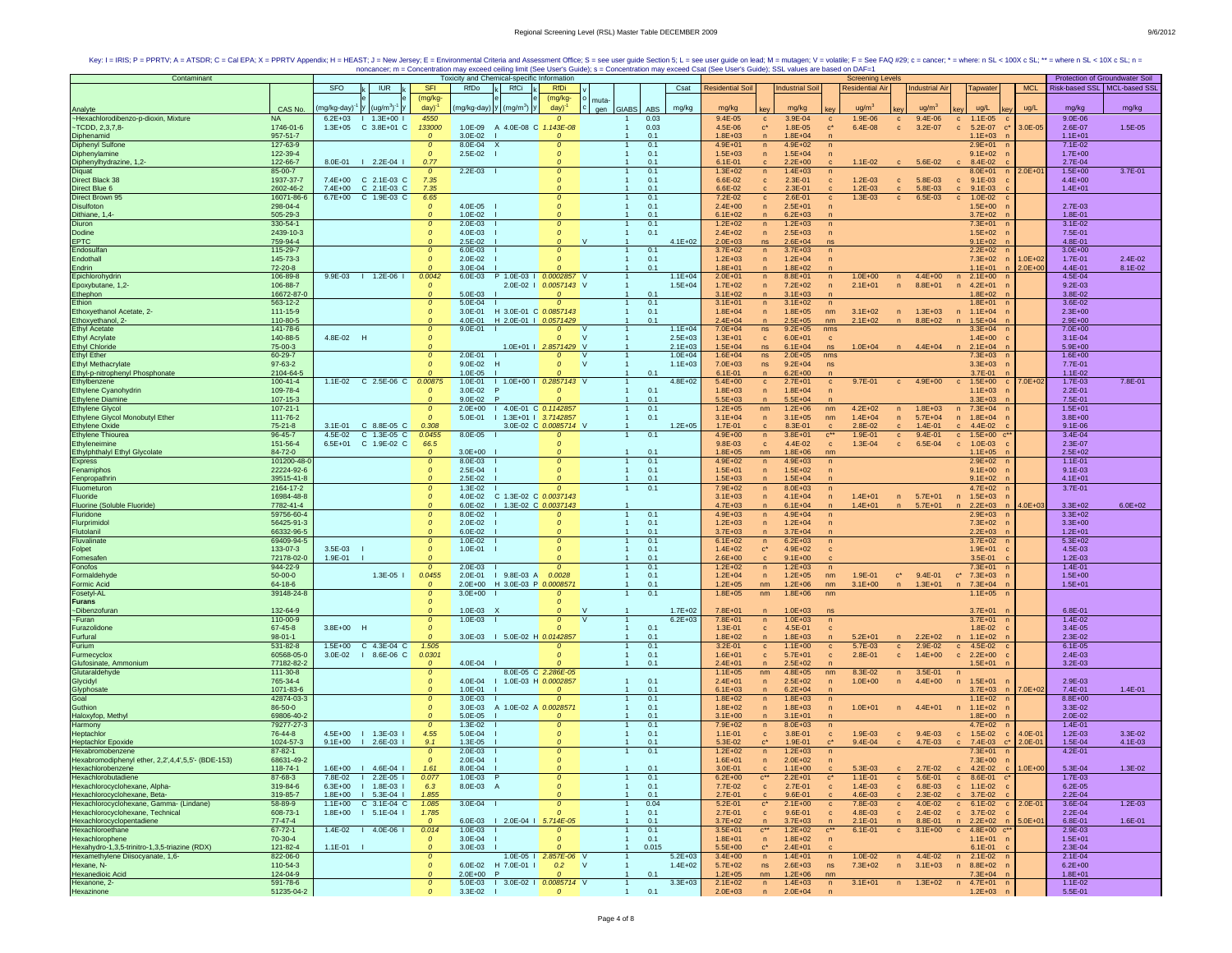| Contaminant                                                                                                                                                                                                               |                        |                    |                                                              |                           | Toxicity and Chemical-specific Information |                                         |                         |                            |                     |                            |                     |                            |                  | <b>Screening Levels</b> |              |                       |                                             |             | Protection of Groundwater Soil |             |
|---------------------------------------------------------------------------------------------------------------------------------------------------------------------------------------------------------------------------|------------------------|--------------------|--------------------------------------------------------------|---------------------------|--------------------------------------------|-----------------------------------------|-------------------------|----------------------------|---------------------|----------------------------|---------------------|----------------------------|------------------|-------------------------|--------------|-----------------------|---------------------------------------------|-------------|--------------------------------|-------------|
|                                                                                                                                                                                                                           |                        | SFO                | <b>IUR</b>                                                   | <b>SFI</b>                | RfDo                                       | RfCi                                    | <b>RfDi</b>             |                            | Csat                | <b>Residential Soil</b>    |                     | <b>Industrial Soil</b>     |                  | <b>Residential Air</b>  |              | <b>Industrial Air</b> | <b>Tapwater</b>                             | <b>MCL</b>  | Risk-based SSL   MCL-based SSL |             |
|                                                                                                                                                                                                                           |                        |                    |                                                              | (mg/kg-                   |                                            |                                         | (mg/kg-                 | muta                       |                     |                            |                     |                            |                  |                         |              |                       |                                             |             |                                |             |
| Analyte                                                                                                                                                                                                                   | CAS No.                | ng/kg-day)         | $(ug/m3)-$                                                   | day)                      |                                            | (mg/kg-day)   y   (mg/m $^{\circ})$   y | day)                    | gen GIABS                  | mg/kg<br>ABS        | mg/kg                      |                     | mg/kg                      |                  | ua/m                    |              | $u\alpha/m^2$         | ug/L                                        | ug/L        | mg/kg                          | mg/kg       |
| Hydrazine                                                                                                                                                                                                                 | 302-01-2               | $3.0E + 00$        | $14.9E-031$                                                  | 17.15                     |                                            |                                         | 3.0E-05 P 8.571E-06     |                            |                     | $2.1E - 01$                | $\mathbf{C}$        | 9.5E-01                    | $\mathbf{c}$     | $5.0E - 04$             | $C^*$        | 2.5E-03               | $2.2E-02$<br>$C^*$                          |             |                                |             |
| <b>Hydrazine Sulfate</b>                                                                                                                                                                                                  | 10034-93-2             | $3.0E + 00$        | $14.9E-031$                                                  | 17.15                     |                                            |                                         | $\boldsymbol{o}$        |                            |                     | $2.1E-01$                  | $\mathbf{c}$        | 9.5E-01                    | $\mathbf{C}$     | 5.0E-04                 | $\mathbf{C}$ | $2.5E - 03$           | $2.2E-02$ c<br>$\mathbf{c}$                 |             |                                |             |
| <b>Hydrogen Chloride</b>                                                                                                                                                                                                  | 7647-01-0              |                    |                                                              | $\mathcal{O}$             |                                            |                                         | 2.0E-02   0.0057143     |                            |                     | $2.8E+07$                  | nm                  | $1.2E + 08$                | nm               | $2.1E + 01$             | n            | $8.8E + 01$           | n                                           |             |                                |             |
| Hydrogen Fluoride<br>Hydrogen Sulfide<br>Hydroquinone                                                                                                                                                                     | 7664-39-3              |                    |                                                              |                           | 4.0E-02                                    | C 1.4E-02 C                             | 0.004                   |                            |                     | $3.1E + 03$                | $\overline{p}$      | $4.1E + 04$                | $\overline{ }$   | $1.5E + 01$             | $\sqrt{n}$   | $6.1E + 01$           | $\mathsf{n}$<br>$1.5E + 03$                 |             |                                |             |
|                                                                                                                                                                                                                           | 7783-06-4              |                    |                                                              | $\mathcal{O}$             |                                            |                                         | 2.0E-03   0.0005714     |                            |                     | $2.8E + 06$                | nm                  | $1.2E + 07$                | nm               | $2.1E + 00$             | n            | $8.8E + 00$           | $\sqrt{n}$                                  |             |                                |             |
|                                                                                                                                                                                                                           | 123-31-9               | 6.0E-02 P          |                                                              | $\mathcal{O}$             | $4.0F - 02$                                |                                         | $\Omega$                |                            | 0.1                 | $8.1E + 00$                | $\mathbf{c}$        | $2.9E + 01$                | $\mathbf{c}$     |                         |              |                       | $1.1E+00$                                   |             | 7.6E-04                        |             |
| Imazalil                                                                                                                                                                                                                  | 35554-44-0             |                    |                                                              | $\Omega$                  | $1.3E - 02$                                |                                         |                         |                            | 0.1                 | $7.9E + 02$                | n                   | $8.0E + 03$                |                  |                         |              |                       | $4.7E+02$ n                                 |             | $8.2E + 00$                    |             |
| Imazaquin                                                                                                                                                                                                                 | 81335-37-7             |                    |                                                              | $\mathcal{O}$             | $2.5E - 01$                                |                                         | $\boldsymbol{o}$        |                            | 0.1                 | $1.5E + 04$                | $\overline{p}$      | $1.5E + 05$                | nm               |                         |              |                       | $9.1E + 03$                                 |             | $4.5E + 01$                    |             |
| lodine                                                                                                                                                                                                                    | 7553-56-2              |                    |                                                              | $\mathcal{O}$             | 1.0E-02                                    | A                                       |                         |                            |                     | $7.8E + 02$                | $\overline{ }$      | $1.0E + 04$                | $\sqrt{n}$       |                         |              |                       | $3.7E + 02$                                 |             |                                |             |
| Iprodione                                                                                                                                                                                                                 | 36734-19-7             |                    |                                                              | $\Omega$                  | 4.0E-02                                    |                                         | $\Omega$                | $\mathbf{1}$               | 0.1                 | $2.4E + 03$                | $\overline{n}$      | $2.5E + 04$                |                  |                         |              |                       | $1.5E + 03$                                 |             | 4.5E-01                        |             |
| Iron                                                                                                                                                                                                                      | 7439-89-6              |                    |                                                              | $\Omega$                  | 7.0E-01                                    |                                         | Ω                       | <b>V</b>                   |                     | $5.5E + 04$                | n                   | $7.2E + 05$                | nm               |                         |              |                       | $2.6E + 04$                                 |             | $6.4E + 02$                    |             |
| <b>Isobutyl Alcohol</b>                                                                                                                                                                                                   | 78-83-1                |                    |                                                              | $\Omega$                  | 3.0E-01                                    |                                         | 0                       |                            | $1.0E + 04$         | $2.3E + 04$                | ns<br>$C^{\star}$   | $3.1E + 05$                | nms              |                         |              |                       | $1.1E + 04$                                 |             | $2.3E + 00$                    |             |
| Isophorone<br>Isopropalin                                                                                                                                                                                                 | 78-59-1<br>33820-53-0  | 9.5E-04            |                                                              | $\Omega$                  | 2.0E-01<br>$1.5E - 02$                     | 1 2.0E+00 C 0.5714286                   |                         |                            | 0.1<br>0.1          | $5.1E + 02$<br>$9.2E + 02$ |                     | $1.8E + 03$<br>$9.2E + 03$ |                  | $2.1E + 03$             |              | $8.8E + 03$           | $7.1E + 01$<br>$5.5E+02$                    |             | 2.3E-02<br>$1.3E + 01$         |             |
| <b>Isopropano</b>                                                                                                                                                                                                         | 67-63-0                |                    |                                                              | $\mathcal{O}$             |                                            | 7.0E+00 C                               | $\overline{2}$          |                            | 0.1                 | $9.9E + 09$                | n<br>nm             | $4.2E + 10$                | n<br>nm          | $7.3E + 03$             | n            | $3.1E + 04$           |                                             |             |                                |             |
| Isopropyl Methyl Phosphonic Acid                                                                                                                                                                                          | 1832-54-8              |                    |                                                              |                           | 1.0E-01                                    |                                         |                         |                            | 0.1                 | $6.1E + 03$                | $\mathsf{n}$        | $6.2E + 04$                |                  |                         |              |                       | $3.7E + 03$                                 |             | 7.9E-01                        |             |
| Isoxaben                                                                                                                                                                                                                  | 82558-50-7             |                    |                                                              | $\mathcal{O}$             | $5.0E-02$                                  |                                         | 0                       | $\mathbf{1}$               | 0.1                 | $3.1E + 03$                | n                   | $3.1E + 04$                | n                |                         |              |                       | $1.8E + 03$ n                               |             | $5.0E + 00$                    |             |
| $JP-7$                                                                                                                                                                                                                    | <b>NA</b>              |                    |                                                              | $\Omega$                  |                                            |                                         | 3.0E-01 A 0.0857143 V   |                            |                     | $4.3E + 08$                | nm                  | $1.8E + 09$                | nm               | $3.1E + 02$             | n            | $1.3E + 03$           | $6.3E + 02$<br>n<br>$\sqrt{n}$              |             |                                |             |
| Kerb                                                                                                                                                                                                                      | 23950-58-5             |                    |                                                              | $\Omega$                  | 7.5E-02                                    |                                         |                         |                            | 0.1                 | $4.6E + 03$                | n                   | $4.6E + 04$                | n                |                         |              |                       | $2.7E + 03$                                 |             | $2.8E + 00$                    |             |
| Lactofen                                                                                                                                                                                                                  | 77501-63-4             |                    |                                                              | $\mathcal{O}$             | $2.0E - 03$                                |                                         |                         | $\mathbf{1}$               | 0.1                 | $1.2E + 02$                | n                   | $1.2E + 03$                | $\overline{p}$   |                         |              |                       | $7.3E + 01$                                 |             | $3.4E + 00$                    |             |
| <b>Lead Compounds</b>                                                                                                                                                                                                     |                        |                    |                                                              | $\mathcal{O}$             |                                            |                                         | Ω                       |                            |                     |                            |                     |                            |                  |                         |              |                       |                                             |             |                                |             |
| ~Lead and Compounds                                                                                                                                                                                                       | 7439-92-1              |                    |                                                              |                           |                                            |                                         |                         |                            |                     | $4.0E + 02$                | nL                  | 8.0E+02                    |                  |                         |              |                       |                                             | $.5E + 01$  |                                | $1.4E + 01$ |
| -Tetraethyl Lead                                                                                                                                                                                                          | 78-00-2                |                    |                                                              | $\Omega$                  | $1.0E - 07$                                |                                         | 0                       | $\mathbf{1}$               | 0.1                 | $6.1E - 03$                | n                   | $6.2E - 02$                | $\sqrt{n}$       |                         |              |                       | $3.7E-03$                                   |             | 1.3E-05                        |             |
| Lead acetate                                                                                                                                                                                                              | 301-04-2               | $2.8E - 01$        | C 8.0E-05 C                                                  | 0.28                      |                                            |                                         |                         |                            |                     | $2.3E + 00$                | $\mathbf{C}$        | $1.0E + 01$                | $\mathbf{C}$     | $3.0E - 02$             | $\mathbf{c}$ | 1.5E-01               | $2.4E - 01$<br>$\mathbf{c}$                 |             |                                |             |
| Lead subacetate                                                                                                                                                                                                           | 1335-32-6              | 3.8E-02            | C 1.1E-05 C                                                  | 0.0385                    |                                            |                                         |                         |                            |                     | $1.7E + 01$                |                     | $7.5E + 01$                |                  | $2.2E - 01$             |              | $1.1E + 00$           | $1.8E + 00$                                 |             |                                |             |
| Linuron                                                                                                                                                                                                                   | 330-55-2               |                    |                                                              | $\boldsymbol{o}$          | $2.0E - 03$                                |                                         | 0                       |                            | 0.1                 | $1.2E + 02$                | $\overline{ }$      | $1.2E + 03$                |                  |                         |              |                       | $7.3E + 01$                                 |             | $6.4E - 02$                    |             |
| Lithium                                                                                                                                                                                                                   | 7439-93-2              |                    |                                                              | $\Omega$                  | 2.0E-03                                    |                                         | Ω                       |                            |                     | $1.6E + 02$                | $\mathsf{n}$        | $2.0E + 03$                | $\sqrt{n}$       |                         |              |                       | $7.3E + 01$                                 |             | $2.2E + 01$                    |             |
| Lithium Perchlorate<br>Londax                                                                                                                                                                                             | 7791-03-9              |                    |                                                              | $\Omega$                  | 7.0E-04                                    |                                         |                         |                            |                     | $5.5E + 01$                | $\mathsf{n}$        | $7.2E + 02$                |                  |                         |              |                       | $2.6E + 01$                                 |             |                                |             |
|                                                                                                                                                                                                                           | 83055-99-6             |                    |                                                              |                           | $2.0E - 01$                                |                                         |                         |                            | 0.1                 | $1.2E + 04$                | $\mathsf{n}$        | $1.2E + 05$                | nm               |                         |              |                       | $7.3E + 03$                                 |             | $1.9E + 00$                    |             |
| <b>MCPA</b>                                                                                                                                                                                                               | $94 - 74 - 6$          |                    |                                                              | $\mathcal{O}$             | 5.0E-04                                    |                                         | $\boldsymbol{o}$        |                            | 0.1                 | $3.1E + 01$                | $\mathsf{n}$        | $3.1E + 02$                | $\sqrt{n}$       |                         |              |                       | $1.8E + 01$                                 |             | 4.7E-03                        |             |
| MCPB<br>MCPP                                                                                                                                                                                                              | $94 - 81 - 5$          |                    |                                                              | $\Omega$                  | 1.0E-02                                    |                                         |                         |                            | 0.1                 | $6.1E + 02$                | $\overline{n}$      | $6.2E + 03$                |                  |                         |              |                       | $3.7E + 02$                                 |             | $1.4E - 01$                    |             |
|                                                                                                                                                                                                                           | 93-65-2                |                    |                                                              | $\mathcal{O}$             | $1.0E - 03$                                |                                         | $\Omega$                |                            | 0.1                 | $6.1E + 01$                | n                   | $6.2E + 02$                | $\overline{p}$   |                         |              |                       | $3.7E + 01$                                 |             | $1.1E - 02$                    |             |
| Malathion                                                                                                                                                                                                                 | 121-75-5               |                    |                                                              | $\mathcal{O}$<br>$\Omega$ | $2.0E - 02$                                |                                         |                         |                            | 0.1                 | $1.2E + 03$                | $\overline{p}$      | $1.2E + 04$                |                  |                         |              |                       | 7.3E+02                                     |             | 1.9E-01                        |             |
| Maleic Anhydride                                                                                                                                                                                                          | 108-31-6               |                    |                                                              | $\Omega$                  | 1.0E-01                                    | $17.0E-04C$                             | 0.0002                  | $\mathbf{1}$               | 0.1<br>0.1          | $6.1E + 03$<br>$3.1E + 04$ | $\overline{p}$      | $6.1E + 04$                |                  | 7.3E-01                 |              | $3.1E + 00$           | $3.7E + 03$                                 |             | 7.4E-01<br>$3.8E + 00$         |             |
| Maleic Hydrazide<br>Malononitrile                                                                                                                                                                                         | 123-33-1<br>109-77-3   |                    |                                                              | $\mathfrak{o}$            | 5.0E-01<br>$1.0E - 04$                     |                                         | $\Omega$<br>$\Omega$    |                            | 0.1                 | $6.1E + 00$                | n<br>n              | $3.1E + 05$<br>$6.2E + 01$ | nm<br>$\sqrt{n}$ |                         |              |                       | $1.8E + 04$<br>$3.7E + 00$                  |             | 7.5E-04                        |             |
|                                                                                                                                                                                                                           | 8018-01-7              |                    |                                                              |                           | 3.0E-02                                    | H                                       |                         |                            | 0.1                 | $1.8E + 03$                | $\overline{n}$      | $1.8E + 04$                |                  |                         |              |                       | $1.1E + 03$                                 |             | $1.5E + 00$                    |             |
| Mancozeb<br>Maneb                                                                                                                                                                                                         | 12427-38-2             |                    |                                                              | $\mathcal{O}$             | 5.0E-03                                    |                                         | $\Omega$                |                            | 0.1                 | $3.1E + 02$                | $\sqrt{n}$          | $3.1E + 03$                | $\sqrt{n}$       |                         |              |                       | $1.8E + 02$                                 |             | $2.6E - 01$                    |             |
| Manganese (Diet)                                                                                                                                                                                                          | 7439-96-5              |                    |                                                              | $\mathcal{O}$             | 1.4E-01                                    | I 5.0E-05   1.429E-05                   |                         |                            |                     |                            |                     |                            |                  |                         |              |                       |                                             |             |                                |             |
| Manganese (Water)                                                                                                                                                                                                         | 7439-96-5              |                    |                                                              | $\Omega$                  | $2.4E - 02$                                | I 5.0E-05   1.429E-05                   |                         | 0.04                       |                     | $1.8E + 03$                | $\mathsf{n}$        | $2.3E + 04$                |                  | $5.2E - 02$             | n            | $2.2E - 01$           | n 8.8E+02 r                                 |             | $5.7E + 01$                    |             |
| Mephosfolan                                                                                                                                                                                                               | 950-10-7               |                    |                                                              |                           | $9.0E - 05$                                | H                                       |                         |                            | 0.1                 | 5.5E+00                    | n                   | $5.5E + 01$                | n                |                         |              |                       | $3.3E + 00$                                 |             | 4.8E-03                        |             |
| Mepiquat Chloride                                                                                                                                                                                                         | 24307-26-4             |                    |                                                              | $\Omega$                  | $3.0E - 02$                                |                                         |                         | $\overline{1}$             | 0.1                 | $1.8E + 03$                | $\mathsf{n}$        | $1.8E + 04$                | $\overline{p}$   |                         |              |                       | $1.1E + 03$                                 |             | 3.6E-01                        |             |
| <b>Mercury Compounds</b>                                                                                                                                                                                                  |                        |                    |                                                              | $\Omega$                  |                                            |                                         |                         |                            |                     |                            |                     |                            |                  |                         |              |                       |                                             |             |                                |             |
| -Mercuric Chloride                                                                                                                                                                                                        | 7487-94-7              |                    |                                                              | $\mathcal{O}$             |                                            | 3.0E-04   3.0E-05 C 8.571E-06           |                         | 0.07                       |                     | $2.3E + 01$                | n                   | $3.1E + 02$                | $\mathsf{n}$     | $3.1E - 02$             | n            | $1.3E-01$             | $1.1E + 01$<br>n                            |             |                                |             |
| ~Mercuric Sulfide                                                                                                                                                                                                         | 1344-48-5              |                    |                                                              | $\mathfrak{o}$            | $3.0E - 04$                                | -S                                      |                         |                            |                     | $2.3E + 01$                | $\overline{p}$      | $3.1E + 02$                |                  |                         |              |                       | $1.1E + 01$<br>$\mathsf{r}$                 |             |                                |             |
| ~Mercury (elemental                                                                                                                                                                                                       | 7439-97-6              |                    |                                                              | $\mathcal{O}$             | 1.6E-04                                    | C 3.0E-04   8.571E-05 V                 |                         | $\mathbf{1}$               | $3.1E + 00$         | $5.6E + 00$                | ns                  | $3.4E + 01$                | ns               | $3.1E - 01$             | n            | $1.3E + 00$           | 5.7E-01                                     | $2.0E + 00$ | 3.0E-02                        | $1.0E - 01$ |
| ~Mercury, Inorganic Salts                                                                                                                                                                                                 | <b>NA</b>              |                    |                                                              | $\mathcal{O}$             | 3.0E-04                                    |                                         |                         | 0.07                       |                     | $2.3E + 01$                | n                   | $3.1E + 02$                | $\mathsf{n}$     |                         |              |                       | $1.1E + 01$                                 |             | 5.7E-01                        |             |
| ~Methyl Mercury                                                                                                                                                                                                           | 22967-92-6             |                    |                                                              | $\mathcal{O}$             | 1.0E-04                                    |                                         | Ω                       |                            |                     | 7.8E+00                    | $\overline{n}$      | $1.0E + 02$                | $\overline{ }$   |                         |              |                       | $3.7E + 00$                                 |             |                                |             |
| ~Phenylmercuric Acetate                                                                                                                                                                                                   | 62-38-4                |                    |                                                              |                           | 8.0E-05                                    |                                         |                         |                            | 0.1                 | $4.9E + 00$                | n                   | $4.9E + 01$                |                  |                         |              |                       | $2.9E + 00$                                 |             | $9.1E - 04$                    |             |
| Merphos                                                                                                                                                                                                                   | 150-50-5               |                    |                                                              | $\mathcal{O}$             | $3.0E-05$                                  |                                         | 0                       | $\overline{1}$             | 0.1                 | $1.8E + 00$                | n                   | $1.8E + 01$                | n                |                         |              |                       | $1.1E + 00$                                 |             | $1.1E - 01$                    |             |
| Merphos Oxide                                                                                                                                                                                                             | 78-48-8                |                    |                                                              | $\boldsymbol{o}$          | $3.0E - 05$                                |                                         | $\Omega$                | $\mathbf{1}$               | 0.1                 | $1.8E + 00$                | $\mathsf{n}$        | $1.8E + 01$                | $\overline{p}$   |                         |              |                       | $1.1E + 00$                                 |             | 5.4E-03                        |             |
| Metalaxyl                                                                                                                                                                                                                 | 57837-19-1             |                    |                                                              | $\Omega$                  | $6.0E - 02$                                |                                         |                         |                            | 0.1                 | $3.7E + 03$                | $\overline{n}$      | $3.7E + 04$                |                  |                         |              |                       | $2.2E + 03$                                 |             | $6.1E - 01$                    |             |
| Methacrylonitrile                                                                                                                                                                                                         | 126-98-7               |                    |                                                              | $\mathcal{O}$             | 1.0E-04                                    | 7.0E-04 H                               | 0.0002                  |                            | $4.6E + 03$         | $3.2E + 00$                | n                   | $1.8E + 01$                | n                | 7.3E-01                 | n            | $3.1E + 00$           | $1.0E + 00$<br>n                            |             | 2.4E-04                        |             |
| Methamidophos                                                                                                                                                                                                             | 10265-92-6             |                    |                                                              | $\mathcal{O}$<br>$\Omega$ | 5.0E-05                                    |                                         |                         |                            | 0.1                 | $3.1E + 00$                | $\mathsf{n}$        | $3.1E + 01$                | $\sqrt{n}$       |                         |              |                       | $1.8E + 00$                                 |             | 3.8E-04                        |             |
| Methanol<br>Methidathion                                                                                                                                                                                                  | 67-56-1                |                    |                                                              |                           | 5.0E-01                                    | 4.0E+00 C 1.142857                      |                         |                            | 0.1                 | $3.1E + 04$                | $\overline{ }$      | $3.1E + 05$                | nm               | $4.2E + 03$             |              | $1.8E + 04$           | $1.8E + 04$                                 |             | $3.7E + 00$                    |             |
| Methomyl                                                                                                                                                                                                                  | 950-37-8<br>16752-77-5 |                    |                                                              | $\Omega$                  | $1.0E - 03$<br>2.5E-02                     |                                         | 0<br>$\Omega$           |                            | 0.1<br>0.1          | $6.1E + 01$<br>$1.5E + 03$ | n<br>$\overline{p}$ | $6.2E + 02$<br>$1.5E + 04$ | n<br>$\sqrt{n}$  |                         |              |                       | $3.7E + 01$<br>$9.1E + 02$                  |             | 8.9E-03<br>$2.0E - 01$         |             |
| Methoxy-5-nitroaniline, 2-                                                                                                                                                                                                | 99-59-2                |                    | 4.9E-02 C 1.4E-05 C                                          | 0.049                     |                                            |                                         |                         |                            | 0.1                 | $9.9E + 00$                |                     | $3.5E + 01$                |                  | 1.7E-01                 |              | 8.8E-01               | $1.4E + 00$                                 |             | 4.7E-04                        |             |
| Methoxychlor                                                                                                                                                                                                              | 72-43-5                |                    |                                                              | 0                         | 5.0E-03                                    |                                         |                         |                            | 0.1                 | $3.1E + 02$                | $\overline{ }$      | $3.1E + 03$                | $\sqrt{n}$       |                         |              |                       | 1.8E+02                                     | $1.0E + 0$  | $9.9E + 00$                    | $2.2E+00$   |
| Methoxyethanol Acetate, 2-                                                                                                                                                                                                | 110-49-6               |                    |                                                              | $\Omega$                  | $2.0E - 03$                                | H 9.0E-02 C 0.0257143                   |                         | $\mathbf{1}$               | 0.1                 | $1.2E + 02$                | $\mathsf{n}$        | $1.2E + 03$                | n                | $9.4E + 01$             |              | n 3.9E+02             | $7.3E + 01$<br>n                            |             | $1.5E - 02$                    |             |
| Methoxyethanol, 2-                                                                                                                                                                                                        | 109-86-4               |                    |                                                              | $\mathfrak{o}$            | $3.0E - 03$                                | P 2.0E-02   0.0057143                   |                         |                            | 0.1                 | $1.8E + 02$                | $\overline{p}$      | $1.8E + 03$                | $\mathsf{n}$     | $2.1E + 01$             | n            | $8.8E + 01$           | $1.1E + 02$<br>n                            |             | $2.2E - 02$                    |             |
| <b>Methyl Acetate</b>                                                                                                                                                                                                     | 79-20-9                |                    |                                                              | $\mathcal{O}$             | $1.0E + 00$                                | H                                       |                         |                            | $2.9E + 04$         | $7.8E + 04$                | ns                  | $1.0E + 06$                | nms              |                         |              |                       | $3.7E + 04$                                 |             | $7.5E + 00$                    |             |
| <b>Methyl Acrylate</b>                                                                                                                                                                                                    | 96-33-3                |                    |                                                              | $\mathcal{O}$             | 3.0E-02                                    | H                                       | $\mathcal{O}$           | <sup>V</sup>               | $6.8E + 03$         | $2.3E + 03$                | $\overline{n}$      | $3.1E + 04$                | ns               |                         |              |                       | $1.1E + 03$                                 |             | $2.3E - 01$                    |             |
| Methyl Ethyl Ketone (2-Butanone)                                                                                                                                                                                          | 78-93-3                |                    |                                                              | $\Omega$                  | $6.0E - 01$                                | $1 5.0E + 001$                          | 1.4285714 V             |                            | $2.8E + 04$         | $2.8E + 04$                | $\overline{n}$      | $2.0E + 05$                | nms              | $5.2E + 03$             |              | $2.2E + 04$           | n 7.1E+03                                   |             | $1.5E + 00$                    |             |
| Methyl Isobutyl Ketone (4-methyl-2-pentanone)                                                                                                                                                                             | $108 - 10 - 1$         |                    |                                                              | $\mathcal{O}$             | 8.0E-02                                    | H 3.0E+00   0.8571429 V                 |                         |                            | $3.4E + 03$         | $5.3E + 03$                | ns                  | $5.3E + 04$                | ns               | $3.1E + 03$             | n            | $1.3E + 04$           | $2.0E + 03$<br>n                            |             | 4.5E-01                        |             |
| Methyl Isocyanate                                                                                                                                                                                                         | 624-83-9               |                    |                                                              | $\mathcal{O}$             |                                            |                                         | 1.0E-03 C 0.0002857     |                            |                     | $1.4E + 06$                | nm                  | $6.0E + 06$                | nm               | $1.0E + 00$             | n            | $4.4E + 00$           |                                             |             |                                |             |
| Methyl Methacrylate                                                                                                                                                                                                       | 80-62-6                |                    |                                                              | $\Omega$                  | 1.4E+00                                    | $17.0E-011$                             | 0.2                     | $\mathbf{v}$               | $2.4E + 03$         | $4.8E + 03$                | ns                  | $2.1E + 04$                | ns               | $7.3E + 02$             |              | $3.1E + 03$           | n<br>$1.4E + 03$                            |             | $3.1E - 01$                    |             |
| <b>Methyl Parathion</b>                                                                                                                                                                                                   | 298-00-0               |                    |                                                              | $\Omega$                  | $2.5E - 04$                                |                                         | $\boldsymbol{o}$        | $\mathbf{1}$               | 0.1                 | $1.5E + 01$                | n                   | $1.5E + 02$                | n                |                         |              |                       | $9.1E + 00$                                 |             | $1.5E - 02$                    |             |
| Methyl Phosphonic Acid                                                                                                                                                                                                    | 993-13-5               |                    |                                                              | $\mathfrak{o}$            | 6.0E-02                                    | x                                       | $\mathcal{O}$           | $\mathbf{1}$               | 0.1                 | $3.7E + 03$                | n                   | $3.7E + 04$                | $\mathsf{n}$     |                         |              |                       | $2.2E + 03$                                 |             | 4.4E-01                        |             |
| Methyl Styrene (Mixed Isomers)                                                                                                                                                                                            | 25013-15-4             |                    |                                                              |                           | $6.0E - 03$                                | H 4.0E-02 H 0.0114286 V                 |                         |                            | $3.8E + 02$         | $2.5E + 02$                | $\overline{p}$      | $1.6E + 03$                | ns               | $4.2E + 01$             |              | $1.8E + 02$           | $6.0E + 01$                                 |             | $9.7E - 02$                    |             |
| Methyl methanesulfonate                                                                                                                                                                                                   | 66-27-3                | 9.9E-02            | C 2.8E-05 C                                                  | 0.098                     |                                            |                                         | 0                       |                            | 0.1                 | $4.9E + 00$                | $\mathbf{C}$        | $1.7E + 01$                | $\mathbf c$      | 8.7E-02                 | $\mathbf{c}$ | 4.4E-01               | $\mathbf{C}$<br>6.8E-01                     |             | 1.4E-04                        |             |
| Methyl tert-Butyl Ether (MTBE)                                                                                                                                                                                            | 1634-04-4<br>99-55-8   | 1.8E-03<br>3.3E-02 | C 2.6E-07 C<br>H                                             | 0.00091                   |                                            | $3.0E + 00$                             | 0.8571429 V             |                            | $8.9E + 03$         | $4.3E + 01$<br>$1.5E + 01$ | $\mathbf{c}$        | $2.2E + 02$                | $\mathbf{c}$     | $9.4E + 00$             | $\mathbf{c}$ | $4.7E + 01$           | $1.2E + 01$<br>$\mathbf{c}$                 |             | 2.8E-03                        |             |
| Methyl-5-Nitroaniline, 2-<br>Methyl-N-nitro-N-nitrosoguanidine, N-                                                                                                                                                        | $70 - 25 - 7$          | $8.3E + 00$        | C 2.4E-03 C                                                  | 8.4                       |                                            |                                         | $\mathcal{O}$           |                            | 0.1                 | 7.7E-02                    |                     | $5.2E + 01$<br>3.4E-01     |                  | $1.0E - 03$             | $\mathbf{c}$ | $5.1E-03$             | $2.0E + 00$<br>8.1E-03                      |             | $1.1E - 03$<br>2.8E-06         |             |
| Methylaniline Hydrochloride, 2-                                                                                                                                                                                           | 636-21-5               | 1.3E-01            | C 3.7E-05                                                    | 1295                      |                                            |                                         |                         | $\overline{1}$             | 0.1                 | $3.7E + 00$                | $\mathbf{c}$<br>c   | $1.3E + 01$                | $\mathbf c$<br>c | 6.6E-02                 |              | $3.3E - 01$           | $\mathbf{C}$<br>$5.2E - 01$<br>$\mathbf{C}$ |             | $2.2E - 04$                    |             |
|                                                                                                                                                                                                                           | 124-58-3               |                    |                                                              | $\mathfrak{o}$            | $1.0E-02$ A                                |                                         | $\boldsymbol{o}$        |                            | $1 \qquad 0.1$      | $6.1E + 02$                | $\mathsf{n}$        | $6.2E + 03$                |                  |                         |              |                       | $3.7E+02$ n                                 |             |                                |             |
|                                                                                                                                                                                                                           | 56-49-5                |                    | 2.2E+01 C 6.3E-03 C 22.05                                    |                           |                                            |                                         | $\mathcal{O}$           | $\overline{1}$             | 0.1                 | 2.2E-02                    | $\mathbf{C}$        | 7.8E-02                    | $\mathbf{C}$     | 3.9E-04                 | $\mathbf{C}$ | $1.9E - 03$           | $c = 3.1E-03$ $c =$                         |             | $5.9E - 03$                    |             |
| Methylarsonic acid<br>Methylarsonic acid<br>Methylcholanthrene, 3-<br>Methylene Chloride                                                                                                                                  | 75-09-2                |                    | 7.5E-03   4.7E-07   0.001645 6.0E-02   1.0E+00 A 0.2857143 V |                           |                                            |                                         |                         |                            | $-1$<br>$3.3E + 03$ | $1.1E + 01$                | $\mathbf{c}$        | $5.3E + 01$                | $\mathbf{C}$     | $5.2E + 00$             | $\mathbf{c}$ |                       | 2.6E+01 c 4.8E+00 c                         | $5.0E + 00$ | $1.2E - 03$                    | 1.3E-03     |
|                                                                                                                                                                                                                           | $101 - 14 - 4$         | 1.0E-01            | P 4.3E-04 C                                                  | 1.505                     | 2.0E-03 P                                  |                                         | $\overline{\mathbf{0}}$ | <b>M</b><br>$\overline{1}$ | 0.1                 | $1.2E + 00$                | $\mathbf{c}$        | $1.7E + 01$                |                  | $2.2E - 03$             | $\mathbf{c}$ | 2.9E-02               | $c = 2.2E-01$                               |             | 2.5E-03                        |             |
| Methylene-bis(2-chloroaniline), 4,4'-<br>Methylene-bis(2-chloroaniline), 4,4'-<br>Methylene-bis(N,N-dimethyl) Aniline, 4,4'-<br>Methylenediphenyl Diisocyanate<br>Methylenediphenyl Diisocyanate<br>Methylstyrene, Alpha- | $101 - 61 - 1$         |                    | 4.6E-02   1.3E-05 C                                          | 0.0455                    |                                            |                                         | $\mathcal{O}$           | $\overline{1}$             | 0.1                 | $1.1E + 01$                | $\mathbf{C}$        | $3.7E + 01$                | $\mathbf{c}$     | 1.9E-01                 | $\mathbf{c}$ | $9.4E - 01$           | $c = 1.5E+00$                               |             | 8.1E-03                        |             |
|                                                                                                                                                                                                                           | 101-77-9               |                    | 1.6E+00 C 4.6E-04 C                                          | 1.61                      |                                            |                                         | 2.0E-02 C 0.0057143     |                            | $1 \qquad 0.1$      | 3.0E-01                    | $\mathbf{c}$        | $1.1E + 00$                | $\mathbf{C}$     | 5.3E-03                 | $\mathbf{C}$ |                       | 2.7E-02 c 4.2E-02 c                         |             | 1.9E-04                        |             |
|                                                                                                                                                                                                                           | 101-68-8               |                    |                                                              | $\mathfrak{o}$            |                                            |                                         | 6.0E-04   0.0001714     |                            | 0.1                 | $8.5E + 05$                | nm                  | $3.6E + 06$                | nm               | 6.3E-01                 | n            | $2.6E + 00$           | n                                           |             |                                |             |
|                                                                                                                                                                                                                           | 98-83-9                |                    |                                                              | $\mathfrak{o}$            | 7.0E-02 H                                  |                                         | $\mathcal{O}$           | <b>V</b><br>$\overline{1}$ | $5.0E + 02$         | $5.5E + 03$                | ns                  | 7.2E+04                    | ns               |                         |              |                       | $2.6E+03$ n                                 |             | $4.1E + 00$                    |             |
| Metolachlor                                                                                                                                                                                                               | 51218-45-2             |                    |                                                              | $\mathcal{O}$             | $1.5E-01$                                  |                                         | $\mathcal{O}$           |                            | $1 \qquad 0.1$      | $9.2E + 03$                | n                   | $9.2E + 04$                | n                |                         |              |                       | $5.5E+03$ n                                 |             | $6.4E + 00$                    |             |
| Metribuzin                                                                                                                                                                                                                | 21087-64-9             |                    |                                                              | $\Omega$                  | $2.5E-02$                                  |                                         | $\Omega$                | $\overline{1}$             | 0.1                 | $1.5E + 03$                | n                   | $1.5E + 04$                | $\mathsf{n}$     |                         |              |                       | $9.1E+02$ n                                 |             | $2.8E - 01$                    |             |
| Mineral oils                                                                                                                                                                                                              | 8012-95-1              |                    |                                                              | $\mathfrak{o}$            | $3.0E + 00$                                | $\mathsf{P}$                            | $\mathcal{O}$           |                            |                     | $2.3E + 05$                | nm                  | $3.1E + 06$                | nm               |                         |              |                       | $1.1E+05$ n                                 |             | $4.3E + 03$                    |             |
| Mirex                                                                                                                                                                                                                     | 2385-85-5              |                    | 1.8E+01 C 5.1E-03 C                                          | 17.85                     | 2.0E-04                                    |                                         | $\mathcal{O}$           | $\mathbf{1}$               | 0.1                 | 2.7E-02                    | $\mathbf{c}$        | $9.6E - 02$                | $\mathbf{C}$     | 4.8E-04                 |              |                       | c 2.4E-03 c 3.7E-03<br>$\mathbf{c}$         |             | 2.7E-03                        |             |
| Molinate                                                                                                                                                                                                                  | 2212-67-1              |                    |                                                              | $\mathfrak{o}$            | $2.0E-03$                                  |                                         | $\mathcal{O}$           | $\overline{1}$             | 0.1                 | $1.2E + 02$                | $\mathsf{n}$        | $1.2E + 03$                | $\mathsf{n}$     |                         |              |                       | $7.3E + 01$                                 |             | 4.1E-02                        |             |
| Molybdenum                                                                                                                                                                                                                | 7439-98-7              |                    |                                                              | $\boldsymbol{o}$          | $5.0E-03$                                  |                                         | $\mathcal{O}$           | $\overline{1}$             |                     | $3.9E + 02$                | n                   | $5.1E + 03$                | n                |                         |              |                       | $1.8E + 02$ n                               |             | $3.7E + 00$                    |             |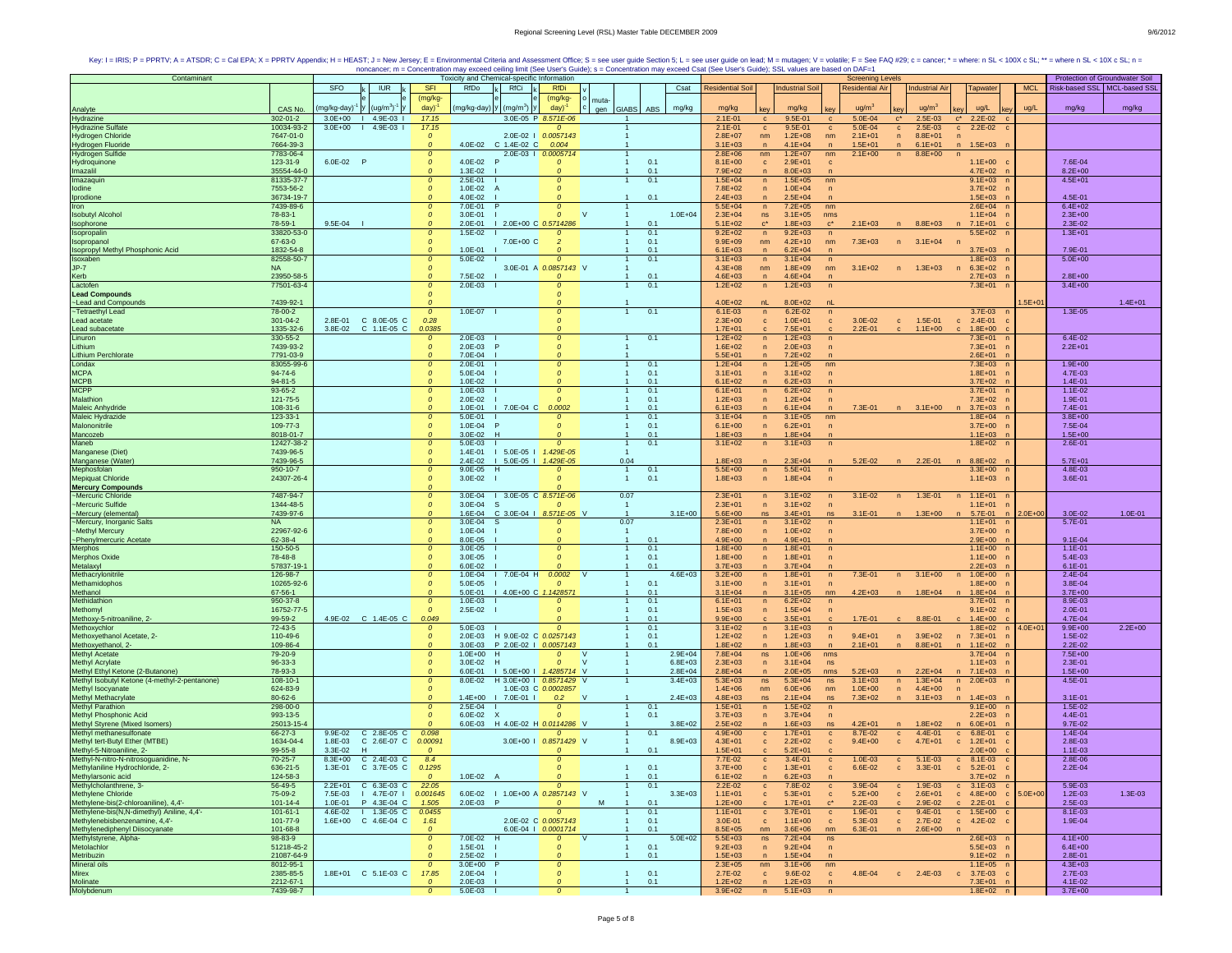| Contaminant                                      |                           |                         |                                            |                                |                        | Toxicity and Chemical-specific Information |                       |                              |                     |                            |                                                                |                      | <b>Screening Levels</b>           |                       |                                            |             | Protection of Groundwater Soil |             |
|--------------------------------------------------|---------------------------|-------------------------|--------------------------------------------|--------------------------------|------------------------|--------------------------------------------|-----------------------|------------------------------|---------------------|----------------------------|----------------------------------------------------------------|----------------------|-----------------------------------|-----------------------|--------------------------------------------|-------------|--------------------------------|-------------|
|                                                  |                           | SFO                     | <b>IUR</b>                                 | <b>SFI</b>                     | RfDo                   | <b>RfCi</b>                                | <b>RfDi</b>           |                              | Csat                | <b>Residential Soil</b>    | <b>Industrial Soil</b>                                         |                      | <b>Residential Air</b>            | <b>Industrial Air</b> | Tapwater                                   | <b>MCL</b>  | Risk-based SSL   MCL-based SSI |             |
|                                                  |                           |                         |                                            | (mg/kg-                        |                        |                                            | (mg/kg-               |                              |                     |                            |                                                                |                      |                                   |                       |                                            |             |                                |             |
| Analyte                                          | CAS No.                   | mg/kg-day) <sup>-</sup> | $ y $ (ug/m <sup>3</sup> ) <sup>-1</sup> y | day)                           | mg/kg-day)             | $ y $ (mg/m <sup>3</sup> )   y             | day)                  | muta-<br><b>GIABS</b><br>aen | ABS<br>mg/kg        | mg/kg                      | mg/kg                                                          |                      | ug/m <sup>2</sup>                 | ug/m <sup>3</sup>     | ug/L                                       | ug/L        | mg/kg                          | mg/kg       |
| Monochloramine                                   | 10599-90-3                |                         |                                            | $\mathcal{O}$                  | 1.0E-01                |                                            | $\Omega$              |                              |                     | 7.8E+03                    | $1.0E + 05$<br>$\sqrt{n}$                                      | nm                   |                                   |                       | $3.7E + 03$                                |             |                                |             |
| Monomethylaniline                                | $100 - 61 - 8$            |                         |                                            | $\mathcal{O}$                  | $2.0E-03$              |                                            |                       | $\mathbf{1}$                 | 0.1                 | $1.2E + 02$                | $1.2E + 03$<br>$\mathsf{n}$                                    |                      |                                   |                       | $7.3E + 01$                                |             | 2.7E-02                        |             |
| N,N'-Diphenyl-1,4-benzenediamine                 | 74-31-7                   |                         |                                            | $\mathcal{O}$                  | $3.0E - 04$            | $\mathsf{x}$                               |                       |                              | 0.1                 | $1.8E + 01$                | $\overline{p}$<br>$1.8E + 02$                                  | $\mathsf{n}$         |                                   |                       | $1.1E + 01$                                |             | $1.1E + 00$                    |             |
| Naled                                            | 300-76-5                  |                         |                                            | $\boldsymbol{o}$               | $2.0E - 03$            |                                            |                       |                              | 0.1                 | $1.2E + 02$                | $1.2E + 03$<br>$\overline{ }$                                  | $\overline{p}$       |                                   |                       | $7.3E + 01$                                |             | 3.3E-02                        |             |
| Naphtha, High Flash Aromatic (HFAN)              | 64724-95-6                |                         |                                            | $\Omega$                       | 3.0E-02                | X 1.0E-01 P 0.0285714 V                    |                       |                              |                     | $2.3E + 03$                | $3.1E + 04$<br>$\overline{n}$                                  |                      | $1.0E + 02$                       | $4.4E + 02$           | $1.8E + 02$                                |             |                                |             |
| Naphthylamine, 2-                                | $91 - 59 - 8$             | $1.8E + 00$             | $C$ 0.0E+00 $C$                            | $\mathcal{O}$                  |                        |                                            |                       |                              | 0.1                 | 2.7E-01                    | 9.6E-01<br>$\mathbf c$                                         | $\mathbf{c}$         |                                   |                       | 3.7E-02                                    |             | 1.9E-04                        |             |
| Napropamide                                      | 15299-99-7                |                         |                                            | $\mathcal{O}$                  | 1.0E-01                |                                            |                       |                              | 0.1                 | $6.1E + 03$                | $6.2E + 04$<br>$\overline{p}$                                  |                      |                                   |                       | $3.7E + 03$                                |             | $2.4E + 01$                    |             |
| Nickel Carbony                                   | 13463-39-3                |                         |                                            | $\mathcal{O}$                  | 5.0E-02                | C 5.0E-05 C 1.429E-05                      |                       | 0.04                         |                     | $3.7E + 03$                | 4.4E+04                                                        |                      | $5.2E - 02$                       | $2.2E - 01$           | $1.8E + 03$                                |             |                                |             |
| <b>Nickel Oxide</b>                              | 1313-99-1                 |                         |                                            | $\mathcal{O}$                  | 5.0E-02                | C 1.0E-04 C 2.857E-05                      |                       |                              |                     | $3.8E + 03$                | $4.7E + 04$<br>$\sqrt{n}$                                      | $\mathsf{n}$         | $1.0E - 01$<br>n                  | 4.4E-01               | $1.8E + 03$<br>n                           |             |                                |             |
| <b>Nickel Refinery Dust</b>                      | <b>NA</b>                 |                         | $2.4E - 04$                                | 0.84                           | 5.0E-02                | C 5.0E-05 C 1.429E-05                      |                       | 0.04                         |                     | $3.7E + 03$                | $4.4E + 04$<br>$\mathsf{n}$                                    | $\mathsf{n}$         | $1.0E - 02$<br>$C^{\star\star}$   | $5.1E-02$             | $C***$<br>$1.8E + 03$                      |             |                                |             |
| <b>Nickel Soluble Salts</b>                      | 7440-02-0                 |                         | 2.6E-04 C                                  | 0.91                           | $2.0E-02$              | I 9.0E-05 A 2.571E-05                      |                       | 0.04                         |                     | $1.5E + 03$                | $2.0E + 04$                                                    |                      | $9.4E - 03$<br>$c^*$              | 4.7E-02               | $\mathbf{C}^{\star\star}$<br>$7.3E + 02$   |             | $4.8E + 01$                    |             |
| Nickel Subsulfide                                | 12035-72-2                | $1.7E + 00$             | $C$ 4.8E-04 $I$                            | 1.68                           |                        | 5.0E-02 C 5.0E-05 C 1.429E-05              |                       | 0.04                         |                     | 3.8E-01                    | $\mathbf c$<br>$1.7E + 00$                                     | $\mathbf c$          | $5.1E - 03$<br>$\mathbf{c}^\star$ | 2.6E-02               | $C$ <sup>**</sup><br>4.0E-02               |             |                                |             |
| Nitrate                                          | 14797-55-8                |                         |                                            | $\mathcal{O}$                  | $1.6E + 00$            |                                            | $\Omega$              |                              |                     | $1.3E + 05$                | $1.6E + 06$<br>nm                                              | nm                   |                                   |                       | $5.8E + 04$<br>$\sqrt{n}$                  | $1.0E + 04$ |                                |             |
| Nitrite                                          | 14797-65-0                |                         |                                            | $\Omega$                       | $1.0E - 01$            |                                            |                       |                              |                     | $7.8E + 03$                | $1.0E + 05$<br>$\sqrt{n}$                                      | nm                   |                                   |                       | $3.7E + 03$<br>n                           | $1.0E + 03$ |                                |             |
| Nitroaniline, 2-                                 | 88-74-4                   |                         |                                            | $\mathcal{O}$                  |                        | 1.0E-02 X 5.0E-05 X 1.429E-05              |                       | $\overline{1}$               | 0.1                 | $6.1E + 02$                | $6.0E + 03$<br>$\sqrt{n}$                                      | n                    | 5.2E-02<br>$\mathsf{n}$           | $2.2E - 01$           | $3.7E + 02$<br>n                           |             | 1.5E-01                        |             |
| Nitroaniline, 4-                                 | $100 - 01 - 6$            | 2.0E-02 P               |                                            | $\boldsymbol{o}$<br>0.14       | 2.0E-03                | 4.0E-03 P 6.0E-03 P 0.0017143              |                       | $\mathbf{1}$                 | 0.1<br>$3.1E + 03$  | $2.4E + 01$                | $\mathbf{c}^*$<br>$8.6E + 01$                                  | $C^*$                | $6.3E + 00$<br>$\mathsf{n}$       | $2.6E + 01$           | $n = 3.4E+00$                              |             | 1.4E-03                        |             |
| Nitrobenzene<br>Nitrocellulose                   | 98-95-3<br>9004-70-0      |                         | 4.0E-05                                    | $\mathcal{O}$                  | $3.0E + 03$            | I 9.0E-03   0.0025714 V                    |                       |                              |                     | 4.8E+00<br>$2.3E + 08$     | $2.4E + 01$<br>$\mathbf{c}^*$<br>nm<br>$3.1E + 09$             | $\mathbf{c}^*$<br>nm | $6.1E - 02$<br>$\mathbf{C}$       | $3.1E - 01$           | $1.2E - 01$<br>$\mathbf{c}$<br>$1.1E + 08$ |             | 7.9E-05<br>$2.4E + 04$         |             |
| Nitrofurantoir                                   | 67-20-9                   |                         |                                            | $\mathcal{O}$                  | 7.0E-02                | H                                          |                       |                              | 0.1                 | $4.3E + 03$                | $\overline{p}$<br>$4.3E + 04$                                  | n                    |                                   |                       | $2.6E + 03$                                |             | $1.1E + 00$                    |             |
| Nitrofurazone                                    | 59-87-0                   | $1.3E + 00$             | C 3.7E-04 C                                | 1.295                          |                        |                                            |                       |                              | 0.1                 | 3.7E-01                    | $1.3E + 00$                                                    |                      | 6.6E-03                           | 3.3E-02               | $5.2E-02$                                  |             | 4.7E-05                        |             |
| Nitroglycerin                                    | 55-63-0                   | 1.7E-02                 | -P                                         | $\boldsymbol{o}$               | $1.0E - 04$            |                                            | $\Omega$              |                              | 0.1                 | $6.1E + 00$                | $6.2E + 01$<br>n                                               | n                    |                                   |                       | $3.7E + 00$                                |             | 1.6E-03                        |             |
| Nitroguanidine                                   | 556-88-7                  |                         |                                            | $\mathcal{O}$                  | 1.0E-01                |                                            | $\Omega$              |                              | 0.1                 | $6.1E + 03$                | $6.2E + 04$<br>$\sqrt{n}$                                      | $\sqrt{n}$           |                                   |                       | $3.7E + 03$                                |             | 8.8E-01                        |             |
| Nitromethane                                     | 75-52-5                   |                         | 9.0E-06 P                                  | 0.0315                         |                        |                                            | 2.0E-02 P 0.0057143 V |                              | $1.8E + 04$         | $4.9E + 00$                | $2.5E + 01$                                                    |                      | 2.7E-01                           | $1.4E + 00$           | 5.4E-01                                    |             | $1.2E - 04$                    |             |
| Nitropropane, 2-                                 | 79-46-9                   |                         | 2.7E-03 H                                  | 9.45                           |                        |                                            | 2.0E-02   0.0057143 V |                              | $4.9E + 03$         | 1.3E-02                    | $\mathbf c$<br>6.4E-02                                         | $\mathbf c$          | $9.0E - 04$<br>$\mathbf{c}$       | 4.5E-03               | $\mathbf{c}$<br>1.8E-03                    |             | 4.7E-07                        |             |
| Nitroso-N-ethylurea, N-                          | 759-73-9                  | $2.7E + 01$             | C 7.7E-03 C                                | 26.95                          |                        |                                            |                       |                              | 0.1                 | 1.8E-02                    | 6.4E-02<br>c                                                   | c                    | $3.2E - 04$<br>$\mathbf{C}$       | 1.6E-03               | $c = 2.5E-03$                              |             | 6.0E-07                        |             |
| Nitroso-N-methylurea, N-                         | 684-93-5                  | $1.2E + 02$             | C 3.4E-02 C                                | 119                            |                        |                                            |                       |                              | 0.1                 | 4.0E-03                    | 1.4E-02<br>$\mathbf{c}$                                        |                      | 7.2E-05                           | 3.6E-04               | 5.6E-04<br>$\mathbf{c}$                    |             | $1.2E - 07$                    |             |
| Nitroso-di-N-butylamine, N-                      | 924-16-3                  | $5.4E + 00$             | $1.6E-03$                                  | 5.6                            |                        |                                            | $\Omega$              |                              | $7.1E + 03$         | 8.7E-02                    | 4.0E-01<br>$\mathbf{C}$                                        | $\mathbf{C}$         | 1.5E-03<br>$\mathbf{C}$           | 7.7E-03               | 2.4E-03<br>$\mathbf{c}$                    |             | 5.0E-06                        |             |
| Nitroso-di-N-propylamine, N-                     | 621-64-7                  | 7.0E+00                 | 2.0E-03 C                                  | $\overline{7}$                 |                        |                                            |                       |                              | 0.1                 | 6.9E-02                    | 2.5E-01<br>$\mathbf{c}$                                        |                      | $1.2E - 03$<br>$\mathbf{c}$       | $6.1E - 03$           | 9.6E-03<br>$\mathbf{c}$                    |             | 7.2E-06                        |             |
| Nitrosodiethanolamine, N-                        | 1116-54-7                 | $2.8E + 00$             | 8.0E-04 C                                  | 2.8                            |                        |                                            |                       |                              | 0.1                 | $1.7E - 01$                | $6.2E - 01$<br>$\mathbf{c}$                                    |                      | 3.0E-03                           | 1.5E-02               | $2.4E - 02$<br>$\mathbf{c}$                |             | 4.9E-06                        |             |
| Nitrosodiethylamine, N-                          | 55-18-5                   | $1.5E + 02$             | $4.3E - 02$                                | 150.5                          |                        |                                            | $\Omega$              |                              | 0.1                 | 7.7E-04                    | $1.1E-02$<br>$\mathbf{C}$                                      | $\mathbf{C}$         | $2.2E - 05$<br>$\mathbf{C}$       | 2.9E-04               | $c = 1.4E-04$                              |             | 5.3E-08                        |             |
| Nitrosodimethylamine, N-                         | 62-75-9                   | $5.1E + 01$             | $1.4E - 02$                                | 49                             |                        | 8.0E-06 P 4.0E-05 X 1.143E-05              |                       | M                            | 0.1                 | 2.3E-03                    | 3.4E-02<br>$\mathbf{c}$                                        | $\mathbf{c}$         | 6.9E-05<br>$\mathbf{c}$           | 8.8E-04               | $\mathbf{c}$<br>4.2E-04                    |             | 1.0E-07                        |             |
| Nitrosodiphenylamine, N-                         | 86-30-6                   | 4.9E-03                 | $12.6E-06C$                                | 0.0091                         |                        |                                            |                       |                              | 0.1                 | $9.9E + 01$                | $3.5E + 02$                                                    |                      | $9.4E - 01$                       | 4.7E+00               | $1.4E + 01$<br>$\mathbf{c}$                |             | 7.5E-02                        |             |
| Nitrosomethylethylamine, N-                      | 10595-95-6                | $2.2E + 01$             | $16.3E-03C$                                | 22.05                          |                        |                                            | $\Omega$              |                              | 0.1                 | $2.2E - 02$                | 7.8E-02<br>$\mathbf{C}$                                        | $\mathbf c$          | 3.9E-04<br>$\mathbf{c}$           | 1.9E-03               | $c = 3.1E-03$                              |             | 8.8E-07                        |             |
| Nitrosomorpholine [N-]                           | 59-89-2                   | $6.7E + 00$             | C 1.9E-03 C                                | 6.65                           |                        |                                            | $\Omega$              |                              | 0.1                 | 7.2E-02                    | 2.6E-01<br>$\mathbf c$                                         | $\mathbf{c}$         | $1.3E-03$<br>$\mathbf{C}$         | 6.5E-03               | $\mathbf{c}$<br>$1.0E - 02$                |             | 2.5E-06                        |             |
| Nitrosopiperidine [N-]                           | 100-75-4                  | $9.4E + 00$             | C 2.7E-03 C                                | 9.45                           |                        |                                            |                       |                              | 0.1                 | 5.2E-02                    | 1.8E-01<br>$\mathbf{c}$                                        | c.                   | $9.0E - 04$<br>$\mathbf{C}$       | 4.5E-03               | 7.2E-03<br>$\mathbf{c}$                    |             | 3.8E-06                        |             |
| Nitrosopyrrolidine, N-                           | 930-55-2                  | $2.1E + 00$             | $1 6.1E-041$                               | 2.135                          |                        |                                            |                       |                              | 0.1                 | 2.3E-01                    | 8.2E-01<br>$\mathbf{c}$                                        | $\mathbf{c}$         | 4.0E-03<br>$\mathbf{c}$           | 2.0E-02               | $3.2E - 02$<br>$\mathbf{c}$                |             | $1.2E - 05$                    |             |
| Nitrotoluene, m-                                 | 99-08-1                   |                         |                                            | $\boldsymbol{o}$               | 1.0E-04                | x                                          | $\Omega$              |                              | 0.1                 | $6.1E + 00$                | $6.2E + 01$<br>$\sqrt{n}$                                      |                      |                                   |                       | $3.7E + 00$                                |             | $3.4E - 03$                    |             |
| Nitrotoluene, o-                                 | 88-72-2                   | 2.2E-01                 | <b>P</b>                                   | $\Omega$                       | $9.0E - 04$            | P                                          |                       | $\mathbf{V}$                 | $1.5E + 03$         | $2.9E + 00$                | $1.3E + 01$                                                    |                      |                                   |                       | $3.1E - 01$                                |             | 2.9E-04                        |             |
| Nitrotoluene, p                                  | 99-99-0                   | 1.6E-02                 | F                                          | $\boldsymbol{o}$               | 4.0E-03                |                                            |                       |                              | 0.1                 | $3.0E + 01$                | $C***$<br>$1.1E + 02$                                          | $\mathbf{c}^*$       |                                   |                       | $4.2E + 00$                                |             | 3.9E-03                        |             |
| Nonane, n-                                       | 111-84-2                  |                         |                                            | $\mathcal{O}$                  | $3.0E - 04$            | X 2.0E-01 P 0.0571429 V                    |                       |                              | $6.9E + 00$         | $2.1E + 01$                | $2.3E + 02$<br>ns                                              | ns                   | $2.1E + 02$<br>n                  | 8.8E+02               | n 1.1E+01                                  |             | 1.5E-01                        |             |
| Norflurazon<br>Nustar                            | 27314-13-2                |                         |                                            | $\boldsymbol{o}$               | 4.0E-02                |                                            |                       |                              | 0.1                 | $2.4E + 03$                | $2.5E + 04$<br>$\overline{n}$                                  |                      |                                   |                       | $1.5E + 03$                                |             | $9.4E + 00$                    |             |
|                                                  | 85509-19-9                |                         |                                            | $\mathcal{O}$<br>$\mathcal{O}$ | 7.0E-04                |                                            |                       | $\overline{1}$               | 0.1                 | $4.3E + 01$                | $4.3E + 02$<br>$\sqrt{n}$                                      |                      |                                   |                       | $2.6E + 01$                                |             | $4.1E + 00$                    |             |
| Octabromodiphenyl Ether                          | 32536-52-0                |                         |                                            | $\mathcal{O}$                  | $3.0E-03$              |                                            |                       |                              | 0.1                 | $1.8E + 02$                | $1.8E + 03$<br>$\overline{p}$<br>$4.9E + 04$<br>$\overline{p}$ | $\sqrt{n}$           |                                   |                       | $1.1E + 02$                                |             | $2.2E + 01$                    |             |
| Octahydro-1,3,5,7-tetranitro-1,3,5,7-tetra (HMX) | 2691-41-0                 |                         |                                            | $\mathcal{O}$                  | 5.0E-02                | н                                          | $\Omega$              |                              | 0.006               | $3.8E + 03$<br>$1.2E + 02$ |                                                                | $\mathsf{n}$         |                                   |                       | $1.8E + 03$<br>$7.3E + 01$                 |             | $2.3E + 00$<br>$1.8E - 02$     |             |
| Octamethylpyrophosphoramide<br>Oryzalin          | 152-16-9<br>19044-88-3    |                         |                                            | $\mathcal{O}$                  | 2.0E-03<br>5.0E-02     |                                            | $\Omega$              |                              | 0.1<br>0.1          | $3.1E + 03$                | $1.2E + 03$<br>n<br>$3.1E + 04$<br>$\sqrt{n}$                  |                      |                                   |                       | $1.8E + 03$                                |             | $3.4E + 00$                    |             |
|                                                  | 19666-30-9                |                         |                                            | $\Omega$                       |                        |                                            |                       |                              | 0.1                 |                            |                                                                |                      |                                   |                       | $1.8E + 02$                                |             | $1.9E + 00$                    |             |
| Oxadiazon<br>Oxamyl                              | 23135-22-0                |                         |                                            | $\mathcal{O}$                  | $5.0E - 03$<br>2.5E-02 |                                            | $\Omega$              |                              | 0.1                 | $3.1E + 02$<br>$1.5E + 03$ | $3.1E + 03$<br>$1.5E + 04$<br>n                                | $\mathsf{n}$         |                                   |                       | $9.1E + 02$<br>$\sqrt{2}$                  | $2.0E + 02$ | 2.0E-01                        | 4.4E-02     |
| Paclobutrazol                                    | 76738-62-0                |                         |                                            | $\boldsymbol{o}$               | $1.3E - 02$            |                                            |                       |                              | 0.1                 | 7.9E+02                    | $8.0E + 03$<br>$\mathsf{n}$                                    |                      |                                   |                       | $4.7E + 02$                                |             | $9.7E - 01$                    |             |
| Paraquat Dichloride                              | 1910-42-5                 |                         |                                            | $\mathcal{O}$                  | 4.5E-03                |                                            |                       |                              | 0.1                 | $2.7E + 02$                | $2.8E + 03$<br>$\mathsf{n}$                                    |                      |                                   |                       | $1.6E + 02$                                |             | $2.3E + 00$                    |             |
| Parathion                                        | 56-38-2                   |                         |                                            | $\mathcal{O}$                  | $6.0E - 03$            | H                                          | $\Omega$              | $\overline{1}$               | 0.1                 | $3.7E + 02$                | $3.7E + 03$<br>n                                               | $\mathsf{n}$         |                                   |                       | $2.2E+02$                                  |             | $1.1E + 00$                    |             |
| Pebulate                                         | 1114-71-2                 |                         |                                            | $\mathcal{O}$                  | 5.0E-02                | H                                          | $\Omega$              | $\overline{1}$               | 0.1                 | $3.1E + 03$                | $3.1E + 04$<br>$\overline{p}$                                  | n                    |                                   |                       | $1.8E + 03$                                |             | $1.5E + 00$                    |             |
| Pendimethalin                                    | 40487-42-1                |                         |                                            |                                | 4.0E-02                |                                            |                       |                              | 0.1                 | $2.4E + 03$                | $2.5E + 04$<br>$\overline{p}$                                  |                      |                                   |                       | $1.5E + 03$                                |             | $1.7E + 01$                    |             |
| Pentabromodiphenyl Ether                         | 32534-81-9                |                         |                                            | $\boldsymbol{o}$               | $2.0E-03$              |                                            | $\Omega$              |                              | 0.1                 | $1.2E + 02$                | $1.2E + 03$<br>$\sqrt{n}$                                      | $\mathsf{n}$         |                                   |                       | $7.3E + 01$                                |             | $3.2E + 00$                    |             |
| Pentabromodiphenyl ether, 2,2',4,4',5- (BDE-99)  | 60348-60-9                |                         |                                            | $\mathcal{O}$                  | 1.0E-04                |                                            |                       |                              |                     | 7.8E+00                    | $1.0E + 02$<br>$\sqrt{n}$                                      | $\sqrt{n}$           |                                   |                       | $3.7E + 00$                                |             | 1.6E-01                        |             |
| Pentachlorobenzene                               | 608-93-5                  |                         |                                            | $\Omega$                       | 8.0E-04                |                                            |                       |                              | 0.1                 | $4.9E + 01$                | $4.9E + 02$<br>$\mathsf{n}$                                    |                      |                                   |                       | $2.9E + 01$                                |             | $2.2E - 01$                    |             |
| Pentachloroethane                                | 76-01-7                   | 9.0E-02                 |                                            | $\mathcal{O}$                  |                        |                                            |                       |                              | 0.1                 | $5.4E + 00$                | $\mathbf c$<br>$1.9E + 01$                                     | $\mathbf{C}$         |                                   |                       | 7.5E-01                                    |             | 3.6E-04                        |             |
| Pentachloronitrobenzene                          | 82-68-8                   | 2.6E-01<br>- H          |                                            | $\mathcal{O}$                  | $3.0E - 03$            |                                            |                       |                              | 0.1                 | $1.9E + 00$                | $\mathbf{c}^*$<br>$6.6E + 00$                                  |                      |                                   |                       | $2.6E - 01$                                |             | $3.2E - 03$                    |             |
| Pentachlorophenol                                | 87-86-5                   | $1.2E - 01$             | I 5.1E-06 C 0.01785                        |                                | 3.0E-02                |                                            |                       |                              | 0.25                | $3.0E + 00$                | $9.0E + 00$<br>$\mathbf{c}$                                    |                      | 4.8E-01                           | $2.4E + 00$           | 5.6E-01<br>$\mathbf{c}$                    | $1.0E + 00$ | 5.7E-03                        | $1.0E - 02$ |
| Pentane, n-                                      | 109-66-0                  |                         |                                            |                                |                        |                                            | 1.0E+00 P 0.2857143 V |                              | $3.9E + 02$         | $8.7E + 02$                | $3.7E + 03$<br>ns                                              | ns                   | $1.0E + 03$<br>n                  | $4.4E + 03$           | $2.1E + 03$<br>n                           |             | $1.0E + 01$                    |             |
| Perchlorate and Perchlorate Salts                | 14797-73-0                |                         |                                            | $\mathcal{O}$                  | 7.0E-04                |                                            |                       |                              |                     | $5.5E + 01$                | $7.2E + 02$<br>$\mathsf{n}$                                    |                      |                                   |                       | $2.6E + 01$                                | 15(F)       |                                |             |
| Permethrin                                       | 52645-53-1                |                         |                                            |                                | 5.0E-02                |                                            |                       |                              | 0.1                 | $3.1E + 03$                | $3.1E + 04$<br>$\mathsf{n}$                                    |                      |                                   |                       | $1.8E + 03$                                |             | $4.3E + 02$                    |             |
| Phenacetin                                       | $62 - 44 - 2$             |                         | 2.2E-03 C 6.3E-07 C 0.002205               |                                |                        |                                            |                       |                              | 0.1                 | $2.2E+02$                  | 7.8E+02<br>$\mathbf{c}$                                        | $\mathbf{C}$         | $3.9E + 00$<br>$\mathbf{c}$       | $1.9E + 01$           | $c = 3.1E+01$                              |             | 8.6E-03                        |             |
| Phenmedipham                                     | 13684-63-4                |                         |                                            | $\boldsymbol{o}$               | $2.5E-01$              |                                            |                       |                              | 0.1                 | $1.5E + 04$                | $1.5E + 05$<br>$\mathsf{n}$                                    | nm                   |                                   |                       | $9.1E + 03$                                |             | $4.9E + 01$                    |             |
| Phenol                                           | 108-95-2                  |                         |                                            |                                | $3.0E - 01$            | 1 2.0E-01 C 0.0571429                      |                       |                              | 0.1                 | $1.8E + 04$                | $1.8E + 05$<br>$\overline{n}$                                  | nm                   | $2.1E + 02$                       | $8.8E + 02$           | $1.1E + 04$                                |             | $6.3E + 00$                    |             |
| Phenylenediamine, m-<br>Phenylenediamine. o-     | 108-45-2                  |                         |                                            | $\boldsymbol{o}$               | 6.0E-03                |                                            |                       |                              | 0.1                 | $3.7E + 02$                | $3.7E + 03$<br>n                                               | n                    |                                   |                       | $2.2E + 02$                                |             | 5.9E-02<br>3.8E-04             |             |
|                                                  | $95 - 54 - 5$             | 4.7E-02 H               |                                            | $\pmb{o}$                      |                        |                                            | $\Omega$              |                              | 0.1                 | $1.0E + 01$                | $3.7E + 01$<br>$\mathbf{C}$                                    | $\mathbf{c}$         |                                   |                       | $1.4E + 00$                                |             |                                |             |
| Phenylenediamine, p-                             | 106-50-3<br>$90 - 43 - 7$ | 1.9E-03<br>H            |                                            | $\mathcal{O}$<br>$\mathcal{O}$ | 1.9E-01 H              |                                            |                       |                              | 0.1<br>0.1          | $1.2E + 04$<br>$2.5E + 02$ | $1.2E + 05$<br>$\sqrt{n}$                                      | nm<br>$\mathbf{C}$   |                                   |                       | $6.9E + 03$<br>$3.5E + 01$                 |             | $1.9E + 00$<br>4.7E-01         |             |
| Phenylphenol, 2-<br>Phorate                      | 298-02-2                  |                         |                                            | $\boldsymbol{o}$               | 2.0E-04                | H                                          |                       |                              | 0.1                 | $1.2E + 01$                | $\mathbf{c}$<br>8.9E+02<br>$1.2E + 02$<br>$\sqrt{n}$           |                      |                                   |                       | $7.3E + 00$                                |             | 8.2E-03                        |             |
|                                                  | 75-44-5                   |                         |                                            | $\Omega$                       |                        |                                            | 3.0E-04   8.571E-05 V |                              | $1.6E + 03$         | 3.3E-01                    | $1.4E + 00$                                                    |                      | $3.1E - 01$                       | $1.3E + 00$           |                                            |             |                                |             |
| Phosgene<br>Phosmet                              | 732-11-6                  |                         |                                            | $\mathcal{O}$                  | $2.0E-02$              |                                            |                       |                              | 0.1                 | $1.2E + 03$                | $1.2E + 04$<br>n                                               | n                    |                                   |                       | $7.3E + 02$                                |             | 1.6E-01                        |             |
| Phosphine                                        | 7803-51-2                 |                         |                                            | $\mathcal{O}$                  | 3.0E-04                | $1$ 3.0E-04 $1$ 8.571E-05                  |                       |                              |                     | $2.3E + 01$                | $3.1E + 02$<br>$\sqrt{n}$                                      | n                    | $3.1E - 01$                       | n 1.3E+00             | n 1.1E+01                                  |             |                                |             |
| <b>Phosphoric Acid</b>                           | 7664-38-2                 |                         |                                            |                                |                        |                                            | 1.0E-02   0.0028571   |                              |                     | $1.4E + 07$                | nm<br>$6.0E + 07$                                              | nm                   | $1.0E + 01$<br>n                  | $4.4E + 01$           | n                                          |             |                                |             |
| Phosphorus, White                                | 7723-14-0                 |                         |                                            | 0                              | $2.0E - 05$            |                                            | $\boldsymbol{o}$      |                              |                     | $1.6E + 00$                | $2.0E + 01$<br>$\sqrt{n}$                                      | $\mathsf{n}$         |                                   |                       | 7.3E-01                                    |             | 2.7E-03                        |             |
| Phthalic Acid, P-                                | $100 - 21 - 0$            |                         |                                            | $\pmb{o}$                      | 1.0E+00 H              |                                            | $\Omega$              | $\mathbf{1}$                 | 0.1                 | $6.1E + 04$                | $6.2E + 05$<br>n                                               | nm                   |                                   |                       | $3.7E + 04$ n                              |             | $1.3E + 01$                    |             |
| <b>Phthalic Anhydride</b>                        | 85-44-9                   |                         |                                            | $\mathcal{O}$                  |                        | 2.0E+00   2.0E-02 C 0.0057143              |                       | $\overline{1}$               | 0.1                 | $1.2E + 05$                | $1.2E + 06$<br>nm                                              | nm                   | $2.1E + 01$                       | n 8.8E+01             | n 7.3E+04<br>n                             |             | $1.6E + 01$                    |             |
| Picloram                                         | 1918-02-1                 |                         |                                            | $\mathcal{O}$                  | 7.0E-02                |                                            |                       |                              | 0.1                 | $4.3E + 03$                | $4.3E + 04$<br>n                                               | $\mathsf{n}$         |                                   |                       | $2.6E + 03$<br>$\sqrt{n}$                  | $5.0E + 02$ | 7.1E-01                        | $1.4E - 01$ |
| Picramic Acid (2-Amino-4,6-dinitrophenol)        | $96 - 91 - 3$             |                         |                                            | $\boldsymbol{o}$               | $1.0E-04$ X            |                                            | $\Omega$              |                              | 0.1                 | $6.1E + 00$                | $6.2E + 01$<br>n                                               | $\overline{p}$       |                                   |                       | $3.7E + 00$                                |             | 2.4E-03                        |             |
| Pirimiphos, Methyl                               | 29232-93-7                |                         |                                            | $\Omega$                       | $1.0E - 02$            |                                            |                       | $\overline{1}$               | 0.1                 | $6.1E + 02$                | $6.2E + 03$<br>n                                               |                      |                                   |                       | $3.7E + 02$                                |             | 3.5E-01                        |             |
| <b>Polybrominated Biphenyls</b>                  | 59536-65-1                |                         | 3.0E+01 C 8.6E-03 C                        | 30.1                           | 7.0E-06 H              |                                            | $\mathcal{O}$         | 1                            | 0.1                 | 1.6E-02                    | $c^*$<br>5.7E-02                                               | $C^*$                | 2.8E-04<br>$\mathbf{c}$           | $1.4E-03$             | $c = 2.2E-03$ $c = 2.2E-03$                |             |                                |             |
| <b>Polychlorinated Biphenyls (PCBs)</b>          |                           |                         |                                            | $\mathcal{O}$                  |                        |                                            |                       |                              |                     |                            |                                                                |                      |                                   |                       |                                            |             |                                |             |
| -Aroclor 1016                                    | 12674-11-2                | 7.0E-02                 | $12.0E-051$                                | 0.07                           | 7.0E-05                |                                            | $\boldsymbol{o}$      |                              | 0.14                | 3.9E+00                    | $2.1E + 01$                                                    | $C^{\star\star}$     | $1.2E - 01$                       | $6.1E - 01$           | c $9.6E-01$ $c^*$                          |             | $9.2E - 02$                    |             |
| ~Aroclor 1221                                    | 11104-28-2                | $2.0E + 00$             | $1 5.7E-041$                               | 1.995                          |                        |                                            | $\mathfrak{o}$        | 1<br>v                       | $0.14$ $7.6E+02$    | $1.4E - 01$                | 5.4E-01<br>$\mathbf{C}$                                        | $\mathbf{C}$         | 4.3E-03<br>$\mathbf{C}$           | $2.1E-02$             | $c = 6.8E-03$                              |             | $1.2E - 04$                    |             |
| ~Aroclor 1232                                    | 11141-16-5                | $2.0E + 00$             | $1 5.7E-041$                               | 1.995                          |                        |                                            | $\mathcal{O}$         | <b>V</b><br>$\overline{1}$   | 0.14<br>$7.3E + 01$ | $1.4E - 01$                | 5.4E-01<br>$\mathbf{c}$                                        | $\mathbf{c}$         | 4.3E-03<br>$\mathbf{c}$           | $2.1E-02$             | $c = 6.8E - 03$                            |             | $1.2E - 04$                    |             |
| ~Aroclor 1242                                    | 53469-21-9                | $2.0E + 00$             | $1 5.7E-041$                               | 1.995                          |                        |                                            |                       |                              | 0.14                | $2.2E - 01$                | 7.4E-01                                                        |                      | 4.3E-03<br>$\mathbf{C}$           | $2.1E-02$             | $c = 3.4E-02$                              |             | 5.3E-03                        |             |
| ~Aroclor 1248                                    | 12672-29-6                | $2.0E + 00$             | $1 5.7E-041$                               | 1.995                          |                        |                                            | $\mathcal{O}$         |                              | 0.14                | $2.2E - 01$                | 7.4E-01<br>$\mathbf{C}$                                        | $\mathbf{C}$         | 4.3E-03<br>$\mathbf{c}$           | $2.1E-02$             | $c = 3.4E-02$                              |             | $5.2E - 03$                    |             |
| ~Aroclor 1254                                    | 11097-69-1                | $2.0E + 00$             | $1 5.7E-041$                               | 1.995                          | $2.0E-05$              |                                            | $\Omega$              |                              | 0.14                | $2.2E - 01$                | $\mathbf{C}^{\star\star}$<br>7.4E-01                           | $c^*$                | 4.3E-03<br>$\mathbf{c}$           | $2.1E-02$             | $c = 3.4E - 02$<br>$\mathbf{c}^*$          |             | 8.8E-03                        |             |
| ~Aroclor 1260                                    | 11096-82-5                |                         | 2.0E+00   5.7E-04                          | 1.995                          |                        |                                            |                       |                              | 0.14                | $2.2E - 01$                | 7.4E-01                                                        |                      | 4.3E-03                           | $2.1E-02$             | $3.4E-02$<br>$\mathbf{c}$                  |             | $2.4E-02$                      |             |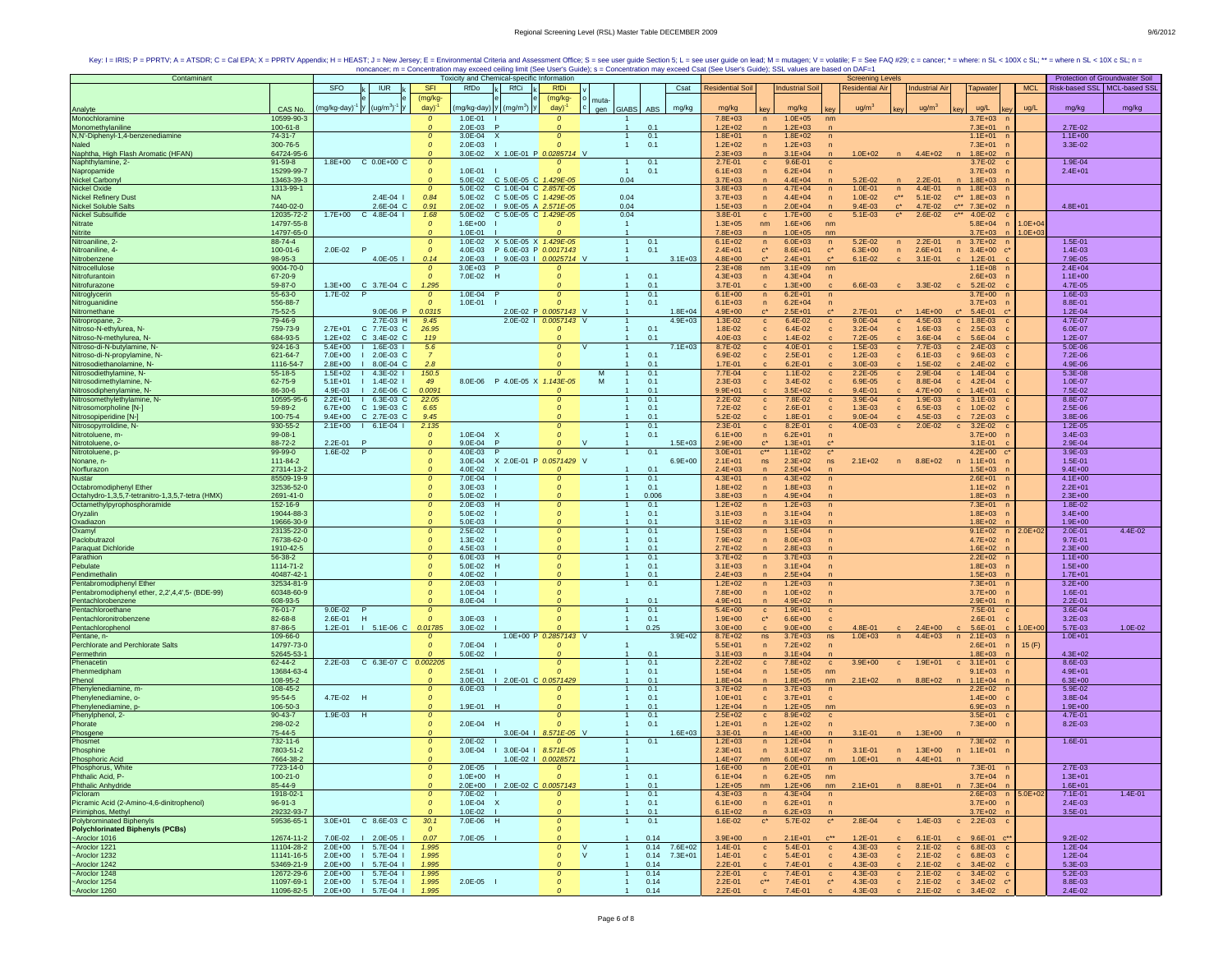| Contaminant                                                                                      |                             |                            |                            |                                 | Toxicity and Chemical-specific Information      |                              |                          |                     |                            |                                                          |                                | <b>Screening Levels</b>    |                                            |                                                 |             |                            | Protection of Groundwater Soil |
|--------------------------------------------------------------------------------------------------|-----------------------------|----------------------------|----------------------------|---------------------------------|-------------------------------------------------|------------------------------|--------------------------|---------------------|----------------------------|----------------------------------------------------------|--------------------------------|----------------------------|--------------------------------------------|-------------------------------------------------|-------------|----------------------------|--------------------------------|
|                                                                                                  |                             | <b>SFO</b>                 | <b>IUR</b>                 | <b>SFI</b>                      | RfDo<br>RfCi                                    | <b>RfDi</b>                  |                          | Csat                | <b>Residential Soil</b>    | <b>Industrial Soil</b>                                   |                                | <b>Residential Air</b>     | <b>Industrial Air</b>                      | <b>Tapwater</b>                                 | <b>MCL</b>  |                            | Risk-based SSL   MCL-based SSI |
|                                                                                                  |                             |                            |                            | (mg/kg-                         |                                                 | (mg/kg-                      | muta-                    |                     |                            |                                                          |                                |                            |                                            |                                                 |             |                            |                                |
| Analyte                                                                                          | CAS No.                     | mg/kg-day)                 | $(ug/m3)-$                 | day)                            | mg/kg-day)   Y   (mg/m <sup>3</sup> )   Y       | day)                         | gen GIABS                | mg/kg<br>ABS        | mg/kg                      | mg/kg                                                    |                                | ug/m <sup>3</sup>          | ug/m <sup>3</sup>                          | ug/L                                            | ug/L        | mg/kg                      | mg/kg                          |
| -Heptachlorobiphenyl, 2,3,3',4,4',5,5'- (PCB 189)                                                | 39635-31-9                  | $1.3E + 01$                | C 3.8E-03 C                | 13.3                            |                                                 | $\boldsymbol{0}$             |                          | 0.14                | 3.4E-02                    | $1.1E - 01$<br>$\mathbf{C}$                              | $\mathbf c$                    | $6.4E - 04$                | $3.2E - 03$<br>$\mathbf{c}$                | $c = 5.2E-03$                                   |             | 3.6E-03                    |                                |
| -Hexachlorobiphenyl, 2,3',4,4',5,5'- (PCB 167)                                                   | 52663-72-6                  | $1.3E + 00$                | C 3.8E-04 C                | 1.33                            |                                                 | 0                            |                          | 0.14                | $3.4E - 01$                | $1.1E + 00$<br>$\mathbf c$                               | $\mathbf c$                    | 6.4E-03                    | $\mathbf{c}$<br>$3.2E - 02$                | $c = 5.2E-02$                                   |             | $2.2E - 02$                |                                |
| ~Hexachlorobiphenyl, 2,3,3',4,4',5'- (PCB 157)                                                   | 69782-90-7                  | $6.5E + 01$                | C 1.9E-02 C                | 66.5                            |                                                 |                              | $\overline{1}$           | 0.14                | 6.8E-03                    | 2.3E-02                                                  |                                | 1.3E-04                    | 6.5E-04<br>c                               | $1.0E-03$<br>$\mathbf{c}$                       |             | 4.4E-04                    |                                |
| ~Hexachlorobiphenyl, 2,3,3',4,4',5- (PCB 156)                                                    | 38380-08-4                  | $6.5E + 01$                | C 1.9E-02 C                | 66.5                            |                                                 | $\Omega$                     |                          | 0.14                | 6.8E-03                    | 2.3E-02<br>$\mathbf{C}$                                  | $\mathbf{c}$                   | 1.3E-04                    | 6.5E-04<br>$\mathbf{c}$                    | $1.0E-03$<br>$\mathbf{c}$                       |             | 4.4E-04                    |                                |
| Hexachlorobiphenyl, 3,3',4,4',5,5'- (PCB 169)                                                    | 32774-16-6<br>65510-44-3    | $1.3E + 03$                | C 3.8E-01 C<br>C 3.8E-03 C | 1330                            |                                                 | $\boldsymbol{0}$<br>$\Omega$ |                          | 0.14                | $3.4E - 04$                | $\mathbf{c}$<br>$1.1E-03$<br>$1.1E - 01$                 | $\mathbf{c}$                   | $6.4E - 06$<br>$6.4E - 04$ | $3.2E - 05$<br>$\mathbf{c}$                | $5.2E-05$<br>$\mathbf{c}$                       |             | $2.2E - 05$<br>1.4E-03     |                                |
| -Pentachlorobiphenyl, 2', 3, 4, 4', 5- (PCB 123)<br>~Pentachlorobiphenyl, 2,3',4,4',5- (PCB 118) | 31508-00-6                  | $1.3E + 01$<br>$1.3E + 01$ | C 3.8E-03 C                | 13.3<br>13.3                    |                                                 | $\Omega$                     |                          | 0.14<br>0.14        | 3.4E-02<br>$3.4E - 02$     | $1.1E - 01$<br>$\mathbf{C}$                              | $\mathbf c$<br>$\mathbf{c}$    | $6.4E - 04$                | $3.2E - 03$<br>$3.2E - 03$<br>$\mathbf{C}$ | $5.2E-03$<br>$c = 5.2E-03$                      |             | 1.3E-03                    |                                |
| ~Pentachlorobiphenyl, 2,3,3',4,4'- (PCB 105)                                                     | 32598-14-4                  | $1.3E + 01$                | C 3.8E-03 C                | 13.3                            |                                                 | $\boldsymbol{0}$             |                          | 0.14                | 3.4E-02                    | $1.1E - 01$<br>$\mathbf{c}$                              | $\mathbf{c}$                   | $6.4E - 04$                | $3.2E - 03$<br>$\mathbf{c}$                | $c = 5.2E-03$                                   |             | 1.4E-03                    |                                |
| ~Pentachlorobiphenyl, 2,3,4,4',5- (PCB 114)                                                      | 74472-37-0                  | $6.5E + 02$                | C 1.9E-02 C                | 66.5                            |                                                 |                              |                          | 0.14                | 6.8E-04                    | $2.3E-03$<br>$\mathbf{c}$                                |                                | 1.3E-04                    | 6.5E-04                                    | $c = 1.0E-04$                                   |             | $2.7E - 05$                |                                |
| ~Pentachlorobiphenyl, 3,3',4,4',5- (PCB 126)                                                     | 57465-28-8                  | $1.3E + 04$                | $C$ 3.8E+00 $C$            | 13300                           |                                                 | $\Omega$                     |                          | 0.14                | 3.4E-05                    | $1.1E - 04$<br>$\mathbf c$                               | $\mathbf c$                    | 6.4E-07                    | $3.2E - 06$<br>$\mathbf{c}$                | $c = 5.2E - 06$                                 |             | 1.3E-06                    |                                |
| ~Polychlorinated Biphenyls (high risk)                                                           | 1336-36-3                   | $2.0F + 00$                | I 5.7E-04 C                | 1.995                           |                                                 | $\Omega$                     |                          | 0.14                | $2.2E - 01$                | 7.4E-01<br>$\mathbf{c}$                                  | $\mathbf{c}$                   | 4.3E-03                    | $2.2E-02$<br>$\mathbf{c}$                  | $\mathbf{C}$                                    |             |                            |                                |
| -Polychlorinated Biphenyls (low risk)<br>-Polychlorinated Biphenyls (lowest risk)                | 1336-36-3                   | 4.0E-01                    | $1 1.0E-04$                | 0.35                            |                                                 | $\Omega$                     |                          | 0.14                |                            |                                                          |                                | $2.4E - 02$                | $1.2E - 01$<br>$\mathbf{c}$                | $c = 1.7E-01$ $c =$                             | $5.0E - 01$ | 2.6E-02                    | 7.8E-02                        |
|                                                                                                  | 1336-36-3                   | 7.0E-02                    | $12.0E-05C$                | 0.07                            |                                                 |                              |                          | 0.14                |                            |                                                          |                                | $1.2E - 01$                | $6.1E - 01$<br>$\mathbf c$                 | $\mathbf{c}$                                    |             |                            |                                |
| ~Tetrachlorobiphenyl, 3,3',4,4'- (PCB 77)                                                        | 32598-13-3                  | $1.3E + 01$                | C 3.8E-03 C                | 13.3                            |                                                 |                              |                          | 0.14                | 3.4E-02                    | $1.1E-01$<br>$\mathbf{c}$                                | $\mathbf c$                    | 6.4E-04                    | $\mathbf{c}$<br>$3.2E - 03$                | $c = 5.2E-03$                                   |             | 8.1E-04                    |                                |
| ~Tetrachlorobiphenyl, 3,4,4',5- (PCB 81)                                                         | 70362-50-4                  | $1.3E + 01$                | C 3.8E-03 C                | 13.3                            |                                                 |                              |                          | 0.14                | 3.4E-02                    | $1.1E - 01$<br>c                                         | $\mathbf{c}$                   | $6.4E - 04$                | $3.2E - 03$<br>$\mathbf{c}$                | $5.2E-03$<br>$\mathbf{C}$                       |             | 8.1E-04                    |                                |
| Polymeric Methylene Diphenyl Diisocyanate (PMDI)                                                 | 9016-87-9                   |                            |                            | $\mathfrak{o}$                  |                                                 | 6.0E-04   0.0001714          |                          | 0.1                 | $8.5E + 05$                | nm<br>$3.6E + 06$                                        | nm                             | 6.3E-01                    | $2.6E + 00$<br>n                           | n                                               |             |                            |                                |
| <b>Polynuclear Aromatic Hydrocarbons (PAHs)</b>                                                  | 83-32-9                     |                            |                            | $\Omega$                        | 6.0E-02                                         |                              |                          | 0.13                |                            |                                                          |                                |                            |                                            | $2.2E + 03$                                     |             | $2.2E + 01$                |                                |
| ~Acenaphthene<br>~Anthracene                                                                     | 120-12-7                    |                            |                            | $\mathcal{O}$                   | $3.0E - 01$                                     | $\Omega$                     | <b>V</b><br>$\mathbf{1}$ | 0.13                | $3.4E + 03$<br>$1.7E + 04$ | $3.3E + 04$<br>$1.7E + 05$<br>n                          | nm                             |                            |                                            | $1.1E + 04$                                     |             | $3.6E + 02$                |                                |
| ~Benz[a]anthracene                                                                               | 56-55-3                     | 7.3E-01                    | E 1.1E-04 C                | 0.385                           |                                                 | $\Omega$                     | M<br>$\overline{1}$      | 0.13                | 1.5E-01                    | $2.1E+00$<br>$\mathbf{c}$                                | $\mathbf{c}$                   | 8.7E-03                    | $1.1E-01$<br>$\mathbf{c}$                  | 2.9E-02<br>$\mathbf{c}$                         |             | 1.0E-02                    |                                |
| ~Benzo(j)fluoranthene                                                                            | 205-82-3                    | $1.2E + 00$                | C 1.1E-04 C                | 0.385                           |                                                 |                              |                          |                     | 5.3E-01                    | $2.4E + 00$<br>$\mathbf{C}$                              | $\mathbf{c}$                   | 2.2E-02                    | $1.1E - 01$                                | 5.6E-02                                         |             | 6.7E-02                    |                                |
| ~Benzo[a]pyrene                                                                                  | $50-32-8$                   | $7.3E + 00$                | 1.1E-03 C                  | 3.85                            |                                                 | 0                            | M                        | 0.13                | 1.5E-02                    | $2.1E-01$<br>$\mathbf{C}$                                | $\mathbf{c}$                   | 8.7E-04                    | $1.1E - 02$<br>$\mathbf{c}$                | 2.9E-03<br>$\mathbf{c}$                         | $2.0E-01$   | 3.5E-03                    | 2.4E-01                        |
| ~Benzo[b]fluoranthene                                                                            | 205-99-2                    | 7.3E-01                    | E 1.1E-04 C                | 0.385                           |                                                 | $\Omega$                     | M                        | 0.13                | 1.5E-01                    | $2.1E + 00$<br>$\mathbf{c}$                              | $\mathbf{C}$                   | 8.7E-03                    | $1.1E - 01$<br>$\mathbf{c}$                | 2.9E-02<br>$\mathbf{c}$                         |             | 3.5E-02                    |                                |
| ~Benzo[k]fluoranthene                                                                            | 207-08-9                    | 7.3E-02                    | E 1.1E-04 C                | 0.385                           |                                                 |                              | M<br>$\overline{1}$      | 0.13                | $1.5E + 00$                | $2.1E + 01$                                              |                                | 8.7E-03                    | $1.1F - 01$                                | $2.9F - 01$<br>$\sim$                           |             | 3.5E-01                    |                                |
| ~Chrysene                                                                                        | 218-01-9                    | 7.3E-03                    | E 1.1E-05 C                | 0.0385                          |                                                 | $\Omega$                     | M                        | 0.13                | $1.5E + 01$                | $2.1E + 02$<br>$\mathbf{C}$                              | $\mathbf{C}$                   | 8.7E-02                    | $1.1E + 00$<br>$\mathbf{c}$                | $c = 2.9E+00$                                   |             | $1.1E + 00$                |                                |
| ~Dibenz[a,h]anthracene                                                                           | 53-70-3                     | 7.3E+00                    | E 1.2E-03 C                | 4.2                             |                                                 | $\Omega$                     | M<br>$\overline{1}$      | 0.13                | 1.5E-02                    | $\mathbf{c}$<br>$2.1E-01$                                | $\mathbf c$                    | 8.0E-04                    | 1.0E-02<br>$\mathbf{c}$                    | $c = 2.9E-03$                                   |             | $1.1E - 02$                |                                |
| ~Dibenzo(a,e)pyrene                                                                              | 192-65-4                    | $1.2E + 01$                | C 1.1E-03 C                | 3.85                            |                                                 |                              |                          |                     | 5.3E-02                    | $2.4E - 01$<br>$\mathbf c$                               |                                | $2.2E - 03$                | $1.1E-02$<br>$\mathbf c$                   | $5.6E-03$<br>$\mathbf{c}$                       |             | 7.3E-02                    |                                |
| ~Dimethylbenz(a)anthracene, 7,12-                                                                | 57-97-6                     | $2.5E + 02$                | C 7.1E-02 C                | 248.5                           |                                                 | $\Omega$                     |                          | 0.13                | 1.8E-03                    | $6.2E-03$<br>$\mathbf{C}$                                | $\mathbf{C}$                   | $3.4E - 05$                | 1.7E-04<br>c                               | $c = 2.7E-04$                                   |             | $2.7E - 04$                |                                |
| ~Fluoranthene                                                                                    | 206-44-0                    |                            |                            | $\Omega$                        | 4.0E-02                                         | $\boldsymbol{0}$             |                          | 0.13                | $2.3E + 03$                | $2.2E + 04$<br>n                                         | $\mathsf{n}$                   |                            |                                            | $1.5E + 03$                                     |             | $1.6E + 02$                |                                |
| ~Fluorene                                                                                        | 86-73-7                     |                            |                            |                                 | 4.0E-02                                         |                              | <b>V</b>                 | 0.13                | $2.3E + 03$                | $2.2E + 04$<br>$\overline{p}$                            |                                |                            |                                            | $1.5E + 03$                                     |             | $2.7E + 01$                |                                |
| ~Indeno[1,2,3-cd]pyrene                                                                          | 193-39-5<br>$90-12-0$       | 7.3E-01<br>2.9E-02         | E 1.1E-04 C<br>- P         | 0.385<br>$\mathcal{O}$          | 7.0E-02 A                                       | $\Omega$                     | $\mathbf v$              | 0.13<br>$3.9E + 02$ | 1.5E-01<br>$2.2E + 01$     | $\mathbf{c}$<br>$2.1E+00$<br>$9.9E + 01$<br>$\mathbf{c}$ | $\mathbf c$<br>$\mathbf{C}$    | 8.7E-03                    | $1.1E - 01$<br>$\mathbf{c}$                | $c = 2.9E-02$<br>$2.3E + 00$                    |             | $1.2E - 01$<br>$1.2E - 02$ |                                |
| ~Methylnaphthalene, 1-<br>~Methylnaphthalene, 2-                                                 | $91 - 57 - 6$               |                            |                            |                                 | 4.0E-03                                         | $\Omega$                     |                          | $3.7E + 02$         | $3.1E + 02$                | $4.1E + 03$<br>n                                         | ns                             |                            |                                            | $1.5E + 02$                                     |             | 7.5E-01                    |                                |
| ~Naphthalene                                                                                     | $91 - 20 - 3$               |                            | 3.4E-05 C                  | 0.119                           | 2.0E-02   3.0E-03   0.0008571 V                 |                              |                          | 0.13                | $3.6E + 00$                | $1.8E + 01$<br>$\mathbf{c}^*$                            | $c^*$                          | 7.2E-02                    | 3.6E-01<br>$\mathbf{c}^*$                  | $1.4E - 01$<br>$\mathbf{C}^*$<br>$\mathbf{c}^*$ |             | 4.7E-04                    |                                |
| ~Nitropyrene, 4-                                                                                 | 57835-92-4                  | $1.2E + 00$                | C 1.1E-04 C                | 0.385                           |                                                 |                              |                          |                     | 5.3E-01                    | $2.4E + 00$<br>$\mathbf{c}$                              | $\mathbf{c}$                   | $2.2E - 02$                | $1.1E - 01$<br>$\mathbf{C}$                | 5.6E-02<br>$\mathbf{C}$                         |             | $9.7E - 03$                |                                |
| ~Pyrene                                                                                          | 129-00-0                    |                            |                            | $\Omega$                        | $3.0E - 02$                                     |                              | $\vee$<br>$\overline{1}$ | 0.13                | $1.7E + 03$                | $1.7E + 04$<br>n                                         | n                              |                            |                                            | $1.1E + 03$                                     |             | $1.2E + 02$                |                                |
| <b>Potassium Perchlorate</b>                                                                     | 7778-74-7                   |                            |                            | $\mathcal{O}$                   | 7.0E-04                                         | $\Omega$                     |                          |                     | $5.5E + 01$                | $7.2E + 02$<br>n                                         | $\mathsf{n}$                   |                            |                                            | $2.6E + 01$                                     |             |                            |                                |
| Prochloraz                                                                                       | 67747-09-5                  | 1.5E-01                    |                            | $\mathfrak{o}$                  | $9.0E-03$                                       | $\boldsymbol{0}$             |                          | 0.1                 | $3.2E + 00$                | $1.1E + 01$<br>$\mathbf{c}$                              | $\mathbf c$                    |                            |                                            | 4.5E-01                                         |             | 2.3E-03                    |                                |
| Profluralin                                                                                      | 26399-36-0                  |                            |                            | $\mathfrak{o}$                  | 6.0E-03<br>-H                                   |                              |                          | 0.1                 | $3.7E + 02$                | $3.7E + 03$<br>$\mathsf{n}$                              |                                |                            |                                            | $2.2E + 02$                                     |             | $1.3E + 01$                |                                |
| Prometon                                                                                         | 1610-18-0                   |                            |                            | $\mathcal{O}$                   | 1.5E-02                                         | $\Omega$                     |                          | 0.1                 | $9.2E + 02$                | $9.2E + 03$<br>n                                         | $\mathsf{n}$                   |                            |                                            | $5.5E + 02$                                     |             | $2.6E - 01$                |                                |
| Prometryn                                                                                        | 7287-19-6                   |                            |                            | $\mathcal{O}$                   | 4.0E-03                                         | $\Omega$                     |                          | 0.1                 | $2.4E + 02$                | $2.5E + 03$<br>n                                         | $\mathsf{n}$                   |                            |                                            | $1.5E + 02$                                     |             | $2.2E - 01$                |                                |
| Propachlor                                                                                       | 1918-16-7                   |                            |                            |                                 | 1.3E-02                                         |                              |                          | 0.1                 | 7.9E+02                    | $8.0E + 03$<br>$\overline{n}$                            |                                |                            |                                            | $4.7E + 02$                                     |             | 2.9E-01                    |                                |
| Propanil                                                                                         | 709-98-8                    |                            |                            | $\mathcal{O}$                   | 5.0E-03                                         | $\Omega$                     |                          | 0.1                 | $3.1E + 02$                | $3.1E + 03$<br>$\sqrt{n}$                                | $\mathsf{n}$                   |                            |                                            | $1.8E + 02$ n                                   |             | $1.0E - 01$                |                                |
| Propargite                                                                                       | 2312-35-8                   |                            |                            | $\Omega$<br>$\mathfrak{o}$      | 2.0E-02                                         | $\Omega$<br>$\Omega$         |                          | 0.1                 | $1.2E + 03$                | $1.2E + 04$<br>n                                         | $\mathsf{n}$                   |                            |                                            | $7.3E + 02$<br>- n                              |             | $5.4E + 01$                |                                |
| Propargyl Alcohol<br>Propazine                                                                   | 107-19-7<br>139-40-2        |                            |                            | $\mathcal{O}$                   | $2.0E-03$<br>2.0E-02                            | $\Omega$                     |                          | 0.1<br>0.1          | $1.2E + 02$<br>$1.2E + 03$ | $1.2E + 03$<br>n<br>$1.2E + 04$<br>n                     | n<br>$\overline{ }$            |                            |                                            | $7.3E + 01$<br>$7.3E + 02$                      |             | 1.5E-02<br>6.5E-01         |                                |
| Propham                                                                                          | 122-42-9                    |                            |                            | $\mathfrak{o}$                  | 2.0E-02                                         |                              |                          | 0.1                 | $1.2E + 03$                | $1.2E + 04$<br>$\mathsf{n}$                              | $\overline{p}$                 |                            |                                            | 7.3E+02                                         |             | 4.7E-01                    |                                |
| Propiconazole                                                                                    | 60207-90-                   |                            |                            |                                 | 1.3E-02                                         |                              | 0.1                      |                     | 7.9E+02                    | $8.0E + 03$<br>$\overline{n}$                            |                                |                            |                                            | 4.7E+02                                         |             | $1.6E + 00$                |                                |
| Propionaldehyde                                                                                  | 123-38-6                    |                            |                            | $\Omega$                        |                                                 | 8.0E-03   0.0022857 V        |                          | $3.3E + 04$         | $8.0E + 01$                | $3.4E + 02$<br>n                                         | n                              | $8.3E + 00$                | $3.5E + 01$<br>n                           | n 1.7E+01                                       |             | 3.4E-03                    |                                |
| Propyl benzene                                                                                   | 103-65-1                    |                            |                            | $\mathcal{O}$                   | 1.0E-01 X 1.0E+00 X 0.2857143 V                 |                              | $\mathbf{1}$             | 0.1<br>$2.6E + 02$  | $3.4E + 03$                | ns<br>$2.1E + 04$                                        | ns                             | $1.0E + 03$                | $4.4E + 03$<br>n                           | n 1.3E+03                                       |             | $2.5E + 00$                |                                |
| Propylene                                                                                        | 115-07-1                    |                            |                            |                                 |                                                 | 3.0E+00 C 0.8571429          |                          |                     | $4.3E + 09$                | $1.8E + 10$<br>nm                                        | nm                             | $3.1E + 03$                | $1.3E + 04$<br>$\overline{p}$              |                                                 |             |                            |                                |
| Propylene Glycol                                                                                 | $57 - 55 - 6$               |                            |                            | $\mathcal{O}$                   | $2.0E+01$ P                                     | 0                            |                          | 0.1                 | $1.2E + 06$                | nm<br>$1.2E + 07$                                        | nm                             |                            |                                            | $7.3E + 05$                                     |             | $1.5E + 02$                |                                |
| Propylene Glycol Dinitrate                                                                       | 6423-43-4                   |                            |                            | $\Omega$                        |                                                 | 2.7E-04 A 7.714E-05 V        |                          | $1.5E + 03$         | $5.7E + 01$                | $2.4E + 02$<br>n                                         | n                              | 2.8E-01                    | $1.2E + 00$<br>$\mathsf{n}$                | 5.7E-01<br>n                                    |             | 1.8E-04                    |                                |
| Propylene Glycol Monoethyl Ether                                                                 | 1569-02-4                   |                            |                            | $\Omega$                        | 7.0E-01 H                                       | $\Omega$                     |                          | 0.1                 | $4.3E + 04$                | $4.3E + 05$<br>n                                         | nm                             |                            |                                            | $2.6E + 04$                                     |             | $5.2E + 00$                |                                |
| Propylene Glycol Monomethyl Ether                                                                | 107-98-2                    |                            |                            | $\Omega$                        | 7.0E-01<br>H 2.0E+00   0.5714286                |                              |                          | 0.1                 | $4.3E + 04$                | n<br>$4.3E + 05$                                         | nm                             | $2.1E + 03$                | $8.8E + 03$<br>n                           | $2.6E + 04$<br>n                                |             | $5.2E + 00$                |                                |
| Propylene Oxide                                                                                  | 75-56-9                     |                            | 2.4E-01   3.7E-06          | 0.01295                         |                                                 | 3.0E-02   0.0085714 V        |                          | $7.8E + 04$         | $1.9E + 00$                | $\mathbf{C}$<br>$8.8E + 00$                              | $\mathbf{c}$                   | $6.6E - 01$                | $\mathbf{c}^*$<br>$3.3E + 00$              | $\mathbf{c}^*$<br>$2.3E-01$                     |             | 4.9E-05                    |                                |
| Pursuit                                                                                          | 81335-77-5<br>51630-58-1    |                            |                            | $\Omega$                        | 2.5E-01<br>2.5E-02                              |                              | 0.1                      | 0.1                 | $1.5E + 04$<br>$1.5E + 03$ | $1.5E + 05$<br>$\mathsf{n}$<br>$1.5E + 04$               | nm                             |                            |                                            | $9.1E + 03$<br>$9.1E + 02$                      |             | $8.0E + 00$<br>$5.8E + 02$ |                                |
| Pydrin<br>Pyridine                                                                               | 110-86-1                    |                            |                            | $\mathcal{O}$<br>$\mathcal{O}$  | $1.0E - 03$                                     | $\boldsymbol{0}$             | <b>V</b>                 | $5.3E + 05$         | $7.8E + 01$                | n<br>$1.0E + 03$<br>n                                    | $\sqrt{n}$<br>n                |                            |                                            | $3.7E + 01$                                     |             | 1.3E-02                    |                                |
| Quinalphos                                                                                       | 13593-03-8                  |                            |                            | $\mathcal{O}$                   | 5.0E-04                                         | $\Omega$                     | 0.1                      |                     | $3.1E + 01$                | $3.1E + 02$<br>n                                         |                                |                            |                                            | $1.8E + 01$                                     |             | 1.6E-01                    |                                |
| Quinoline                                                                                        | $91 - 22 - 5$               | $3.0E + 00$                |                            | $\mathcal{O}$                   |                                                 | $\Omega$                     |                          | 0.1                 | 1.6E-01                    | 5.7E-01<br>$\mathbf{C}$                                  | $\mathbf{C}$                   |                            |                                            | $2.2E-02$ c                                     |             | $7.4E - 05$                |                                |
| <b>Refractory Ceramic Fibers</b>                                                                 | <b>NA</b>                   |                            |                            | $\Omega$                        |                                                 | 3.0E-02 A 0.0085714          |                          |                     | $4.3E + 07$                | $1.8E + 08$<br>nm                                        | nm                             | $3.1E + 01$                | n 1.3E+02                                  | <b>n</b>                                        |             |                            |                                |
| Resmethrin                                                                                       | 10453-86-8                  |                            |                            |                                 | 3.0E-02                                         |                              |                          | 0.1                 | $1.8E + 03$                | $1.8E + 04$<br>$\mathsf{n}$                              |                                |                            |                                            | $1.1E + 03$                                     |             | $6.8E + 02$                |                                |
| Ronnel                                                                                           | 299-84-3                    |                            |                            | $\mathcal{O}$                   | 5.0E-02<br>$\mathbf{H}$                         |                              |                          | 0.1                 | $3.1E + 03$                | n<br>$3.1E + 04$                                         | $\mathsf{n}$                   |                            |                                            | $1.8E + 03$                                     |             | $1.7E + 01$                |                                |
| Rotenone                                                                                         | 83-79-4                     |                            |                            | $\Omega$                        | 4.0E-03                                         | $\Omega$                     |                          | 0.1                 | $2.4E + 02$                | $2.5E + 03$<br>n                                         |                                |                            |                                            | $1.5E + 02$                                     |             | 7.6E+01                    |                                |
| Safrole                                                                                          | 94-59-7                     |                            | 2.2E-01 C 6.3E-05 C        | 0.2205                          |                                                 |                              |                          | 0.1                 | $2.2E + 00$                | $7.8E + 00$<br>$\mathbf{c}$                              |                                | $3.9E - 02$                | 1.9E-01<br>$\mathbf{c}$                    | $3.1E - 01$<br>$\mathbf{c}$                     |             | 1.9E-04                    |                                |
| Savey                                                                                            | 78587-05-0                  |                            |                            |                                 | 2.5E-02                                         | $\boldsymbol{0}$             |                          | 0.1                 | $1.5E + 03$                | $1.5E + 04$<br>n                                         | $\sqrt{n}$                     |                            |                                            | $9.1E + 02$                                     |             | $4.1E + 00$                |                                |
| Selenious Acid                                                                                   | 7783-00-8<br>7782-49-2      |                            |                            | $\Omega$<br>$\Omega$            | 5.0E-03<br>1 2.0E-02 C 0.0057143<br>$5.0E - 03$ |                              |                          |                     | $3.9E + 02$<br>$3.9E + 02$ | $5.1E + 03$<br>n<br>n                                    | $\overline{p}$<br>$\mathsf{n}$ | $2.1E + 01$                | $8.8E + 01$<br>n                           | $1.8E + 02$<br>$1.8E + 02$<br>n<br>n            |             |                            | 2.6E-01                        |
| Selenium<br>Selenium Sulfide                                                                     | 7446-34-6                   |                            |                            | $\mathcal{O}$                   | 5.0E-03<br>C 2.0E-02 C 0.0057143                |                              |                          |                     | $3.9E + 02$                | $5.1E + 03$<br>$5.1E + 03$<br>n                          | n                              | $2.1E + 01$                | $8.8E + 01$<br>n                           | $1.8E + 02$<br>n<br>- n                         | 5.0E+01     | $9.5E - 01$                |                                |
| Sethoxydim                                                                                       | 74051-80-2                  |                            |                            | $\mathcal{O}$                   | $9.0E - 02$                                     | $\boldsymbol{0}$             |                          | 0.1                 | $5.5E + 03$                | n<br>$5.5E + 04$                                         | $\mathsf{n}$                   |                            |                                            | $3.3E + 03$                                     |             | $2.9E + 01$                |                                |
| Silica (crystalline, respirable)                                                                 | 7631-86-9                   |                            |                            |                                 |                                                 | 3.0E-03 C 0.000857           |                          |                     | $4.3E + 06$                | $1.8E + 07$<br>nm                                        | nm                             | $3.1E + 00$                | $1.3E + 01$<br>$\sqrt{n}$                  |                                                 |             |                            |                                |
| Silver                                                                                           | 7440-22-4                   |                            |                            | $\mathcal{O}$                   | $5.0E - 03$                                     | $\boldsymbol{0}$             | 0.04                     |                     | $3.9E + 02$                | $5.1E + 03$<br>$\sqrt{n}$                                | $\mathsf{n}$                   |                            |                                            | $1.8E + 02$                                     |             | $1.6E + 00$                |                                |
| Simazine                                                                                         | 122-34-9                    | 1.2E-01 H                  |                            | $\mathcal{O}$                   | 5.0E-03                                         | $\Omega$                     |                          | 0.1                 | $4.0E + 00$                | $1.4E + 01$<br>$\mathbf{c}^*$                            | $\mathbf{C}$                   |                            |                                            | 5.6E-01<br>$\mathbf{c}$                         | $4.0E + 00$ | $2.8F - 04$                | $2.0E-03$                      |
| Sodium Acifluorfen                                                                               | 62476-59-9                  |                            |                            |                                 | $1.3F - 02$                                     | $\Omega$                     |                          | 0.1                 | $7.9F + 02$                | $8.0F + 0.3$<br>n                                        | n                              |                            |                                            | $4.7F + 02$                                     |             | $3.8F + 00$                |                                |
| Sodium Azide                                                                                     | 26628-22-8                  |                            |                            | $\mathcal{O}$                   | 4.0E-03                                         | $\boldsymbol{0}$             |                          |                     | $3.1E + 02$                | $4.1E + 03$<br>n                                         | n                              |                            |                                            | $1.5E + 02$                                     |             |                            |                                |
| Sodium Diethyldithiocarbamate                                                                    | 148-18-5                    | 2.7E-01 H                  |                            | $\mathcal{O}$                   | $3.0E-02$                                       | $\Omega$                     |                          | 0.1                 | $1.8E + 00$                | $6.4E + 00$<br>$\mathbf{c}$                              | $\mathbf{C}$                   |                            |                                            | $2.5E - 01$                                     |             |                            |                                |
| Sodium Fluoride<br>Sodium Fluoroacetate                                                          | 7681-49-4                   |                            |                            | $\Omega$                        | 5.0E-02 A 1.3E-02 C 0.0037143                   |                              |                          |                     | $3.9E + 03$                | $5.1E + 04$<br>n                                         | $\mathsf{n}$                   |                            | 1.4E+01 n 5.7E+01                          | n 1.8E+03                                       |             |                            |                                |
|                                                                                                  | 62-74-8                     |                            |                            | $\mathfrak{o}$                  | $2.0E - 05$                                     | $\Omega$                     |                          | 0.1                 | $1.2E + 00$                | $1.2E + 01$<br>n                                         | $\mathsf{n}$                   |                            |                                            | 7.3E-01<br>n                                    |             | $1.5E - 04$                |                                |
| Sodium Metavanadate                                                                              | 13718-26-8                  |                            |                            | $\mathfrak{o}$<br>$\mathcal{O}$ | $1.0E - 03$<br>H                                | $\boldsymbol{0}$             |                          |                     | 7.8E+01                    | $1.0E + 03$<br>n                                         | n                              |                            |                                            | $3.7E + 01$ n                                   |             |                            |                                |
| Sodium Perchlorate<br>Stirofos (Tetrachlorovinphos)                                              | 7601-89-0<br>$961 - 11 - 5$ | $2.4E-02$ H                |                            | $\mathfrak{o}$                  | 7.0E-04<br>3.0E-02                              | 0<br>$\mathcal{O}$           |                          | 0.1                 | $5.5E + 01$<br>$2.0E + 01$ | n<br>$7.2E + 02$<br>$\mathbf{c}^\star$<br>$7.2E + 01$    | $\mathsf{n}$                   |                            |                                            | $2.6E + 01$<br>$2.8E + 00$<br>$\mathbf{c}$      |             | 8.3E-03                    |                                |
| Strontium, Stable                                                                                | 7440-24-6                   |                            |                            | $\mathfrak{o}$                  | 6.0E-01                                         | $\Omega$                     |                          |                     | $4.7E + 04$                | $6.1E + 05$<br>n                                         | $\mathbf{C}$<br>nm             |                            |                                            | $2.2E + 04$<br>$\overline{ }$                   |             | $7.7E + 02$                |                                |
| Strychnine                                                                                       | 57-24-9                     |                            |                            | $\Omega$                        | 3.0E-04                                         |                              |                          | 0.1                 | $1.8E + 01$                | $1.8E + 02$<br>n.                                        |                                |                            |                                            | $1.1E + 01$                                     |             | $1.2E - 01$                |                                |
| Styrene                                                                                          | 100-42-5                    |                            |                            | $\mathcal{O}$                   | 2.0E-01   1.0E+00   0.2857143 V                 |                              | $\overline{1}$           | $8.7E + 02$         | $6.3E + 03$                | $3.6E + 04$<br>ns                                        | ns                             | $1.0E + 03$                | $4.4E + 03$<br>n                           | n 1.6E+03<br>n                                  | $1.0E + 02$ | $1.8E + 00$                | $1.1E - 01$                    |
| Sulfonylbis(4-chlorobenzene), 1,1'-                                                              | 80-07-9                     |                            |                            | $\mathcal{O}$                   | 8.0E-04 P                                       | $\mathcal{O}$                | $\mathbf{1}$             | 0.1                 | $4.9E + 01$                | n<br>$4.9E + 02$                                         | n                              |                            |                                            | $2.9E + 01$                                     |             | 1.7E-01                    |                                |
|                                                                                                  | 7664-93-9                   |                            |                            | $\Omega$                        |                                                 | 1.0E-03 C 0.0002857          |                          |                     | $1.4E + 06$                | $6.0E + 06$<br>nm                                        | nm                             | $1.0E + 00$                | $4.4E + 00$<br>n                           |                                                 |             |                            |                                |
| Sulfuric Acid<br>Systhane                                                                        | 88671-89-0                  |                            |                            | $\mathfrak{o}$                  | $2.5E - 02$                                     | $\mathcal{O}$                | $\mathbf{1}$             | 0.1                 | $1.5E + 03$                | $1.5E + 04$<br>n                                         | n                              |                            |                                            | $9.1E+02$ n                                     |             | $1.1E + 01$                |                                |
| <b>TCMTB</b>                                                                                     | 21564-17-0                  |                            |                            | $\mathcal{O}$                   | 3.0E-02 H                                       | $\boldsymbol{0}$             | $\mathbf{1}$             | 0.1                 | $1.8E + 03$                | $1.8E + 04$<br>n                                         | $\mathsf{n}$                   |                            |                                            | $1.1E+03$ n                                     |             | 7.6E+00                    |                                |